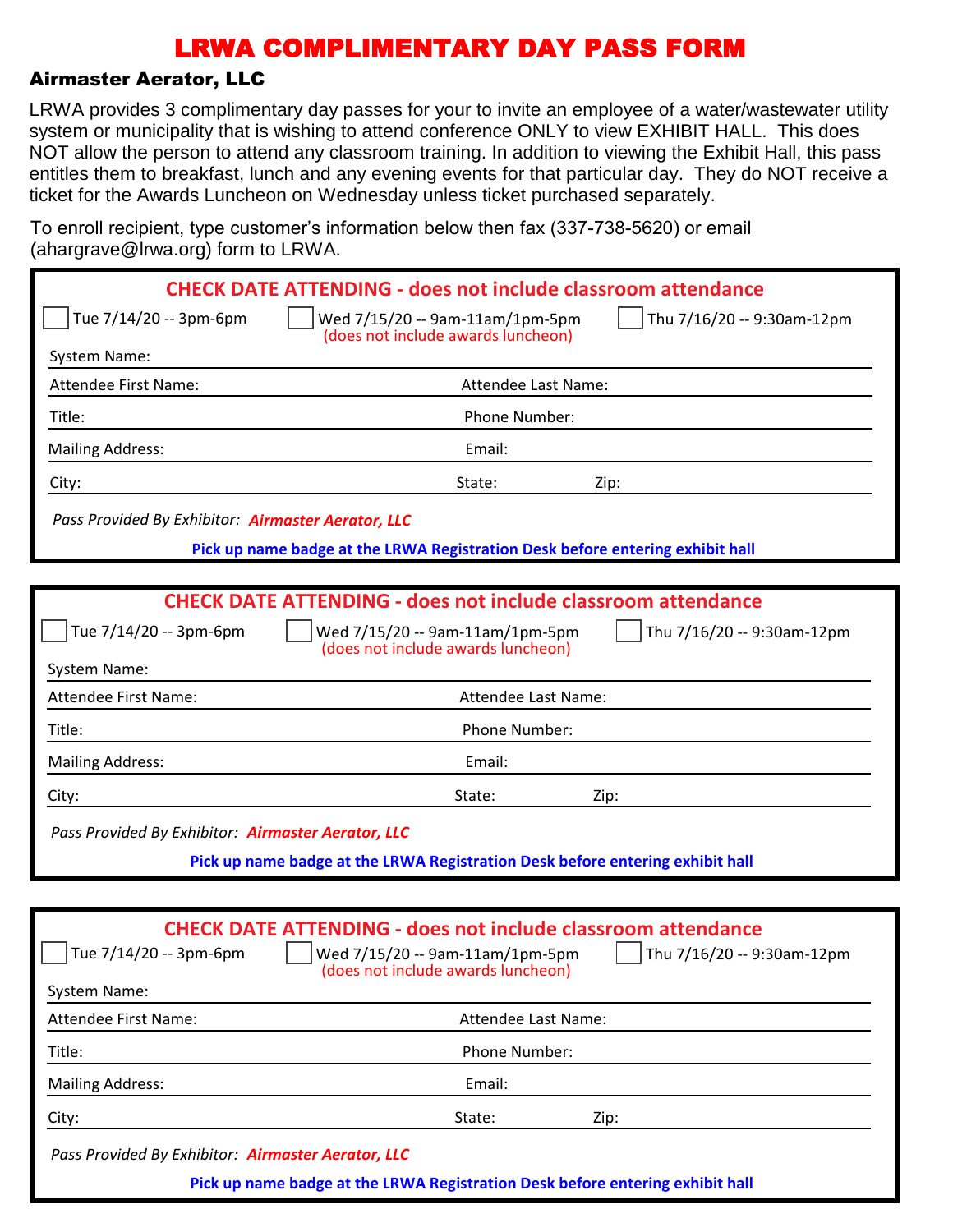### American Flow Control

LRWA provides 3 complimentary day passes for your to invite an employee of a water/wastewater utility system or municipality that is wishing to attend conference ONLY to view EXHIBIT HALL. This does NOT allow the person to attend any classroom training. In addition to viewing the Exhibit Hall, this pass entitles them to breakfast, lunch and any evening events for that particular day. They do NOT receive a ticket for the Awards Luncheon on Wednesday unless ticket purchased separately.

To enroll recipient, type customer's information below then fax (337-738-5620) or email (abargrave@lrwa.org) form to LRWA

| $($ unurgruv $\in$ $\cong$ n wa.org $\prime$ romm $\infty$ |                                                                                                     |
|------------------------------------------------------------|-----------------------------------------------------------------------------------------------------|
|                                                            | <b>CHECK DATE ATTENDING - does not include classroom attendance</b>                                 |
| Tue 7/14/20 -- 3pm-6pm                                     | Wed 7/15/20 -- 9am-11am/1pm-5pm<br>Thu 7/16/20 -- 9:30am-12pm<br>(does not include awards luncheon) |
| System Name:                                               |                                                                                                     |
| <b>Attendee First Name:</b>                                | Attendee Last Name:                                                                                 |
| Title:                                                     | Phone Number:                                                                                       |
| <b>Mailing Address:</b>                                    | Email:                                                                                              |
| City:                                                      | State:<br>Zip:                                                                                      |
| Pass Provided By Exhibitor: American Flow Control          |                                                                                                     |
|                                                            | Pick up name badge at the LRWA Registration Desk before entering exhibit hall                       |
|                                                            |                                                                                                     |
|                                                            | <b>CHECK DATE ATTENDING - does not include classroom attendance</b>                                 |
| Tue 7/14/20 -- 3pm-6pm                                     | Thu 7/16/20 -- 9:30am-12pm<br>Wed 7/15/20 -- 9am-11am/1pm-5pm<br>(does not include awards luncheon) |
| System Name:                                               |                                                                                                     |
| <b>Attendee First Name:</b>                                | Attendee Last Name:                                                                                 |
| Title:                                                     | Phone Number:                                                                                       |
| <b>Mailing Address:</b>                                    | Email:                                                                                              |
| City:                                                      | State:<br>Zip:                                                                                      |
| Pass Provided By Exhibitor: American Flow Control          |                                                                                                     |
|                                                            | Pick up name badge at the LRWA Registration Desk before entering exhibit hall                       |
|                                                            |                                                                                                     |
|                                                            | <b>CHECK DATE ATTENDING - does not include classroom attendance</b>                                 |
| Tue 7/14/20 -- 3pm-6pm                                     | Wed 7/15/20 -- 9am-11am/1pm-5pm<br>Thu 7/16/20 -- 9:30am-12pm<br>(does not include awards luncheon) |
| System Name:                                               |                                                                                                     |
| <b>Attendee First Name:</b>                                | Attendee Last Name:                                                                                 |
| Title:                                                     | Phone Number:                                                                                       |

City: State: Zip:

*Pass Provided By Exhibitor: American Flow Control*

Mailing Address: Email: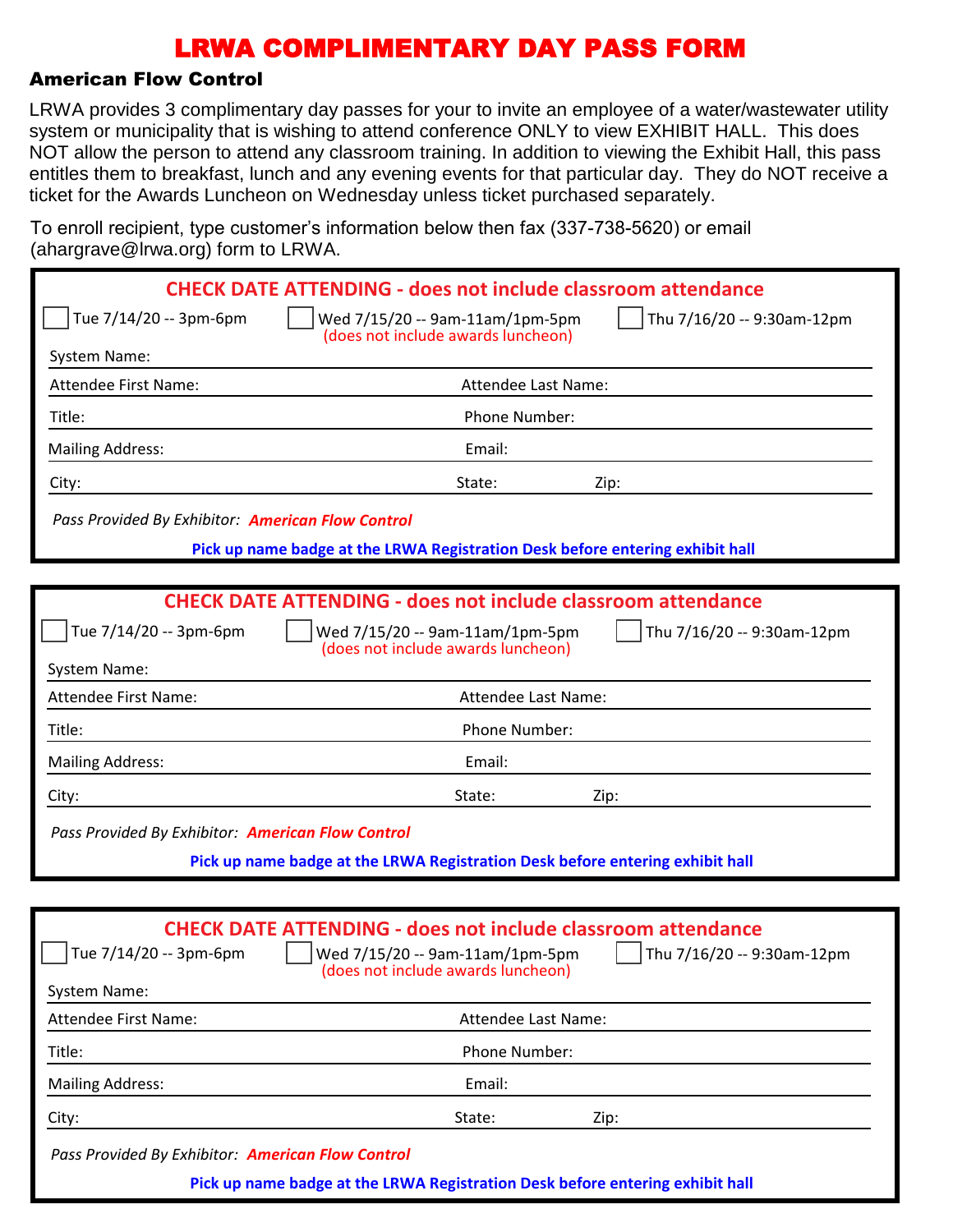#### Apollo Valves / Hubbell

LRWA provides 3 complimentary day passes for your to invite an employee of a water/wastewater utility system or municipality that is wishing to attend conference ONLY to view EXHIBIT HALL. This does NOT allow the person to attend any classroom training. In addition to viewing the Exhibit Hall, this pass entitles them to breakfast, lunch and any evening events for that particular day. They do NOT receive a ticket for the Awards Luncheon on Wednesday unless ticket purchased separately.

To enroll recipient, type customer's information below then fax (337-738-5620) or email (ahargrave@lrwa.org) form to LRWA

| $arcs$ and $arcs$ is matter go to the $arcs$        |                                                                                       |                            |
|-----------------------------------------------------|---------------------------------------------------------------------------------------|----------------------------|
|                                                     | <b>CHECK DATE ATTENDING - does not include classroom attendance</b>                   |                            |
| Tue 7/14/20 -- 3pm-6pm                              | Wed 7/15/20 -- 9am-11am/1pm-5pm<br>(does not include awards luncheon)                 | Thu 7/16/20 -- 9:30am-12pm |
| System Name:                                        |                                                                                       |                            |
| <b>Attendee First Name:</b>                         | Attendee Last Name:                                                                   |                            |
| Title:                                              | Phone Number:                                                                         |                            |
| <b>Mailing Address:</b>                             | Email:                                                                                |                            |
| City:                                               | State:                                                                                | Zip:                       |
| Pass Provided By Exhibitor: Apollo Valves / Hubbell |                                                                                       |                            |
|                                                     | Pick up name badge at the LRWA Registration Desk before entering exhibit hall         |                            |
|                                                     |                                                                                       |                            |
|                                                     | <b>CHECK DATE ATTENDING - does not include classroom attendance</b>                   |                            |
| Tue 7/14/20 -- 3pm-6pm                              | Wed 7/15/20 -- 9am-11am/1pm-5pm<br>(does not include awards luncheon)                 | Thu 7/16/20 -- 9:30am-12pm |
| <b>System Name:</b>                                 |                                                                                       |                            |
| Attendee First Name:                                | Attendee Last Name:                                                                   |                            |
| Title:                                              | Phone Number:                                                                         |                            |
| <b>Mailing Address:</b>                             | Email:                                                                                |                            |
| City:                                               | State:                                                                                | Zip:                       |
| Pass Provided By Exhibitor: Apollo Valves / Hubbell |                                                                                       |                            |
|                                                     | Pick up name badge at the LRWA Registration Desk before entering exhibit hall         |                            |
|                                                     |                                                                                       |                            |
|                                                     | <b>CHECK DATE ATTENDING - does not include classroom attendance</b>                   |                            |
| Tue 7/14/20 -- 3pm-6pm                              | $\vert$ $\vert$ Wed 7/15/20 -- 9am-11am/1pm-5pm<br>(does not include awards luncheon) | Thu 7/16/20 -- 9:30am-12pm |
| <b>System Name:</b>                                 |                                                                                       |                            |
| Attendee First Name:                                | Attendee Last Name:                                                                   |                            |
| Title:                                              | Phone Number:                                                                         |                            |
| <b>Mailing Address:</b>                             | Email:                                                                                |                            |
| City:                                               | State:                                                                                | Zip:                       |
| Pass Provided By Exhibitor: Apollo Valves / Hubbell |                                                                                       |                            |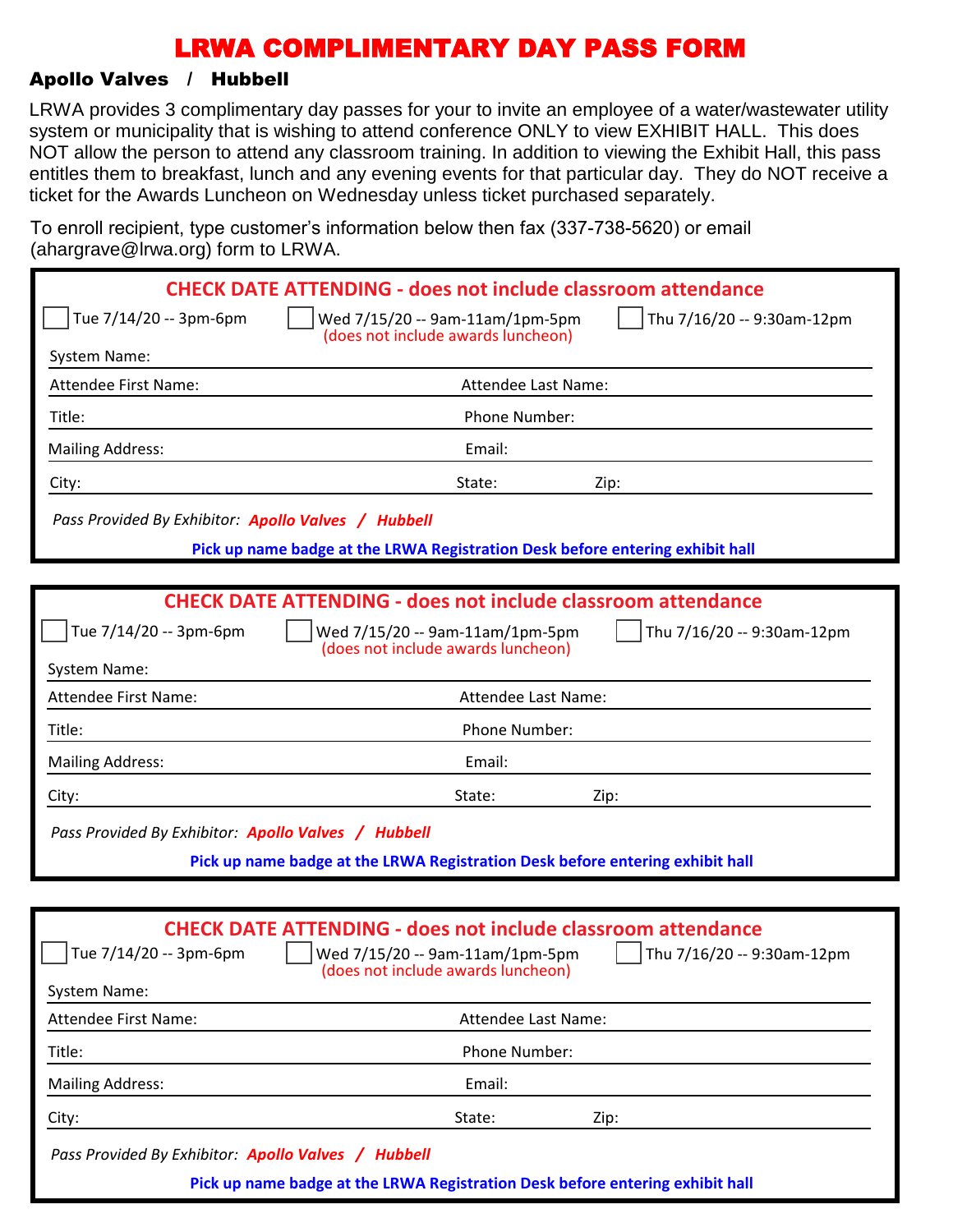#### Aqua Smart Inc

LRWA provides 3 complimentary day passes for your to invite an employee of a water/wastewater utility system or municipality that is wishing to attend conference ONLY to view EXHIBIT HALL. This does NOT allow the person to attend any classroom training. In addition to viewing the Exhibit Hall, this pass entitles them to breakfast, lunch and any evening events for that particular day. They do NOT receive a ticket for the Awards Luncheon on Wednesday unless ticket purchased separately.

To enroll recipient, type customer's information below then fax (337-738-5620) or email (abargrave@lrwa.org) form to LRWA

| $($ anargrave $\otimes$ n wa.org $)$ rommto Erv $n$ . |                                                                                                        |
|-------------------------------------------------------|--------------------------------------------------------------------------------------------------------|
|                                                       | <b>CHECK DATE ATTENDING - does not include classroom attendance</b>                                    |
| Tue 7/14/20 -- 3pm-6pm                                | Wed 7/15/20 -- 9am-11am/1pm-5pm<br>Thu 7/16/20 -- 9:30am-12pm<br>(does not include awards luncheon)    |
| System Name:                                          |                                                                                                        |
| <b>Attendee First Name:</b>                           | Attendee Last Name:                                                                                    |
| Title:                                                | Phone Number:                                                                                          |
| <b>Mailing Address:</b>                               | Email:                                                                                                 |
| City:                                                 | State:<br>Zip:                                                                                         |
| Pass Provided By Exhibitor: Aqua Smart Inc            |                                                                                                        |
|                                                       | Pick up name badge at the LRWA Registration Desk before entering exhibit hall                          |
|                                                       |                                                                                                        |
|                                                       | <b>CHECK DATE ATTENDING - does not include classroom attendance</b>                                    |
| Tue 7/14/20 -- 3pm-6pm                                | Thu 7/16/20 -- 9:30am-12pm<br>Wed 7/15/20 -- 9am-11am/1pm-5pm<br>(does not include awards luncheon)    |
| System Name:                                          |                                                                                                        |
| <b>Attendee First Name:</b>                           | Attendee Last Name:                                                                                    |
| Title:                                                | Phone Number:                                                                                          |
| <b>Mailing Address:</b>                               | Email:                                                                                                 |
| City:                                                 | State:<br>Zip:                                                                                         |
| Pass Provided By Exhibitor: Aqua Smart Inc            |                                                                                                        |
|                                                       | Pick up name badge at the LRWA Registration Desk before entering exhibit hall                          |
|                                                       |                                                                                                        |
| Tue 7/14/20 -- 3pm-6pm                                | <b>CHECK DATE ATTENDING - does not include classroom attendance</b><br>Wed 7/15/20 -- 9am-11am/1pm-5pm |
|                                                       | Thu 7/16/20 -- 9:30am-12pm<br>(does not include awards luncheon)                                       |
| <b>System Name:</b>                                   |                                                                                                        |
| Attendee First Name:                                  | Attendee Last Name:                                                                                    |
| Title:                                                | Phone Number:                                                                                          |
| <b>Mailing Address:</b>                               | Email:                                                                                                 |
|                                                       |                                                                                                        |

City: State: Zip:

*Pass Provided By Exhibitor: Aqua Smart Inc*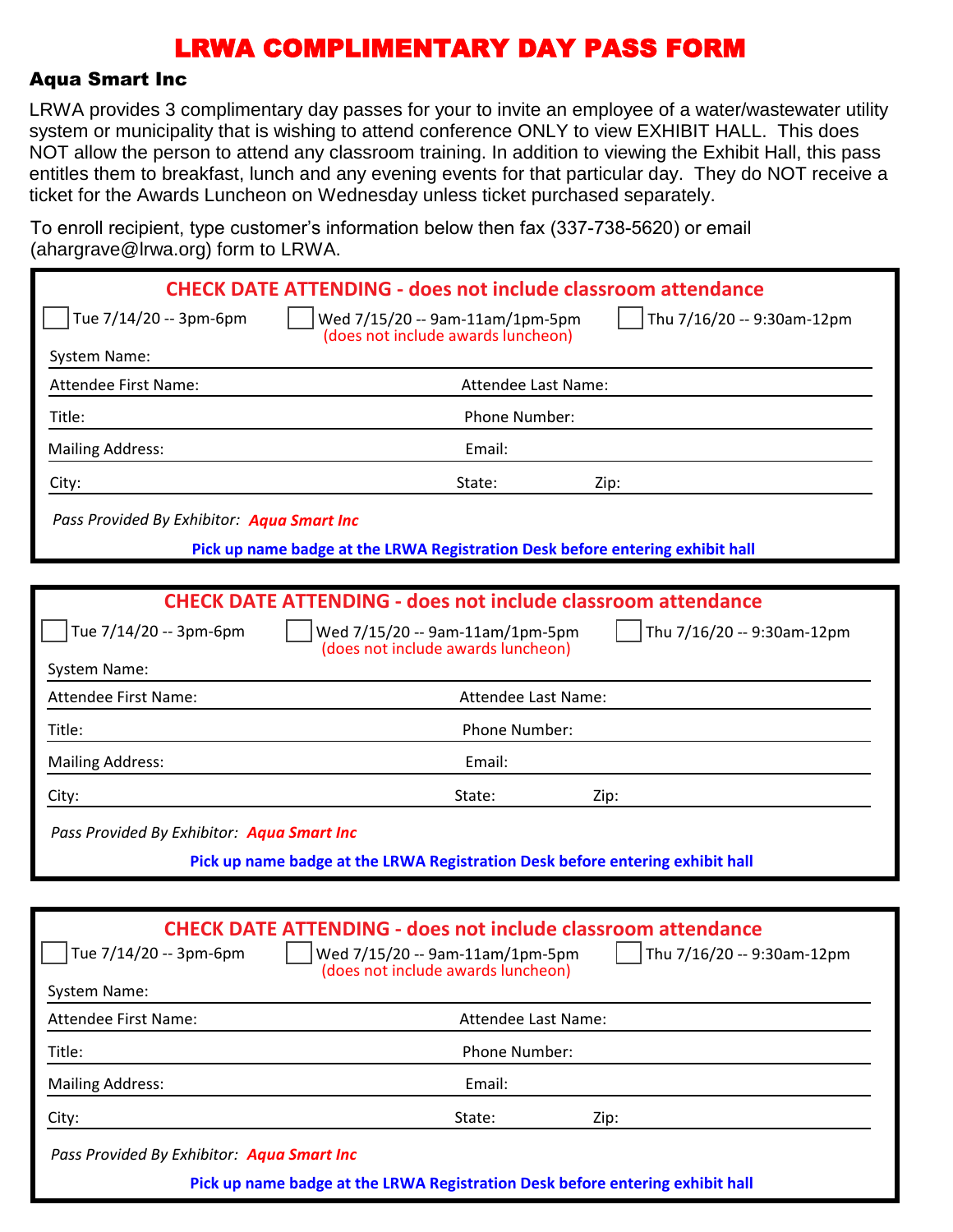### Aqua-Metric Sales Company

LRWA provides 3 complimentary day passes for your to invite an employee of a water/wastewater utility system or municipality that is wishing to attend conference ONLY to view EXHIBIT HALL. This does NOT allow the person to attend any classroom training. In addition to viewing the Exhibit Hall, this pass entitles them to breakfast, lunch and any evening events for that particular day. They do NOT receive a ticket for the Awards Luncheon on Wednesday unless ticket purchased separately.

To enroll recipient, type customer's information below then fax (337-738-5620) or email (ahargrave@lrwa.org) form to LRWA

|                                                       | <b>CHECK DATE ATTENDING - does not include classroom attendance</b>                                                                              |                                    |
|-------------------------------------------------------|--------------------------------------------------------------------------------------------------------------------------------------------------|------------------------------------|
| Tue 7/14/20 -- 3pm-6pm                                | Wed 7/15/20 -- 9am-11am/1pm-5pm                                                                                                                  | Thu 7/16/20 -- 9:30am-12pm         |
| System Name:                                          | (does not include awards luncheon)                                                                                                               |                                    |
| <b>Attendee First Name:</b>                           | Attendee Last Name:                                                                                                                              |                                    |
| Title:                                                | Phone Number:                                                                                                                                    |                                    |
| <b>Mailing Address:</b>                               | Email:                                                                                                                                           |                                    |
| City:                                                 | State:                                                                                                                                           | Zip:                               |
| Pass Provided By Exhibitor: Aqua-Metric Sales Company |                                                                                                                                                  |                                    |
|                                                       | Pick up name badge at the LRWA Registration Desk before entering exhibit hall                                                                    |                                    |
|                                                       |                                                                                                                                                  |                                    |
|                                                       | <b>CHECK DATE ATTENDING - does not include classroom attendance</b>                                                                              |                                    |
| Tue 7/14/20 -- 3pm-6pm                                | Wed 7/15/20 -- 9am-11am/1pm-5pm<br>(does not include awards luncheon)                                                                            | Thu 7/16/20 -- 9:30am-12pm         |
| System Name:                                          |                                                                                                                                                  |                                    |
| <b>Attendee First Name:</b>                           | Attendee Last Name:                                                                                                                              |                                    |
| Title:                                                | Phone Number:                                                                                                                                    |                                    |
| <b>Mailing Address:</b>                               | Email:                                                                                                                                           |                                    |
| City:                                                 | State:                                                                                                                                           | Zip:                               |
| Pass Provided By Exhibitor: Aqua-Metric Sales Company |                                                                                                                                                  |                                    |
|                                                       | Pick up name badge at the LRWA Registration Desk before entering exhibit hall                                                                    |                                    |
|                                                       |                                                                                                                                                  |                                    |
| Tue 7/14/20 -- 3pm-6pm<br>System Name:                | <b>CHECK DATE ATTENDING - does not include classroom attendance</b><br>    Wed 7/15/20 -- 9am-11am/1pm-5pm<br>(does not include awards luncheon) | $\vert$ Thu 7/16/20 -- 9:30am-12pm |
| Attendee First Name:                                  | Attendee Last Name:                                                                                                                              |                                    |
| Title:                                                | Phone Number:                                                                                                                                    |                                    |
| <b>Mailing Address:</b>                               | Email:                                                                                                                                           |                                    |
| City:                                                 | State:                                                                                                                                           | Zip:                               |

*Pass Provided By Exhibitor: Aqua-Metric Sales Company*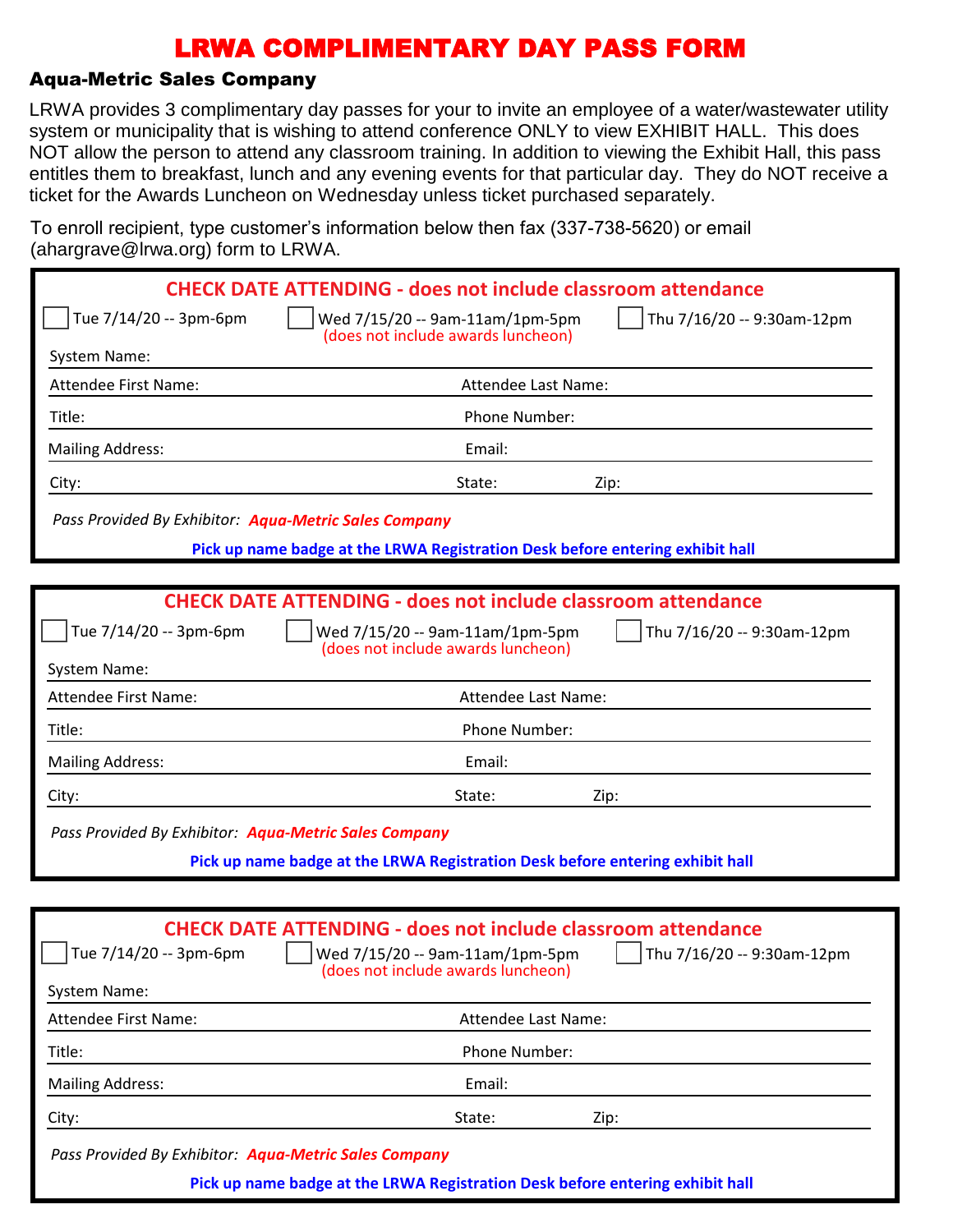#### Asahi/America, Inc.

LRWA provides 3 complimentary day passes for your to invite an employee of a water/wastewater utility system or municipality that is wishing to attend conference ONLY to view EXHIBIT HALL. This does NOT allow the person to attend any classroom training. In addition to viewing the Exhibit Hall, this pass entitles them to breakfast, lunch and any evening events for that particular day. They do NOT receive a ticket for the Awards Luncheon on Wednesday unless ticket purchased separately.

To enroll recipient, type customer's information below then fax (337-738-5620) or email (abargrave@lrwa.org) form to LRWA

| $\alpha$ and $\alpha$ are $\approx$ $\alpha$ watch $\alpha$ , form to Erving |                                                                                                                                                  |                            |
|------------------------------------------------------------------------------|--------------------------------------------------------------------------------------------------------------------------------------------------|----------------------------|
|                                                                              | <b>CHECK DATE ATTENDING - does not include classroom attendance</b>                                                                              |                            |
| Tue 7/14/20 -- 3pm-6pm                                                       | Wed 7/15/20 -- 9am-11am/1pm-5pm                                                                                                                  | Thu 7/16/20 -- 9:30am-12pm |
| System Name:                                                                 | (does not include awards luncheon)                                                                                                               |                            |
| Attendee First Name:                                                         | Attendee Last Name:                                                                                                                              |                            |
| Title:                                                                       | Phone Number:                                                                                                                                    |                            |
| <b>Mailing Address:</b>                                                      | Email:                                                                                                                                           |                            |
| City:                                                                        | State:                                                                                                                                           | Zip:                       |
| Pass Provided By Exhibitor: Asahi/America, Inc.                              |                                                                                                                                                  |                            |
|                                                                              | Pick up name badge at the LRWA Registration Desk before entering exhibit hall                                                                    |                            |
|                                                                              |                                                                                                                                                  |                            |
|                                                                              | <b>CHECK DATE ATTENDING - does not include classroom attendance</b>                                                                              |                            |
| Tue 7/14/20 -- 3pm-6pm                                                       | Wed 7/15/20 -- 9am-11am/1pm-5pm<br>(does not include awards luncheon)                                                                            | Thu 7/16/20 -- 9:30am-12pm |
| System Name:                                                                 |                                                                                                                                                  |                            |
| Attendee First Name:                                                         | Attendee Last Name:                                                                                                                              |                            |
| Title:                                                                       | Phone Number:                                                                                                                                    |                            |
| <b>Mailing Address:</b>                                                      | Email:                                                                                                                                           |                            |
| City:                                                                        | State:                                                                                                                                           | Zip:                       |
| Pass Provided By Exhibitor: Asahi/America, Inc.                              |                                                                                                                                                  |                            |
|                                                                              | Pick up name badge at the LRWA Registration Desk before entering exhibit hall                                                                    |                            |
|                                                                              |                                                                                                                                                  |                            |
| Tue 7/14/20 -- 3pm-6pm<br><b>System Name:</b>                                | <b>CHECK DATE ATTENDING - does not include classroom attendance</b><br>    Wed 7/15/20 -- 9am-11am/1pm-5pm<br>(does not include awards luncheon) | Thu 7/16/20 -- 9:30am-12pm |
| Attendee First Name:                                                         | Attendee Last Name:                                                                                                                              |                            |
| Title:                                                                       | Phone Number:                                                                                                                                    |                            |
| <b>Mailing Address:</b>                                                      | Email:                                                                                                                                           |                            |
| City:                                                                        | State:                                                                                                                                           | Zip:                       |
|                                                                              |                                                                                                                                                  |                            |

*Pass Provided By Exhibitor: Asahi/America, Inc.*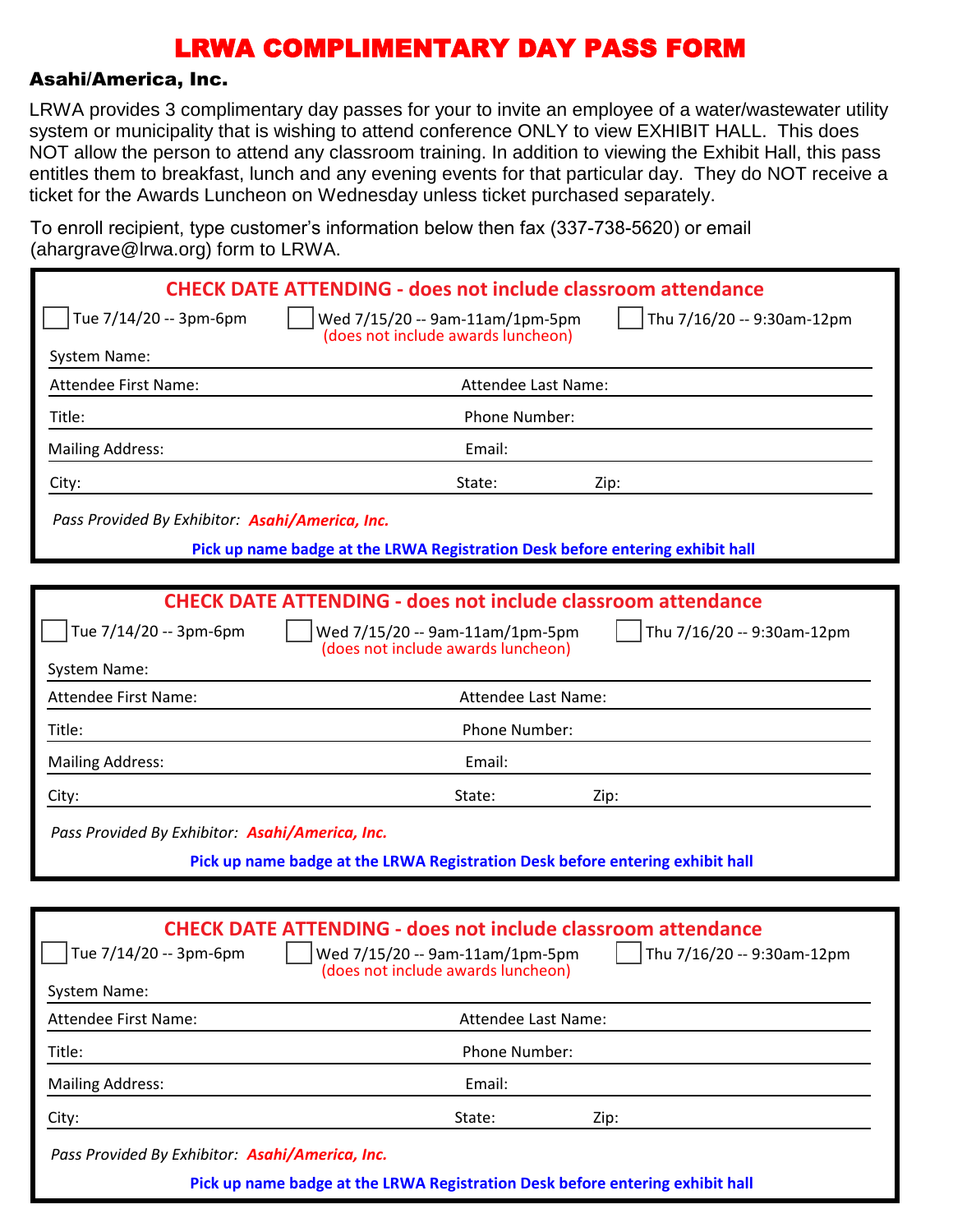#### BBI, Inc

LRWA provides 3 complimentary day passes for your to invite an employee of a water/wastewater utility system or municipality that is wishing to attend conference ONLY to view EXHIBIT HALL. This does NOT allow the person to attend any classroom training. In addition to viewing the Exhibit Hall, this pass entitles them to breakfast, lunch and any evening events for that particular day. They do NOT receive a ticket for the Awards Luncheon on Wednesday unless ticket purchased separately.

To enroll recipient, type customer's information below then fax (337-738-5620) or email (ahargrave@lrwa.org) form to LRWA.

|                                             | <b>CHECK DATE ATTENDING - does not include classroom attendance</b>                                 |
|---------------------------------------------|-----------------------------------------------------------------------------------------------------|
| Tue 7/14/20 -- 3pm-6pm                      | Wed 7/15/20 -- 9am-11am/1pm-5pm<br>Thu 7/16/20 -- 9:30am-12pm<br>(does not include awards luncheon) |
| System Name:                                |                                                                                                     |
| Attendee First Name:                        | Attendee Last Name:                                                                                 |
| Title:                                      | Phone Number:                                                                                       |
| <b>Mailing Address:</b>                     | Email:                                                                                              |
| City:                                       | State:<br>Zip:                                                                                      |
| Pass Provided By Exhibitor: <b>BBI, Inc</b> |                                                                                                     |
|                                             | Pick up name badge at the LRWA Registration Desk before entering exhibit hall                       |
|                                             |                                                                                                     |
|                                             | <b>CHECK DATE ATTENDING - does not include classroom attendance</b>                                 |
| Tue 7/14/20 -- 3pm-6pm                      | Wed 7/15/20 -- 9am-11am/1pm-5pm<br>Thu 7/16/20 -- 9:30am-12pm<br>(does not include awards luncheon) |
| System Name:                                |                                                                                                     |
| <b>Attendee First Name:</b>                 | Attendee Last Name:                                                                                 |
| Title:                                      | Phone Number:                                                                                       |
| <b>Mailing Address:</b>                     | Email:                                                                                              |
| City:                                       | State:<br>Zip:                                                                                      |
| Pass Provided By Exhibitor: BBI, Inc        |                                                                                                     |
|                                             | Pick up name badge at the LRWA Registration Desk before entering exhibit hall                       |
|                                             |                                                                                                     |
|                                             | <b>CHECK DATE ATTENDING - does not include classroom attendance</b>                                 |
| Tue 7/14/20 -- 3pm-6pm                      | Wed 7/15/20 -- 9am-11am/1pm-5pm<br>Thu 7/16/20 -- 9:30am-12pm                                       |

| System Name:<br>Attendee First Name: | Attendee Last Name:                                                           |      |  |
|--------------------------------------|-------------------------------------------------------------------------------|------|--|
| Title:                               | <b>Phone Number:</b>                                                          |      |  |
| <b>Mailing Address:</b>              | Email:                                                                        |      |  |
| City:                                | State:                                                                        | Zip: |  |
| Pass Provided By Exhibitor: BBI, Inc |                                                                               |      |  |
|                                      | Pick up name badge at the LRWA Registration Desk before entering exhibit hall |      |  |

(does not include awards luncheon)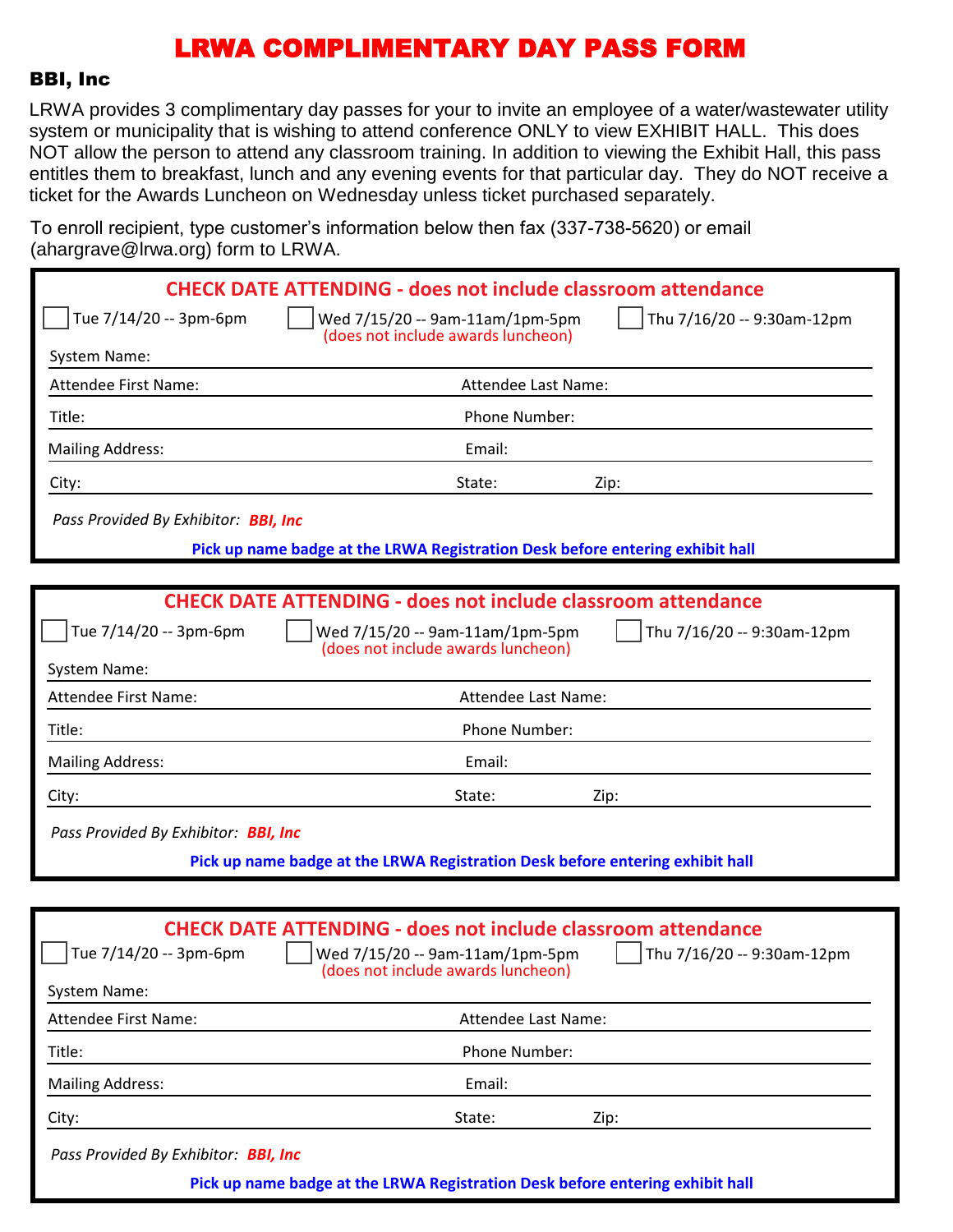#### **BBP**

LRWA provides 3 complimentary day passes for your to invite an employee of a water/wastewater utility system or municipality that is wishing to attend conference ONLY to view EXHIBIT HALL. This does NOT allow the person to attend any classroom training. In addition to viewing the Exhibit Hall, this pass entitles them to breakfast, lunch and any evening events for that particular day. They do NOT receive a ticket for the Awards Luncheon on Wednesday unless ticket purchased separately.

To enroll recipient, type customer's information below then fax (337-738-5620) or email (abargrave@lrwa.org) form to LRWA

|                                               | $($ anargiavo $\otimes$ inwa.org/ rominio Erve $\alpha$ .                                                                                                                  |
|-----------------------------------------------|----------------------------------------------------------------------------------------------------------------------------------------------------------------------------|
|                                               | <b>CHECK DATE ATTENDING - does not include classroom attendance</b>                                                                                                        |
| Tue 7/14/20 -- 3pm-6pm                        | Thu 7/16/20 -- 9:30am-12pm<br>Wed 7/15/20 -- 9am-11am/1pm-5pm<br>(does not include awards luncheon)                                                                        |
| System Name:                                  |                                                                                                                                                                            |
| <b>Attendee First Name:</b>                   | Attendee Last Name:                                                                                                                                                        |
| Title:                                        | Phone Number:                                                                                                                                                              |
| <b>Mailing Address:</b>                       | Email:                                                                                                                                                                     |
| City:                                         | State:<br>Zip:                                                                                                                                                             |
| Pass Provided By Exhibitor: BBP               |                                                                                                                                                                            |
|                                               | Pick up name badge at the LRWA Registration Desk before entering exhibit hall                                                                                              |
|                                               |                                                                                                                                                                            |
|                                               | <b>CHECK DATE ATTENDING - does not include classroom attendance</b>                                                                                                        |
| Tue 7/14/20 -- 3pm-6pm                        | Wed 7/15/20 -- 9am-11am/1pm-5pm<br>Thu 7/16/20 -- 9:30am-12pm<br>(does not include awards luncheon)                                                                        |
| System Name:                                  |                                                                                                                                                                            |
| <b>Attendee First Name:</b>                   | Attendee Last Name:                                                                                                                                                        |
| Title:                                        | Phone Number:                                                                                                                                                              |
| <b>Mailing Address:</b>                       | Email:                                                                                                                                                                     |
| City:                                         | State:<br>Zip:                                                                                                                                                             |
| Pass Provided By Exhibitor: BBP               |                                                                                                                                                                            |
|                                               | Pick up name badge at the LRWA Registration Desk before entering exhibit hall                                                                                              |
|                                               |                                                                                                                                                                            |
| Tue 7/14/20 -- 3pm-6pm<br><b>System Name:</b> | <b>CHECK DATE ATTENDING - does not include classroom attendance</b><br>Wed 7/15/20 -- 9am-11am/1pm-5pm<br>Thu 7/16/20 -- 9:30am-12pm<br>(does not include awards luncheon) |

Attendee First Name: Attendee Last Name: Title: Phone Number: Mailing Address: The Contract of the Contract of the Email: City: State: Zip: *Pass Provided By Exhibitor: BBP* **Pick up name badge at the LRWA Registration Desk before entering exhibit hall**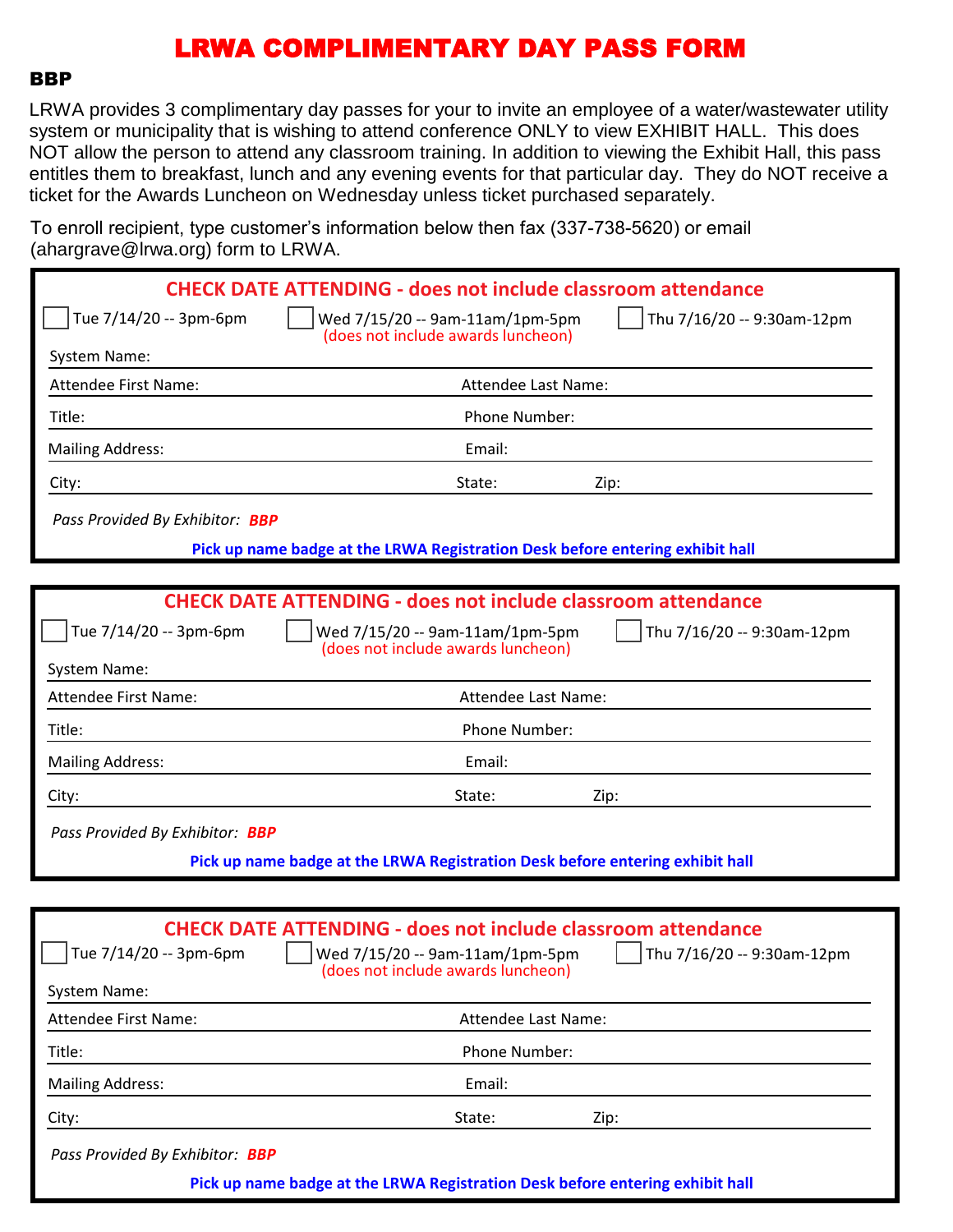#### BBWC Sales

LRWA provides 3 complimentary day passes for your to invite an employee of a water/wastewater utility system or municipality that is wishing to attend conference ONLY to view EXHIBIT HALL. This does NOT allow the person to attend any classroom training. In addition to viewing the Exhibit Hall, this pass entitles them to breakfast, lunch and any evening events for that particular day. They do NOT receive a ticket for the Awards Luncheon on Wednesday unless ticket purchased separately.

To enroll recipient, type customer's information below then fax (337-738-5620) or email (abargrave@lrwa.org) form to LRWA

| $\alpha$ and $\alpha$ are $\approx$ $\alpha$ watch $\alpha$ , form to Erving |                                                                                                                                                  |                                    |
|------------------------------------------------------------------------------|--------------------------------------------------------------------------------------------------------------------------------------------------|------------------------------------|
|                                                                              | <b>CHECK DATE ATTENDING - does not include classroom attendance</b>                                                                              |                                    |
| Tue 7/14/20 -- 3pm-6pm                                                       | Wed 7/15/20 -- 9am-11am/1pm-5pm<br>(does not include awards luncheon)                                                                            | Thu 7/16/20 -- 9:30am-12pm         |
| System Name:                                                                 |                                                                                                                                                  |                                    |
| <b>Attendee First Name:</b>                                                  | Attendee Last Name:                                                                                                                              |                                    |
| Title:                                                                       | Phone Number:                                                                                                                                    |                                    |
| <b>Mailing Address:</b>                                                      | Email:                                                                                                                                           |                                    |
| City:                                                                        | State:                                                                                                                                           | Zip:                               |
| Pass Provided By Exhibitor: <b>BBWC Sales</b>                                |                                                                                                                                                  |                                    |
|                                                                              | Pick up name badge at the LRWA Registration Desk before entering exhibit hall                                                                    |                                    |
|                                                                              |                                                                                                                                                  |                                    |
|                                                                              | <b>CHECK DATE ATTENDING - does not include classroom attendance</b>                                                                              |                                    |
| Tue 7/14/20 -- 3pm-6pm                                                       | Wed 7/15/20 -- 9am-11am/1pm-5pm<br>(does not include awards luncheon)                                                                            | Thu 7/16/20 -- 9:30am-12pm         |
| System Name:                                                                 |                                                                                                                                                  |                                    |
| <b>Attendee First Name:</b>                                                  | Attendee Last Name:                                                                                                                              |                                    |
| Title:                                                                       | Phone Number:                                                                                                                                    |                                    |
| <b>Mailing Address:</b>                                                      | Email:                                                                                                                                           |                                    |
| City:                                                                        | State:                                                                                                                                           | Zip:                               |
| Pass Provided By Exhibitor: <b>BBWC Sales</b>                                |                                                                                                                                                  |                                    |
|                                                                              | Pick up name badge at the LRWA Registration Desk before entering exhibit hall                                                                    |                                    |
|                                                                              |                                                                                                                                                  |                                    |
| Tue 7/14/20 -- 3pm-6pm<br>System Name:                                       | <b>CHECK DATE ATTENDING - does not include classroom attendance</b><br>    Wed 7/15/20 -- 9am-11am/1pm-5pm<br>(does not include awards luncheon) | $\vert$ Thu 7/16/20 -- 9:30am-12pm |
| Attendee First Name:                                                         | Attendee Last Name:                                                                                                                              |                                    |
| Title:                                                                       | Phone Number:                                                                                                                                    |                                    |
| <b>Mailing Address:</b>                                                      | Email:                                                                                                                                           |                                    |
| City:                                                                        | State:                                                                                                                                           | Zip:                               |

*Pass Provided By Exhibitor: BBWC Sales*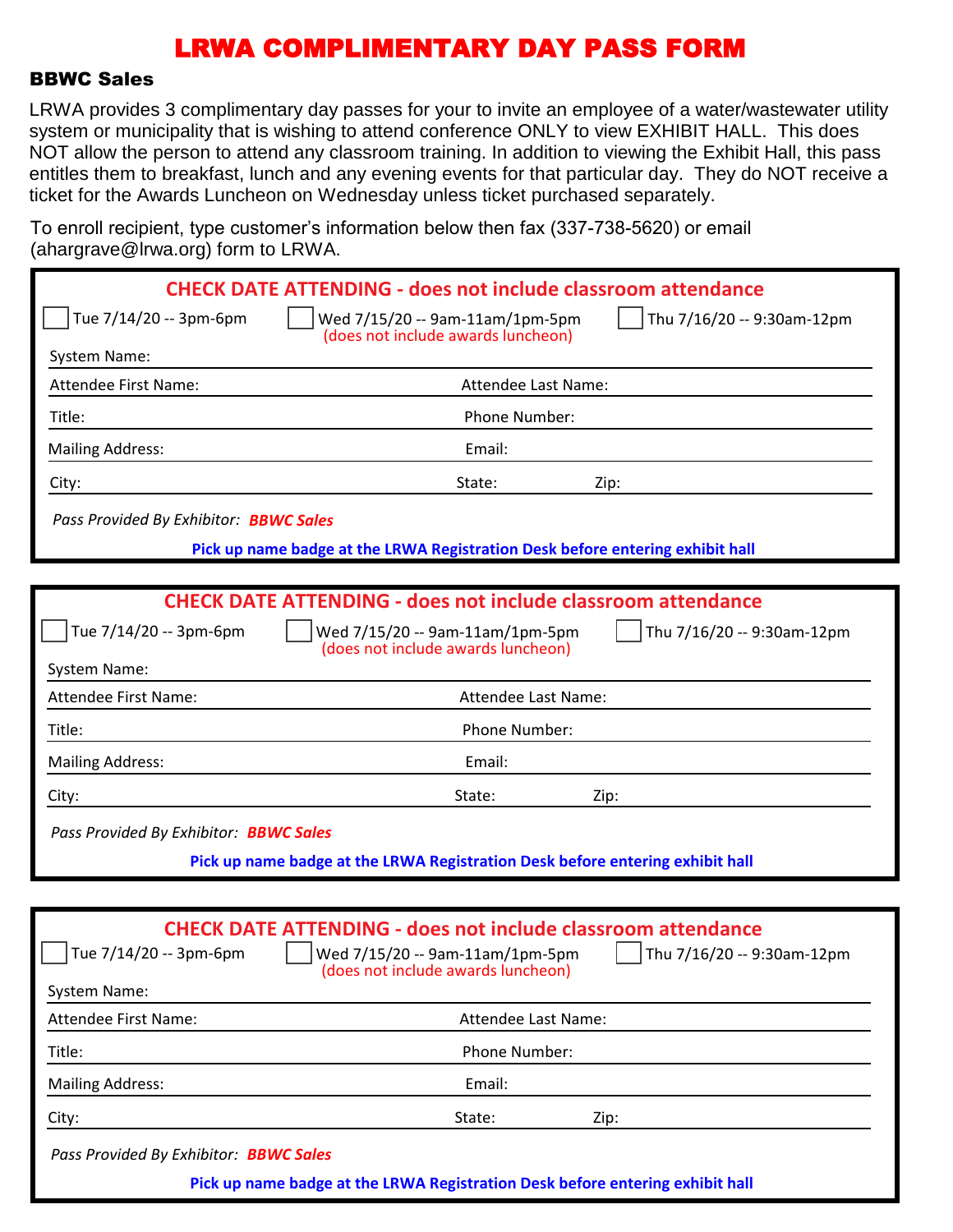### Better Pumps & Solutins, LLC

LRWA provides 3 complimentary day passes for your to invite an employee of a water/wastewater utility system or municipality that is wishing to attend conference ONLY to view EXHIBIT HALL. This does NOT allow the person to attend any classroom training. In addition to viewing the Exhibit Hall, this pass entitles them to breakfast, lunch and any evening events for that particular day. They do NOT receive a ticket for the Awards Luncheon on Wednesday unless ticket purchased separately.

To enroll recipient, type customer's information below then fax (337-738-5620) or email (ahargrave@lrwa.org) form to LRWA.

|                                                          | <b>CHECK DATE ATTENDING - does not include classroom attendance</b>           |                                    |
|----------------------------------------------------------|-------------------------------------------------------------------------------|------------------------------------|
| Tue 7/14/20 -- 3pm-6pm                                   | Wed 7/15/20 -- 9am-11am/1pm-5pm<br>(does not include awards luncheon)         | Thu 7/16/20 -- 9:30am-12pm         |
| System Name:                                             |                                                                               |                                    |
| <b>Attendee First Name:</b>                              | Attendee Last Name:                                                           |                                    |
| Title:                                                   | Phone Number:                                                                 |                                    |
| <b>Mailing Address:</b>                                  | Email:                                                                        |                                    |
| City:                                                    | State:                                                                        | Zip:                               |
| Pass Provided By Exhibitor: Better Pumps & Solutins, LLC |                                                                               |                                    |
|                                                          | Pick up name badge at the LRWA Registration Desk before entering exhibit hall |                                    |
|                                                          |                                                                               |                                    |
|                                                          | <b>CHECK DATE ATTENDING - does not include classroom attendance</b>           |                                    |
| Tue 7/14/20 -- 3pm-6pm                                   | Wed 7/15/20 -- 9am-11am/1pm-5pm<br>(does not include awards luncheon)         | Thu 7/16/20 -- 9:30am-12pm         |
| System Name:                                             |                                                                               |                                    |
| Attendee First Name:                                     | Attendee Last Name:                                                           |                                    |
| Title:                                                   | Phone Number:                                                                 |                                    |
| <b>Mailing Address:</b>                                  | Email:                                                                        |                                    |
| City:                                                    | State:                                                                        | Zip:                               |
| Pass Provided By Exhibitor: Better Pumps & Solutins, LLC |                                                                               |                                    |
|                                                          | Pick up name badge at the LRWA Registration Desk before entering exhibit hall |                                    |
|                                                          |                                                                               |                                    |
|                                                          | <b>CHECK DATE ATTENDING - does not include classroom attendance</b>           |                                    |
| Tue 7/14/20 -- 3pm-6pm                                   | Wed 7/15/20 -- 9am-11am/1pm-5pm<br>(does not include awards luncheon)         | $\vert$ Thu 7/16/20 -- 9:30am-12pm |
| System Name:                                             |                                                                               |                                    |
| <b>Attendee First Name:</b>                              | Attendee Last Name:                                                           |                                    |
| Title:                                                   | Phone Number:                                                                 |                                    |
| <b>Mailing Address:</b>                                  | Email:                                                                        |                                    |
| City:                                                    | State:                                                                        | Zip:                               |
| Pass Provided By Exhibitor: Better Pumps & Solutins, LLC |                                                                               |                                    |
|                                                          | Pick up name badge at the LRWA Registration Desk before entering exhibit hall |                                    |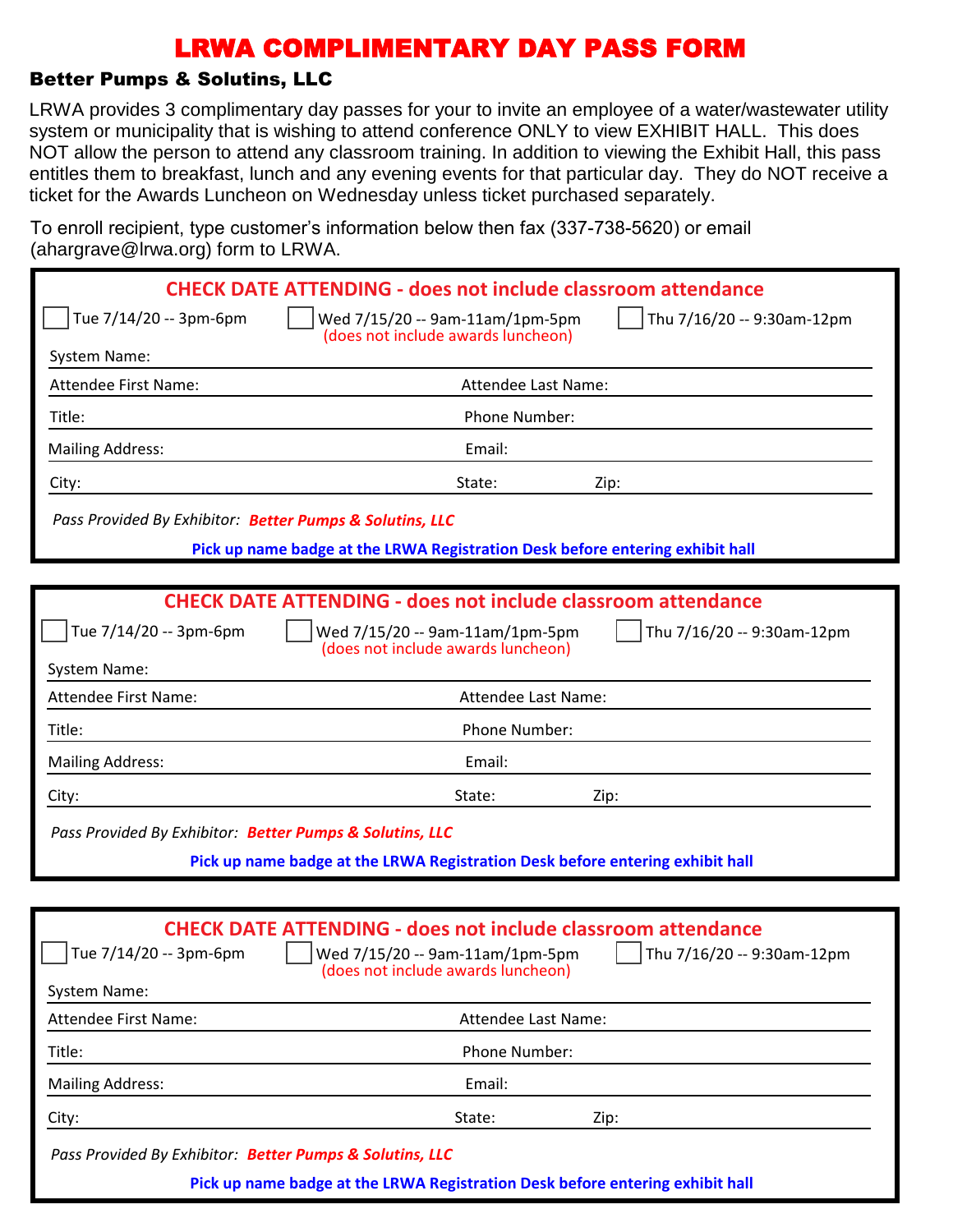#### Black Mountain Software, Inc.

LRWA provides 3 complimentary day passes for your to invite an employee of a water/wastewater utility system or municipality that is wishing to attend conference ONLY to view EXHIBIT HALL. This does NOT allow the person to attend any classroom training. In addition to viewing the Exhibit Hall, this pass entitles them to breakfast, lunch and any evening events for that particular day. They do NOT receive a ticket for the Awards Luncheon on Wednesday unless ticket purchased separately.

To enroll recipient, type customer's information below then fax (337-738-5620) or email (abargrave@lrwa.org) form to LRWA

| $($ anargiavo $\otimes$ irwa.org/Tonn to Erversity        |                                                                                                                                                                                             |
|-----------------------------------------------------------|---------------------------------------------------------------------------------------------------------------------------------------------------------------------------------------------|
|                                                           | <b>CHECK DATE ATTENDING - does not include classroom attendance</b>                                                                                                                         |
| Tue 7/14/20 -- 3pm-6pm                                    | Thu 7/16/20 -- 9:30am-12pm<br>Wed 7/15/20 -- 9am-11am/1pm-5pm<br>(does not include awards luncheon)                                                                                         |
| System Name:                                              |                                                                                                                                                                                             |
| <b>Attendee First Name:</b>                               | Attendee Last Name:                                                                                                                                                                         |
| Title:                                                    | Phone Number:                                                                                                                                                                               |
| <b>Mailing Address:</b>                                   | Email:                                                                                                                                                                                      |
| City:                                                     | State:<br>Zip:                                                                                                                                                                              |
| Pass Provided By Exhibitor: Black Mountain Software, Inc. |                                                                                                                                                                                             |
|                                                           | Pick up name badge at the LRWA Registration Desk before entering exhibit hall                                                                                                               |
|                                                           |                                                                                                                                                                                             |
|                                                           | <b>CHECK DATE ATTENDING - does not include classroom attendance</b>                                                                                                                         |
| Tue 7/14/20 -- 3pm-6pm                                    | Wed 7/15/20 -- 9am-11am/1pm-5pm<br>Thu 7/16/20 -- 9:30am-12pm<br>(does not include awards luncheon)                                                                                         |
| System Name:                                              |                                                                                                                                                                                             |
| <b>Attendee First Name:</b>                               | Attendee Last Name:                                                                                                                                                                         |
| Title:                                                    | Phone Number:                                                                                                                                                                               |
| <b>Mailing Address:</b>                                   | Email:                                                                                                                                                                                      |
| City:                                                     | State:<br>Zip:                                                                                                                                                                              |
| Pass Provided By Exhibitor: Black Mountain Software, Inc. |                                                                                                                                                                                             |
|                                                           | Pick up name badge at the LRWA Registration Desk before entering exhibit hall                                                                                                               |
|                                                           |                                                                                                                                                                                             |
| Tue 7/14/20 -- 3pm-6pm<br>System Name:                    | <b>CHECK DATE ATTENDING - does not include classroom attendance</b><br>$\int$ Thu 7/16/20 -- 9:30am-12pm<br>$\vert$   Wed 7/15/20 -- 9am-11am/1pm-5pm<br>(does not include awards luncheon) |
| <b>Attendee First Name:</b>                               | Attendee Last Name:                                                                                                                                                                         |
| Title:                                                    | Phone Number:                                                                                                                                                                               |
| <b>Mailing Address:</b>                                   | Email:                                                                                                                                                                                      |
| City:                                                     | State:<br>Zip:                                                                                                                                                                              |

*Pass Provided By Exhibitor: Black Mountain Software, Inc.*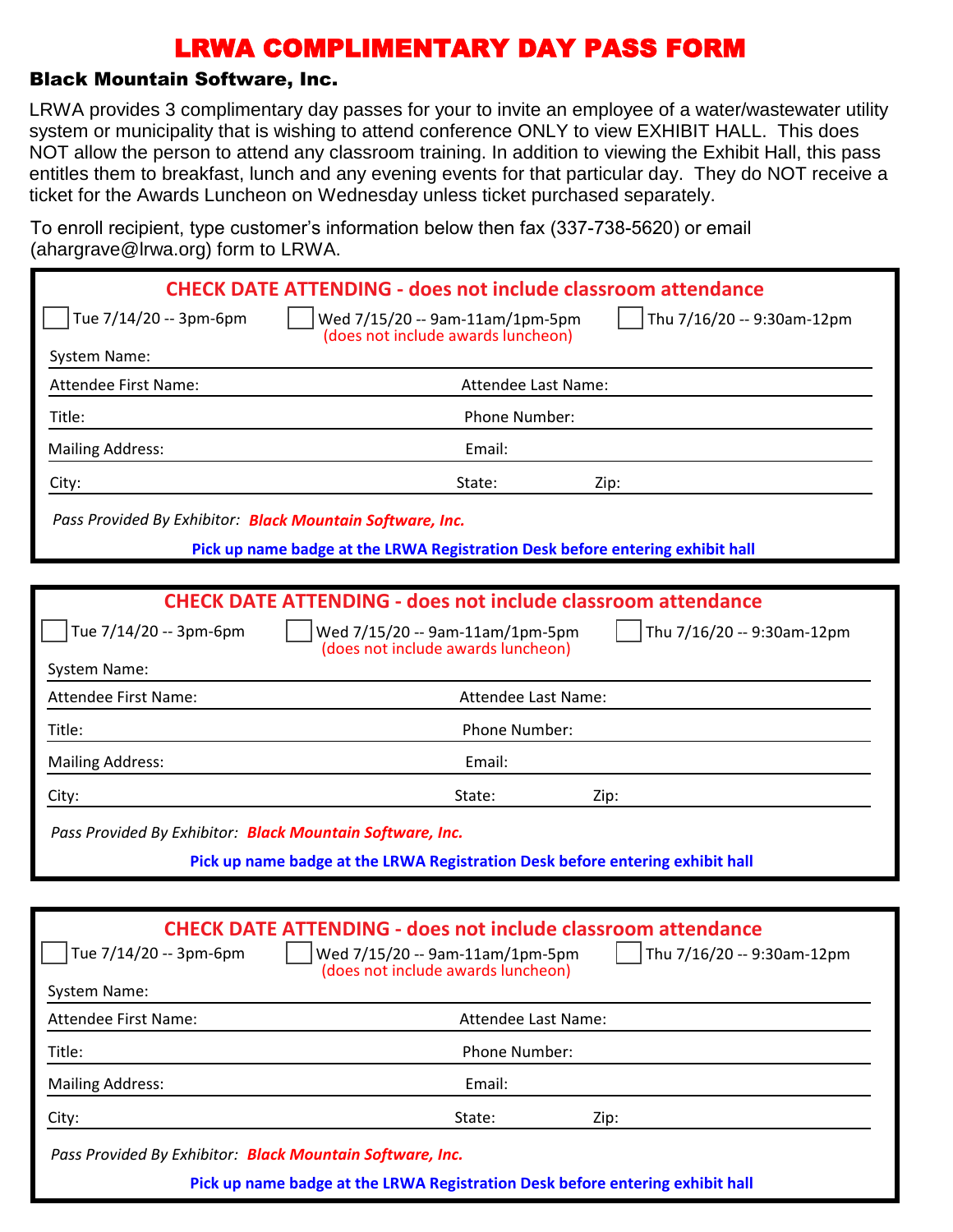### Brad Greer & Associates

LRWA provides 3 complimentary day passes for your to invite an employee of a water/wastewater utility system or municipality that is wishing to attend conference ONLY to view EXHIBIT HALL. This does NOT allow the person to attend any classroom training. In addition to viewing the Exhibit Hall, this pass entitles them to breakfast, lunch and any evening events for that particular day. They do NOT receive a ticket for the Awards Luncheon on Wednesday unless ticket purchased separately.

To enroll recipient, type customer's information below then fax (337-738-5620) or email (ahargrave@lrwa.org) form to LRWA

| $($ unurgruvo $\otimes$ n wu $\otimes$ ng $)$ romm $\otimes$ Ervi $\vee$ r |                                                                                                                                                    |                                    |
|----------------------------------------------------------------------------|----------------------------------------------------------------------------------------------------------------------------------------------------|------------------------------------|
|                                                                            | <b>CHECK DATE ATTENDING - does not include classroom attendance</b>                                                                                |                                    |
| Tue 7/14/20 -- 3pm-6pm                                                     | Wed 7/15/20 -- 9am-11am/1pm-5pm                                                                                                                    | Thu 7/16/20 -- 9:30am-12pm         |
| System Name:                                                               | (does not include awards luncheon)                                                                                                                 |                                    |
| <b>Attendee First Name:</b>                                                | Attendee Last Name:                                                                                                                                |                                    |
| Title:                                                                     | Phone Number:                                                                                                                                      |                                    |
| <b>Mailing Address:</b>                                                    | Email:                                                                                                                                             |                                    |
| City:                                                                      | State:                                                                                                                                             | Zip:                               |
| Pass Provided By Exhibitor: Brad Greer & Associates                        |                                                                                                                                                    |                                    |
|                                                                            | Pick up name badge at the LRWA Registration Desk before entering exhibit hall                                                                      |                                    |
|                                                                            |                                                                                                                                                    |                                    |
|                                                                            | <b>CHECK DATE ATTENDING - does not include classroom attendance</b>                                                                                |                                    |
| Tue 7/14/20 -- 3pm-6pm                                                     | Wed 7/15/20 -- 9am-11am/1pm-5pm<br>(does not include awards luncheon)                                                                              | Thu 7/16/20 -- 9:30am-12pm         |
| System Name:                                                               |                                                                                                                                                    |                                    |
| <b>Attendee First Name:</b>                                                | Attendee Last Name:                                                                                                                                |                                    |
| Title:                                                                     | Phone Number:                                                                                                                                      |                                    |
| <b>Mailing Address:</b>                                                    | Email:                                                                                                                                             |                                    |
| City:                                                                      | State:                                                                                                                                             | Zip:                               |
| Pass Provided By Exhibitor: Brad Greer & Associates                        |                                                                                                                                                    |                                    |
|                                                                            | Pick up name badge at the LRWA Registration Desk before entering exhibit hall                                                                      |                                    |
|                                                                            |                                                                                                                                                    |                                    |
| Tue 7/14/20 -- 3pm-6pm<br>System Name:                                     | <b>CHECK DATE ATTENDING - does not include classroom attendance</b><br>    Wed $7/15/20 - 9$ am-11am/1pm-5pm<br>(does not include awards luncheon) | $\vert$ Thu 7/16/20 -- 9:30am-12pm |
| Attendee First Name:                                                       | Attendee Last Name:                                                                                                                                |                                    |
| Title:                                                                     | Phone Number:                                                                                                                                      |                                    |
| <b>Mailing Address:</b>                                                    | Email:                                                                                                                                             |                                    |
| City:                                                                      | State:                                                                                                                                             | Zip:                               |

*Pass Provided By Exhibitor: Brad Greer & Associates*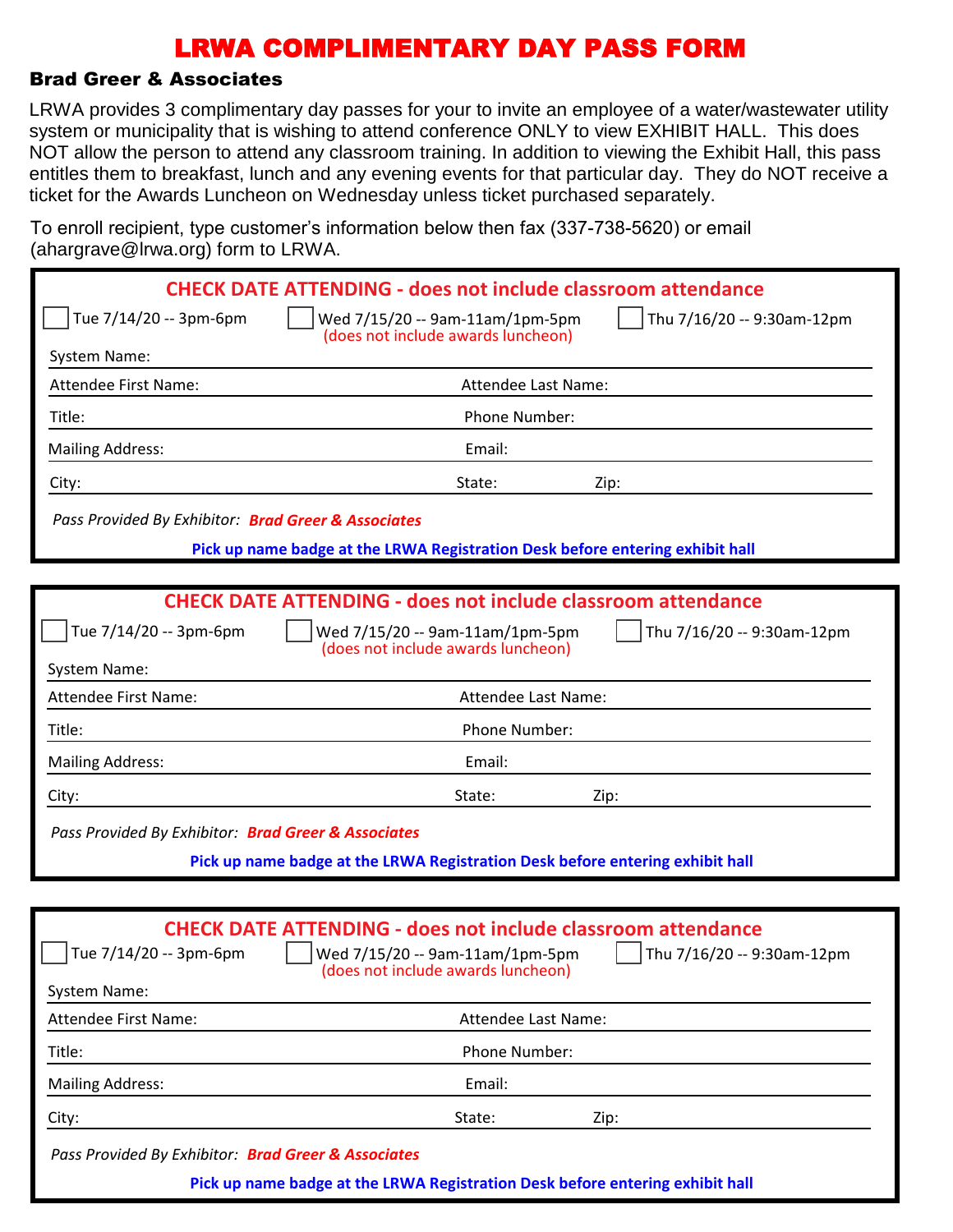### C & L Aqua Professionals Inc

LRWA provides 3 complimentary day passes for your to invite an employee of a water/wastewater utility system or municipality that is wishing to attend conference ONLY to view EXHIBIT HALL. This does NOT allow the person to attend any classroom training. In addition to viewing the Exhibit Hall, this pass entitles them to breakfast, lunch and any evening events for that particular day. They do NOT receive a ticket for the Awards Luncheon on Wednesday unless ticket purchased separately.

To enroll recipient, type customer's information below then fax (337-738-5620) or email (ahargrave@lrwa.org) form to LRWA

|                                                          | <b>CHECK DATE ATTENDING - does not include classroom attendance</b>                                                                                                                |
|----------------------------------------------------------|------------------------------------------------------------------------------------------------------------------------------------------------------------------------------------|
| Tue 7/14/20 -- 3pm-6pm                                   | Thu 7/16/20 -- 9:30am-12pm<br>Wed 7/15/20 -- 9am-11am/1pm-5pm<br>(does not include awards luncheon)                                                                                |
| System Name:                                             |                                                                                                                                                                                    |
| Attendee First Name:                                     | Attendee Last Name:                                                                                                                                                                |
| Title:                                                   | Phone Number:                                                                                                                                                                      |
| <b>Mailing Address:</b>                                  | Email:                                                                                                                                                                             |
| City:                                                    | State:<br>Zip:                                                                                                                                                                     |
| Pass Provided By Exhibitor: C & L Aqua Professionals Inc |                                                                                                                                                                                    |
|                                                          | Pick up name badge at the LRWA Registration Desk before entering exhibit hall                                                                                                      |
|                                                          |                                                                                                                                                                                    |
|                                                          | <b>CHECK DATE ATTENDING - does not include classroom attendance</b>                                                                                                                |
| Tue 7/14/20 -- 3pm-6pm                                   | Wed 7/15/20 -- 9am-11am/1pm-5pm<br>Thu 7/16/20 -- 9:30am-12pm<br>(does not include awards luncheon)                                                                                |
| System Name:                                             |                                                                                                                                                                                    |
| <b>Attendee First Name:</b>                              | Attendee Last Name:                                                                                                                                                                |
| Title:                                                   | Phone Number:                                                                                                                                                                      |
| <b>Mailing Address:</b>                                  | Email:                                                                                                                                                                             |
| City:                                                    | State:<br>Zip:                                                                                                                                                                     |
| Pass Provided By Exhibitor: C & L Aqua Professionals Inc |                                                                                                                                                                                    |
|                                                          | Pick up name badge at the LRWA Registration Desk before entering exhibit hall                                                                                                      |
|                                                          |                                                                                                                                                                                    |
| Tue $7/14/20 - 3pm-6pm$<br>System Name:                  | <b>CHECK DATE ATTENDING - does not include classroom attendance</b><br>    Wed 7/15/20 -- 9am-11am/1pm-5pm<br>    Thu 7/16/20 -- 9:30am-12pm<br>(does not include awards luncheon) |
| Attendee First Name:                                     | Attendee Last Name:                                                                                                                                                                |
| Title:                                                   | Phone Number:                                                                                                                                                                      |
| <b>Mailing Address:</b>                                  | Email:                                                                                                                                                                             |
| City:                                                    | State:<br>Zip:                                                                                                                                                                     |
|                                                          |                                                                                                                                                                                    |

*Pass Provided By Exhibitor: C & L Aqua Professionals Inc*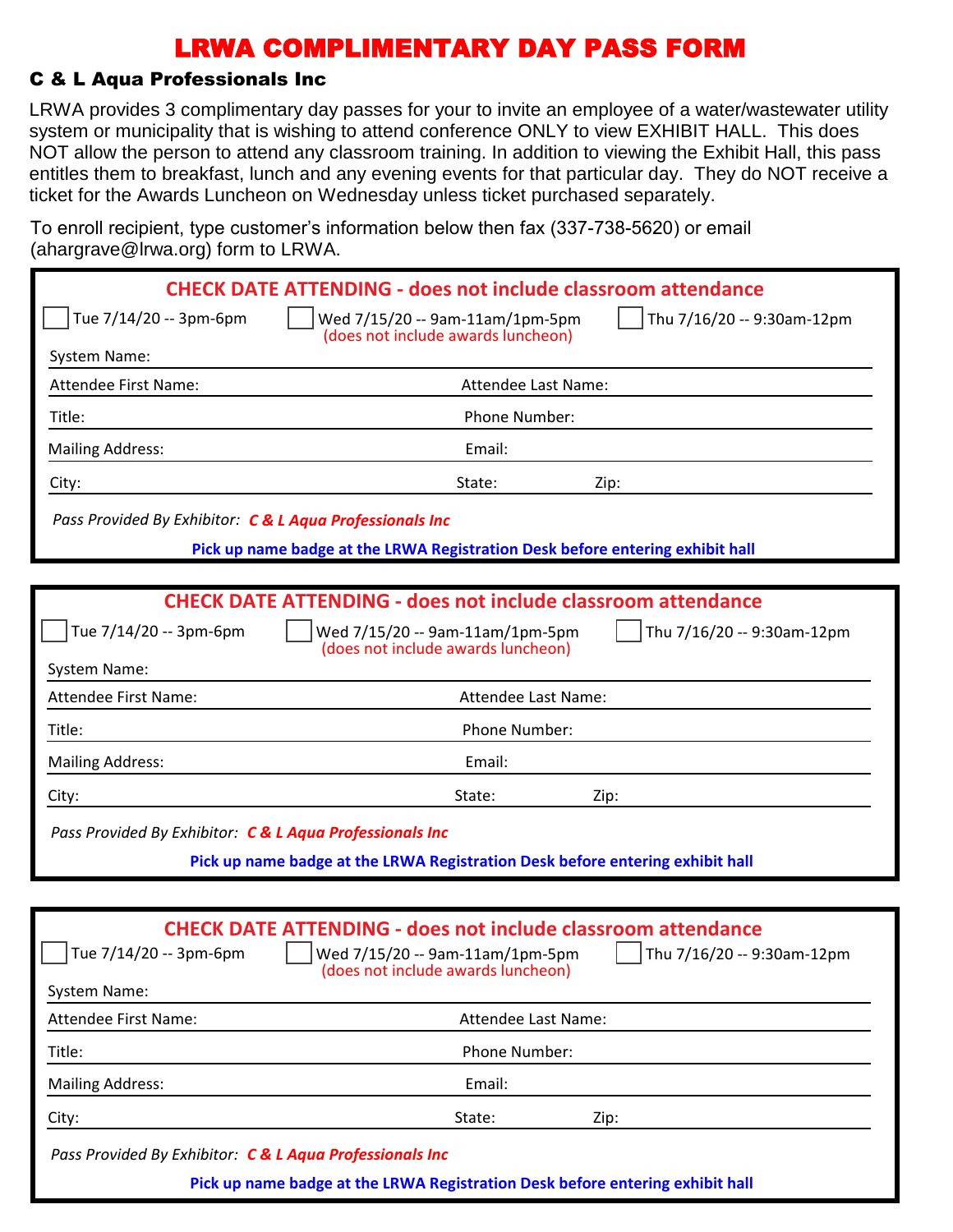#### CCI Piping Systems

LRWA provides 3 complimentary day passes for your to invite an employee of a water/wastewater utility system or municipality that is wishing to attend conference ONLY to view EXHIBIT HALL. This does NOT allow the person to attend any classroom training. In addition to viewing the Exhibit Hall, this pass entitles them to breakfast, lunch and any evening events for that particular day. They do NOT receive a ticket for the Awards Luncheon on Wednesday unless ticket purchased separately.

To enroll recipient, type customer's information below then fax (337-738-5620) or email (abargrave@lrwa.org) form to LRWA

| $($ anargravc $\approx$ n wa.org $\prime$ rommto Erve $\prime$ . |                                                                                                                                                                                       |
|------------------------------------------------------------------|---------------------------------------------------------------------------------------------------------------------------------------------------------------------------------------|
|                                                                  | <b>CHECK DATE ATTENDING - does not include classroom attendance</b>                                                                                                                   |
| Tue 7/14/20 -- 3pm-6pm                                           | Thu 7/16/20 -- 9:30am-12pm<br>Wed 7/15/20 -- 9am-11am/1pm-5pm                                                                                                                         |
| System Name:                                                     | (does not include awards luncheon)                                                                                                                                                    |
| <b>Attendee First Name:</b>                                      | Attendee Last Name:                                                                                                                                                                   |
| Title:                                                           | Phone Number:                                                                                                                                                                         |
| <b>Mailing Address:</b>                                          | Email:                                                                                                                                                                                |
| City:                                                            | State:<br>Zip:                                                                                                                                                                        |
| Pass Provided By Exhibitor: CCI Piping Systems                   |                                                                                                                                                                                       |
|                                                                  | Pick up name badge at the LRWA Registration Desk before entering exhibit hall                                                                                                         |
|                                                                  |                                                                                                                                                                                       |
|                                                                  | <b>CHECK DATE ATTENDING - does not include classroom attendance</b>                                                                                                                   |
| Tue 7/14/20 -- 3pm-6pm                                           | Wed 7/15/20 -- 9am-11am/1pm-5pm<br>Thu 7/16/20 -- 9:30am-12pm<br>(does not include awards luncheon)                                                                                   |
| System Name:                                                     |                                                                                                                                                                                       |
| <b>Attendee First Name:</b>                                      | Attendee Last Name:                                                                                                                                                                   |
| Title:                                                           | Phone Number:                                                                                                                                                                         |
| <b>Mailing Address:</b>                                          | Email:                                                                                                                                                                                |
| City:                                                            | State:<br>Zip:                                                                                                                                                                        |
| Pass Provided By Exhibitor: CCI Piping Systems                   |                                                                                                                                                                                       |
|                                                                  | Pick up name badge at the LRWA Registration Desk before entering exhibit hall                                                                                                         |
|                                                                  |                                                                                                                                                                                       |
| Tue 7/14/20 -- 3pm-6pm<br><b>System Name:</b>                    | <b>CHECK DATE ATTENDING - does not include classroom attendance</b><br>Wed 7/15/20 -- 9am-11am/1pm-5pm<br>$\sqrt{ }$ Thu 7/16/20 -- 9:30am-12pm<br>(does not include awards luncheon) |
| Attendee First Name:                                             | Attendee Last Name:                                                                                                                                                                   |
| Title:                                                           | Phone Number:                                                                                                                                                                         |
| <b>Mailing Address:</b>                                          | Email:                                                                                                                                                                                |
| City:                                                            | State:<br>Zip:                                                                                                                                                                        |

*Pass Provided By Exhibitor: CCI Piping Systems*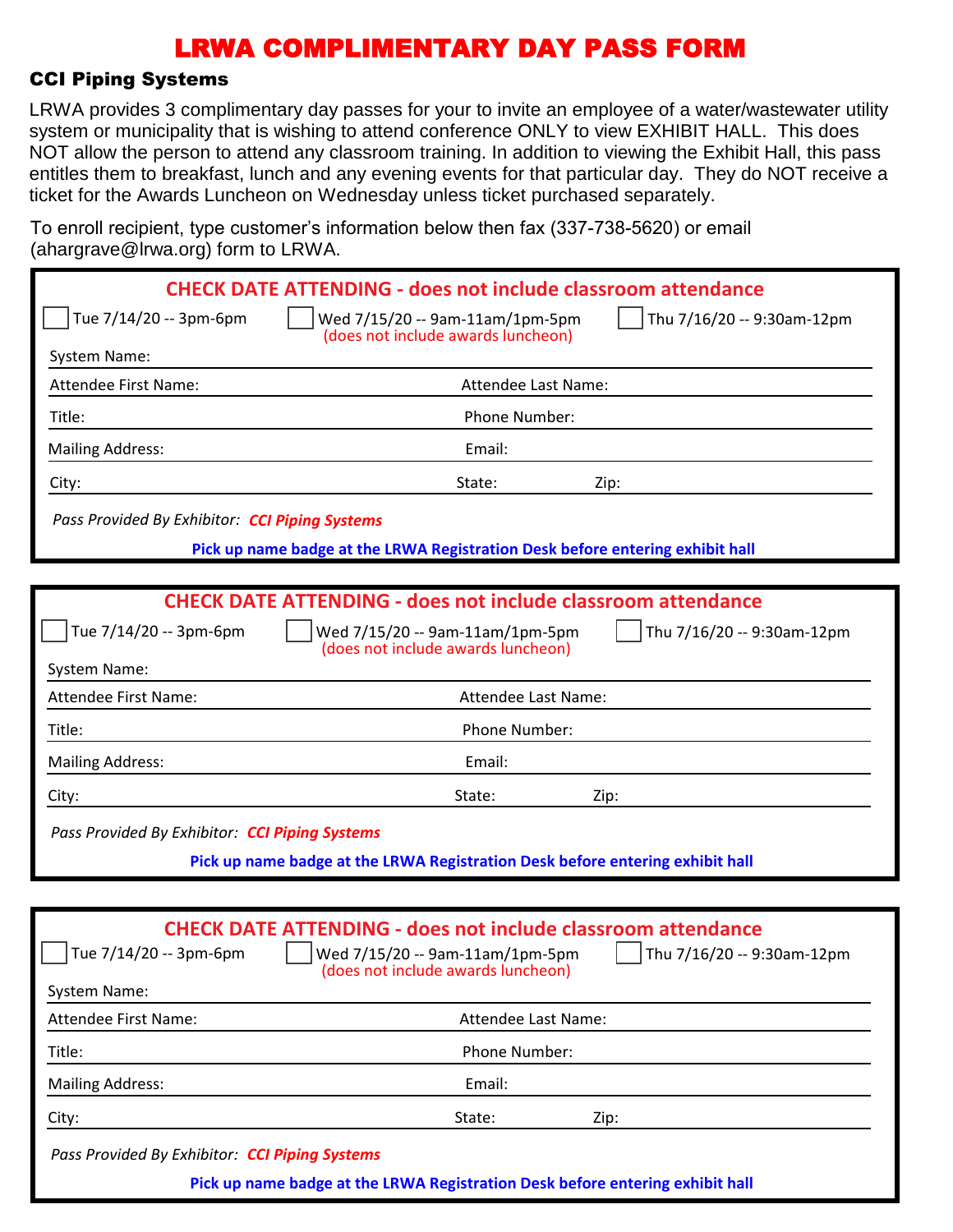### Cenla Environmental Science

LRWA provides 3 complimentary day passes for your to invite an employee of a water/wastewater utility system or municipality that is wishing to attend conference ONLY to view EXHIBIT HALL. This does NOT allow the person to attend any classroom training. In addition to viewing the Exhibit Hall, this pass entitles them to breakfast, lunch and any evening events for that particular day. They do NOT receive a ticket for the Awards Luncheon on Wednesday unless ticket purchased separately.

To enroll recipient, type customer's information below then fax (337-738-5620) or email (abargrave@lrwa.org) form to LRWA

| $($ anargravc $\approx$ n wa.org $\prime$ rommto Erve $\prime$ . |                                                                                                                                                                                       |
|------------------------------------------------------------------|---------------------------------------------------------------------------------------------------------------------------------------------------------------------------------------|
|                                                                  | <b>CHECK DATE ATTENDING - does not include classroom attendance</b>                                                                                                                   |
| Tue 7/14/20 -- 3pm-6pm                                           | Thu 7/16/20 -- 9:30am-12pm<br>Wed 7/15/20 -- 9am-11am/1pm-5pm                                                                                                                         |
| System Name:                                                     | (does not include awards luncheon)                                                                                                                                                    |
| <b>Attendee First Name:</b>                                      | Attendee Last Name:                                                                                                                                                                   |
| Title:                                                           | Phone Number:                                                                                                                                                                         |
| <b>Mailing Address:</b>                                          | Email:                                                                                                                                                                                |
| City:                                                            | State:<br>Zip:                                                                                                                                                                        |
| Pass Provided By Exhibitor: Cenla Environmental Science          |                                                                                                                                                                                       |
|                                                                  | Pick up name badge at the LRWA Registration Desk before entering exhibit hall                                                                                                         |
|                                                                  |                                                                                                                                                                                       |
|                                                                  | <b>CHECK DATE ATTENDING - does not include classroom attendance</b>                                                                                                                   |
| Tue 7/14/20 -- 3pm-6pm                                           | Wed 7/15/20 -- 9am-11am/1pm-5pm<br>Thu 7/16/20 -- 9:30am-12pm<br>(does not include awards luncheon)                                                                                   |
| <b>System Name:</b>                                              |                                                                                                                                                                                       |
| <b>Attendee First Name:</b>                                      | Attendee Last Name:                                                                                                                                                                   |
| Title:                                                           | Phone Number:                                                                                                                                                                         |
| <b>Mailing Address:</b>                                          | Email:                                                                                                                                                                                |
| City:                                                            | State:<br>Zip:                                                                                                                                                                        |
| Pass Provided By Exhibitor: Cenla Environmental Science          |                                                                                                                                                                                       |
|                                                                  | Pick up name badge at the LRWA Registration Desk before entering exhibit hall                                                                                                         |
|                                                                  |                                                                                                                                                                                       |
| Tue 7/14/20 -- 3pm-6pm<br><b>System Name:</b>                    | <b>CHECK DATE ATTENDING - does not include classroom attendance</b><br>Wed 7/15/20 -- 9am-11am/1pm-5pm<br>$\sqrt{ }$ Thu 7/16/20 -- 9:30am-12pm<br>(does not include awards luncheon) |
| Attendee First Name:                                             | Attendee Last Name:                                                                                                                                                                   |
| Title:                                                           | Phone Number:                                                                                                                                                                         |
| <b>Mailing Address:</b>                                          | Email:                                                                                                                                                                                |
| City:                                                            | State:<br>Zip:                                                                                                                                                                        |

*Pass Provided By Exhibitor: Cenla Environmental Science*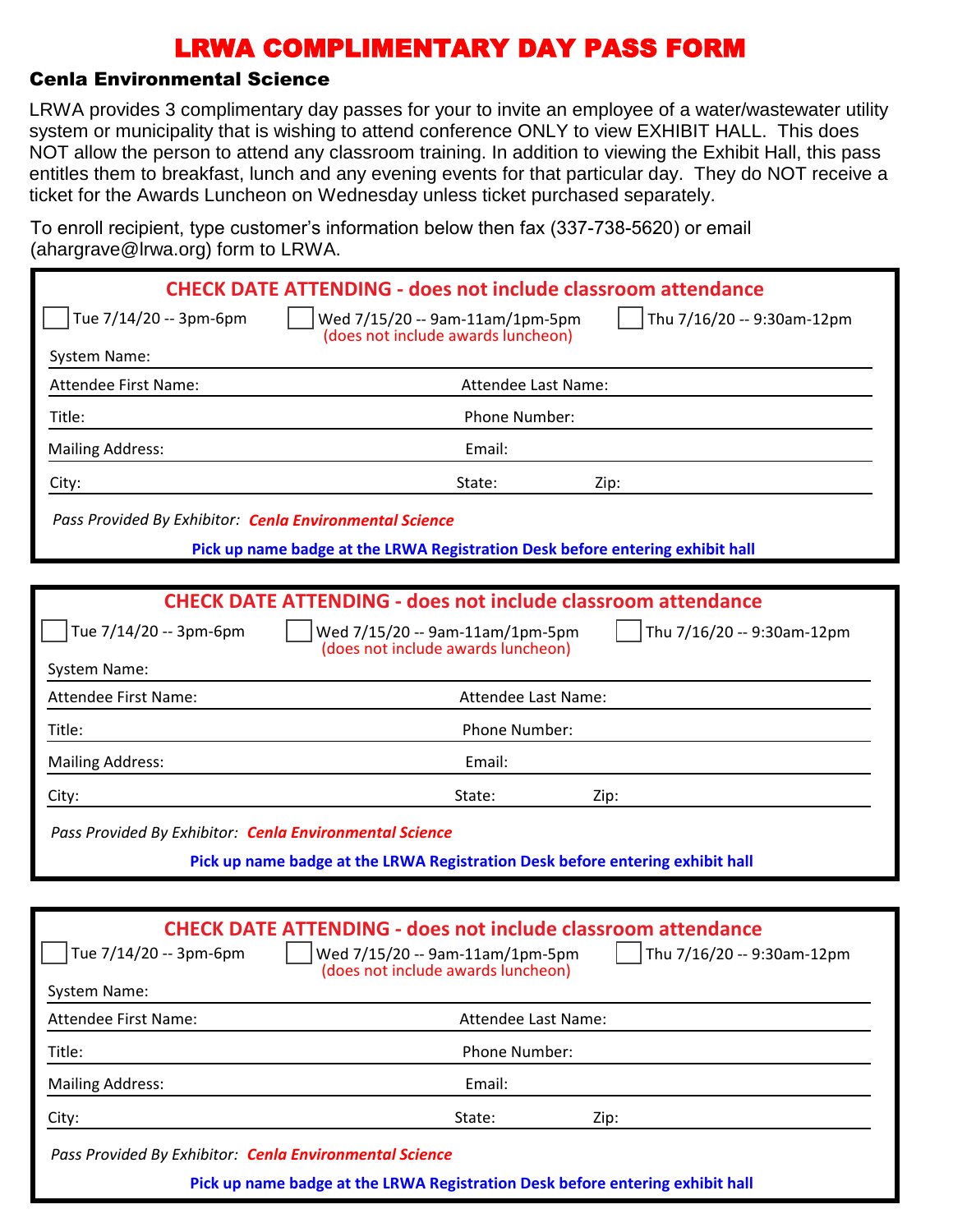#### CoBank

LRWA provides 3 complimentary day passes for your to invite an employee of a water/wastewater utility system or municipality that is wishing to attend conference ONLY to view EXHIBIT HALL. This does NOT allow the person to attend any classroom training. In addition to viewing the Exhibit Hall, this pass entitles them to breakfast, lunch and any evening events for that particular day. They do NOT receive a ticket for the Awards Luncheon on Wednesday unless ticket purchased separately.

To enroll recipient, type customer's information below then fax (337-738-5620) or email (abargrave@lrwa.org) form to LRWA

| $($ anargiav $\sigma \approx 0.9$ arva. $\sigma$ ig $\mu$ romin $\sigma$ Erversio |                                                                                                                                                                            |
|-----------------------------------------------------------------------------------|----------------------------------------------------------------------------------------------------------------------------------------------------------------------------|
|                                                                                   | <b>CHECK DATE ATTENDING - does not include classroom attendance</b>                                                                                                        |
| Tue 7/14/20 -- 3pm-6pm                                                            | Thu 7/16/20 -- 9:30am-12pm<br>Wed 7/15/20 -- 9am-11am/1pm-5pm<br>(does not include awards luncheon)                                                                        |
| System Name:                                                                      |                                                                                                                                                                            |
| <b>Attendee First Name:</b>                                                       | Attendee Last Name:                                                                                                                                                        |
| Title:                                                                            | Phone Number:                                                                                                                                                              |
| <b>Mailing Address:</b>                                                           | Email:                                                                                                                                                                     |
| City:                                                                             | State:<br>Zip:                                                                                                                                                             |
| Pass Provided By Exhibitor: CoBank                                                |                                                                                                                                                                            |
|                                                                                   | Pick up name badge at the LRWA Registration Desk before entering exhibit hall                                                                                              |
|                                                                                   |                                                                                                                                                                            |
|                                                                                   | <b>CHECK DATE ATTENDING - does not include classroom attendance</b>                                                                                                        |
| Tue 7/14/20 -- 3pm-6pm                                                            | Wed 7/15/20 -- 9am-11am/1pm-5pm<br>Thu 7/16/20 -- 9:30am-12pm<br>(does not include awards luncheon)                                                                        |
| System Name:                                                                      |                                                                                                                                                                            |
| <b>Attendee First Name:</b>                                                       | Attendee Last Name:                                                                                                                                                        |
| Title:                                                                            | Phone Number:                                                                                                                                                              |
| <b>Mailing Address:</b>                                                           | Email:                                                                                                                                                                     |
| City:                                                                             | State:<br>Zip:                                                                                                                                                             |
| Pass Provided By Exhibitor: CoBank                                                |                                                                                                                                                                            |
|                                                                                   | Pick up name badge at the LRWA Registration Desk before entering exhibit hall                                                                                              |
|                                                                                   |                                                                                                                                                                            |
| Tue 7/14/20 -- 3pm-6pm                                                            | <b>CHECK DATE ATTENDING - does not include classroom attendance</b><br>Wed 7/15/20 -- 9am-11am/1pm-5pm<br>Thu 7/16/20 -- 9:30am-12pm<br>(does not include awards luncheon) |
| <b>System Name:</b>                                                               |                                                                                                                                                                            |
| <b>Attendee First Name:</b>                                                       | Attendee Last Name:                                                                                                                                                        |

Title: Phone Number:

Mailing Address: The Contract of the Contract of the Email:

City: State: Zip:

*Pass Provided By Exhibitor: CoBank*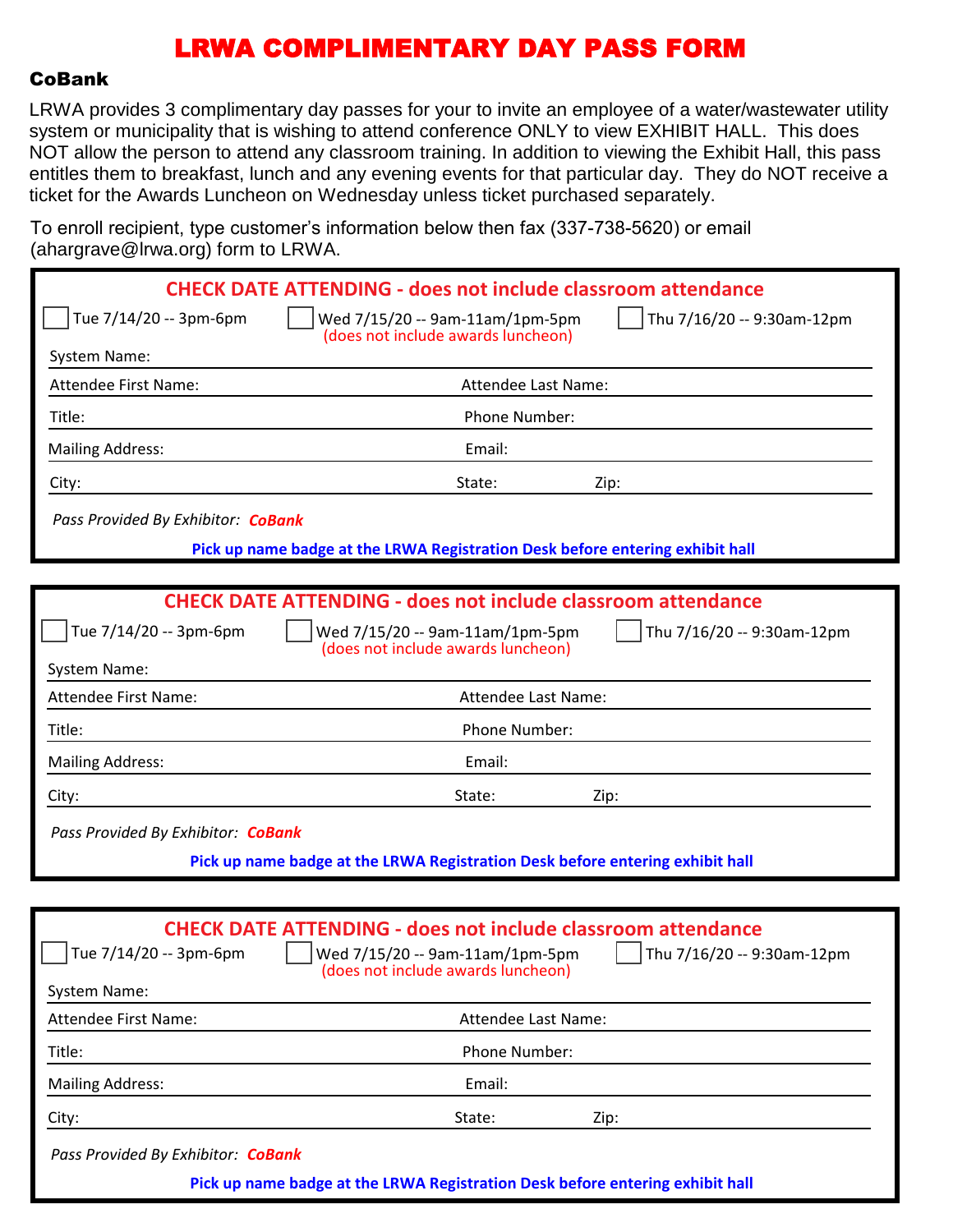#### Coburn Supply Company

LRWA provides 3 complimentary day passes for your to invite an employee of a water/wastewater utility system or municipality that is wishing to attend conference ONLY to view EXHIBIT HALL. This does NOT allow the person to attend any classroom training. In addition to viewing the Exhibit Hall, this pass entitles them to breakfast, lunch and any evening events for that particular day. They do NOT receive a ticket for the Awards Luncheon on Wednesday unless ticket purchased separately.

To enroll recipient, type customer's information below then fax (337-738-5620) or email (abargrave@lrwa.org) form to LRWA

| <b>CHECK DATE ATTENDING - does not include classroom attendance</b>                                                  |
|----------------------------------------------------------------------------------------------------------------------|
| Thu 7/16/20 -- 9:30am-12pm<br>Wed 7/15/20 -- 9am-11am/1pm-5pm<br>(does not include awards luncheon)                  |
|                                                                                                                      |
| Attendee Last Name:                                                                                                  |
| Phone Number:                                                                                                        |
| Email:                                                                                                               |
| State:<br>Zip:                                                                                                       |
| Pass Provided By Exhibitor: Coburn Supply Company                                                                    |
| Pick up name badge at the LRWA Registration Desk before entering exhibit hall                                        |
|                                                                                                                      |
| <b>CHECK DATE ATTENDING - does not include classroom attendance</b>                                                  |
| Wed 7/15/20 -- 9am-11am/1pm-5pm<br>Thu 7/16/20 -- 9:30am-12pm<br>(does not include awards luncheon)                  |
|                                                                                                                      |
| Attendee Last Name:                                                                                                  |
| Phone Number:                                                                                                        |
| Email:                                                                                                               |
| State:<br>Zip:                                                                                                       |
| Pass Provided By Exhibitor: Coburn Supply Company                                                                    |
| Pick up name badge at the LRWA Registration Desk before entering exhibit hall                                        |
|                                                                                                                      |
| <b>CHECK DATE ATTENDING - does not include classroom attendance</b>                                                  |
| $\int$ Thu 7/16/20 -- 9:30am-12pm<br>$\vert$   Wed 7/15/20 -- 9am-11am/1pm-5pm<br>(does not include awards luncheon) |
|                                                                                                                      |
| Attendee Last Name:                                                                                                  |
| Phone Number:                                                                                                        |
|                                                                                                                      |

City: State: Zip:

*Pass Provided By Exhibitor: Coburn Supply Company*

Mailing Address: The Contract of the Contract of the Email: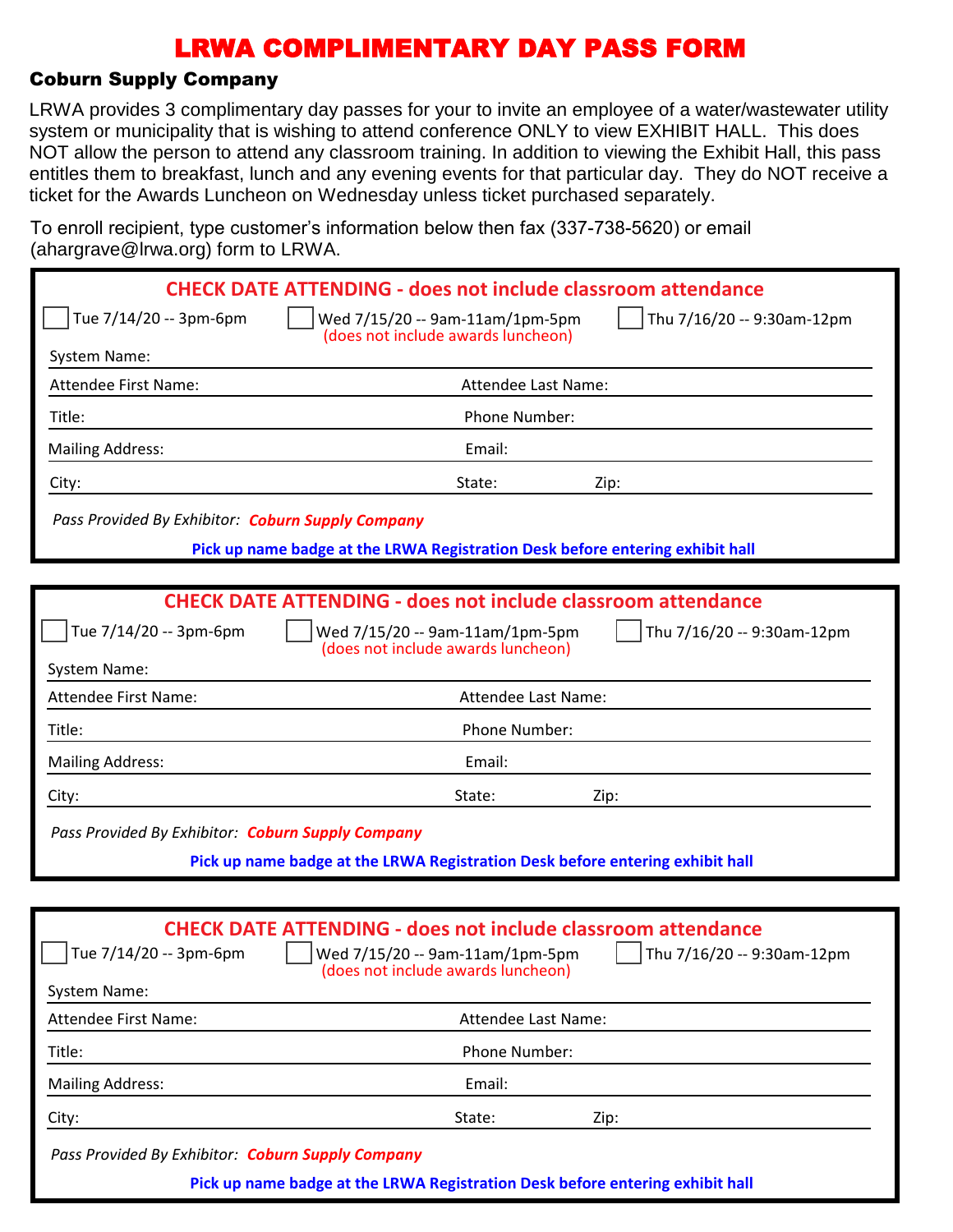### Compliance EnviroSystems, LLC

LRWA provides 3 complimentary day passes for your to invite an employee of a water/wastewater utility system or municipality that is wishing to attend conference ONLY to view EXHIBIT HALL. This does NOT allow the person to attend any classroom training. In addition to viewing the Exhibit Hall, this pass entitles them to breakfast, lunch and any evening events for that particular day. They do NOT receive a ticket for the Awards Luncheon on Wednesday unless ticket purchased separately.

To enroll recipient, type customer's information below then fax (337-738-5620) or email (ahargrave@lrwa.org) form to LRWA

|                                                           | <b>CHECK DATE ATTENDING - does not include classroom attendance</b>                                                                                                                |
|-----------------------------------------------------------|------------------------------------------------------------------------------------------------------------------------------------------------------------------------------------|
| Tue 7/14/20 -- 3pm-6pm                                    | Thu 7/16/20 -- 9:30am-12pm<br>Wed 7/15/20 -- 9am-11am/1pm-5pm<br>(does not include awards luncheon)                                                                                |
| System Name:                                              |                                                                                                                                                                                    |
| <b>Attendee First Name:</b>                               | Attendee Last Name:                                                                                                                                                                |
| Title:                                                    | Phone Number:                                                                                                                                                                      |
| <b>Mailing Address:</b>                                   | Email:                                                                                                                                                                             |
| City:                                                     | State:<br>Zip:                                                                                                                                                                     |
| Pass Provided By Exhibitor: Compliance EnviroSystems, LLC |                                                                                                                                                                                    |
|                                                           | Pick up name badge at the LRWA Registration Desk before entering exhibit hall                                                                                                      |
|                                                           |                                                                                                                                                                                    |
|                                                           | <b>CHECK DATE ATTENDING - does not include classroom attendance</b>                                                                                                                |
| Tue 7/14/20 -- 3pm-6pm                                    | Thu 7/16/20 -- 9:30am-12pm<br>Wed 7/15/20 -- 9am-11am/1pm-5pm<br>(does not include awards luncheon)                                                                                |
| System Name:                                              |                                                                                                                                                                                    |
| Attendee First Name:                                      | Attendee Last Name:                                                                                                                                                                |
| Title:                                                    | Phone Number:                                                                                                                                                                      |
| <b>Mailing Address:</b>                                   | Email:                                                                                                                                                                             |
| City:                                                     | State:<br>Zip:                                                                                                                                                                     |
| Pass Provided By Exhibitor: Compliance EnviroSystems, LLC |                                                                                                                                                                                    |
|                                                           | Pick up name badge at the LRWA Registration Desk before entering exhibit hall                                                                                                      |
|                                                           |                                                                                                                                                                                    |
| $\int$ Tue 7/14/20 -- 3pm-6pm<br><b>System Name:</b>      | <b>CHECK DATE ATTENDING - does not include classroom attendance</b><br>    Wed 7/15/20 -- 9am-11am/1pm-5pm<br>    Thu 7/16/20 -- 9:30am-12pm<br>(does not include awards luncheon) |
| <b>Attendee First Name:</b>                               | Attendee Last Name:                                                                                                                                                                |
| Title:                                                    | Phone Number:                                                                                                                                                                      |
| <b>Mailing Address:</b>                                   | Email:                                                                                                                                                                             |
| City:                                                     | State:<br>Zip:                                                                                                                                                                     |
|                                                           |                                                                                                                                                                                    |

*Pass Provided By Exhibitor: Compliance EnviroSystems, LLC*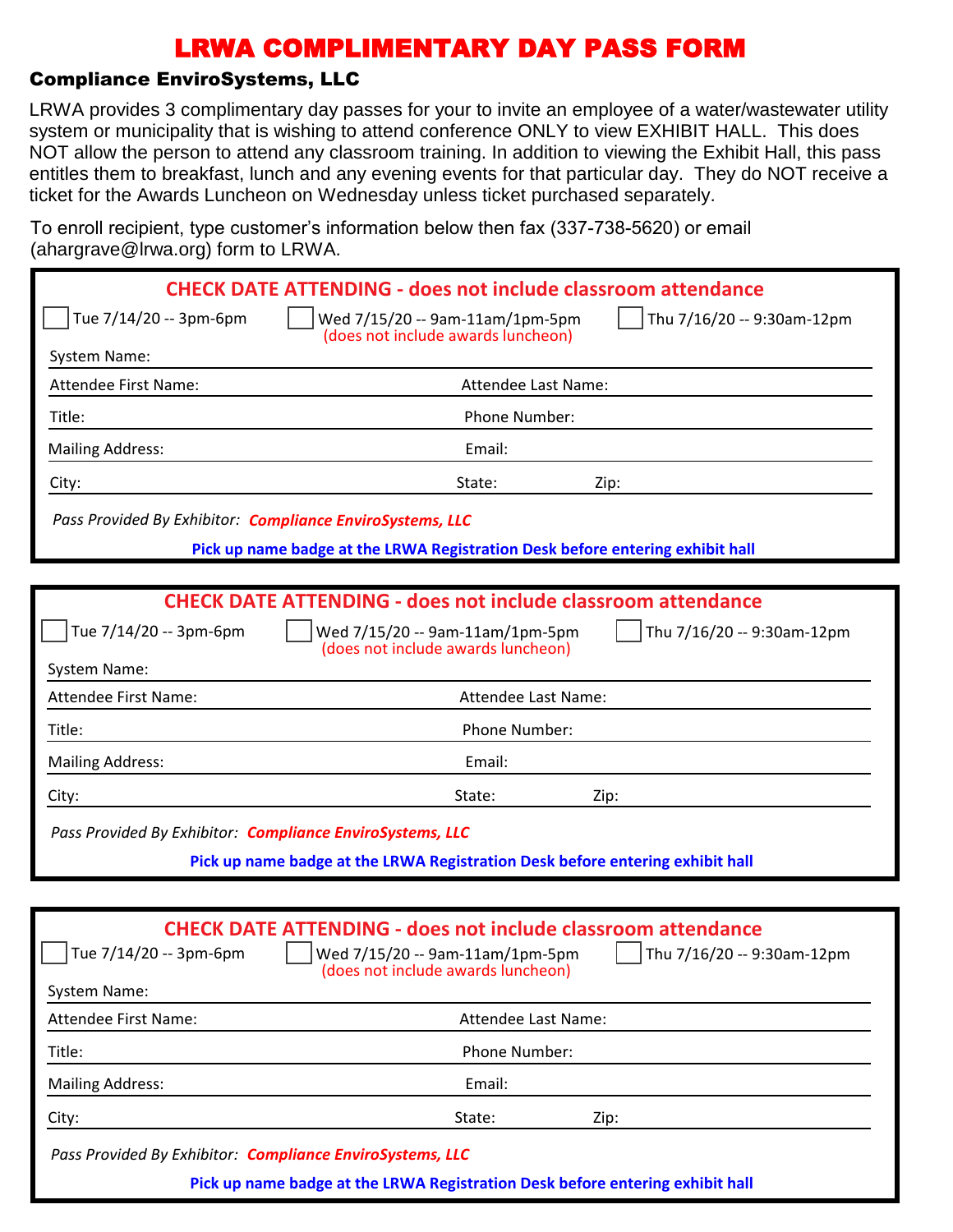### Continental Drilling & Service

LRWA provides 3 complimentary day passes for your to invite an employee of a water/wastewater utility system or municipality that is wishing to attend conference ONLY to view EXHIBIT HALL. This does NOT allow the person to attend any classroom training. In addition to viewing the Exhibit Hall, this pass entitles them to breakfast, lunch and any evening events for that particular day. They do NOT receive a ticket for the Awards Luncheon on Wednesday unless ticket purchased separately.

To enroll recipient, type customer's information below then fax (337-738-5620) or email (ahargrave@lrwa.org) form to LRWA

| $1.141$ grave $\cup$ $\ldots$ $1.01$ graves $\cup$         |                                                                                                      |                            |
|------------------------------------------------------------|------------------------------------------------------------------------------------------------------|----------------------------|
|                                                            | <b>CHECK DATE ATTENDING - does not include classroom attendance</b>                                  |                            |
| Tue 7/14/20 -- 3pm-6pm                                     | Wed 7/15/20 -- 9am-11am/1pm-5pm<br>(does not include awards luncheon)                                | Thu 7/16/20 -- 9:30am-12pm |
| System Name:                                               |                                                                                                      |                            |
| Attendee First Name:                                       | Attendee Last Name:                                                                                  |                            |
| Title:                                                     | Phone Number:                                                                                        |                            |
| <b>Mailing Address:</b>                                    | Email:                                                                                               |                            |
| City:                                                      | State:                                                                                               | Zip:                       |
| Pass Provided By Exhibitor: Continental Drilling & Service |                                                                                                      |                            |
|                                                            | Pick up name badge at the LRWA Registration Desk before entering exhibit hall                        |                            |
|                                                            |                                                                                                      |                            |
|                                                            | <b>CHECK DATE ATTENDING - does not include classroom attendance</b>                                  |                            |
| Tue 7/14/20 -- 3pm-6pm                                     | Wed 7/15/20 -- 9am-11am/1pm-5pm<br>(does not include awards luncheon)                                | Thu 7/16/20 -- 9:30am-12pm |
| <b>System Name:</b>                                        |                                                                                                      |                            |
| <b>Attendee First Name:</b>                                | Attendee Last Name:                                                                                  |                            |
| Title:                                                     | Phone Number:                                                                                        |                            |
| <b>Mailing Address:</b>                                    | Email:                                                                                               |                            |
| City:                                                      | State:                                                                                               | Zip:                       |
| Pass Provided By Exhibitor: Continental Drilling & Service |                                                                                                      |                            |
|                                                            | Pick up name badge at the LRWA Registration Desk before entering exhibit hall                        |                            |
|                                                            |                                                                                                      |                            |
|                                                            | <b>CHECK DATE ATTENDING - does not include classroom attendance</b>                                  |                            |
| Tue 7/14/20 -- 3pm-6pm                                     | Wed 7/15/20 -- 9am-11am/1pm-5pm     Thu 7/16/20 -- 9:30am-12pm<br>(does not include awards luncheon) |                            |
| System Name:                                               |                                                                                                      |                            |
| <b>Attendee First Name:</b>                                | Attendee Last Name:                                                                                  |                            |
| Title:                                                     | Phone Number:                                                                                        |                            |
| <b>Mailing Address:</b>                                    | Email:                                                                                               |                            |
| City:                                                      | State:                                                                                               | Zip:                       |
| Pass Provided By Exhibitor: Continental Drilling & Service |                                                                                                      |                            |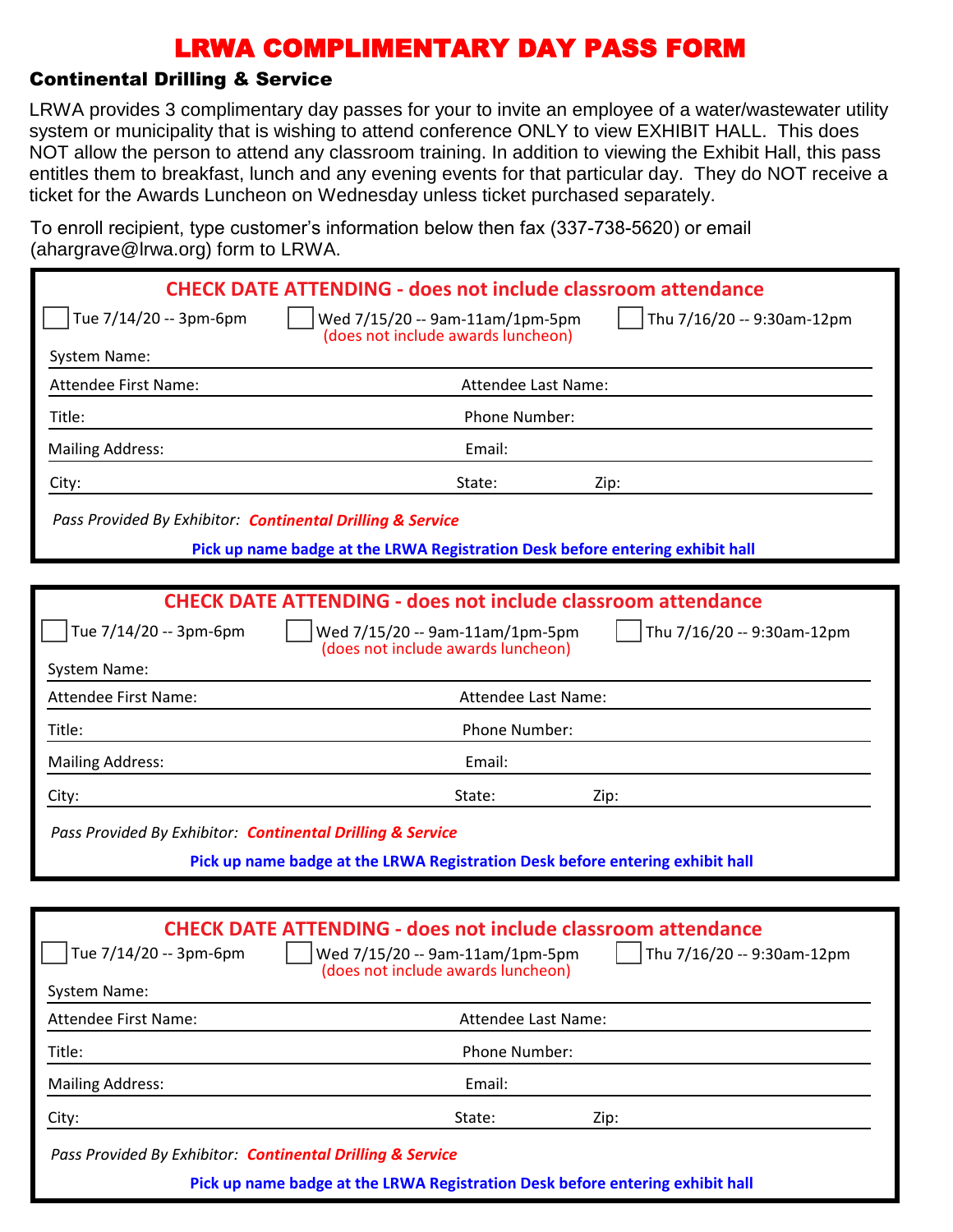#### Core & Main

LRWA provides 3 complimentary day passes for your to invite an employee of a water/wastewater utility system or municipality that is wishing to attend conference ONLY to view EXHIBIT HALL. This does NOT allow the person to attend any classroom training. In addition to viewing the Exhibit Hall, this pass entitles them to breakfast, lunch and any evening events for that particular day. They do NOT receive a ticket for the Awards Luncheon on Wednesday unless ticket purchased separately.

To enroll recipient, type customer's information below then fax (337-738-5620) or email (abargrave@lrwa.org) form to LRWA

| $($ anargrav $\sigma$ @n wa.org/ Tomi to Liver. |                                                                                                                                                                            |
|-------------------------------------------------|----------------------------------------------------------------------------------------------------------------------------------------------------------------------------|
|                                                 | <b>CHECK DATE ATTENDING - does not include classroom attendance</b>                                                                                                        |
| Tue 7/14/20 -- 3pm-6pm                          | Thu 7/16/20 -- 9:30am-12pm<br>Wed 7/15/20 -- 9am-11am/1pm-5pm<br>(does not include awards luncheon)                                                                        |
| System Name:                                    |                                                                                                                                                                            |
| <b>Attendee First Name:</b>                     | Attendee Last Name:                                                                                                                                                        |
| Title:                                          | Phone Number:                                                                                                                                                              |
| <b>Mailing Address:</b>                         | Email:                                                                                                                                                                     |
| City:                                           | State:<br>Zip:                                                                                                                                                             |
| Pass Provided By Exhibitor: Core & Main         |                                                                                                                                                                            |
|                                                 | Pick up name badge at the LRWA Registration Desk before entering exhibit hall                                                                                              |
|                                                 |                                                                                                                                                                            |
|                                                 | <b>CHECK DATE ATTENDING - does not include classroom attendance</b>                                                                                                        |
| Tue 7/14/20 -- 3pm-6pm                          | Thu 7/16/20 -- 9:30am-12pm<br>Wed 7/15/20 -- 9am-11am/1pm-5pm<br>(does not include awards luncheon)                                                                        |
| System Name:                                    |                                                                                                                                                                            |
| <b>Attendee First Name:</b>                     | Attendee Last Name:                                                                                                                                                        |
| Title:                                          | Phone Number:                                                                                                                                                              |
| <b>Mailing Address:</b>                         | Email:                                                                                                                                                                     |
| City:                                           | State:<br>Zip:                                                                                                                                                             |
| Pass Provided By Exhibitor: Core & Main         |                                                                                                                                                                            |
|                                                 | Pick up name badge at the LRWA Registration Desk before entering exhibit hall                                                                                              |
|                                                 |                                                                                                                                                                            |
| Tue 7/14/20 -- 3pm-6pm<br>System Name:          | <b>CHECK DATE ATTENDING - does not include classroom attendance</b><br>Thu 7/16/20 -- 9:30am-12pm<br>Wed 7/15/20 -- 9am-11am/1pm-5pm<br>(does not include awards luncheon) |
| Attendee First Name:                            | Attendee Last Name:                                                                                                                                                        |
| Title:                                          | Phone Number:                                                                                                                                                              |
| <b>Mailing Address:</b>                         | Email:                                                                                                                                                                     |

City: State: Zip:

*Pass Provided By Exhibitor: Core & Main*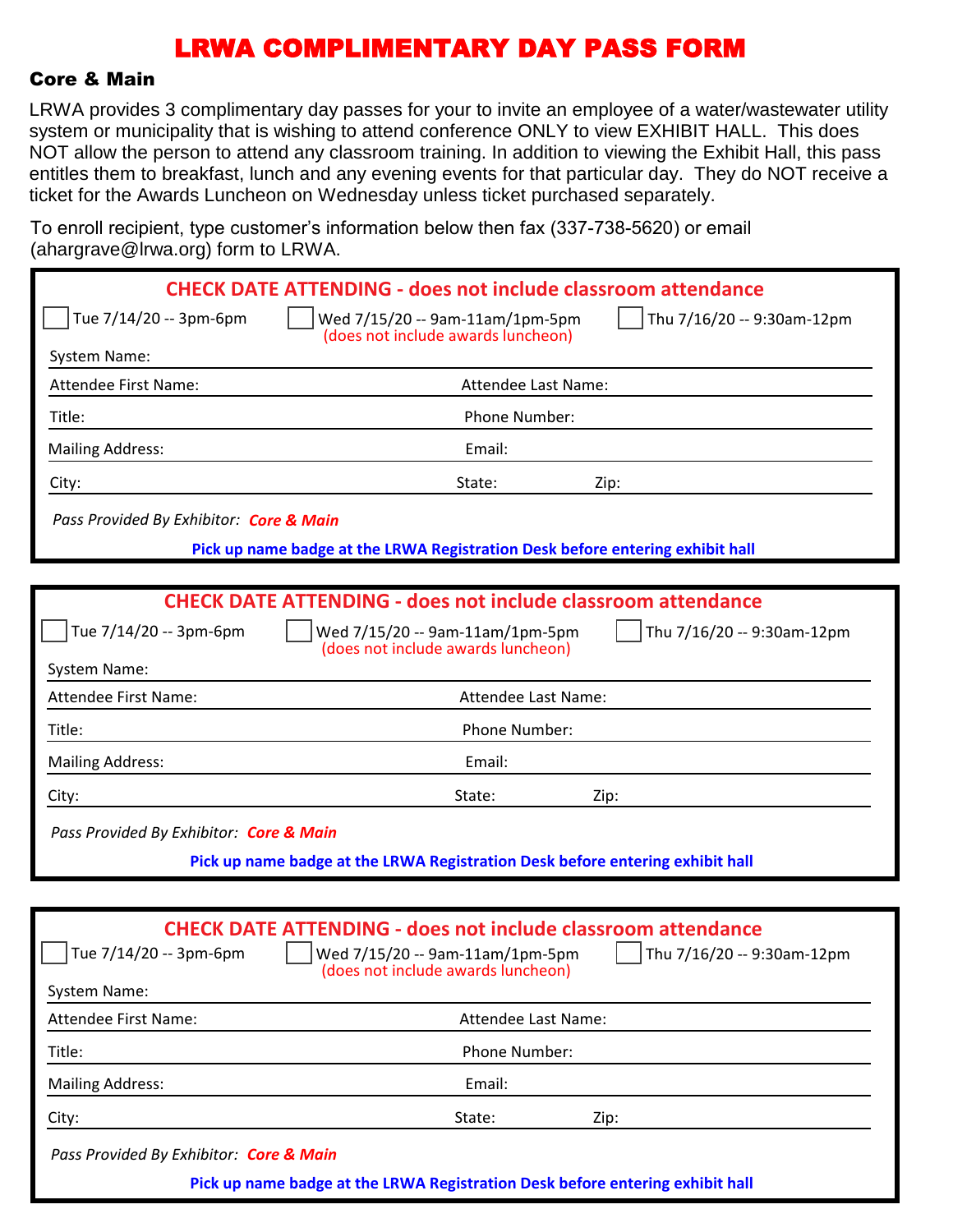### CovingtonSales & Service Inc.

LRWA provides 3 complimentary day passes for your to invite an employee of a water/wastewater utility system or municipality that is wishing to attend conference ONLY to view EXHIBIT HALL. This does NOT allow the person to attend any classroom training. In addition to viewing the Exhibit Hall, this pass entitles them to breakfast, lunch and any evening events for that particular day. They do NOT receive a ticket for the Awards Luncheon on Wednesday unless ticket purchased separately.

To enroll recipient, type customer's information below then fax (337-738-5620) or email (ahargrave@lrwa.org) form to LRWA

|                                                           | <b>CHECK DATE ATTENDING - does not include classroom attendance</b>                                                                                                            |
|-----------------------------------------------------------|--------------------------------------------------------------------------------------------------------------------------------------------------------------------------------|
| Tue 7/14/20 -- 3pm-6pm                                    | Thu 7/16/20 -- 9:30am-12pm<br>Wed 7/15/20 -- 9am-11am/1pm-5pm                                                                                                                  |
| System Name:                                              | (does not include awards luncheon)                                                                                                                                             |
| Attendee First Name:                                      | Attendee Last Name:                                                                                                                                                            |
| Title:                                                    | Phone Number:                                                                                                                                                                  |
| <b>Mailing Address:</b>                                   | Email:                                                                                                                                                                         |
| City:                                                     | State:<br>Zip:                                                                                                                                                                 |
| Pass Provided By Exhibitor: CovingtonSales & Service Inc. |                                                                                                                                                                                |
|                                                           | Pick up name badge at the LRWA Registration Desk before entering exhibit hall                                                                                                  |
|                                                           |                                                                                                                                                                                |
|                                                           | <b>CHECK DATE ATTENDING - does not include classroom attendance</b>                                                                                                            |
| Tue 7/14/20 -- 3pm-6pm                                    | Thu 7/16/20 -- 9:30am-12pm<br>Wed 7/15/20 -- 9am-11am/1pm-5pm<br>(does not include awards luncheon)                                                                            |
| System Name:                                              |                                                                                                                                                                                |
| <b>Attendee First Name:</b>                               | Attendee Last Name:                                                                                                                                                            |
| Title:                                                    | Phone Number:                                                                                                                                                                  |
| <b>Mailing Address:</b>                                   | Email:                                                                                                                                                                         |
| City:                                                     | State:<br>Zip:                                                                                                                                                                 |
| Pass Provided By Exhibitor: CovingtonSales & Service Inc. |                                                                                                                                                                                |
|                                                           | Pick up name badge at the LRWA Registration Desk before entering exhibit hall                                                                                                  |
|                                                           |                                                                                                                                                                                |
| Tue 7/14/20 -- 3pm-6pm<br>System Name:                    | <b>CHECK DATE ATTENDING - does not include classroom attendance</b><br>    Wed 7/15/20 -- 9am-11am/1pm-5pm<br>Thu 7/16/20 -- 9:30am-12pm<br>(does not include awards luncheon) |
| Attendee First Name:                                      | Attendee Last Name:                                                                                                                                                            |
| Title:                                                    | Phone Number:                                                                                                                                                                  |
| <b>Mailing Address:</b>                                   | Email:                                                                                                                                                                         |
| City:                                                     | State:<br>Zip:                                                                                                                                                                 |
|                                                           |                                                                                                                                                                                |

*Pass Provided By Exhibitor: CovingtonSales & Service Inc.*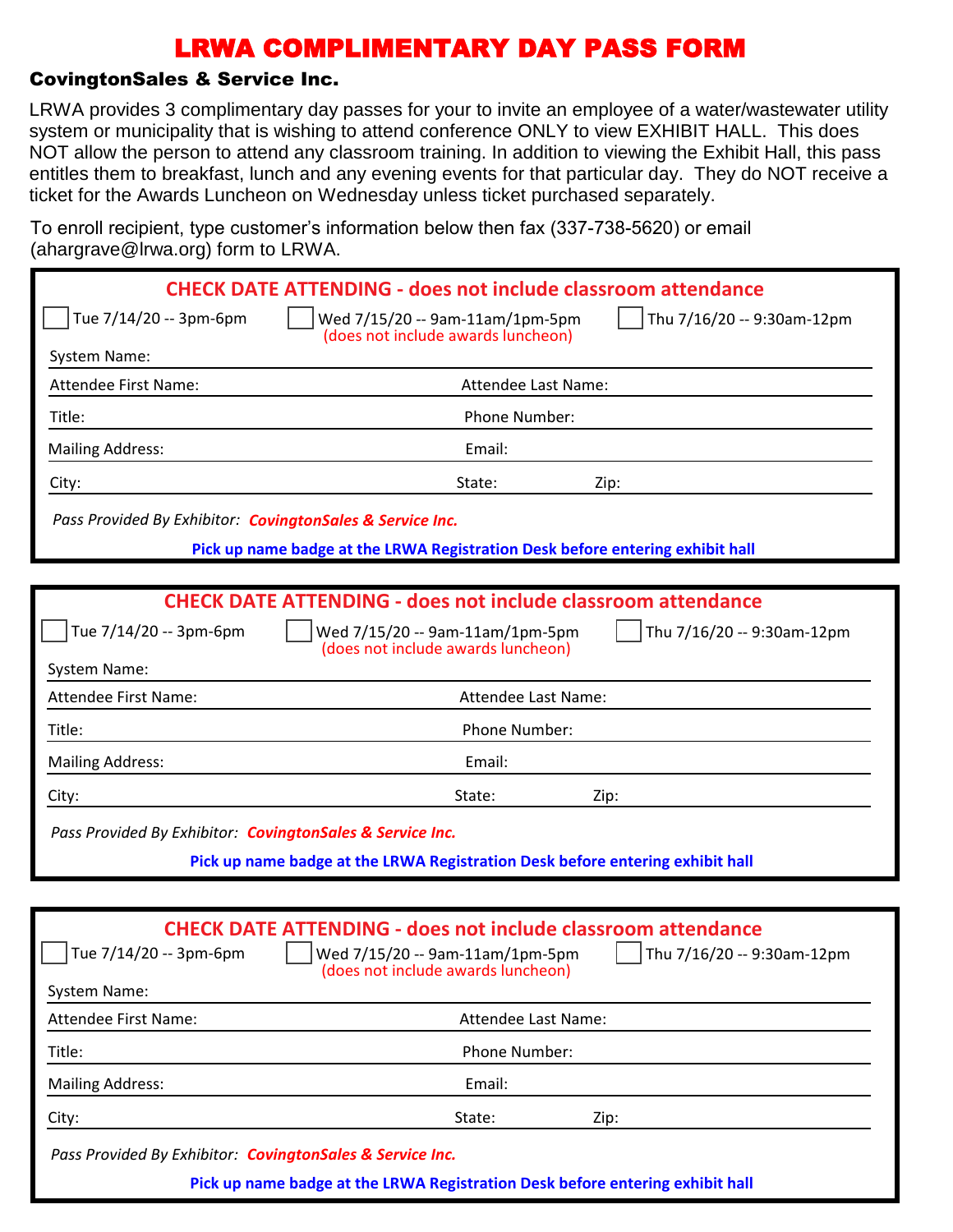#### Cox Research

LRWA provides 3 complimentary day passes for your to invite an employee of a water/wastewater utility system or municipality that is wishing to attend conference ONLY to view EXHIBIT HALL. This does NOT allow the person to attend any classroom training. In addition to viewing the Exhibit Hall, this pass entitles them to breakfast, lunch and any evening events for that particular day. They do NOT receive a ticket for the Awards Luncheon on Wednesday unless ticket purchased separately.

To enroll recipient, type customer's information below then fax (337-738-5620) or email (abargrave@lrwa.org) form to LRWA

| $($ anargrav $\sigma$ @n wa.org/ Tomi to Liver. |                                                                                                        |                            |
|-------------------------------------------------|--------------------------------------------------------------------------------------------------------|----------------------------|
|                                                 | <b>CHECK DATE ATTENDING - does not include classroom attendance</b>                                    |                            |
| Tue 7/14/20 -- 3pm-6pm                          | Wed 7/15/20 -- 9am-11am/1pm-5pm<br>(does not include awards luncheon)                                  | Thu 7/16/20 -- 9:30am-12pm |
| System Name:                                    |                                                                                                        |                            |
| <b>Attendee First Name:</b>                     | Attendee Last Name:                                                                                    |                            |
| Title:                                          | Phone Number:                                                                                          |                            |
| <b>Mailing Address:</b>                         | Email:                                                                                                 |                            |
| City:                                           | State:<br>Zip:                                                                                         |                            |
| Pass Provided By Exhibitor: Cox Research        |                                                                                                        |                            |
|                                                 | Pick up name badge at the LRWA Registration Desk before entering exhibit hall                          |                            |
|                                                 |                                                                                                        |                            |
|                                                 | <b>CHECK DATE ATTENDING - does not include classroom attendance</b>                                    |                            |
| Tue 7/14/20 -- 3pm-6pm                          | Wed 7/15/20 -- 9am-11am/1pm-5pm<br>(does not include awards luncheon)                                  | Thu 7/16/20 -- 9:30am-12pm |
| System Name:                                    |                                                                                                        |                            |
| <b>Attendee First Name:</b>                     | Attendee Last Name:                                                                                    |                            |
| Title:                                          | Phone Number:                                                                                          |                            |
| <b>Mailing Address:</b>                         | Email:                                                                                                 |                            |
| City:                                           | State:<br>Zip:                                                                                         |                            |
| Pass Provided By Exhibitor: Cox Research        |                                                                                                        |                            |
|                                                 | Pick up name badge at the LRWA Registration Desk before entering exhibit hall                          |                            |
|                                                 |                                                                                                        |                            |
| Tue 7/14/20 -- 3pm-6pm                          | <b>CHECK DATE ATTENDING - does not include classroom attendance</b><br>Wed 7/15/20 -- 9am-11am/1pm-5pm | Thu 7/16/20 -- 9:30am-12pm |
| System Name:                                    | (does not include awards luncheon)                                                                     |                            |
| <b>Attendee First Name:</b>                     | Attendee Last Name:                                                                                    |                            |
| Title:                                          | Phone Number:                                                                                          |                            |
| <b>Mailing Address:</b>                         | Email:                                                                                                 |                            |

City: State: Zip:

*Pass Provided By Exhibitor: Cox Research*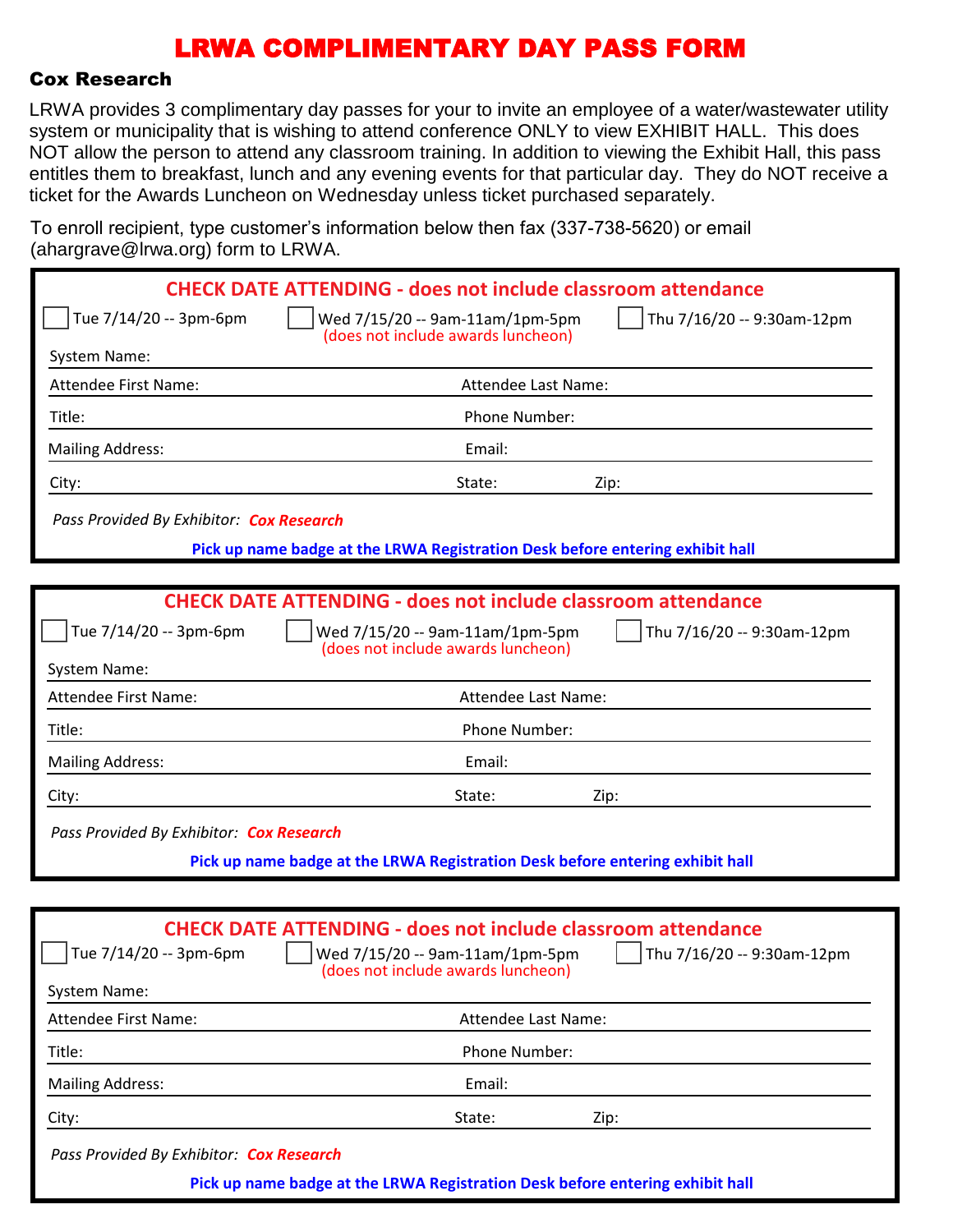### CROM

LRWA provides 3 complimentary day passes for your to invite an employee of a water/wastewater utility system or municipality that is wishing to attend conference ONLY to view EXHIBIT HALL. This does NOT allow the person to attend any classroom training. In addition to viewing the Exhibit Hall, this pass entitles them to breakfast, lunch and any evening events for that particular day. They do NOT receive a ticket for the Awards Luncheon on Wednesday unless ticket purchased separately.

To enroll recipient, type customer's information below then fax (337-738-5620) or email (ahargrave@lrwa.org) form to LRWA

| $10.91$ and $\sim$ 11 march 91                |                                                                                                                                                                            |
|-----------------------------------------------|----------------------------------------------------------------------------------------------------------------------------------------------------------------------------|
|                                               | <b>CHECK DATE ATTENDING - does not include classroom attendance</b>                                                                                                        |
| Tue 7/14/20 -- 3pm-6pm                        | Wed 7/15/20 -- 9am-11am/1pm-5pm<br>Thu 7/16/20 -- 9:30am-12pm<br>(does not include awards luncheon)                                                                        |
| System Name:                                  |                                                                                                                                                                            |
| <b>Attendee First Name:</b>                   | Attendee Last Name:                                                                                                                                                        |
| Title:                                        | Phone Number:                                                                                                                                                              |
| <b>Mailing Address:</b>                       | Email:                                                                                                                                                                     |
| City:                                         | State:<br>Zip:                                                                                                                                                             |
| Pass Provided By Exhibitor: CROM              |                                                                                                                                                                            |
|                                               | Pick up name badge at the LRWA Registration Desk before entering exhibit hall                                                                                              |
|                                               |                                                                                                                                                                            |
|                                               | <b>CHECK DATE ATTENDING - does not include classroom attendance</b>                                                                                                        |
| Tue 7/14/20 -- 3pm-6pm                        | Thu 7/16/20 -- 9:30am-12pm<br>Wed 7/15/20 -- 9am-11am/1pm-5pm<br>(does not include awards luncheon)                                                                        |
| System Name:                                  |                                                                                                                                                                            |
| <b>Attendee First Name:</b>                   | Attendee Last Name:                                                                                                                                                        |
| Title:                                        | Phone Number:                                                                                                                                                              |
| <b>Mailing Address:</b>                       | Email:                                                                                                                                                                     |
| City:                                         | State:<br>Zip:                                                                                                                                                             |
| Pass Provided By Exhibitor: CROM              |                                                                                                                                                                            |
|                                               | Pick up name badge at the LRWA Registration Desk before entering exhibit hall                                                                                              |
|                                               |                                                                                                                                                                            |
| Tue 7/14/20 -- 3pm-6pm<br><b>System Name:</b> | <b>CHECK DATE ATTENDING - does not include classroom attendance</b><br>Thu 7/16/20 -- 9:30am-12pm<br>Wed 7/15/20 -- 9am-11am/1pm-5pm<br>(does not include awards luncheon) |

| Attendee First Name:             | Attendee Last Name:                                                           |  |
|----------------------------------|-------------------------------------------------------------------------------|--|
| Title:                           | Phone Number:                                                                 |  |
| <b>Mailing Address:</b>          | Email:                                                                        |  |
| City:                            | State:<br>Zip:                                                                |  |
| Pass Provided By Exhibitor: CROM |                                                                               |  |
|                                  | Pick up name badge at the LRWA Registration Desk before entering exhibit hall |  |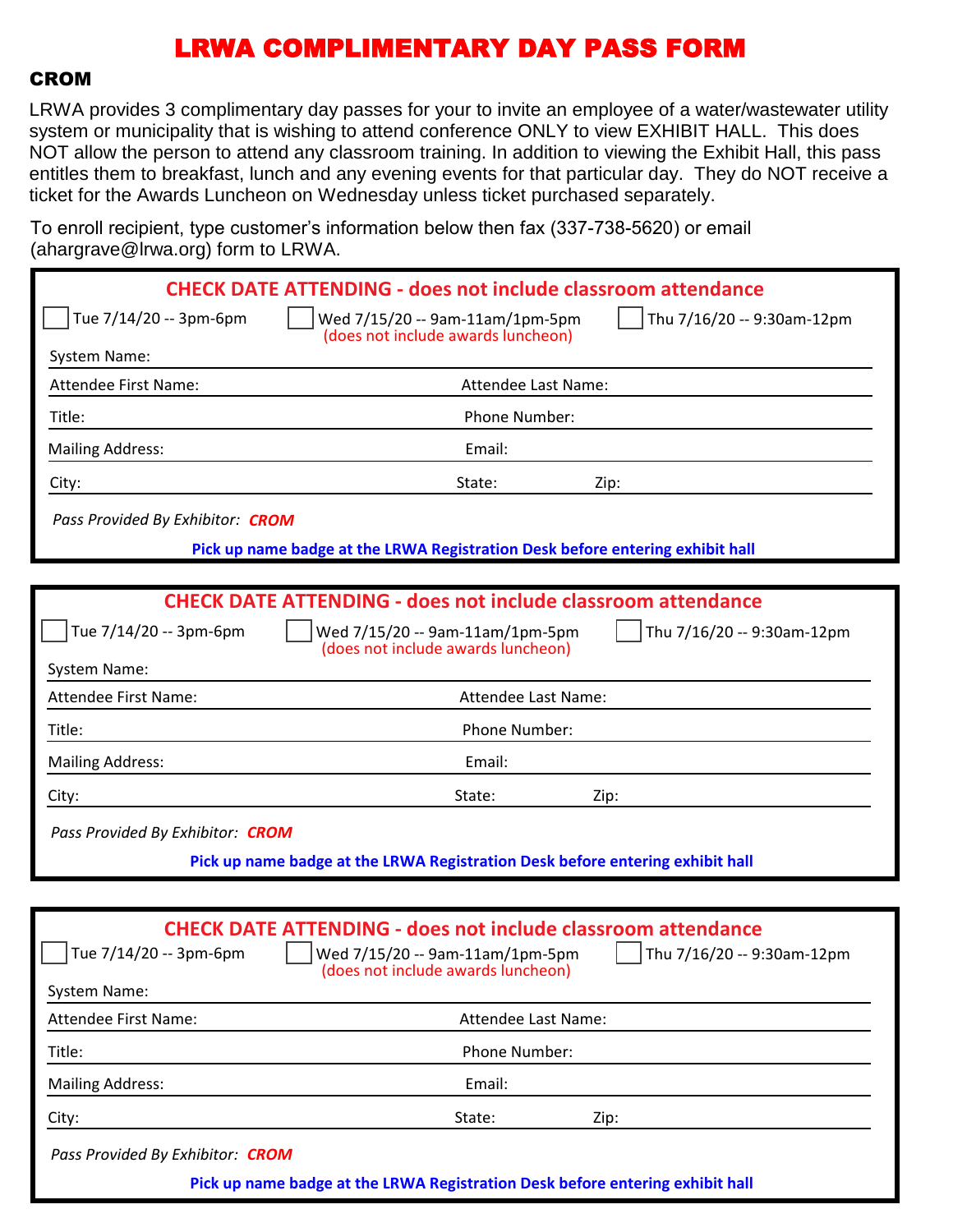#### D & W Systems

LRWA provides 3 complimentary day passes for your to invite an employee of a water/wastewater utility system or municipality that is wishing to attend conference ONLY to view EXHIBIT HALL. This does NOT allow the person to attend any classroom training. In addition to viewing the Exhibit Hall, this pass entitles them to breakfast, lunch and any evening events for that particular day. They do NOT receive a ticket for the Awards Luncheon on Wednesday unless ticket purchased separately.

To enroll recipient, type customer's information below then fax (337-738-5620) or email (abargrave@lrwa.org) form to LRWA

| $\alpha$ and grave $\approx$ mwa.org romm to Liver $\alpha$ |                                                                                                                                                        |                                   |
|-------------------------------------------------------------|--------------------------------------------------------------------------------------------------------------------------------------------------------|-----------------------------------|
|                                                             | <b>CHECK DATE ATTENDING - does not include classroom attendance</b>                                                                                    |                                   |
| Tue 7/14/20 -- 3pm-6pm                                      | Wed 7/15/20 -- 9am-11am/1pm-5pm<br>(does not include awards luncheon)                                                                                  | Thu 7/16/20 -- 9:30am-12pm        |
| System Name:                                                |                                                                                                                                                        |                                   |
| Attendee First Name:                                        | Attendee Last Name:                                                                                                                                    |                                   |
| Title:                                                      | Phone Number:                                                                                                                                          |                                   |
| <b>Mailing Address:</b>                                     | Email:                                                                                                                                                 |                                   |
| City:                                                       | State:                                                                                                                                                 | Zip:                              |
| Pass Provided By Exhibitor: D & W Systems                   |                                                                                                                                                        |                                   |
|                                                             | Pick up name badge at the LRWA Registration Desk before entering exhibit hall                                                                          |                                   |
|                                                             |                                                                                                                                                        |                                   |
|                                                             | <b>CHECK DATE ATTENDING - does not include classroom attendance</b>                                                                                    |                                   |
| Tue 7/14/20 -- 3pm-6pm                                      | Wed 7/15/20 -- 9am-11am/1pm-5pm<br>(does not include awards luncheon)                                                                                  | Thu 7/16/20 -- 9:30am-12pm        |
| System Name:                                                |                                                                                                                                                        |                                   |
| Attendee First Name:                                        | Attendee Last Name:                                                                                                                                    |                                   |
| Title:                                                      | Phone Number:                                                                                                                                          |                                   |
| <b>Mailing Address:</b>                                     | Email:                                                                                                                                                 |                                   |
| City:                                                       | State:                                                                                                                                                 | Zip:                              |
| Pass Provided By Exhibitor: D & W Systems                   |                                                                                                                                                        |                                   |
|                                                             | Pick up name badge at the LRWA Registration Desk before entering exhibit hall                                                                          |                                   |
|                                                             |                                                                                                                                                        |                                   |
| Tue 7/14/20 -- 3pm-6pm<br><b>System Name:</b>               | <b>CHECK DATE ATTENDING - does not include classroom attendance</b><br>$\vert$   Wed 7/15/20 -- 9am-11am/1pm-5pm<br>(does not include awards luncheon) | $\int$ Thu 7/16/20 -- 9:30am-12pm |
| <b>Attendee First Name:</b>                                 | Attendee Last Name:                                                                                                                                    |                                   |
| Title:                                                      | Phone Number:                                                                                                                                          |                                   |
| <b>Mailing Address:</b>                                     | Email:                                                                                                                                                 |                                   |
| City:                                                       | State:                                                                                                                                                 | Zip:                              |

*Pass Provided By Exhibitor: D & W Systems*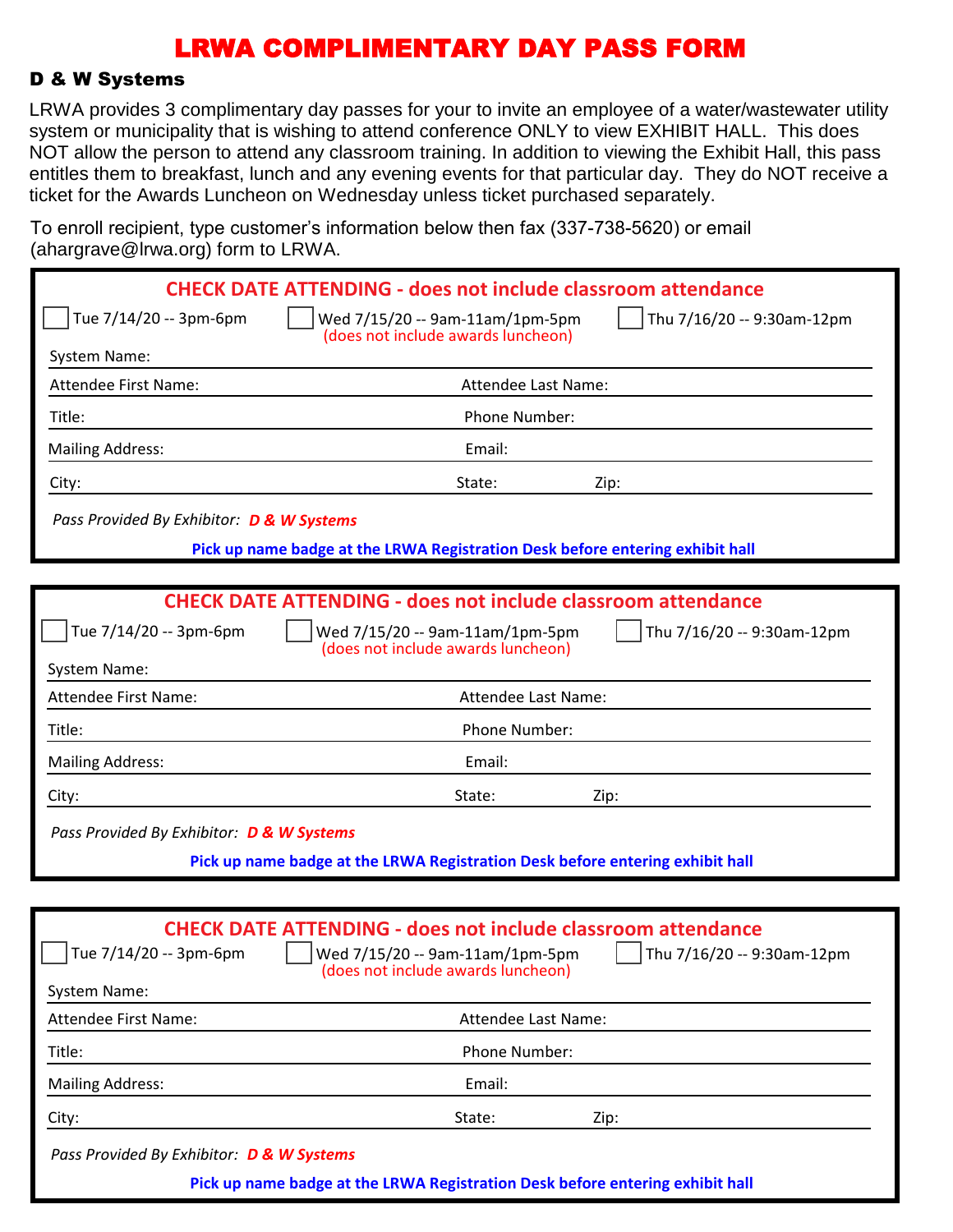#### Delta Process Equipment

LRWA provides 3 complimentary day passes for your to invite an employee of a water/wastewater utility system or municipality that is wishing to attend conference ONLY to view EXHIBIT HALL. This does NOT allow the person to attend any classroom training. In addition to viewing the Exhibit Hall, this pass entitles them to breakfast, lunch and any evening events for that particular day. They do NOT receive a ticket for the Awards Luncheon on Wednesday unless ticket purchased separately.

To enroll recipient, type customer's information below then fax (337-738-5620) or email (abargrave@lrwa.org) form to LRWA

| $($ anargiavo $\otimes$ irwa.org/Tonn to Erversity  |                                                                                                                      |
|-----------------------------------------------------|----------------------------------------------------------------------------------------------------------------------|
|                                                     | <b>CHECK DATE ATTENDING - does not include classroom attendance</b>                                                  |
| Tue 7/14/20 -- 3pm-6pm                              | Thu 7/16/20 -- 9:30am-12pm<br>Wed 7/15/20 -- 9am-11am/1pm-5pm<br>(does not include awards luncheon)                  |
| System Name:                                        |                                                                                                                      |
| <b>Attendee First Name:</b>                         | Attendee Last Name:                                                                                                  |
| Title:                                              | Phone Number:                                                                                                        |
| <b>Mailing Address:</b>                             | Email:                                                                                                               |
| City:                                               | State:<br>Zip:                                                                                                       |
| Pass Provided By Exhibitor: Delta Process Equipment |                                                                                                                      |
|                                                     | Pick up name badge at the LRWA Registration Desk before entering exhibit hall                                        |
|                                                     |                                                                                                                      |
|                                                     | <b>CHECK DATE ATTENDING - does not include classroom attendance</b>                                                  |
| Tue 7/14/20 -- 3pm-6pm                              | Wed 7/15/20 -- 9am-11am/1pm-5pm<br>Thu 7/16/20 -- 9:30am-12pm<br>(does not include awards luncheon)                  |
| System Name:                                        |                                                                                                                      |
| <b>Attendee First Name:</b>                         | Attendee Last Name:                                                                                                  |
| Title:                                              | Phone Number:                                                                                                        |
| <b>Mailing Address:</b>                             | Email:                                                                                                               |
| City:                                               | State:<br>Zip:                                                                                                       |
| Pass Provided By Exhibitor: Delta Process Equipment |                                                                                                                      |
|                                                     | Pick up name badge at the LRWA Registration Desk before entering exhibit hall                                        |
|                                                     |                                                                                                                      |
|                                                     | <b>CHECK DATE ATTENDING - does not include classroom attendance</b>                                                  |
| Tue 7/14/20 -- 3pm-6pm                              | $\int$ Thu 7/16/20 -- 9:30am-12pm<br>$\vert$   Wed 7/15/20 -- 9am-11am/1pm-5pm<br>(does not include awards luncheon) |
| <b>System Name:</b>                                 |                                                                                                                      |
| Attendee First Name:                                | Attendee Last Name:                                                                                                  |
| Title:                                              | Phone Number:                                                                                                        |
| <b>Mailing Address:</b>                             | Email:                                                                                                               |

City: State: Zip:

*Pass Provided By Exhibitor: Delta Process Equipment*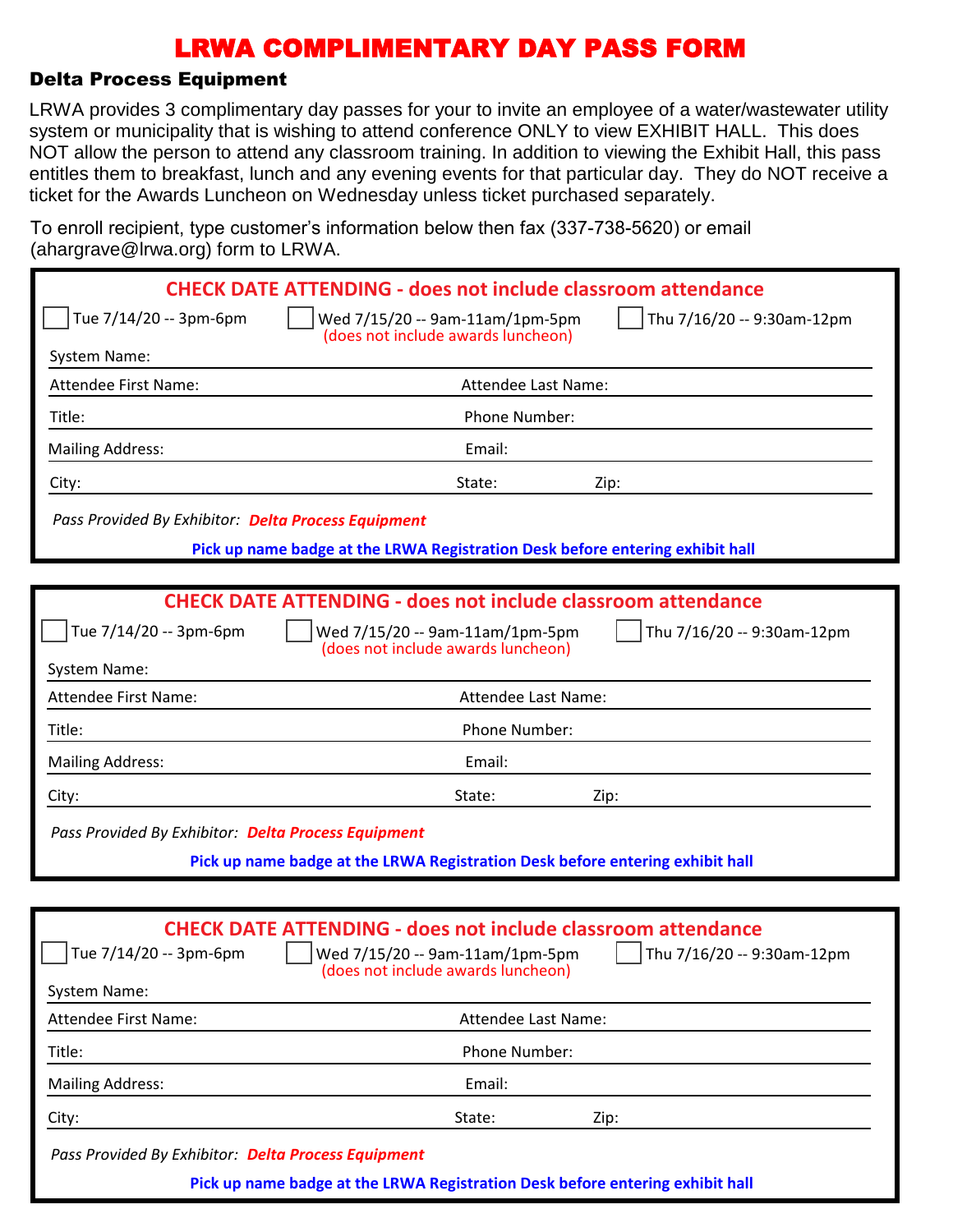#### Dethloff & Associates, Inc.

LRWA provides 3 complimentary day passes for your to invite an employee of a water/wastewater utility system or municipality that is wishing to attend conference ONLY to view EXHIBIT HALL. This does NOT allow the person to attend any classroom training. In addition to viewing the Exhibit Hall, this pass entitles them to breakfast, lunch and any evening events for that particular day. They do NOT receive a ticket for the Awards Luncheon on Wednesday unless ticket purchased separately.

To enroll recipient, type customer's information below then fax (337-738-5620) or email (ahargrave@lrwa.org) form to LRWA

| $($ unurgruvo $\otimes$ n wu $\otimes$ ng $)$ romm $\otimes$ Ervi $\vee$ r |                                                                                                                                                                                |
|----------------------------------------------------------------------------|--------------------------------------------------------------------------------------------------------------------------------------------------------------------------------|
|                                                                            | <b>CHECK DATE ATTENDING - does not include classroom attendance</b>                                                                                                            |
| Tue 7/14/20 -- 3pm-6pm                                                     | Thu 7/16/20 -- 9:30am-12pm<br>Wed 7/15/20 -- 9am-11am/1pm-5pm<br>(does not include awards luncheon)                                                                            |
| System Name:                                                               |                                                                                                                                                                                |
| <b>Attendee First Name:</b>                                                | Attendee Last Name:                                                                                                                                                            |
| Title:                                                                     | Phone Number:                                                                                                                                                                  |
| <b>Mailing Address:</b>                                                    | Email:                                                                                                                                                                         |
| City:                                                                      | State:<br>Zip:                                                                                                                                                                 |
| Pass Provided By Exhibitor: Dethloff & Associates, Inc.                    |                                                                                                                                                                                |
|                                                                            | Pick up name badge at the LRWA Registration Desk before entering exhibit hall                                                                                                  |
|                                                                            |                                                                                                                                                                                |
|                                                                            | <b>CHECK DATE ATTENDING - does not include classroom attendance</b>                                                                                                            |
| Tue 7/14/20 -- 3pm-6pm                                                     | Wed 7/15/20 -- 9am-11am/1pm-5pm<br>Thu 7/16/20 -- 9:30am-12pm<br>(does not include awards luncheon)                                                                            |
| System Name:                                                               |                                                                                                                                                                                |
| <b>Attendee First Name:</b>                                                | Attendee Last Name:                                                                                                                                                            |
| Title:                                                                     | Phone Number:                                                                                                                                                                  |
| <b>Mailing Address:</b>                                                    | Email:                                                                                                                                                                         |
| City:                                                                      | State:<br>Zip:                                                                                                                                                                 |
| Pass Provided By Exhibitor: Dethloff & Associates, Inc.                    |                                                                                                                                                                                |
|                                                                            | Pick up name badge at the LRWA Registration Desk before entering exhibit hall                                                                                                  |
|                                                                            |                                                                                                                                                                                |
| Tue 7/14/20 -- 3pm-6pm                                                     | <b>CHECK DATE ATTENDING - does not include classroom attendance</b><br>    Wed 7/15/20 -- 9am-11am/1pm-5pm<br>Thu 7/16/20 -- 9:30am-12pm<br>(does not include awards luncheon) |
| System Name:                                                               |                                                                                                                                                                                |
| Attendee First Name:                                                       | Attendee Last Name:                                                                                                                                                            |
| Title:                                                                     | Phone Number:                                                                                                                                                                  |
| <b>Mailing Address:</b>                                                    | Email:                                                                                                                                                                         |

City: State: Zip:

*Pass Provided By Exhibitor: Dethloff & Associates, Inc.*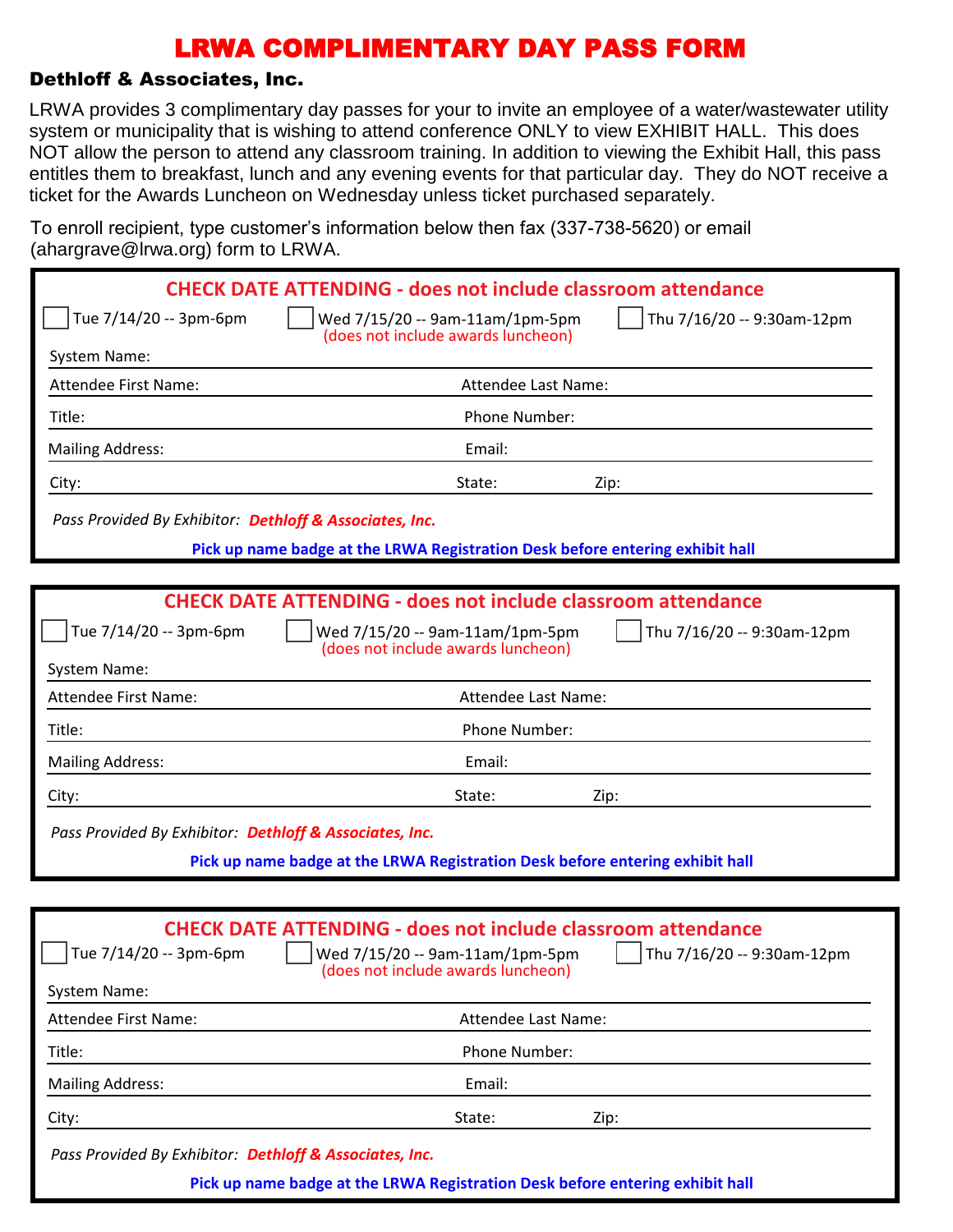### Element Materials Technology Lafayette LLC

LRWA provides 3 complimentary day passes for your to invite an employee of a water/wastewater utility system or municipality that is wishing to attend conference ONLY to view EXHIBIT HALL. This does NOT allow the person to attend any classroom training. In addition to viewing the Exhibit Hall, this pass entitles them to breakfast, lunch and any evening events for that particular day. They do NOT receive a ticket for the Awards Luncheon on Wednesday unless ticket purchased separately.

To enroll recipient, type customer's information below then fax (337-738-5620) or email (ahargrave@lrwa.org) form to LRWA.

|                         | <b>CHECK DATE ATTENDING - does not include classroom attendance</b>                                 |
|-------------------------|-----------------------------------------------------------------------------------------------------|
| Tue 7/14/20 -- 3pm-6pm  | Thu 7/16/20 -- 9:30am-12pm<br>Wed 7/15/20 -- 9am-11am/1pm-5pm<br>(does not include awards luncheon) |
| System Name:            |                                                                                                     |
| Attendee First Name:    | Attendee Last Name:                                                                                 |
| Title:                  | Phone Number:                                                                                       |
| <b>Mailing Address:</b> | Email:                                                                                              |
| City:                   | State:<br>Zip:                                                                                      |
|                         | Pass Provided By Exhibitor: Element Materials Technology Lafayette LLC                              |
|                         | Pick up name badge at the LRWA Registration Desk before entering exhibit hall                       |
|                         |                                                                                                     |
|                         | <b>CHECK DATE ATTENDING - does not include classroom attendance</b>                                 |
| Tue 7/14/20 -- 3pm-6pm  | Thu 7/16/20 -- 9:30am-12pm<br>Wed 7/15/20 -- 9am-11am/1pm-5pm<br>(does not include awards luncheon) |
| System Name:            |                                                                                                     |
| Attendee First Name:    | Attendee Last Name:                                                                                 |
| Title:                  | Phone Number:                                                                                       |
| <b>Mailing Address:</b> | Email:                                                                                              |
| City:                   | State:<br>Zip:                                                                                      |
|                         | Pass Provided By Exhibitor: Element Materials Technology Lafayette LLC                              |
|                         | Pick up name badge at the LRWA Registration Desk before entering exhibit hall                       |
|                         |                                                                                                     |
|                         | <b>CHECK DATE ATTENDING - does not include classroom attendance</b>                                 |
| Tue 7/14/20 -- 3pm-6pm  | Wed 7/15/20 -- 9am-11am/1pm-5pm<br>Thu 7/16/20 -- 9:30am-12pm                                       |

| Attendee First Name:    | Attendee Last Name:  |      |
|-------------------------|----------------------|------|
| Title:                  | <b>Phone Number:</b> |      |
| <b>Mailing Address:</b> | Email:               |      |
| City:                   | State:               | Zip: |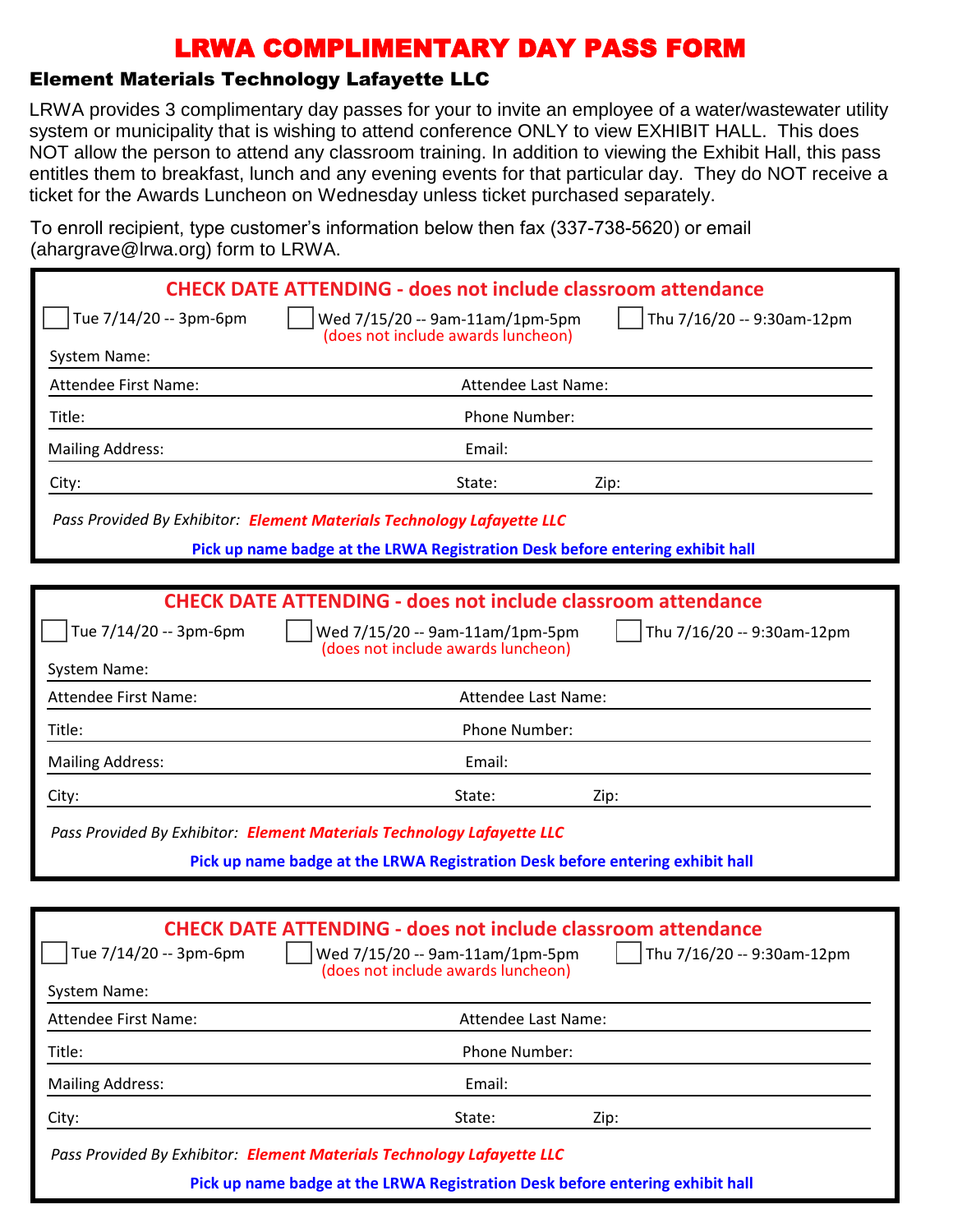### Emvironmental Technical Sales, Inc. (ETEC)

LRWA provides 3 complimentary day passes for your to invite an employee of a water/wastewater utility system or municipality that is wishing to attend conference ONLY to view EXHIBIT HALL. This does NOT allow the person to attend any classroom training. In addition to viewing the Exhibit Hall, this pass entitles them to breakfast, lunch and any evening events for that particular day. They do NOT receive a ticket for the Awards Luncheon on Wednesday unless ticket purchased separately.

To enroll recipient, type customer's information below then fax (337-738-5620) or email (ahargrave@lrwa.org) form to LRWA.

|                             | <b>CHECK DATE ATTENDING - does not include classroom attendance</b>                                 |
|-----------------------------|-----------------------------------------------------------------------------------------------------|
| Tue 7/14/20 -- 3pm-6pm      | Wed 7/15/20 -- 9am-11am/1pm-5pm<br>Thu 7/16/20 -- 9:30am-12pm<br>(does not include awards luncheon) |
| System Name:                |                                                                                                     |
| <b>Attendee First Name:</b> | Attendee Last Name:                                                                                 |
| Title:                      | Phone Number:                                                                                       |
| <b>Mailing Address:</b>     | Email:                                                                                              |
| City:                       | State:<br>Zip:                                                                                      |
|                             | Pass Provided By Exhibitor: Emvironmental Technical Sales, Inc. (ETEC)                              |
|                             | Pick up name badge at the LRWA Registration Desk before entering exhibit hall                       |
|                             |                                                                                                     |
|                             | <b>CHECK DATE ATTENDING - does not include classroom attendance</b>                                 |
| Tue 7/14/20 -- 3pm-6pm      | Wed 7/15/20 -- 9am-11am/1pm-5pm<br>Thu 7/16/20 -- 9:30am-12pm<br>(does not include awards luncheon) |
| System Name:                |                                                                                                     |
| <b>Attendee First Name:</b> | Attendee Last Name:                                                                                 |
| Title:                      | Phone Number:                                                                                       |
| <b>Mailing Address:</b>     | Email:                                                                                              |
| City:                       | State:<br>Zip:                                                                                      |
|                             | Pass Provided By Exhibitor: Emvironmental Technical Sales, Inc. (ETEC)                              |
|                             | Pick up name badge at the LRWA Registration Desk before entering exhibit hall                       |
|                             |                                                                                                     |
|                             | <b>CHECK DATE ATTENDING - does not include classroom attendance</b>                                 |
| Tue 7/14/20 -- 3pm-6pm      | Wed 7/15/20 -- 9am-11am/1pm-5pm<br>Thu 7/16/20 -- 9:30am-12pm                                       |
| <b>System Name:</b>         | (does not include awards luncheon)                                                                  |
| Attendee First Name:        | Attendee Last Name:                                                                                 |

Title: Phone Number: Mailing Address: The Contract of the Contract of the Email:

City: State: Zip:

*Pass Provided By Exhibitor: Emvironmental Technical Sales, Inc. (ETEC)*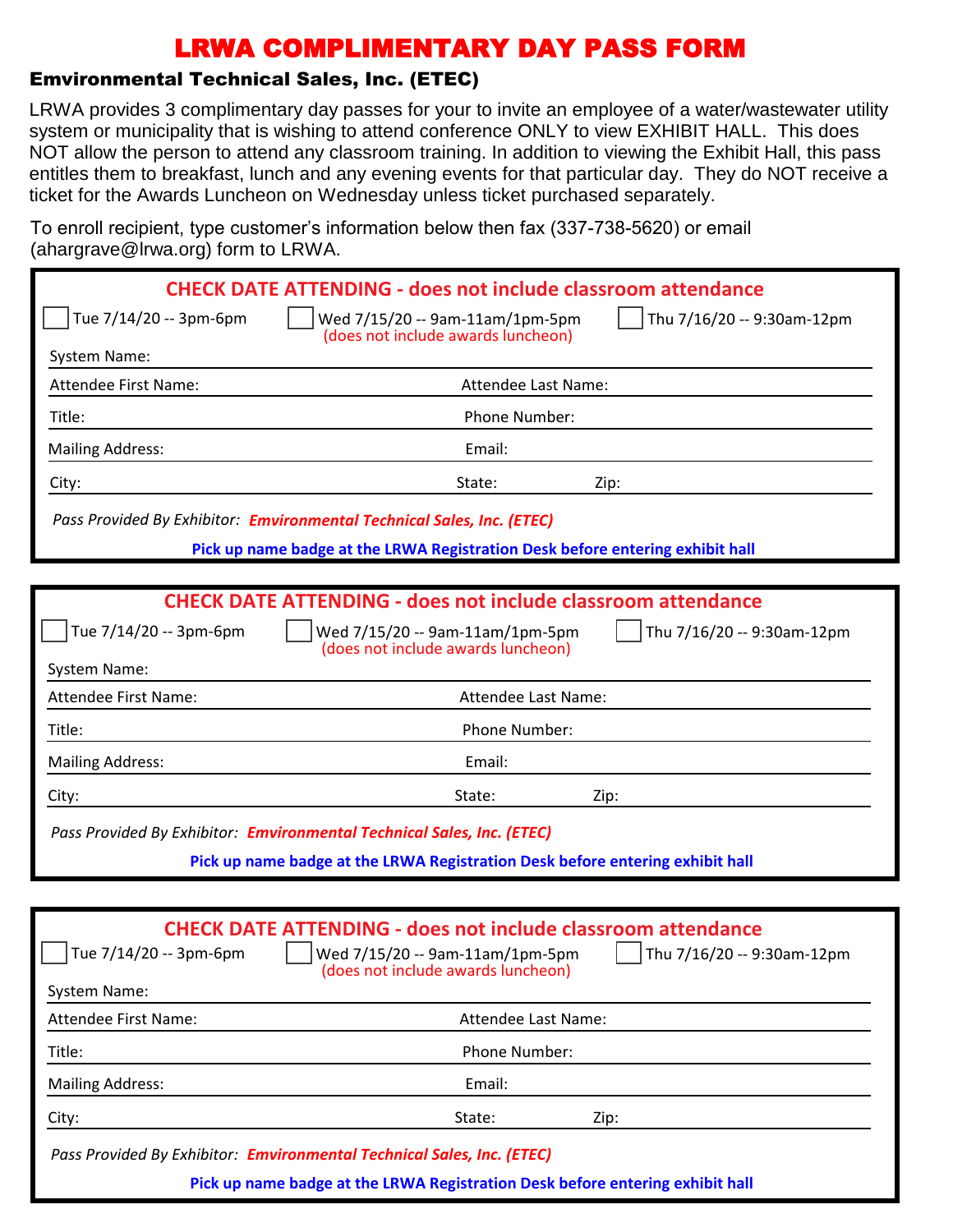#### Ferguson WaterWorks

LRWA provides 3 complimentary day passes for your to invite an employee of a water/wastewater utility system or municipality that is wishing to attend conference ONLY to view EXHIBIT HALL. This does NOT allow the person to attend any classroom training. In addition to viewing the Exhibit Hall, this pass entitles them to breakfast, lunch and any evening events for that particular day. They do NOT receive a ticket for the Awards Luncheon on Wednesday unless ticket purchased separately.

To enroll recipient, type customer's information below then fax (337-738-5620) or email (abargrave@lrwa.org) form to LRWA

| $($ anargravc $\approx$ n wa.org $\prime$ rommto Erve $\prime$ . |                                                                                                                                                                                       |
|------------------------------------------------------------------|---------------------------------------------------------------------------------------------------------------------------------------------------------------------------------------|
|                                                                  | <b>CHECK DATE ATTENDING - does not include classroom attendance</b>                                                                                                                   |
| Tue 7/14/20 -- 3pm-6pm                                           | Thu 7/16/20 -- 9:30am-12pm<br>Wed 7/15/20 -- 9am-11am/1pm-5pm                                                                                                                         |
| System Name:                                                     | (does not include awards luncheon)                                                                                                                                                    |
| <b>Attendee First Name:</b>                                      | Attendee Last Name:                                                                                                                                                                   |
| Title:                                                           | Phone Number:                                                                                                                                                                         |
| <b>Mailing Address:</b>                                          | Email:                                                                                                                                                                                |
| City:                                                            | State:<br>Zip:                                                                                                                                                                        |
| Pass Provided By Exhibitor: Ferguson WaterWorks                  |                                                                                                                                                                                       |
|                                                                  | Pick up name badge at the LRWA Registration Desk before entering exhibit hall                                                                                                         |
|                                                                  |                                                                                                                                                                                       |
|                                                                  | <b>CHECK DATE ATTENDING - does not include classroom attendance</b>                                                                                                                   |
| Tue 7/14/20 -- 3pm-6pm                                           | Wed 7/15/20 -- 9am-11am/1pm-5pm<br>Thu 7/16/20 -- 9:30am-12pm<br>(does not include awards luncheon)                                                                                   |
| System Name:                                                     |                                                                                                                                                                                       |
| <b>Attendee First Name:</b>                                      | Attendee Last Name:                                                                                                                                                                   |
| Title:                                                           | Phone Number:                                                                                                                                                                         |
| <b>Mailing Address:</b>                                          | Email:                                                                                                                                                                                |
| City:                                                            | State:<br>Zip:                                                                                                                                                                        |
| Pass Provided By Exhibitor: Ferguson WaterWorks                  |                                                                                                                                                                                       |
|                                                                  | Pick up name badge at the LRWA Registration Desk before entering exhibit hall                                                                                                         |
|                                                                  |                                                                                                                                                                                       |
| Tue 7/14/20 -- 3pm-6pm<br><b>System Name:</b>                    | <b>CHECK DATE ATTENDING - does not include classroom attendance</b><br>Wed 7/15/20 -- 9am-11am/1pm-5pm<br>$\sqrt{ }$ Thu 7/16/20 -- 9:30am-12pm<br>(does not include awards luncheon) |
| Attendee First Name:                                             | Attendee Last Name:                                                                                                                                                                   |
| Title:                                                           | Phone Number:                                                                                                                                                                         |
| <b>Mailing Address:</b>                                          | Email:                                                                                                                                                                                |
| City:                                                            | State:<br>Zip:                                                                                                                                                                        |

*Pass Provided By Exhibitor: Ferguson WaterWorks*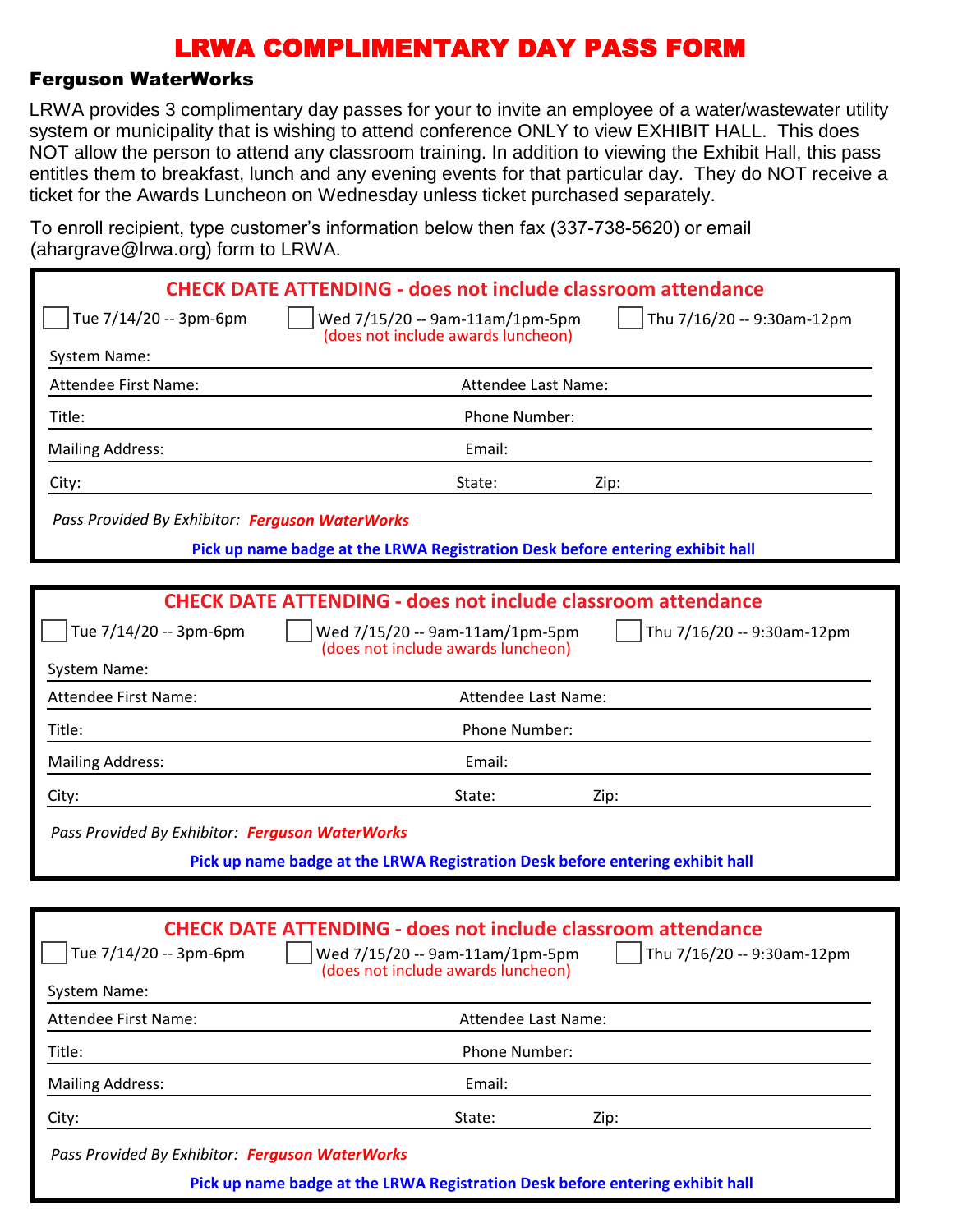#### Ferguson Waterworks.

LRWA provides 3 complimentary day passes for your to invite an employee of a water/wastewater utility system or municipality that is wishing to attend conference ONLY to view EXHIBIT HALL. This does NOT allow the person to attend any classroom training. In addition to viewing the Exhibit Hall, this pass entitles them to breakfast, lunch and any evening events for that particular day. They do NOT receive a ticket for the Awards Luncheon on Wednesday unless ticket purchased separately.

To enroll recipient, type customer's information below then fax (337-738-5620) or email (abargrave@lrwa.org) form to LRWA

| $($ anargi $\alpha$ ve $\otimes$ inwa.org $\gamma$ form to Erviv $\Lambda$ . |                                                                                                                                                                                |
|------------------------------------------------------------------------------|--------------------------------------------------------------------------------------------------------------------------------------------------------------------------------|
|                                                                              | <b>CHECK DATE ATTENDING - does not include classroom attendance</b>                                                                                                            |
| Tue 7/14/20 -- 3pm-6pm                                                       | Wed 7/15/20 -- 9am-11am/1pm-5pm<br>Thu 7/16/20 -- 9:30am-12pm<br>(does not include awards luncheon)                                                                            |
| System Name:                                                                 |                                                                                                                                                                                |
| <b>Attendee First Name:</b>                                                  | Attendee Last Name:                                                                                                                                                            |
| Title:                                                                       | Phone Number:                                                                                                                                                                  |
| <b>Mailing Address:</b>                                                      | Email:                                                                                                                                                                         |
| City:                                                                        | State:<br>Zip:                                                                                                                                                                 |
| Pass Provided By Exhibitor: Ferguson Waterworks.                             |                                                                                                                                                                                |
|                                                                              | Pick up name badge at the LRWA Registration Desk before entering exhibit hall                                                                                                  |
|                                                                              |                                                                                                                                                                                |
|                                                                              | <b>CHECK DATE ATTENDING - does not include classroom attendance</b>                                                                                                            |
| Tue 7/14/20 -- 3pm-6pm                                                       | Thu 7/16/20 -- 9:30am-12pm<br>Wed 7/15/20 -- 9am-11am/1pm-5pm<br>(does not include awards luncheon)                                                                            |
| System Name:                                                                 |                                                                                                                                                                                |
| <b>Attendee First Name:</b>                                                  | Attendee Last Name:                                                                                                                                                            |
| Title:                                                                       | Phone Number:                                                                                                                                                                  |
| <b>Mailing Address:</b>                                                      | Email:                                                                                                                                                                         |
| City:                                                                        | State:<br>Zip:                                                                                                                                                                 |
| Pass Provided By Exhibitor: Ferguson Waterworks.                             |                                                                                                                                                                                |
|                                                                              | Pick up name badge at the LRWA Registration Desk before entering exhibit hall                                                                                                  |
|                                                                              |                                                                                                                                                                                |
| Tue 7/14/20 -- 3pm-6pm<br><b>System Name:</b>                                | <b>CHECK DATE ATTENDING - does not include classroom attendance</b><br>    Thu 7/16/20 -- 9:30am-12pm<br>Wed 7/15/20 -- 9am-11am/1pm-5pm<br>(does not include awards luncheon) |
| Attendee First Name:                                                         | Attendee Last Name:                                                                                                                                                            |
| Title:                                                                       | Phone Number:                                                                                                                                                                  |
| <b>Mailing Address:</b>                                                      | Email:                                                                                                                                                                         |

*Pass Provided By Exhibitor: Ferguson Waterworks.*

City: State: Zip: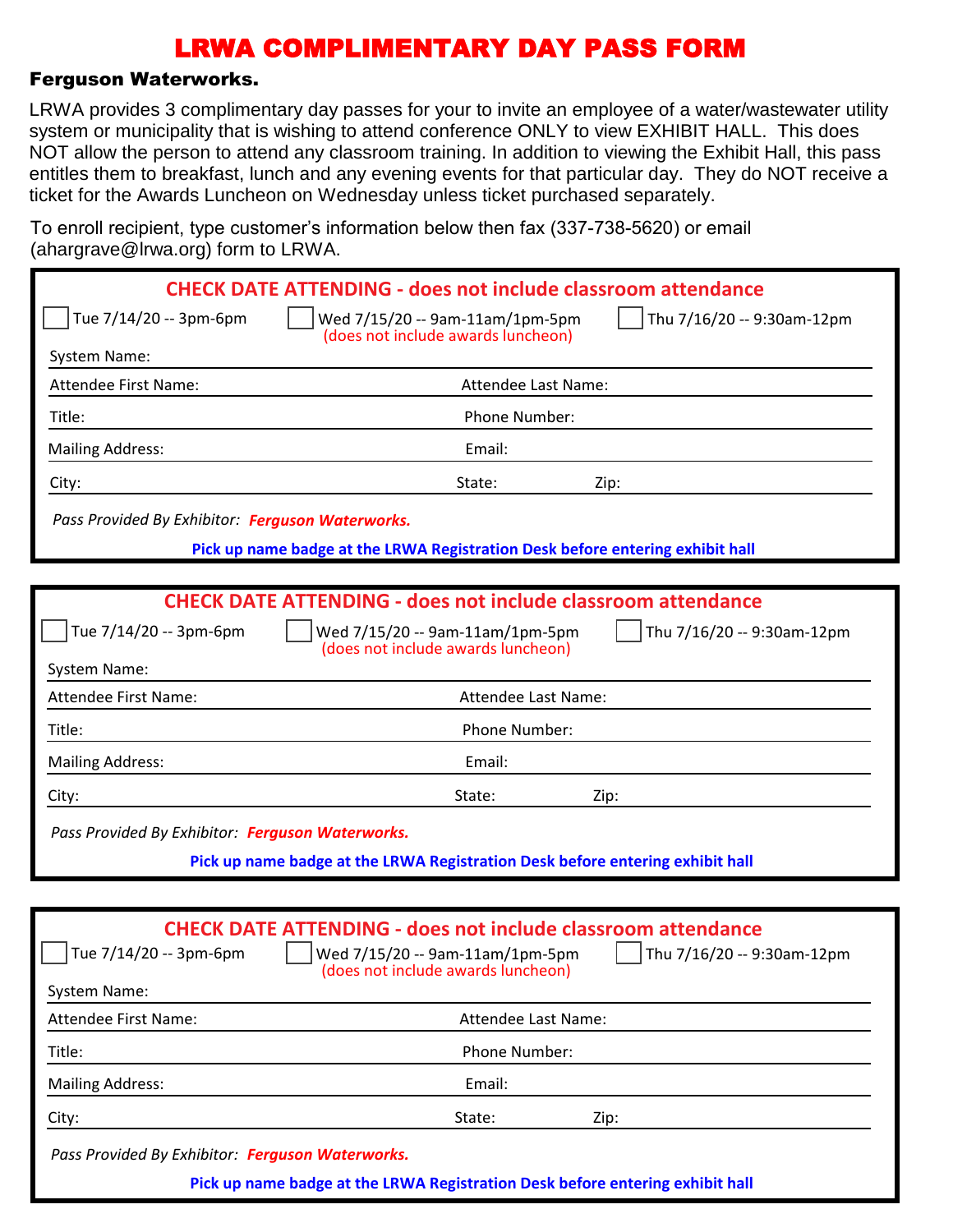### Fluid Porcess & Pumps, LLC

LRWA provides 3 complimentary day passes for your to invite an employee of a water/wastewater utility system or municipality that is wishing to attend conference ONLY to view EXHIBIT HALL. This does NOT allow the person to attend any classroom training. In addition to viewing the Exhibit Hall, this pass entitles them to breakfast, lunch and any evening events for that particular day. They do NOT receive a ticket for the Awards Luncheon on Wednesday unless ticket purchased separately.

To enroll recipient, type customer's information below then fax (337-738-5620) or email (ahargrave@lrwa.org) form to LRWA

|                                                        | <b>CHECK DATE ATTENDING - does not include classroom attendance</b>                                                                      |  |
|--------------------------------------------------------|------------------------------------------------------------------------------------------------------------------------------------------|--|
| Tue 7/14/20 -- 3pm-6pm                                 | Thu 7/16/20 -- 9:30am-12pm<br>Wed 7/15/20 -- 9am-11am/1pm-5pm<br>(does not include awards luncheon)                                      |  |
| System Name:                                           |                                                                                                                                          |  |
| <b>Attendee First Name:</b>                            | Attendee Last Name:                                                                                                                      |  |
| Title:                                                 | Phone Number:                                                                                                                            |  |
| <b>Mailing Address:</b>                                | Email:                                                                                                                                   |  |
| City:                                                  | State:<br>Zip:                                                                                                                           |  |
| Pass Provided By Exhibitor: Fluid Porcess & Pumps, LLC |                                                                                                                                          |  |
|                                                        | Pick up name badge at the LRWA Registration Desk before entering exhibit hall                                                            |  |
|                                                        |                                                                                                                                          |  |
|                                                        | <b>CHECK DATE ATTENDING - does not include classroom attendance</b>                                                                      |  |
| Tue 7/14/20 -- 3pm-6pm                                 | Thu 7/16/20 -- 9:30am-12pm<br>Wed 7/15/20 -- 9am-11am/1pm-5pm<br>(does not include awards luncheon)                                      |  |
| System Name:                                           |                                                                                                                                          |  |
| Attendee First Name:                                   | Attendee Last Name:                                                                                                                      |  |
| Title:                                                 | Phone Number:                                                                                                                            |  |
| <b>Mailing Address:</b>                                | Email:                                                                                                                                   |  |
| City:                                                  | State:<br>Zip:                                                                                                                           |  |
| Pass Provided By Exhibitor: Fluid Porcess & Pumps, LLC |                                                                                                                                          |  |
|                                                        | Pick up name badge at the LRWA Registration Desk before entering exhibit hall                                                            |  |
|                                                        |                                                                                                                                          |  |
| Tue 7/14/20 -- 3pm-6pm                                 | <b>CHECK DATE ATTENDING - does not include classroom attendance</b><br>    Wed 7/15/20 -- 9am-11am/1pm-5pm<br>Thu 7/16/20 -- 9:30am-12pm |  |
| System Name:                                           | (does not include awards luncheon)                                                                                                       |  |
| Attendee First Name:                                   | Attendee Last Name:                                                                                                                      |  |
| Title:                                                 | Phone Number:                                                                                                                            |  |
| <b>Mailing Address:</b>                                | Email:                                                                                                                                   |  |
| City:                                                  | State:<br>Zip:                                                                                                                           |  |
| Pass Provided By Exhibitor: Fluid Porcess & Pumps, LLC | Pick up name badge at the LRWA Registration Desk before entering exhibit hall                                                            |  |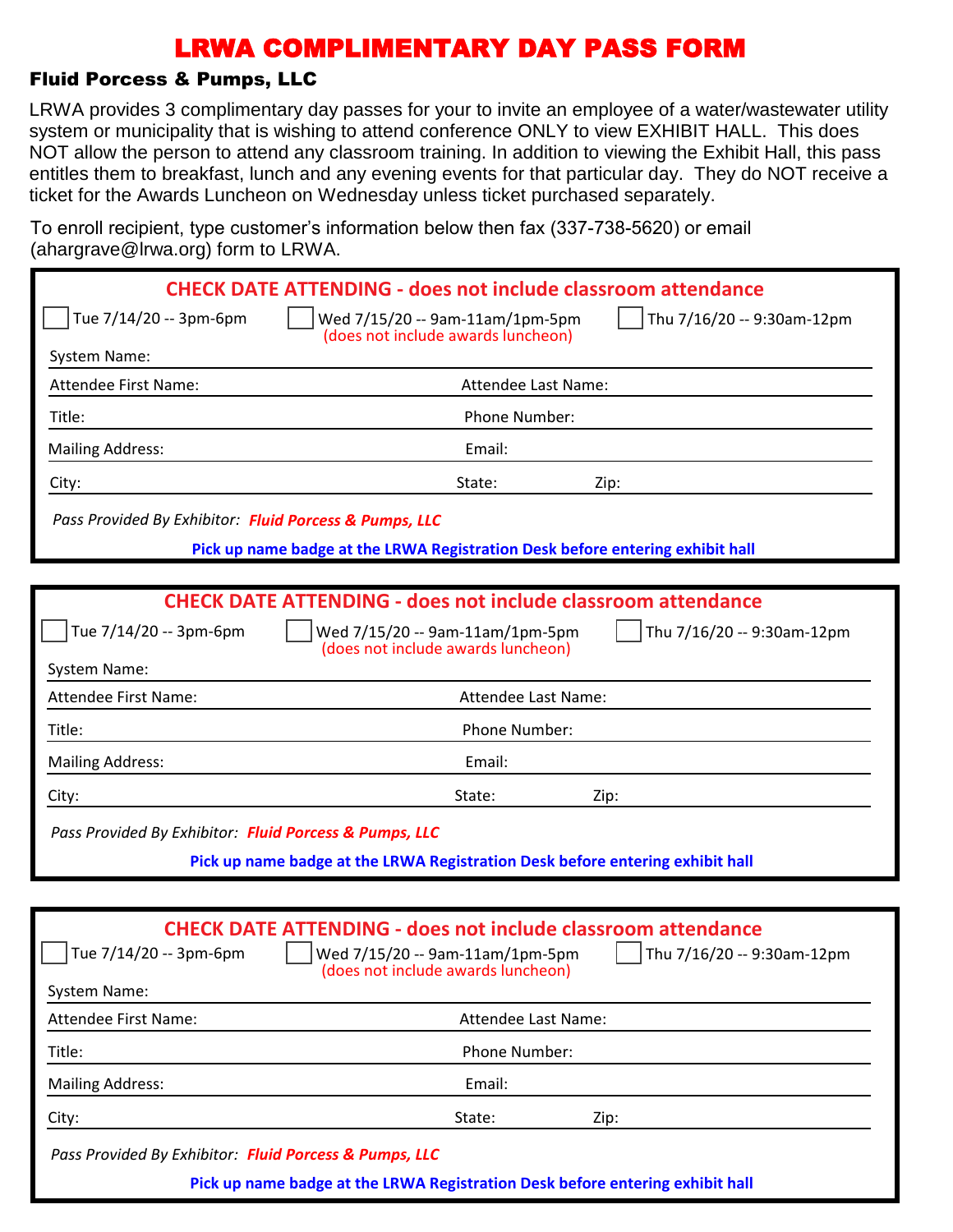#### Ford Meter Box

LRWA provides 3 complimentary day passes for your to invite an employee of a water/wastewater utility system or municipality that is wishing to attend conference ONLY to view EXHIBIT HALL. This does NOT allow the person to attend any classroom training. In addition to viewing the Exhibit Hall, this pass entitles them to breakfast, lunch and any evening events for that particular day. They do NOT receive a ticket for the Awards Luncheon on Wednesday unless ticket purchased separately.

To enroll recipient, type customer's information below then fax (337-738-5620) or email (abargrave@lrwa.org) form to LRWA

| $($ anargiav $\sigma$ $\approx$ inwa.org/Tonni to Ervey. |                                                                                                                                              |                                       |
|----------------------------------------------------------|----------------------------------------------------------------------------------------------------------------------------------------------|---------------------------------------|
|                                                          | <b>CHECK DATE ATTENDING - does not include classroom attendance</b>                                                                          |                                       |
| Tue 7/14/20 -- 3pm-6pm                                   | Wed 7/15/20 -- 9am-11am/1pm-5pm                                                                                                              | Thu 7/16/20 -- 9:30am-12pm            |
| System Name:                                             | (does not include awards luncheon)                                                                                                           |                                       |
| <b>Attendee First Name:</b>                              | Attendee Last Name:                                                                                                                          |                                       |
| Title:                                                   | Phone Number:                                                                                                                                |                                       |
| <b>Mailing Address:</b>                                  | Email:                                                                                                                                       |                                       |
| City:                                                    | State:                                                                                                                                       | Zip:                                  |
| Pass Provided By Exhibitor: Ford Meter Box               |                                                                                                                                              |                                       |
|                                                          | Pick up name badge at the LRWA Registration Desk before entering exhibit hall                                                                |                                       |
|                                                          |                                                                                                                                              |                                       |
|                                                          | <b>CHECK DATE ATTENDING - does not include classroom attendance</b>                                                                          |                                       |
| Tue 7/14/20 -- 3pm-6pm                                   | Wed 7/15/20 -- 9am-11am/1pm-5pm<br>(does not include awards luncheon)                                                                        | Thu 7/16/20 -- 9:30am-12pm            |
| System Name:                                             |                                                                                                                                              |                                       |
| <b>Attendee First Name:</b>                              | Attendee Last Name:                                                                                                                          |                                       |
| Title:                                                   | Phone Number:                                                                                                                                |                                       |
| <b>Mailing Address:</b>                                  | Email:                                                                                                                                       |                                       |
| City:                                                    | State:                                                                                                                                       | Zip:                                  |
| Pass Provided By Exhibitor: Ford Meter Box               |                                                                                                                                              |                                       |
|                                                          | Pick up name badge at the LRWA Registration Desk before entering exhibit hall                                                                |                                       |
|                                                          |                                                                                                                                              |                                       |
| Tue 7/14/20 -- 3pm-6pm<br><b>System Name:</b>            | <b>CHECK DATE ATTENDING - does not include classroom attendance</b><br>Wed 7/15/20 -- 9am-11am/1pm-5pm<br>(does not include awards luncheon) | $\sqrt{ }$ Thu 7/16/20 -- 9:30am-12pm |
| Attendee First Name:                                     | Attendee Last Name:                                                                                                                          |                                       |
| Title:                                                   | Phone Number:                                                                                                                                |                                       |
| <b>Mailing Address:</b>                                  | Email:                                                                                                                                       |                                       |
| City:                                                    | State:                                                                                                                                       | Zip:                                  |

*Pass Provided By Exhibitor: Ford Meter Box*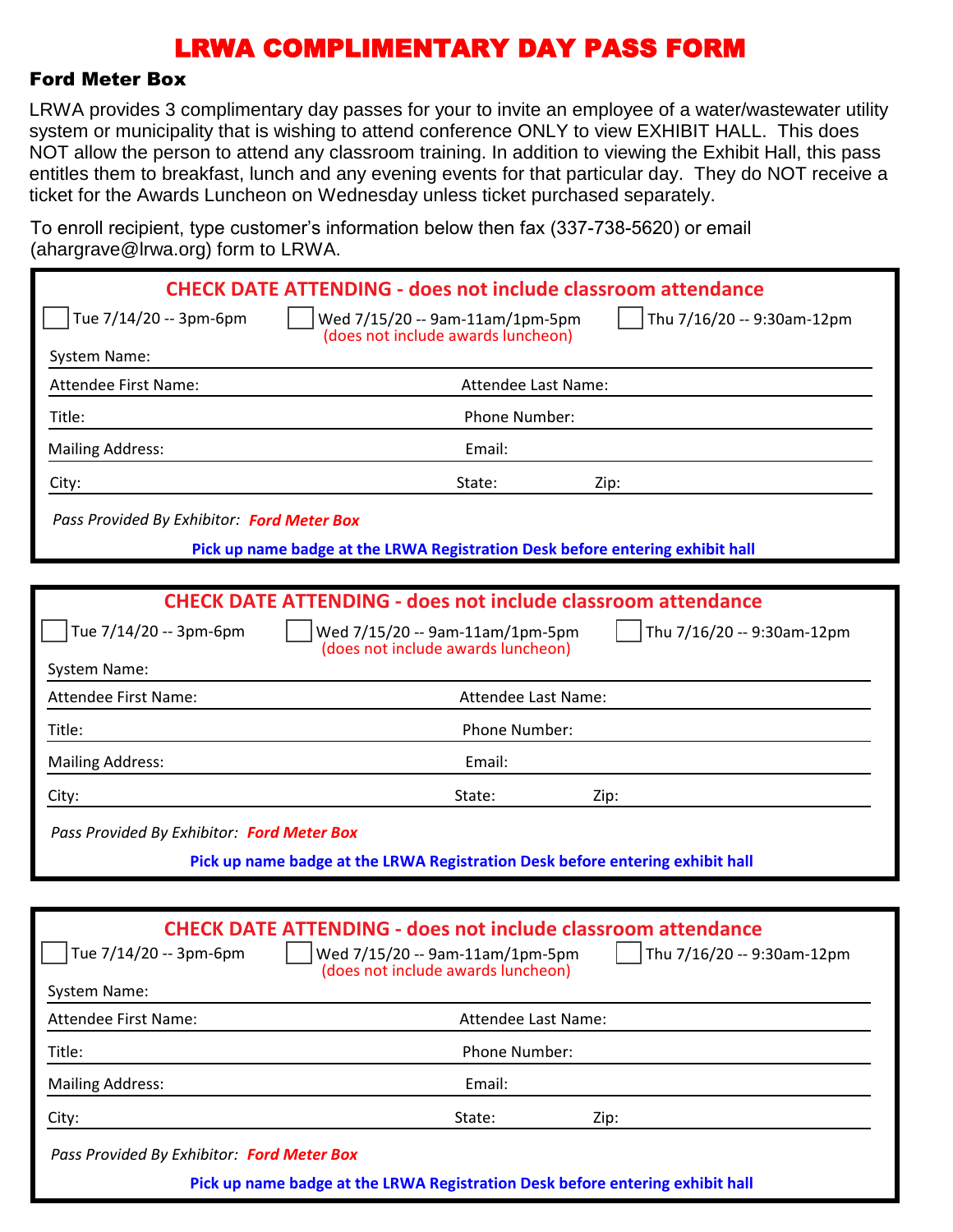### Green Equipment Company

LRWA provides 3 complimentary day passes for your to invite an employee of a water/wastewater utility system or municipality that is wishing to attend conference ONLY to view EXHIBIT HALL. This does NOT allow the person to attend any classroom training. In addition to viewing the Exhibit Hall, this pass entitles them to breakfast, lunch and any evening events for that particular day. They do NOT receive a ticket for the Awards Luncheon on Wednesday unless ticket purchased separately.

To enroll recipient, type customer's information below then fax (337-738-5620) or email (abargrave@lrwa.org) form to LRWA

| $($ anargiavo $\otimes$ irwa.org/Tonn to Erversity  |                                                                                                                                                                                             |
|-----------------------------------------------------|---------------------------------------------------------------------------------------------------------------------------------------------------------------------------------------------|
|                                                     | <b>CHECK DATE ATTENDING - does not include classroom attendance</b>                                                                                                                         |
| Tue 7/14/20 -- 3pm-6pm                              | Thu 7/16/20 -- 9:30am-12pm<br>Wed 7/15/20 -- 9am-11am/1pm-5pm<br>(does not include awards luncheon)                                                                                         |
| System Name:                                        |                                                                                                                                                                                             |
| <b>Attendee First Name:</b>                         | Attendee Last Name:                                                                                                                                                                         |
| Title:                                              | Phone Number:                                                                                                                                                                               |
| <b>Mailing Address:</b>                             | Email:                                                                                                                                                                                      |
| City:                                               | State:<br>Zip:                                                                                                                                                                              |
| Pass Provided By Exhibitor: Green Equipment Company |                                                                                                                                                                                             |
|                                                     | Pick up name badge at the LRWA Registration Desk before entering exhibit hall                                                                                                               |
|                                                     |                                                                                                                                                                                             |
|                                                     | <b>CHECK DATE ATTENDING - does not include classroom attendance</b>                                                                                                                         |
| Tue 7/14/20 -- 3pm-6pm                              | Wed 7/15/20 -- 9am-11am/1pm-5pm<br>Thu 7/16/20 -- 9:30am-12pm<br>(does not include awards luncheon)                                                                                         |
| System Name:                                        |                                                                                                                                                                                             |
| <b>Attendee First Name:</b>                         | Attendee Last Name:                                                                                                                                                                         |
| Title:                                              | Phone Number:                                                                                                                                                                               |
| <b>Mailing Address:</b>                             | Email:                                                                                                                                                                                      |
| City:                                               | State:<br>Zip:                                                                                                                                                                              |
| Pass Provided By Exhibitor: Green Equipment Company |                                                                                                                                                                                             |
|                                                     | Pick up name badge at the LRWA Registration Desk before entering exhibit hall                                                                                                               |
|                                                     |                                                                                                                                                                                             |
| Tue 7/14/20 -- 3pm-6pm<br><b>System Name:</b>       | <b>CHECK DATE ATTENDING - does not include classroom attendance</b><br>$\int$ Thu 7/16/20 -- 9:30am-12pm<br>$\vert$   Wed 7/15/20 -- 9am-11am/1pm-5pm<br>(does not include awards luncheon) |
| <b>Attendee First Name:</b>                         | Attendee Last Name:                                                                                                                                                                         |
| Title:                                              | Phone Number:                                                                                                                                                                               |
| <b>Mailing Address:</b>                             | Email:                                                                                                                                                                                      |
| City:                                               | State:<br>Zip:                                                                                                                                                                              |
|                                                     |                                                                                                                                                                                             |

*Pass Provided By Exhibitor: Green Equipment Company*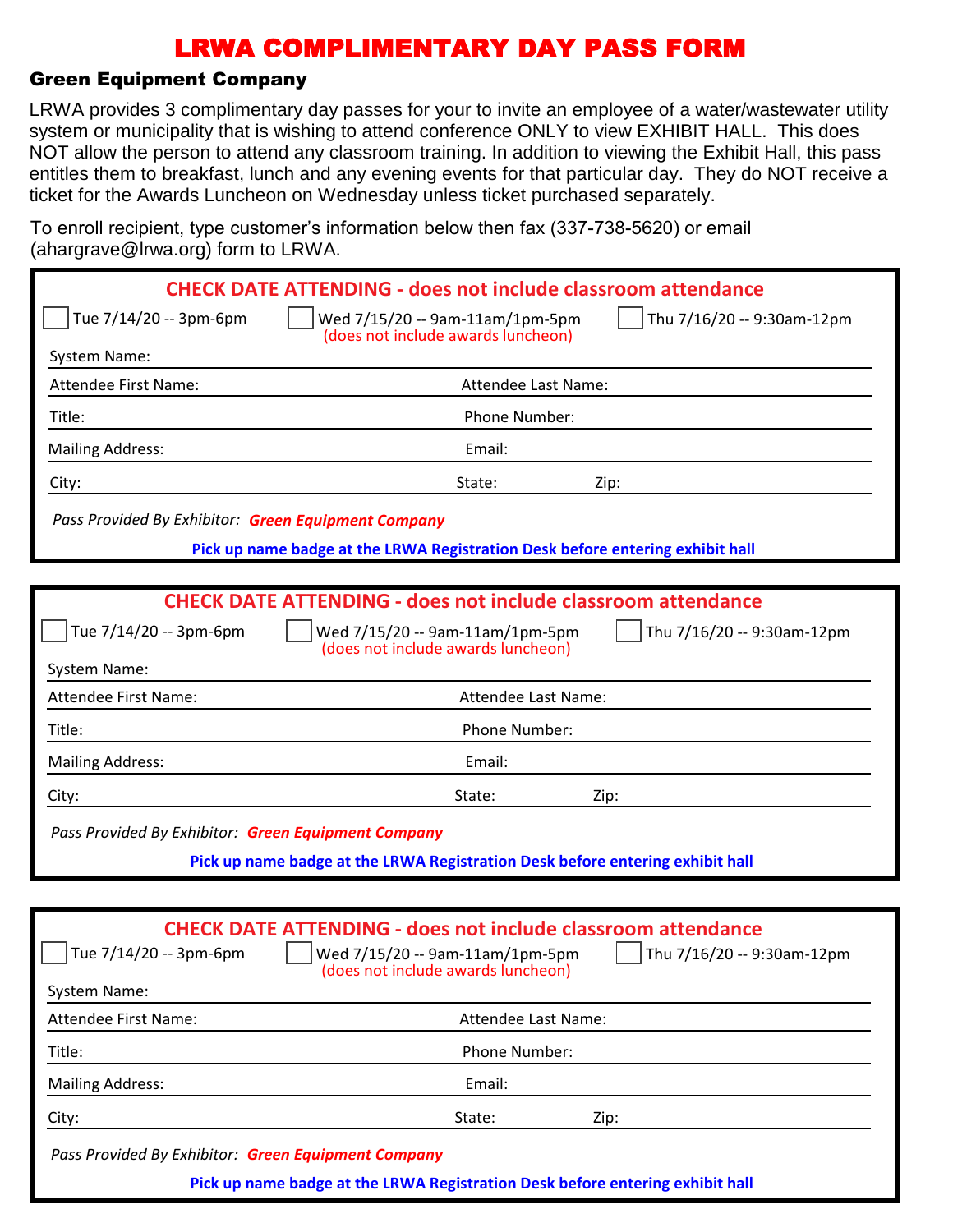#### Griner Drilling Service Inc

LRWA provides 3 complimentary day passes for your to invite an employee of a water/wastewater utility system or municipality that is wishing to attend conference ONLY to view EXHIBIT HALL. This does NOT allow the person to attend any classroom training. In addition to viewing the Exhibit Hall, this pass entitles them to breakfast, lunch and any evening events for that particular day. They do NOT receive a ticket for the Awards Luncheon on Wednesday unless ticket purchased separately.

To enroll recipient, type customer's information below then fax (337-738-5620) or email (ahargrave@lrwa.org) form to LRWA

|                                                         | <b>CHECK DATE ATTENDING - does not include classroom attendance</b>                                 |  |  |  |
|---------------------------------------------------------|-----------------------------------------------------------------------------------------------------|--|--|--|
| Tue 7/14/20 -- 3pm-6pm                                  | Thu 7/16/20 -- 9:30am-12pm<br>Wed 7/15/20 -- 9am-11am/1pm-5pm<br>(does not include awards luncheon) |  |  |  |
| System Name:                                            |                                                                                                     |  |  |  |
| Attendee First Name:                                    | Attendee Last Name:                                                                                 |  |  |  |
| Title:                                                  | Phone Number:                                                                                       |  |  |  |
| <b>Mailing Address:</b>                                 | Email:                                                                                              |  |  |  |
| City:                                                   | State:<br>Zip:                                                                                      |  |  |  |
| Pass Provided By Exhibitor: Griner Drilling Service Inc |                                                                                                     |  |  |  |
|                                                         | Pick up name badge at the LRWA Registration Desk before entering exhibit hall                       |  |  |  |
|                                                         |                                                                                                     |  |  |  |
|                                                         | <b>CHECK DATE ATTENDING - does not include classroom attendance</b>                                 |  |  |  |
| Tue 7/14/20 -- 3pm-6pm                                  | Thu 7/16/20 -- 9:30am-12pm<br>Wed 7/15/20 -- 9am-11am/1pm-5pm<br>(does not include awards luncheon) |  |  |  |
| System Name:                                            |                                                                                                     |  |  |  |
| <b>Attendee First Name:</b>                             | Attendee Last Name:                                                                                 |  |  |  |
| Title:                                                  | Phone Number:                                                                                       |  |  |  |
| <b>Mailing Address:</b>                                 | Email:                                                                                              |  |  |  |
| City:                                                   | State:<br>Zip:                                                                                      |  |  |  |
| Pass Provided By Exhibitor: Griner Drilling Service Inc |                                                                                                     |  |  |  |
|                                                         | Pick up name badge at the LRWA Registration Desk before entering exhibit hall                       |  |  |  |
|                                                         |                                                                                                     |  |  |  |
|                                                         | <b>CHECK DATE ATTENDING - does not include classroom attendance</b>                                 |  |  |  |
| $\Box$ Tue 7/14/20 -- 3pm-6pm                           | Thu 7/16/20 -- 9:30am-12pm<br>    Wed 7/15/20 -- 9am-11am/1pm-5pm                                   |  |  |  |
| System Name:                                            | (does not include awards luncheon)                                                                  |  |  |  |
| Attendee First Name:                                    | Attendee Last Name:                                                                                 |  |  |  |
| Title:                                                  | Phone Number:                                                                                       |  |  |  |
| <b>Mailing Address:</b>                                 | Email:                                                                                              |  |  |  |
|                                                         |                                                                                                     |  |  |  |

City: State: Zip:

*Pass Provided By Exhibitor: Griner Drilling Service Inc*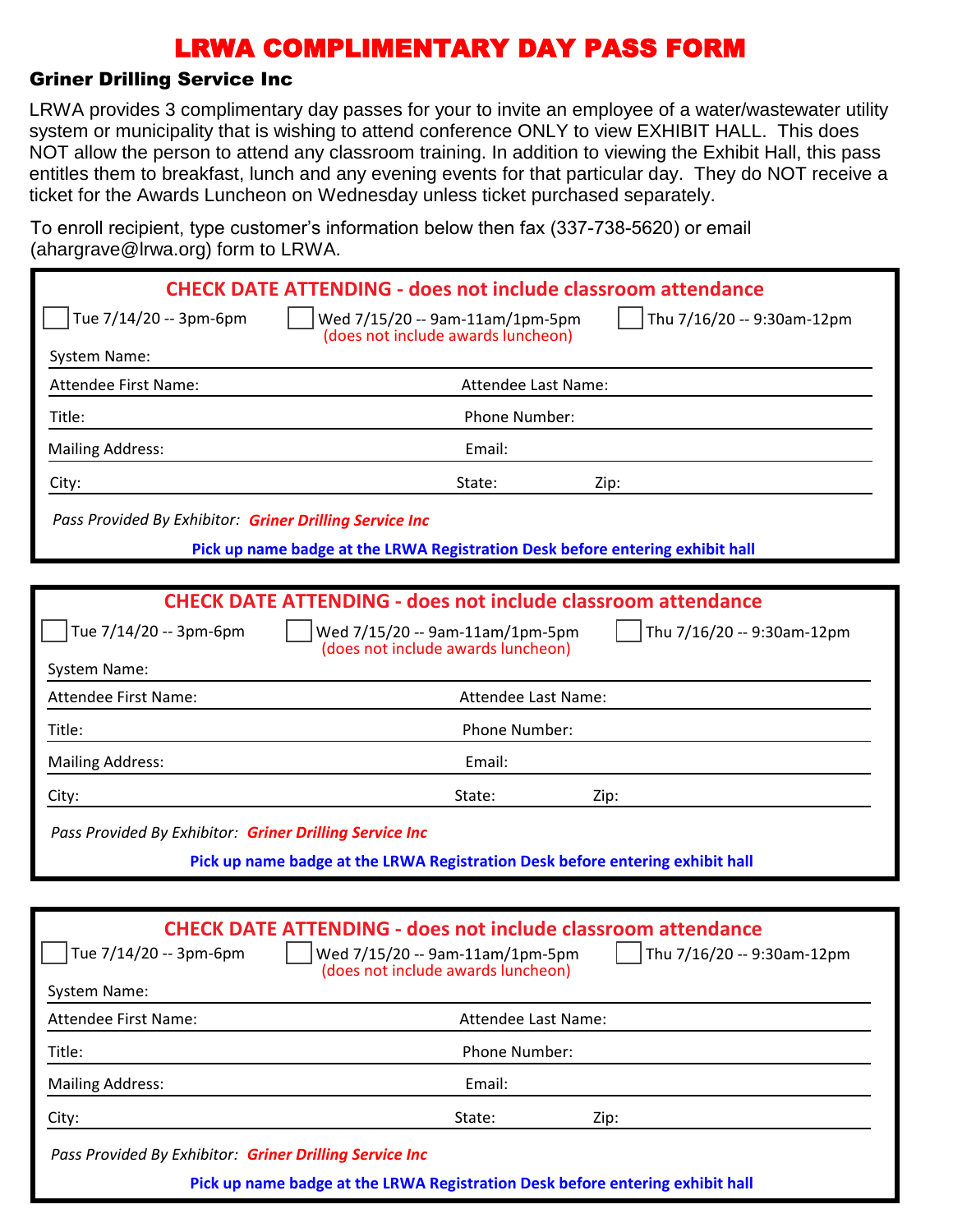### Gulf Coast Underground, LLC

LRWA provides 3 complimentary day passes for your to invite an employee of a water/wastewater utility system or municipality that is wishing to attend conference ONLY to view EXHIBIT HALL. This does NOT allow the person to attend any classroom training. In addition to viewing the Exhibit Hall, this pass entitles them to breakfast, lunch and any evening events for that particular day. They do NOT receive a ticket for the Awards Luncheon on Wednesday unless ticket purchased separately.

To enroll recipient, type customer's information below then fax (337-738-5620) or email (ahargrave@lrwa.org) form to LRWA.

|                                                                               | <b>CHECK DATE ATTENDING - does not include classroom attendance</b>                                                                              |                                    |  |  |
|-------------------------------------------------------------------------------|--------------------------------------------------------------------------------------------------------------------------------------------------|------------------------------------|--|--|
| Tue 7/14/20 -- 3pm-6pm                                                        | Wed 7/15/20 -- 9am-11am/1pm-5pm<br>(does not include awards luncheon)                                                                            | Thu 7/16/20 -- 9:30am-12pm         |  |  |
| System Name:                                                                  |                                                                                                                                                  |                                    |  |  |
| <b>Attendee First Name:</b>                                                   | Attendee Last Name:                                                                                                                              |                                    |  |  |
| Title:                                                                        | Phone Number:                                                                                                                                    |                                    |  |  |
| <b>Mailing Address:</b>                                                       | Email:                                                                                                                                           |                                    |  |  |
| City:                                                                         | State:                                                                                                                                           | Zip:                               |  |  |
| Pass Provided By Exhibitor: Gulf Coast Underground, LLC                       |                                                                                                                                                  |                                    |  |  |
|                                                                               | Pick up name badge at the LRWA Registration Desk before entering exhibit hall                                                                    |                                    |  |  |
|                                                                               |                                                                                                                                                  |                                    |  |  |
|                                                                               | <b>CHECK DATE ATTENDING - does not include classroom attendance</b>                                                                              |                                    |  |  |
| Tue 7/14/20 -- 3pm-6pm                                                        | Wed 7/15/20 -- 9am-11am/1pm-5pm<br>(does not include awards luncheon)                                                                            | Thu 7/16/20 -- 9:30am-12pm         |  |  |
| System Name:                                                                  |                                                                                                                                                  |                                    |  |  |
| Attendee First Name:                                                          | Attendee Last Name:                                                                                                                              |                                    |  |  |
| Title:                                                                        | Phone Number:                                                                                                                                    |                                    |  |  |
| <b>Mailing Address:</b>                                                       | Email:                                                                                                                                           |                                    |  |  |
| City:                                                                         | State:                                                                                                                                           | Zip:                               |  |  |
| Pass Provided By Exhibitor: Gulf Coast Underground, LLC                       |                                                                                                                                                  |                                    |  |  |
|                                                                               | Pick up name badge at the LRWA Registration Desk before entering exhibit hall                                                                    |                                    |  |  |
|                                                                               |                                                                                                                                                  |                                    |  |  |
| Tue $7/14/20 - 3pm-6pm$<br><b>System Name:</b>                                | <b>CHECK DATE ATTENDING - does not include classroom attendance</b><br>    Wed 7/15/20 -- 9am-11am/1pm-5pm<br>(does not include awards luncheon) | $\vert$ Thu 7/16/20 -- 9:30am-12pm |  |  |
| <b>Attendee First Name:</b>                                                   | Attendee Last Name:                                                                                                                              |                                    |  |  |
| Title:                                                                        | Phone Number:                                                                                                                                    |                                    |  |  |
| <b>Mailing Address:</b>                                                       | Email:                                                                                                                                           |                                    |  |  |
| City:                                                                         | State:                                                                                                                                           | Zip:                               |  |  |
| Pass Provided By Exhibitor: Gulf Coast Underground, LLC                       |                                                                                                                                                  |                                    |  |  |
| Pick up name badge at the LRWA Registration Desk before entering exhibit hall |                                                                                                                                                  |                                    |  |  |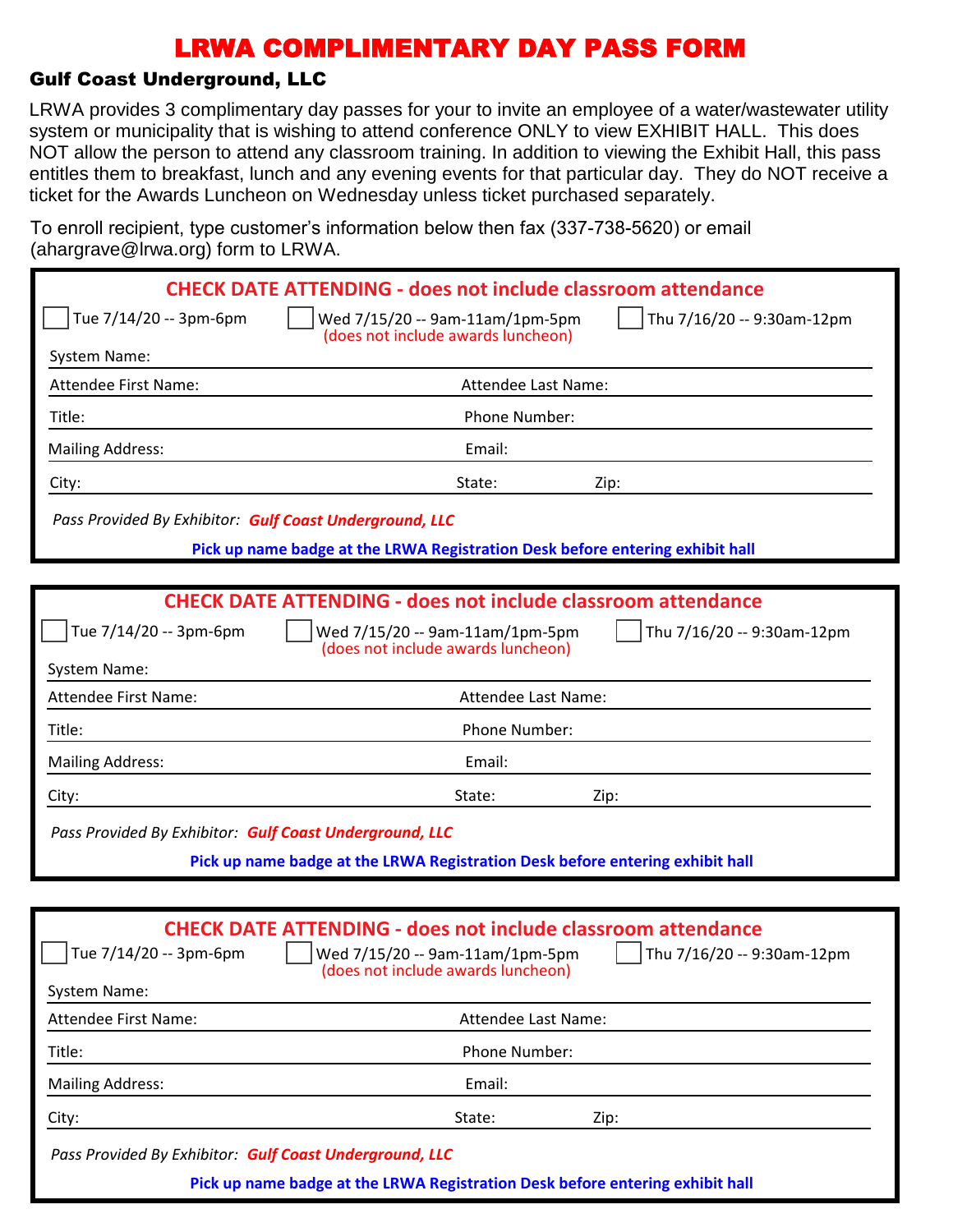### Gulf States Engineering Co., Inc.

LRWA provides 3 complimentary day passes for your to invite an employee of a water/wastewater utility system or municipality that is wishing to attend conference ONLY to view EXHIBIT HALL. This does NOT allow the person to attend any classroom training. In addition to viewing the Exhibit Hall, this pass entitles them to breakfast, lunch and any evening events for that particular day. They do NOT receive a ticket for the Awards Luncheon on Wednesday unless ticket purchased separately.

To enroll recipient, type customer's information below then fax (337-738-5620) or email (ahargrave@lrwa.org) form to LRWA

|                                                                     | <b>CHECK DATE ATTENDING - does not include classroom attendance</b>           |                            |  |  |
|---------------------------------------------------------------------|-------------------------------------------------------------------------------|----------------------------|--|--|
| Tue 7/14/20 -- 3pm-6pm                                              | Wed 7/15/20 -- 9am-11am/1pm-5pm<br>(does not include awards luncheon)         | Thu 7/16/20 -- 9:30am-12pm |  |  |
| System Name:                                                        |                                                                               |                            |  |  |
| Attendee First Name:                                                | Attendee Last Name:                                                           |                            |  |  |
| Title:                                                              | Phone Number:                                                                 |                            |  |  |
| <b>Mailing Address:</b>                                             | Email:                                                                        |                            |  |  |
| City:                                                               | State:                                                                        | Zip:                       |  |  |
| Pass Provided By Exhibitor: Gulf States Engineering Co., Inc.       |                                                                               |                            |  |  |
|                                                                     | Pick up name badge at the LRWA Registration Desk before entering exhibit hall |                            |  |  |
|                                                                     |                                                                               |                            |  |  |
| <b>CHECK DATE ATTENDING - does not include classroom attendance</b> |                                                                               |                            |  |  |
| Tue 7/14/20 -- 3pm-6pm                                              | Wed 7/15/20 -- 9am-11am/1pm-5pm<br>(does not include awards luncheon)         | Thu 7/16/20 -- 9:30am-12pm |  |  |
| System Name:                                                        |                                                                               |                            |  |  |
| <b>Attendee First Name:</b>                                         | Attendee Last Name:                                                           |                            |  |  |
| Title:                                                              | Phone Number:                                                                 |                            |  |  |
| <b>Mailing Address:</b>                                             | Email:                                                                        |                            |  |  |
| City:                                                               | State:                                                                        | Zip:                       |  |  |
| Pass Provided By Exhibitor: Gulf States Engineering Co., Inc.       |                                                                               |                            |  |  |
|                                                                     | Pick up name badge at the LRWA Registration Desk before entering exhibit hall |                            |  |  |
|                                                                     |                                                                               |                            |  |  |
|                                                                     | <b>CHECK DATE ATTENDING - does not include classroom attendance</b>           |                            |  |  |
| $\Box$ Tue 7/14/20 -- 3pm-6pm                                       | Wed 7/15/20 -- 9am-11am/1pm-5pm<br>(does not include awards luncheon)         | Thu 7/16/20 -- 9:30am-12pm |  |  |
| System Name:                                                        |                                                                               |                            |  |  |
| <b>Attendee First Name:</b>                                         | Attendee Last Name:                                                           |                            |  |  |
| Title:                                                              | Phone Number:                                                                 |                            |  |  |
| <b>Mailing Address:</b>                                             | Email:                                                                        |                            |  |  |
| City:                                                               | State:                                                                        | Zip:                       |  |  |
|                                                                     |                                                                               |                            |  |  |

*Pass Provided By Exhibitor: Gulf States Engineering Co., Inc.*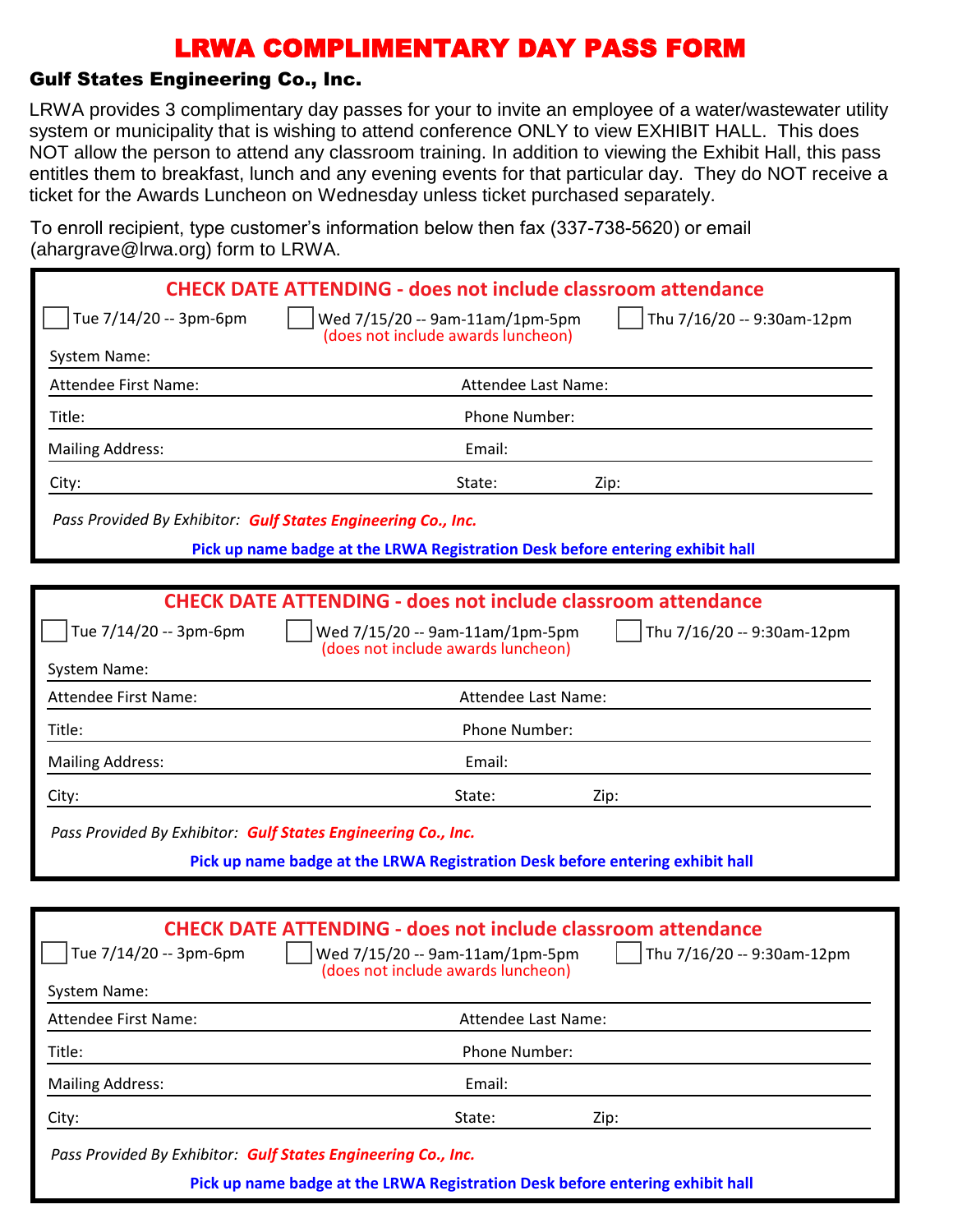#### Hach

LRWA provides 3 complimentary day passes for your to invite an employee of a water/wastewater utility system or municipality that is wishing to attend conference ONLY to view EXHIBIT HALL. This does NOT allow the person to attend any classroom training. In addition to viewing the Exhibit Hall, this pass entitles them to breakfast, lunch and any evening events for that particular day. They do NOT receive a ticket for the Awards Luncheon on Wednesday unless ticket purchased separately.

To enroll recipient, type customer's information below then fax (337-738-5620) or email (ahargrave@lrwa.org) form to LRWA

| $($ unurgiavo $\otimes$ inwa.org/ romin $\otimes$ Erry |                                                                               |                            |
|--------------------------------------------------------|-------------------------------------------------------------------------------|----------------------------|
|                                                        | <b>CHECK DATE ATTENDING - does not include classroom attendance</b>           |                            |
| Tue 7/14/20 -- 3pm-6pm                                 | Wed 7/15/20 -- 9am-11am/1pm-5pm<br>(does not include awards luncheon)         | Thu 7/16/20 -- 9:30am-12pm |
| System Name:                                           |                                                                               |                            |
| <b>Attendee First Name:</b>                            | Attendee Last Name:                                                           |                            |
| Title:                                                 | Phone Number:                                                                 |                            |
| <b>Mailing Address:</b>                                | Email:                                                                        |                            |
| City:                                                  | State:                                                                        | Zip:                       |
| Pass Provided By Exhibitor: Hach                       |                                                                               |                            |
|                                                        | Pick up name badge at the LRWA Registration Desk before entering exhibit hall |                            |
|                                                        |                                                                               |                            |
|                                                        | <b>CHECK DATE ATTENDING - does not include classroom attendance</b>           |                            |
| Tue 7/14/20 -- 3pm-6pm                                 | Wed 7/15/20 -- 9am-11am/1pm-5pm<br>(does not include awards luncheon)         | Thu 7/16/20 -- 9:30am-12pm |
| System Name:                                           |                                                                               |                            |
| Attendee First Name:                                   | Attendee Last Name:                                                           |                            |
| Title:                                                 | Phone Number:                                                                 |                            |
| <b>Mailing Address:</b>                                | Email:                                                                        |                            |
| City:                                                  | State:                                                                        | Zip:                       |
| Pass Provided By Exhibitor: Hach                       |                                                                               |                            |
|                                                        | Pick up name badge at the LRWA Registration Desk before entering exhibit hall |                            |
|                                                        |                                                                               |                            |
|                                                        | <b>CHECK DATE ATTENDING - does not include classroom attendance</b>           |                            |
| Tue 7/14/20 -- 3pm-6pm                                 | Wed 7/15/20 -- 9am-11am/1pm-5pm                                               | Thu 7/16/20 -- 9:30am-12pm |

| System Name:                     |                                                                               |      |
|----------------------------------|-------------------------------------------------------------------------------|------|
| Attendee First Name:             | Attendee Last Name:                                                           |      |
| Title:                           | Phone Number:                                                                 |      |
| <b>Mailing Address:</b>          | Email:                                                                        |      |
| City:                            | State:                                                                        | Zip: |
| Pass Provided By Exhibitor: Hach |                                                                               |      |
|                                  | Pick up name badge at the LRWA Registration Desk before entering exhibit hall |      |

(does not include awards luncheon)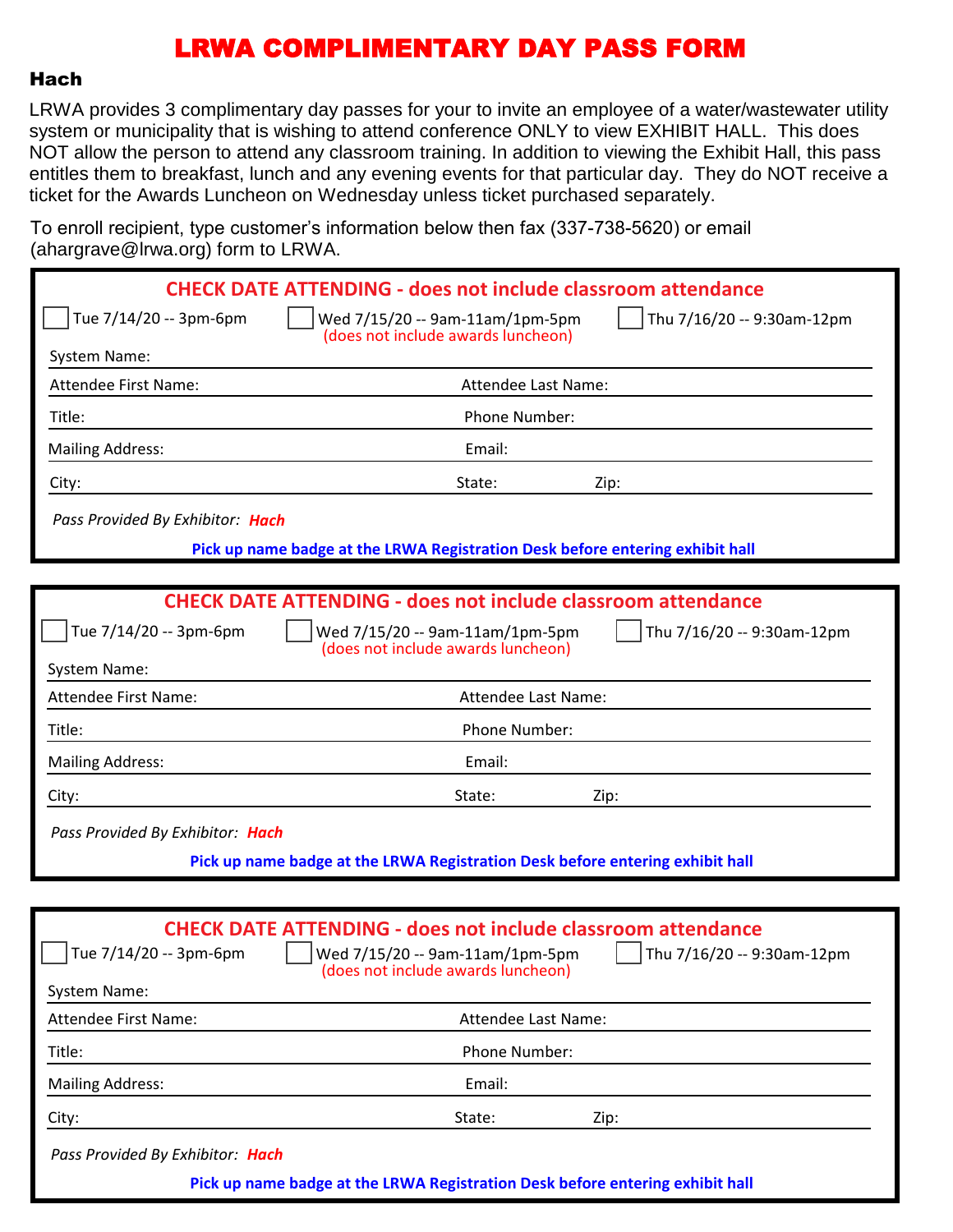### Hill Manufacturing Company Inc.

LRWA provides 3 complimentary day passes for your to invite an employee of a water/wastewater utility system or municipality that is wishing to attend conference ONLY to view EXHIBIT HALL. This does NOT allow the person to attend any classroom training. In addition to viewing the Exhibit Hall, this pass entitles them to breakfast, lunch and any evening events for that particular day. They do NOT receive a ticket for the Awards Luncheon on Wednesday unless ticket purchased separately.

To enroll recipient, type customer's information below then fax (337-738-5620) or email (ahargrave@lrwa.org) form to LRWA.

|                                                             | <b>CHECK DATE ATTENDING - does not include classroom attendance</b>                                                                                                        |
|-------------------------------------------------------------|----------------------------------------------------------------------------------------------------------------------------------------------------------------------------|
| Tue 7/14/20 -- 3pm-6pm                                      | Wed 7/15/20 -- 9am-11am/1pm-5pm<br>Thu 7/16/20 -- 9:30am-12pm<br>(does not include awards luncheon)                                                                        |
| System Name:                                                |                                                                                                                                                                            |
| <b>Attendee First Name:</b>                                 | Attendee Last Name:                                                                                                                                                        |
| Title:                                                      | Phone Number:                                                                                                                                                              |
| <b>Mailing Address:</b>                                     | Email:                                                                                                                                                                     |
| City:                                                       | State:<br>Zip:                                                                                                                                                             |
| Pass Provided By Exhibitor: Hill Manufacturing Company Inc. |                                                                                                                                                                            |
|                                                             | Pick up name badge at the LRWA Registration Desk before entering exhibit hall                                                                                              |
|                                                             |                                                                                                                                                                            |
|                                                             | <b>CHECK DATE ATTENDING - does not include classroom attendance</b>                                                                                                        |
| Tue 7/14/20 -- 3pm-6pm                                      | Wed 7/15/20 -- 9am-11am/1pm-5pm<br>Thu 7/16/20 -- 9:30am-12pm<br>(does not include awards luncheon)                                                                        |
| System Name:                                                |                                                                                                                                                                            |
| <b>Attendee First Name:</b>                                 | Attendee Last Name:                                                                                                                                                        |
| Title:                                                      | Phone Number:                                                                                                                                                              |
| <b>Mailing Address:</b>                                     | Email:                                                                                                                                                                     |
| City:                                                       | State:<br>Zip:                                                                                                                                                             |
| Pass Provided By Exhibitor: Hill Manufacturing Company Inc. |                                                                                                                                                                            |
|                                                             | Pick up name badge at the LRWA Registration Desk before entering exhibit hall                                                                                              |
|                                                             |                                                                                                                                                                            |
|                                                             |                                                                                                                                                                            |
| Tue 7/14/20 -- 3pm-6pm<br>System Name:                      | <b>CHECK DATE ATTENDING - does not include classroom attendance</b><br>Thu 7/16/20 -- 9:30am-12pm<br>Wed 7/15/20 -- 9am-11am/1pm-5pm<br>(does not include awards luncheon) |

| <b>Phone Number:</b> |      |  |
|----------------------|------|--|
|                      |      |  |
|                      |      |  |
|                      | Zip: |  |
|                      |      |  |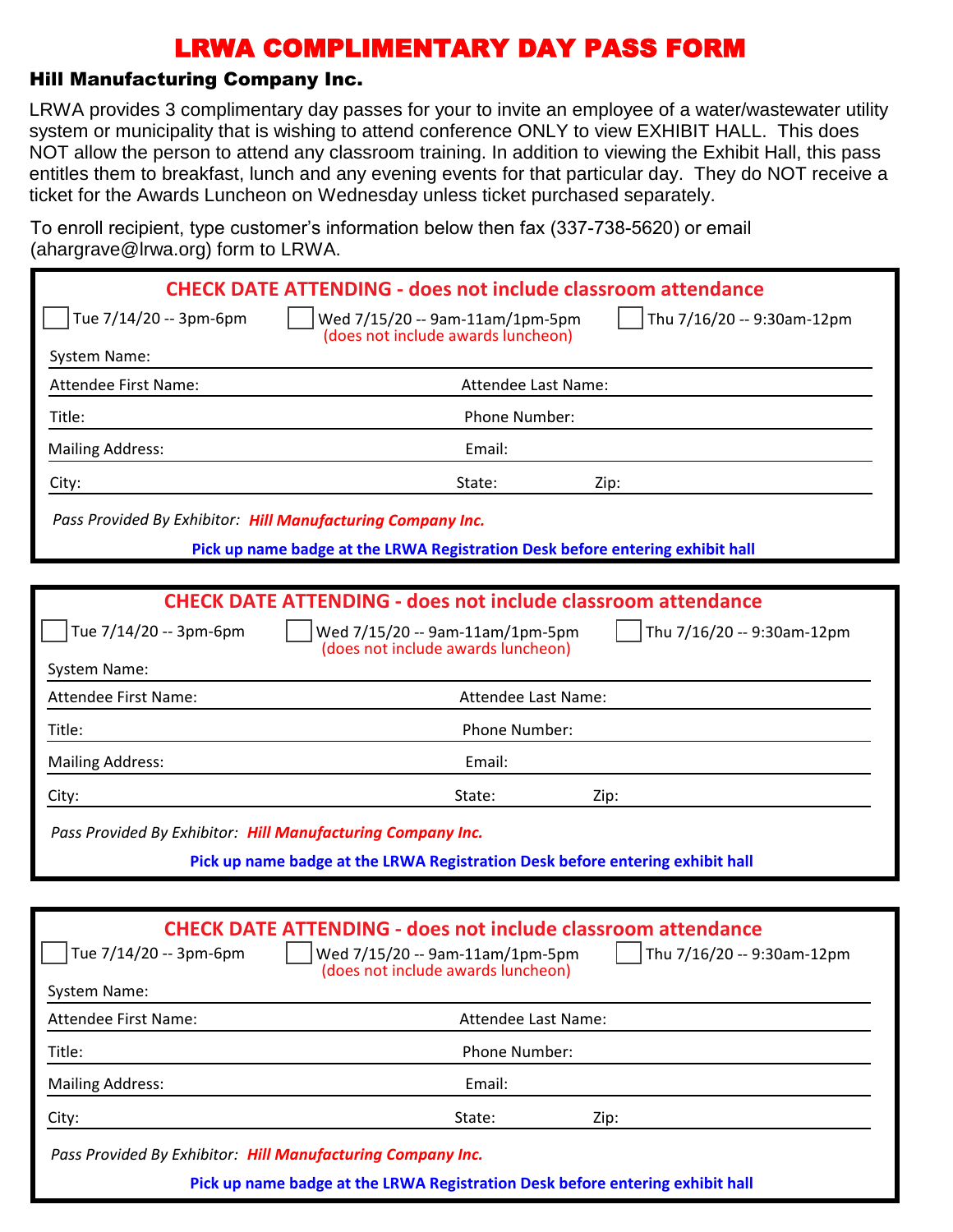### Innovative Flow Solutions, Inc

LRWA provides 3 complimentary day passes for your to invite an employee of a water/wastewater utility system or municipality that is wishing to attend conference ONLY to view EXHIBIT HALL. This does NOT allow the person to attend any classroom training. In addition to viewing the Exhibit Hall, this pass entitles them to breakfast, lunch and any evening events for that particular day. They do NOT receive a ticket for the Awards Luncheon on Wednesday unless ticket purchased separately.

To enroll recipient, type customer's information below then fax (337-738-5620) or email (abargrave@lrwa.org) form to LRWA

| $($ anargiavo $\otimes$ irwa.org/Tonn to Erversity         |                                                                                                                      |
|------------------------------------------------------------|----------------------------------------------------------------------------------------------------------------------|
|                                                            | <b>CHECK DATE ATTENDING - does not include classroom attendance</b>                                                  |
| Tue 7/14/20 -- 3pm-6pm                                     | Thu 7/16/20 -- 9:30am-12pm<br>Wed 7/15/20 -- 9am-11am/1pm-5pm<br>(does not include awards luncheon)                  |
| System Name:                                               |                                                                                                                      |
| <b>Attendee First Name:</b>                                | Attendee Last Name:                                                                                                  |
| Title:                                                     | Phone Number:                                                                                                        |
| <b>Mailing Address:</b>                                    | Email:                                                                                                               |
| City:                                                      | State:<br>Zip:                                                                                                       |
| Pass Provided By Exhibitor: Innovative Flow Solutions, Inc |                                                                                                                      |
|                                                            | Pick up name badge at the LRWA Registration Desk before entering exhibit hall                                        |
|                                                            |                                                                                                                      |
|                                                            | <b>CHECK DATE ATTENDING - does not include classroom attendance</b>                                                  |
| Tue 7/14/20 -- 3pm-6pm                                     | Wed 7/15/20 -- 9am-11am/1pm-5pm<br>Thu 7/16/20 -- 9:30am-12pm<br>(does not include awards luncheon)                  |
| System Name:                                               |                                                                                                                      |
| <b>Attendee First Name:</b>                                | Attendee Last Name:                                                                                                  |
| Title:                                                     | Phone Number:                                                                                                        |
| <b>Mailing Address:</b>                                    | Email:                                                                                                               |
| City:                                                      | State:<br>Zip:                                                                                                       |
| Pass Provided By Exhibitor: Innovative Flow Solutions, Inc |                                                                                                                      |
|                                                            | Pick up name badge at the LRWA Registration Desk before entering exhibit hall                                        |
|                                                            |                                                                                                                      |
|                                                            | <b>CHECK DATE ATTENDING - does not include classroom attendance</b>                                                  |
| Tue 7/14/20 -- 3pm-6pm                                     | $\int$ Thu 7/16/20 -- 9:30am-12pm<br>$\vert$   Wed 7/15/20 -- 9am-11am/1pm-5pm<br>(does not include awards luncheon) |
| System Name:                                               |                                                                                                                      |
| Attendee First Name:                                       | Attendee Last Name:                                                                                                  |
| Title:                                                     | Phone Number:                                                                                                        |
| <b>Mailing Address:</b>                                    | Email:                                                                                                               |
|                                                            |                                                                                                                      |

City: State: Zip:

*Pass Provided By Exhibitor: Innovative Flow Solutions, Inc*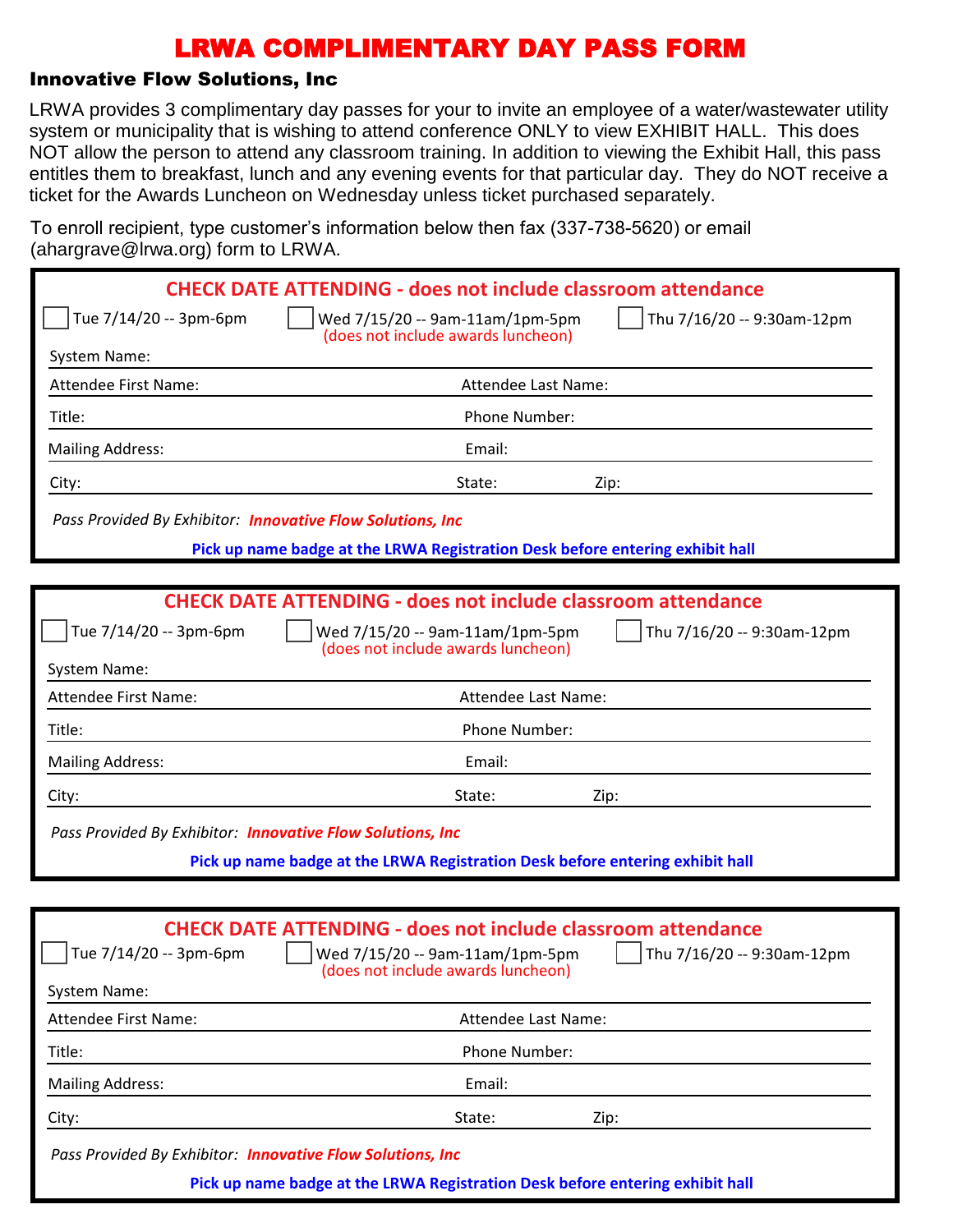### J H Wright and Associates

LRWA provides 3 complimentary day passes for your to invite an employee of a water/wastewater utility system or municipality that is wishing to attend conference ONLY to view EXHIBIT HALL. This does NOT allow the person to attend any classroom training. In addition to viewing the Exhibit Hall, this pass entitles them to breakfast, lunch and any evening events for that particular day. They do NOT receive a ticket for the Awards Luncheon on Wednesday unless ticket purchased separately.

To enroll recipient, type customer's information below then fax (337-738-5620) or email (ahargrave@lrwa.org) form to LRWA

| anargia vo $\cup$ ii watorgi romi to                  |                                                                                                      |
|-------------------------------------------------------|------------------------------------------------------------------------------------------------------|
|                                                       | <b>CHECK DATE ATTENDING - does not include classroom attendance</b>                                  |
| Tue 7/14/20 -- 3pm-6pm                                | Thu 7/16/20 -- 9:30am-12pm<br>Wed 7/15/20 -- 9am-11am/1pm-5pm<br>(does not include awards luncheon)  |
| System Name:                                          |                                                                                                      |
| <b>Attendee First Name:</b>                           | Attendee Last Name:                                                                                  |
| Title:                                                | Phone Number:                                                                                        |
| <b>Mailing Address:</b>                               | Email:                                                                                               |
| City:                                                 | State:<br>Zip:                                                                                       |
| Pass Provided By Exhibitor: J H Wright and Associates |                                                                                                      |
|                                                       | Pick up name badge at the LRWA Registration Desk before entering exhibit hall                        |
|                                                       |                                                                                                      |
|                                                       | <b>CHECK DATE ATTENDING - does not include classroom attendance</b>                                  |
| Tue 7/14/20 -- 3pm-6pm                                | Thu 7/16/20 -- 9:30am-12pm<br>Wed 7/15/20 -- 9am-11am/1pm-5pm<br>(does not include awards luncheon)  |
| System Name:                                          |                                                                                                      |
| <b>Attendee First Name:</b>                           | Attendee Last Name:                                                                                  |
| Title:                                                | Phone Number:                                                                                        |
| <b>Mailing Address:</b>                               | Email:                                                                                               |
| City:                                                 | State:<br>Zip:                                                                                       |
| Pass Provided By Exhibitor: J H Wright and Associates |                                                                                                      |
|                                                       | Pick up name badge at the LRWA Registration Desk before entering exhibit hall                        |
|                                                       |                                                                                                      |
|                                                       | <b>CHECK DATE ATTENDING - does not include classroom attendance</b>                                  |
| Tue 7/14/20 -- 3pm-6pm                                | Wed 7/15/20 -- 9am-11am/1pm-5pm     Thu 7/16/20 -- 9:30am-12pm<br>(does not include awards luncheon) |
| <b>System Name:</b>                                   |                                                                                                      |
| <b>Attendee First Name:</b>                           | Attendee Last Name:                                                                                  |
| Title:                                                | Phone Number:                                                                                        |
| <b>Mailing Address:</b>                               | Email:                                                                                               |
| City:                                                 | State:<br>Zip:                                                                                       |
|                                                       |                                                                                                      |

*Pass Provided By Exhibitor: J H Wright and Associates*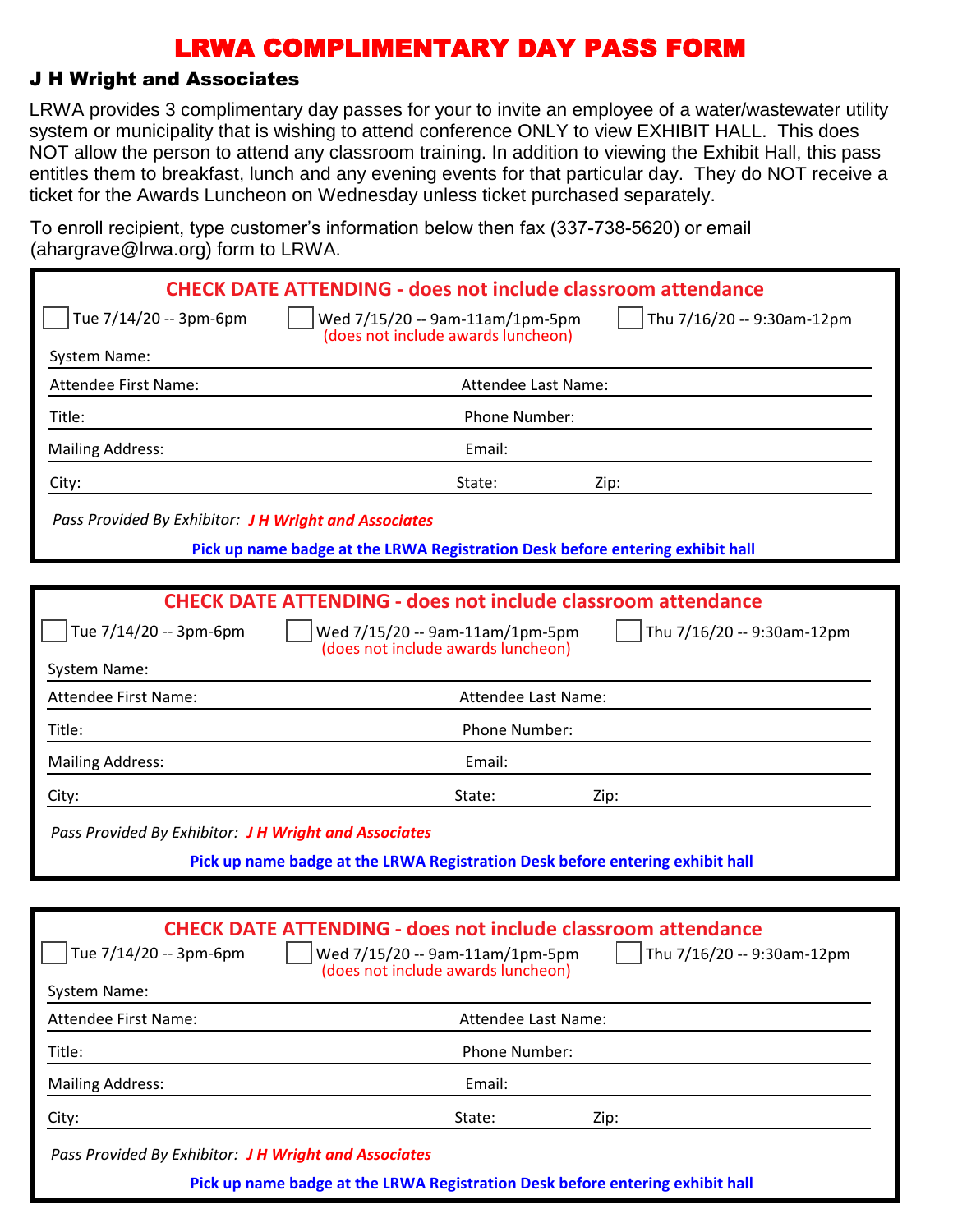### Jet Aeration of Texas LLC

LRWA provides 3 complimentary day passes for your to invite an employee of a water/wastewater utility system or municipality that is wishing to attend conference ONLY to view EXHIBIT HALL. This does NOT allow the person to attend any classroom training. In addition to viewing the Exhibit Hall, this pass entitles them to breakfast, lunch and any evening events for that particular day. They do NOT receive a ticket for the Awards Luncheon on Wednesday unless ticket purchased separately.

To enroll recipient, type customer's information below then fax (337-738-5620) or email (ahargrave@lrwa.org) form to LRWA

|                                                       | $1.141$ grave $\cup$ $\ldots$ $1.01$ graves $\cup$                                                   |                            |
|-------------------------------------------------------|------------------------------------------------------------------------------------------------------|----------------------------|
|                                                       | <b>CHECK DATE ATTENDING - does not include classroom attendance</b>                                  |                            |
| Tue 7/14/20 -- 3pm-6pm                                | Wed 7/15/20 -- 9am-11am/1pm-5pm<br>(does not include awards luncheon)                                | Thu 7/16/20 -- 9:30am-12pm |
| System Name:                                          |                                                                                                      |                            |
| Attendee First Name:                                  | Attendee Last Name:                                                                                  |                            |
| Title:                                                | Phone Number:                                                                                        |                            |
| <b>Mailing Address:</b>                               | Email:                                                                                               |                            |
| City:                                                 | State:<br>Zip:                                                                                       |                            |
| Pass Provided By Exhibitor: Jet Aeration of Texas LLC |                                                                                                      |                            |
|                                                       | Pick up name badge at the LRWA Registration Desk before entering exhibit hall                        |                            |
|                                                       |                                                                                                      |                            |
|                                                       | <b>CHECK DATE ATTENDING - does not include classroom attendance</b>                                  |                            |
| Tue 7/14/20 -- 3pm-6pm                                | Wed 7/15/20 -- 9am-11am/1pm-5pm<br>(does not include awards luncheon)                                | Thu 7/16/20 -- 9:30am-12pm |
| System Name:                                          |                                                                                                      |                            |
| <b>Attendee First Name:</b>                           | Attendee Last Name:                                                                                  |                            |
| Title:                                                | Phone Number:                                                                                        |                            |
| <b>Mailing Address:</b>                               | Email:                                                                                               |                            |
| City:                                                 | State:<br>Zip:                                                                                       |                            |
| Pass Provided By Exhibitor: Jet Aeration of Texas LLC |                                                                                                      |                            |
|                                                       | Pick up name badge at the LRWA Registration Desk before entering exhibit hall                        |                            |
|                                                       |                                                                                                      |                            |
|                                                       | <b>CHECK DATE ATTENDING - does not include classroom attendance</b>                                  |                            |
| Tue 7/14/20 -- 3pm-6pm                                | Wed 7/15/20 -- 9am-11am/1pm-5pm     Thu 7/16/20 -- 9:30am-12pm<br>(does not include awards luncheon) |                            |
| <b>System Name:</b>                                   |                                                                                                      |                            |
| Attendee First Name:                                  | Attendee Last Name:                                                                                  |                            |
| Title:                                                | Phone Number:                                                                                        |                            |
| <b>Mailing Address:</b>                               | Email:                                                                                               |                            |
| City:                                                 | State:<br>Zip:                                                                                       |                            |
| Pass Provided By Exhibitor: Jet Aeration of Texas LLC |                                                                                                      |                            |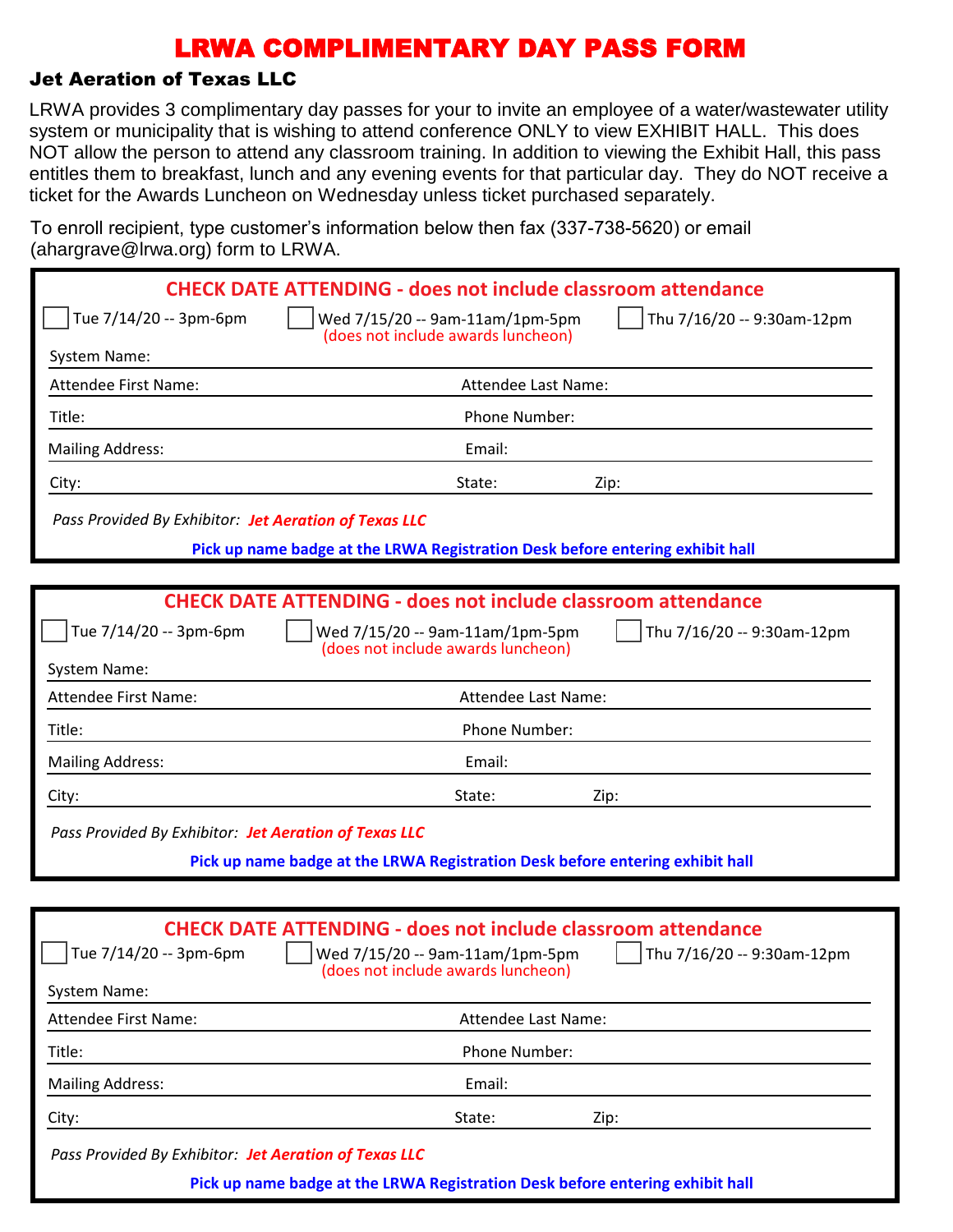#### Lafayette WinWater

LRWA provides 3 complimentary day passes for your to invite an employee of a water/wastewater utility system or municipality that is wishing to attend conference ONLY to view EXHIBIT HALL. This does NOT allow the person to attend any classroom training. In addition to viewing the Exhibit Hall, this pass entitles them to breakfast, lunch and any evening events for that particular day. They do NOT receive a ticket for the Awards Luncheon on Wednesday unless ticket purchased separately.

To enroll recipient, type customer's information below then fax (337-738-5620) or email (abargrave@lrwa.org) form to LRWA

| $\alpha$ and grave $\approx$ mwa.org romm to Liver $\alpha$ |                                                                                                                                                        |                                   |
|-------------------------------------------------------------|--------------------------------------------------------------------------------------------------------------------------------------------------------|-----------------------------------|
|                                                             | <b>CHECK DATE ATTENDING - does not include classroom attendance</b>                                                                                    |                                   |
| Tue 7/14/20 -- 3pm-6pm                                      | Wed 7/15/20 -- 9am-11am/1pm-5pm                                                                                                                        | Thu 7/16/20 -- 9:30am-12pm        |
| System Name:                                                | (does not include awards luncheon)                                                                                                                     |                                   |
| Attendee First Name:                                        | Attendee Last Name:                                                                                                                                    |                                   |
| Title:                                                      | Phone Number:                                                                                                                                          |                                   |
| <b>Mailing Address:</b>                                     | Email:                                                                                                                                                 |                                   |
| City:                                                       | State:                                                                                                                                                 | Zip:                              |
| Pass Provided By Exhibitor: Lafayette WinWater              |                                                                                                                                                        |                                   |
|                                                             | Pick up name badge at the LRWA Registration Desk before entering exhibit hall                                                                          |                                   |
|                                                             |                                                                                                                                                        |                                   |
|                                                             | <b>CHECK DATE ATTENDING - does not include classroom attendance</b>                                                                                    |                                   |
| Tue 7/14/20 -- 3pm-6pm                                      | Wed 7/15/20 -- 9am-11am/1pm-5pm<br>(does not include awards luncheon)                                                                                  | Thu 7/16/20 -- 9:30am-12pm        |
| System Name:                                                |                                                                                                                                                        |                                   |
| Attendee First Name:                                        | Attendee Last Name:                                                                                                                                    |                                   |
| Title:                                                      | Phone Number:                                                                                                                                          |                                   |
| <b>Mailing Address:</b>                                     | Email:                                                                                                                                                 |                                   |
| City:                                                       | State:                                                                                                                                                 | Zip:                              |
| Pass Provided By Exhibitor: Lafayette WinWater              |                                                                                                                                                        |                                   |
|                                                             | Pick up name badge at the LRWA Registration Desk before entering exhibit hall                                                                          |                                   |
|                                                             |                                                                                                                                                        |                                   |
| Tue 7/14/20 -- 3pm-6pm                                      | <b>CHECK DATE ATTENDING - does not include classroom attendance</b><br>$\vert$   Wed 7/15/20 -- 9am-11am/1pm-5pm<br>(does not include awards luncheon) | $\int$ Thu 7/16/20 -- 9:30am-12pm |
| <b>System Name:</b>                                         |                                                                                                                                                        |                                   |
| Attendee First Name:                                        | Attendee Last Name:                                                                                                                                    |                                   |
| Title:                                                      | Phone Number:                                                                                                                                          |                                   |
| <b>Mailing Address:</b>                                     | Email:                                                                                                                                                 |                                   |
| City:                                                       | State:                                                                                                                                                 | Zip:                              |

*Pass Provided By Exhibitor: Lafayette WinWater*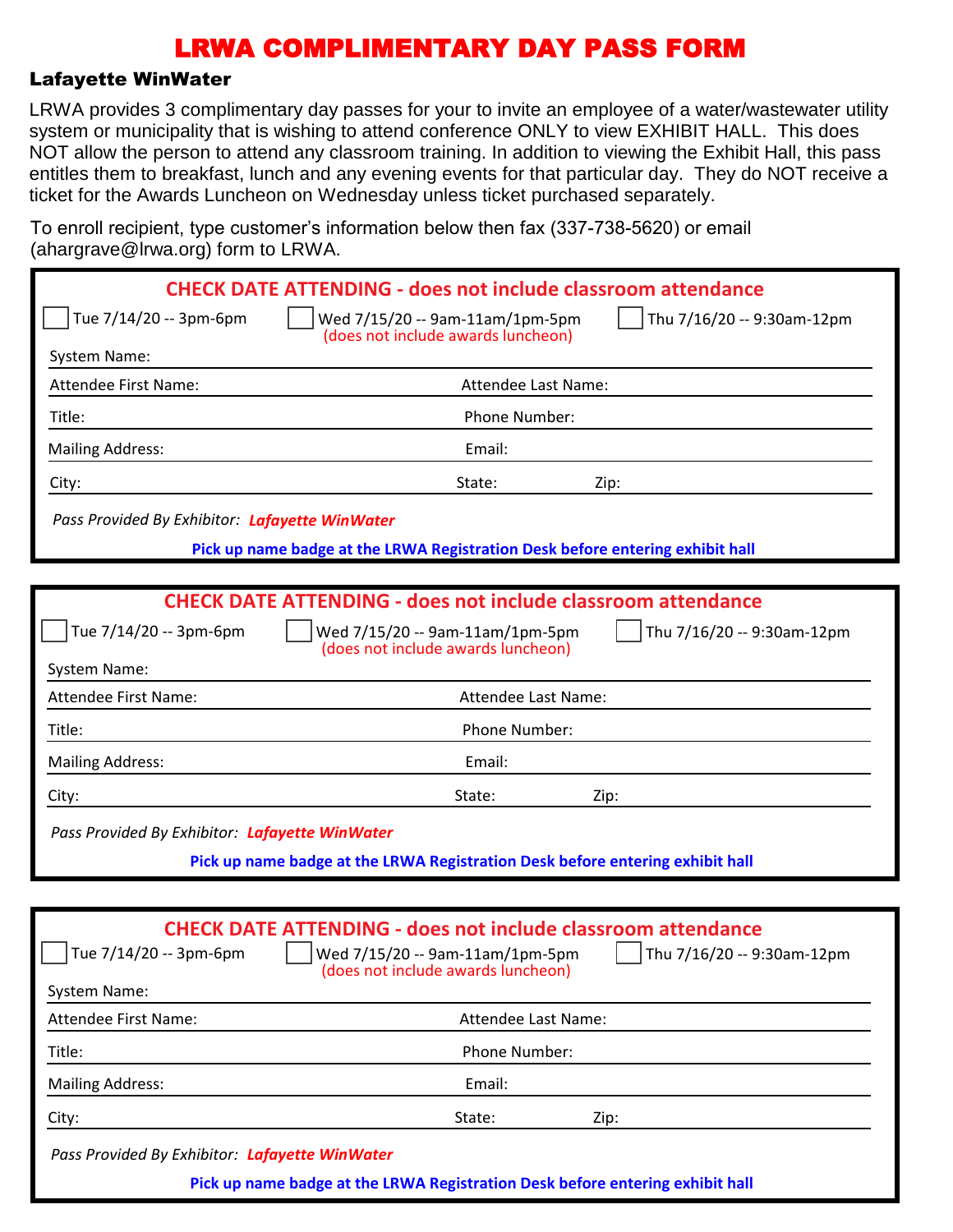#### Layne

LRWA provides 3 complimentary day passes for your to invite an employee of a water/wastewater utility system or municipality that is wishing to attend conference ONLY to view EXHIBIT HALL. This does NOT allow the person to attend any classroom training. In addition to viewing the Exhibit Hall, this pass entitles them to breakfast, lunch and any evening events for that particular day. They do NOT receive a ticket for the Awards Luncheon on Wednesday unless ticket purchased separately.

To enroll recipient, type customer's information below then fax (337-738-5620) or email  $(abarrarase@lrwa.$  org) form to LRWA

| $($ anargiave $\otimes$ irwa.org/Tonni to Erv $n$ .                                                                                  |
|--------------------------------------------------------------------------------------------------------------------------------------|
| <b>CHECK DATE ATTENDING - does not include classroom attendance</b>                                                                  |
| Wed 7/15/20 -- 9am-11am/1pm-5pm<br>Thu 7/16/20 -- 9:30am-12pm<br>(does not include awards luncheon)                                  |
|                                                                                                                                      |
| Attendee Last Name:                                                                                                                  |
| Phone Number:                                                                                                                        |
| Email:                                                                                                                               |
| State:<br>Zip:                                                                                                                       |
| Pass Provided By Exhibitor: Layne                                                                                                    |
| Pick up name badge at the LRWA Registration Desk before entering exhibit hall                                                        |
|                                                                                                                                      |
| <b>CHECK DATE ATTENDING - does not include classroom attendance</b>                                                                  |
| Thu 7/16/20 -- 9:30am-12pm<br>Wed 7/15/20 -- 9am-11am/1pm-5pm<br>(does not include awards luncheon)                                  |
|                                                                                                                                      |
| Attendee Last Name:                                                                                                                  |
| Phone Number:                                                                                                                        |
| Email:                                                                                                                               |
| State:<br>Zip:                                                                                                                       |
| Pass Provided By Exhibitor: Layne                                                                                                    |
| Pick up name badge at the LRWA Registration Desk before entering exhibit hall                                                        |
|                                                                                                                                      |
|                                                                                                                                      |
| <b>CHECK DATE ATTENDING - does not include classroom attendance</b><br>Wed 7/15/20 -- 9am-11am/1pm-5pm<br>Thu 7/16/20 -- 9:30am-12pm |
| (does not include awards luncheon)                                                                                                   |
|                                                                                                                                      |
|                                                                                                                                      |

Attendee First Name: Attendee Last Name: Title: Phone Number: Mailing Address: The Contract of the Contract of the Email: City: State: Zip: *Pass Provided By Exhibitor: Layne* **Pick up name badge at the LRWA Registration Desk before entering exhibit hall**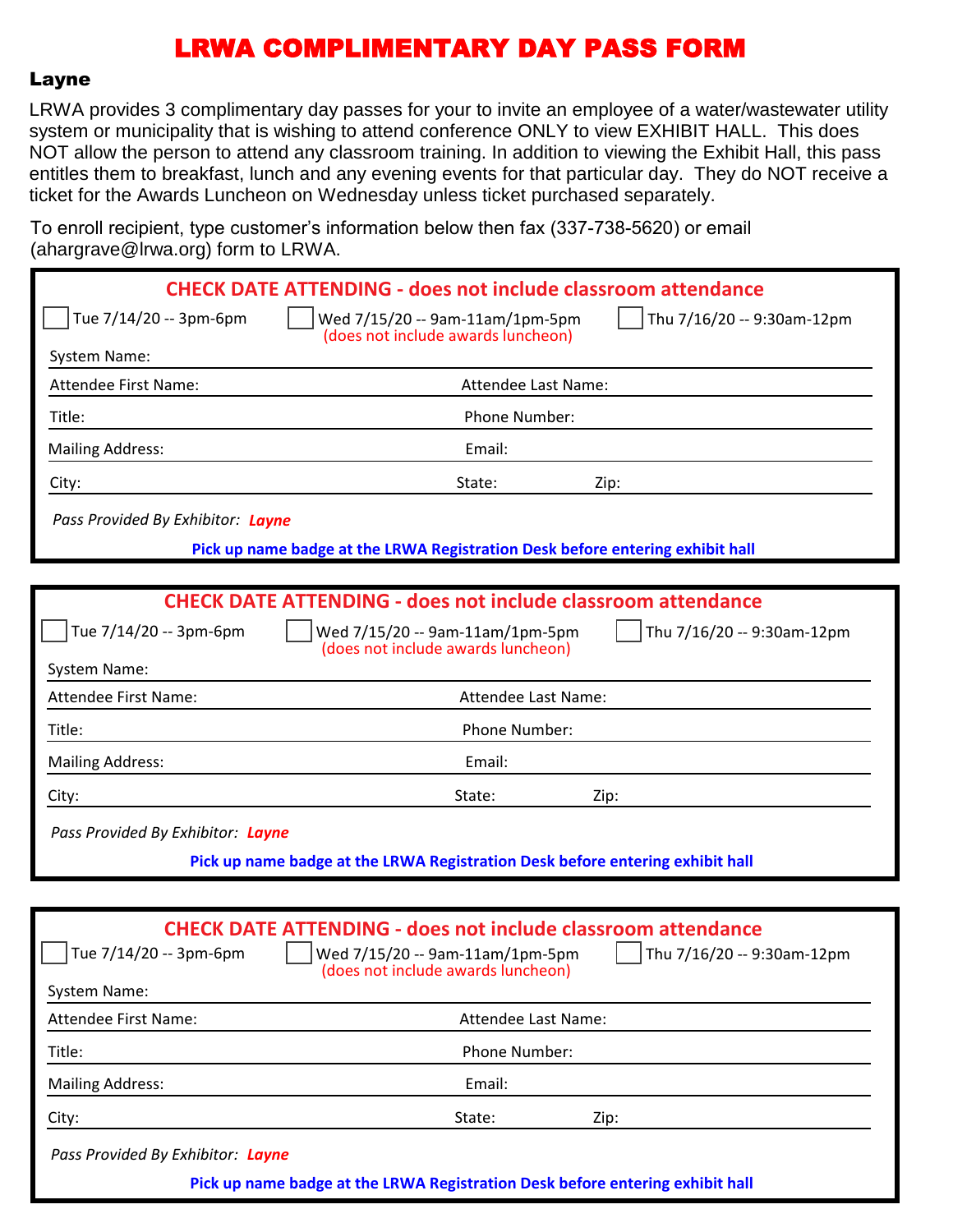#### Louisiana 811

LRWA provides 3 complimentary day passes for your to invite an employee of a water/wastewater utility system or municipality that is wishing to attend conference ONLY to view EXHIBIT HALL. This does NOT allow the person to attend any classroom training. In addition to viewing the Exhibit Hall, this pass entitles them to breakfast, lunch and any evening events for that particular day. They do NOT receive a ticket for the Awards Luncheon on Wednesday unless ticket purchased separately.

To enroll recipient, type customer's information below then fax (337-738-5620) or email (ahargrave@lrwa.org) form to LRWA

| $1.41$ grave $\cup$ $\ldots$ $\ldots$ and $\vdots$ |                                                                               |                            |
|----------------------------------------------------|-------------------------------------------------------------------------------|----------------------------|
|                                                    | <b>CHECK DATE ATTENDING - does not include classroom attendance</b>           |                            |
| Tue 7/14/20 -- 3pm-6pm                             | Wed 7/15/20 -- 9am-11am/1pm-5pm<br>(does not include awards luncheon)         | Thu 7/16/20 -- 9:30am-12pm |
| System Name:                                       |                                                                               |                            |
| <b>Attendee First Name:</b>                        | Attendee Last Name:                                                           |                            |
| Title:                                             | Phone Number:                                                                 |                            |
| <b>Mailing Address:</b>                            | Email:                                                                        |                            |
| City:                                              | State:                                                                        | Zip:                       |
| Pass Provided By Exhibitor: Louisiana 811          |                                                                               |                            |
|                                                    | Pick up name badge at the LRWA Registration Desk before entering exhibit hall |                            |
|                                                    |                                                                               |                            |
|                                                    | <b>CHECK DATE ATTENDING - does not include classroom attendance</b>           |                            |
| Tue 7/14/20 -- 3pm-6pm                             | Wed 7/15/20 -- 9am-11am/1pm-5pm<br>(does not include awards luncheon)         | Thu 7/16/20 -- 9:30am-12pm |
| <b>System Name:</b>                                |                                                                               |                            |
| Attendee First Name:                               | Attendee Last Name:                                                           |                            |
| Title:                                             | Phone Number:                                                                 |                            |
| <b>Mailing Address:</b>                            | Email:                                                                        |                            |
| City:                                              | State:                                                                        | Zip:                       |
| Pass Provided By Exhibitor: Louisiana 811          |                                                                               |                            |
|                                                    | Pick up name badge at the LRWA Registration Desk before entering exhibit hall |                            |
|                                                    |                                                                               |                            |
|                                                    | <b>CHECK DATE ATTENDING - does not include classroom attendance</b>           |                            |
| Tue 7/14/20 -- 3pm-6pm                             | Wed 7/15/20 -- 9am-11am/1pm-5pm<br>(does not include awards luncheon)         | Thu 7/16/20 -- 9:30am-12pm |
| <b>System Name:</b>                                |                                                                               |                            |
| <b>Attendee First Name:</b>                        | Attendee Last Name:                                                           |                            |
| Title:                                             | Phone Number:                                                                 |                            |
| <b>Mailing Address:</b>                            | Email:                                                                        |                            |
| City:                                              | State:                                                                        | Zip:                       |
| Pass Provided By Exhibitor: Louisiana 811          |                                                                               |                            |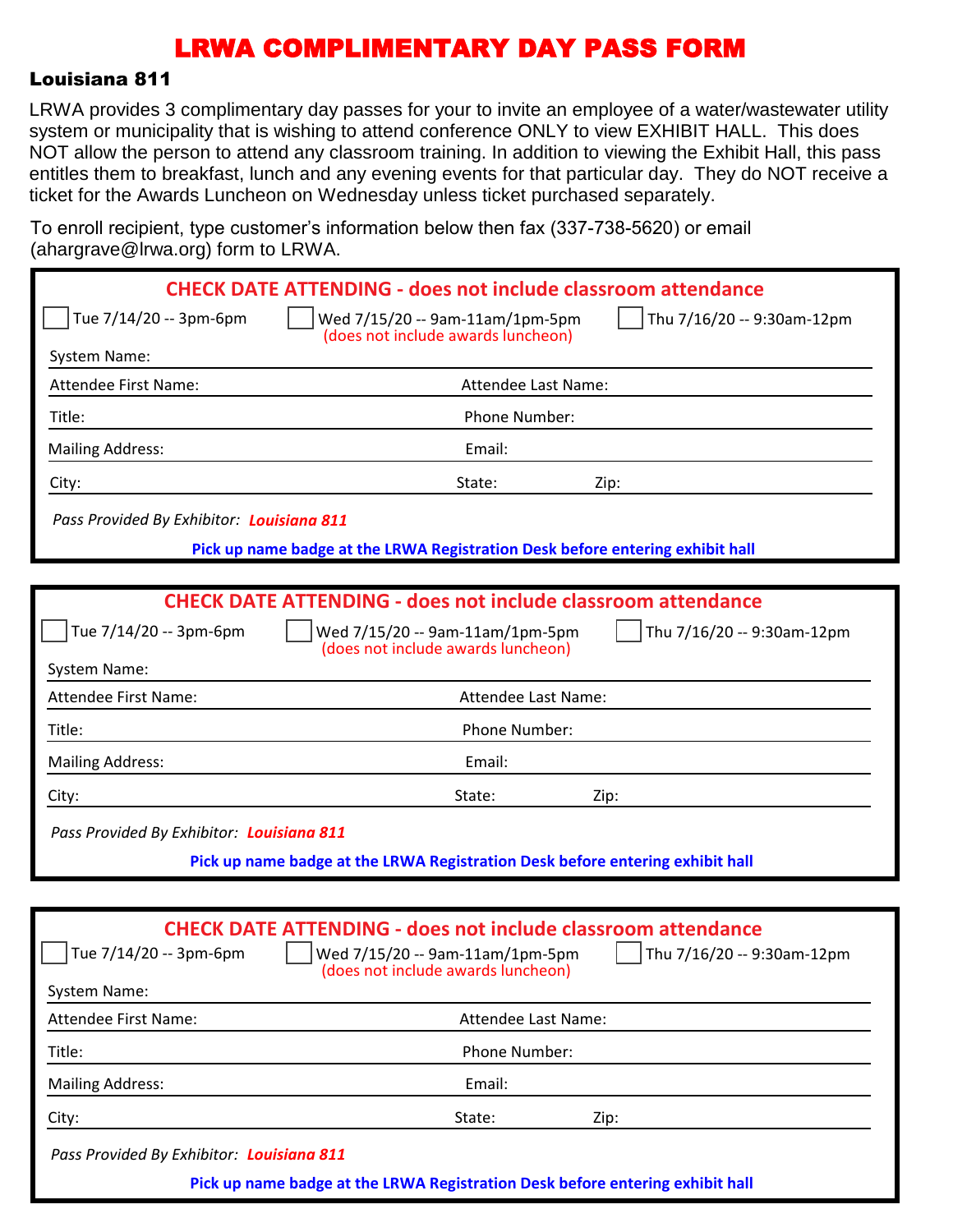#### Louisiana Insurance

LRWA provides 3 complimentary day passes for your to invite an employee of a water/wastewater utility system or municipality that is wishing to attend conference ONLY to view EXHIBIT HALL. This does NOT allow the person to attend any classroom training. In addition to viewing the Exhibit Hall, this pass entitles them to breakfast, lunch and any evening events for that particular day. They do NOT receive a ticket for the Awards Luncheon on Wednesday unless ticket purchased separately.

To enroll recipient, type customer's information below then fax (337-738-5620) or email (abargrave@lrwa.org) form to LRWA

| Thu 7/16/20 -- 9:30am-12pm |
|----------------------------|
|                            |
|                            |
|                            |
|                            |
|                            |
|                            |
|                            |
|                            |
|                            |
|                            |
|                            |
| Thu 7/16/20 -- 9:30am-12pm |
|                            |
|                            |
|                            |
|                            |
|                            |
|                            |
|                            |
|                            |
|                            |
| Thu 7/16/20 -- 9:30am-12pm |
|                            |
|                            |
|                            |
|                            |

City: State: Zip:

*Pass Provided By Exhibitor: Louisiana Insurance*

Mailing Address: Email: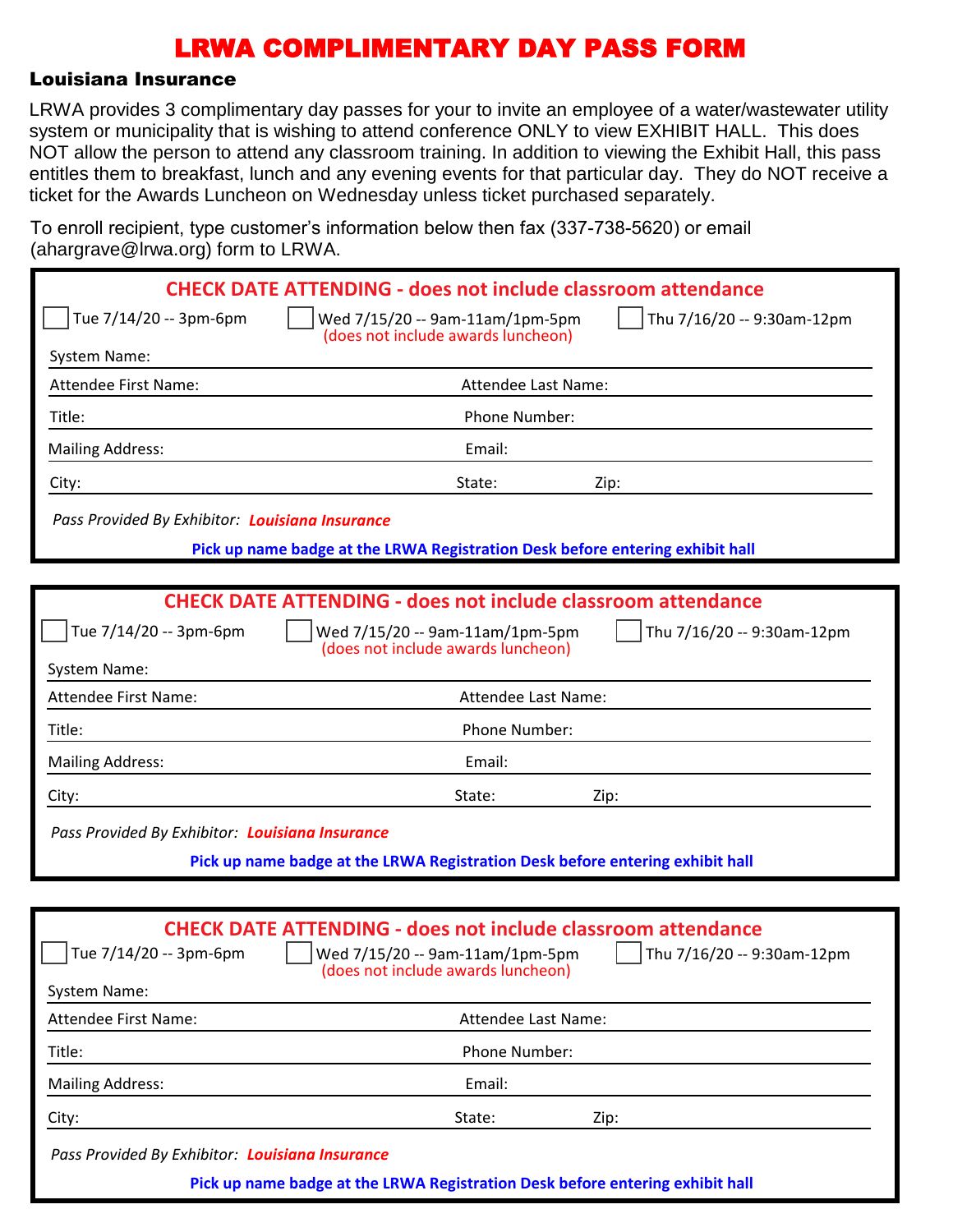#### Maguire Iron, Inc

LRWA provides 3 complimentary day passes for your to invite an employee of a water/wastewater utility system or municipality that is wishing to attend conference ONLY to view EXHIBIT HALL. This does NOT allow the person to attend any classroom training. In addition to viewing the Exhibit Hall, this pass entitles them to breakfast, lunch and any evening events for that particular day. They do NOT receive a ticket for the Awards Luncheon on Wednesday unless ticket purchased separately.

To enroll recipient, type customer's information below then fax (337-738-5620) or email  $(abarrarase@lrwa.$  org) form to LRWA

| $($ anargravc $\approx$ n wa.org $\prime$ rommto Erve $\prime$ . |                                                                                                                                                                                       |
|------------------------------------------------------------------|---------------------------------------------------------------------------------------------------------------------------------------------------------------------------------------|
|                                                                  | <b>CHECK DATE ATTENDING - does not include classroom attendance</b>                                                                                                                   |
| Tue 7/14/20 -- 3pm-6pm                                           | Thu 7/16/20 -- 9:30am-12pm<br>Wed 7/15/20 -- 9am-11am/1pm-5pm                                                                                                                         |
| System Name:                                                     | (does not include awards luncheon)                                                                                                                                                    |
| <b>Attendee First Name:</b>                                      | Attendee Last Name:                                                                                                                                                                   |
| Title:                                                           | Phone Number:                                                                                                                                                                         |
| <b>Mailing Address:</b>                                          | Email:                                                                                                                                                                                |
| City:                                                            | State:<br>Zip:                                                                                                                                                                        |
| Pass Provided By Exhibitor: Maguire Iron, Inc                    |                                                                                                                                                                                       |
|                                                                  | Pick up name badge at the LRWA Registration Desk before entering exhibit hall                                                                                                         |
|                                                                  |                                                                                                                                                                                       |
|                                                                  | <b>CHECK DATE ATTENDING - does not include classroom attendance</b>                                                                                                                   |
| Tue 7/14/20 -- 3pm-6pm                                           | Wed 7/15/20 -- 9am-11am/1pm-5pm<br>Thu 7/16/20 -- 9:30am-12pm<br>(does not include awards luncheon)                                                                                   |
| System Name:                                                     |                                                                                                                                                                                       |
| <b>Attendee First Name:</b>                                      | Attendee Last Name:                                                                                                                                                                   |
| Title:                                                           | Phone Number:                                                                                                                                                                         |
| <b>Mailing Address:</b>                                          | Email:                                                                                                                                                                                |
| City:                                                            | State:<br>Zip:                                                                                                                                                                        |
| Pass Provided By Exhibitor: Maguire Iron, Inc                    |                                                                                                                                                                                       |
|                                                                  | Pick up name badge at the LRWA Registration Desk before entering exhibit hall                                                                                                         |
|                                                                  |                                                                                                                                                                                       |
| Tue 7/14/20 -- 3pm-6pm<br><b>System Name:</b>                    | <b>CHECK DATE ATTENDING - does not include classroom attendance</b><br>Wed 7/15/20 -- 9am-11am/1pm-5pm<br>$\sqrt{ }$ Thu 7/16/20 -- 9:30am-12pm<br>(does not include awards luncheon) |
| Attendee First Name:                                             | Attendee Last Name:                                                                                                                                                                   |
| Title:                                                           | Phone Number:                                                                                                                                                                         |
| <b>Mailing Address:</b>                                          | Email:                                                                                                                                                                                |
| City:                                                            | State:<br>Zip:                                                                                                                                                                        |

*Pass Provided By Exhibitor: Maguire Iron, Inc*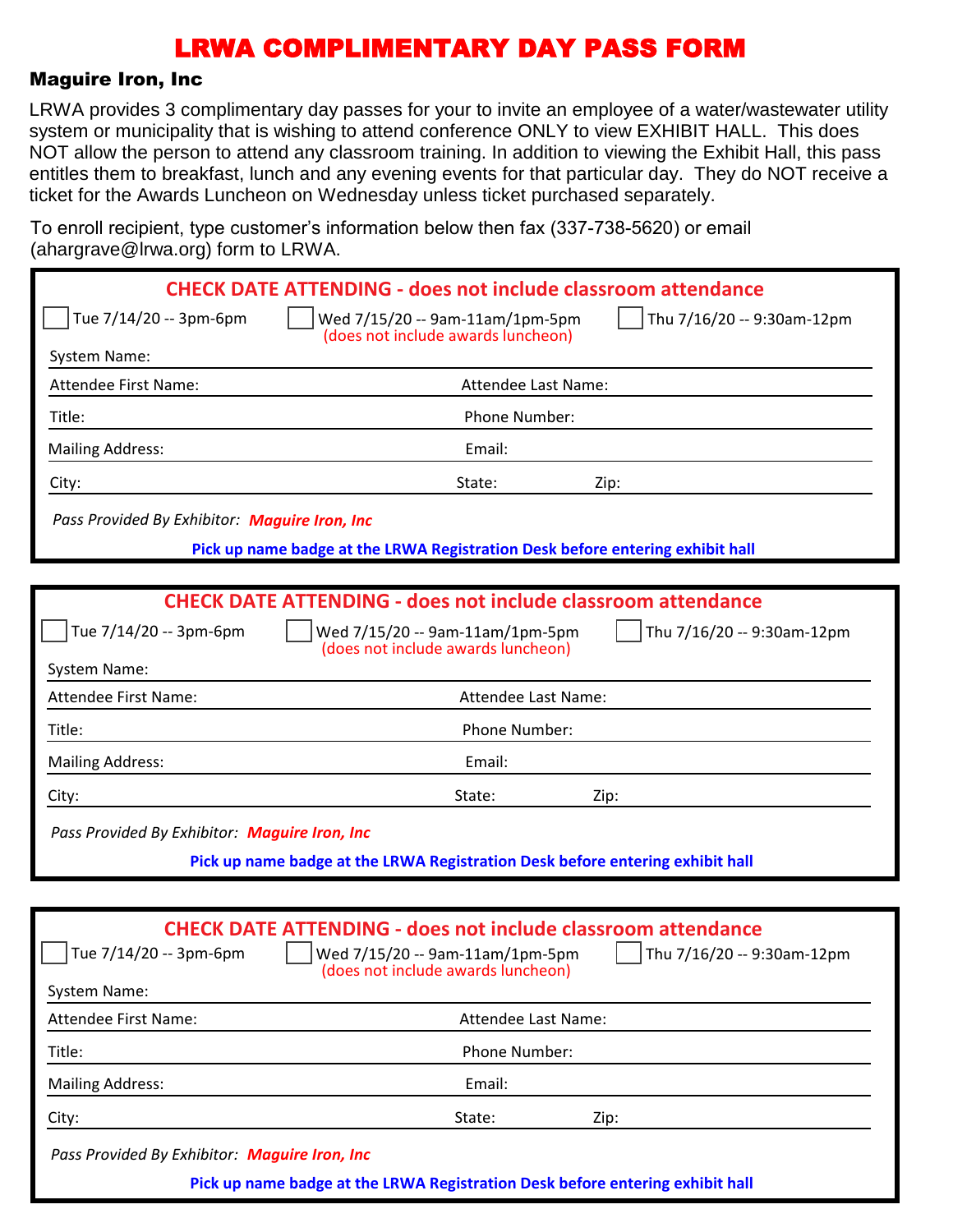#### Master Meter Inc

LRWA provides 3 complimentary day passes for your to invite an employee of a water/wastewater utility system or municipality that is wishing to attend conference ONLY to view EXHIBIT HALL. This does NOT allow the person to attend any classroom training. In addition to viewing the Exhibit Hall, this pass entitles them to breakfast, lunch and any evening events for that particular day. They do NOT receive a ticket for the Awards Luncheon on Wednesday unless ticket purchased separately.

To enroll recipient, type customer's information below then fax (337-738-5620) or email (abargrave@lrwa.org) form to LRWA

| $\alpha$ and $\alpha$ are $\approx$ $\alpha$ watch $\alpha$ , form to Erving |                                                                                                                            |
|------------------------------------------------------------------------------|----------------------------------------------------------------------------------------------------------------------------|
|                                                                              | <b>CHECK DATE ATTENDING - does not include classroom attendance</b>                                                        |
| Tue 7/14/20 -- 3pm-6pm                                                       | Thu 7/16/20 -- 9:30am-12pm<br>Wed 7/15/20 -- 9am-11am/1pm-5pm<br>(does not include awards luncheon)                        |
| System Name:                                                                 |                                                                                                                            |
| Attendee First Name:                                                         | Attendee Last Name:                                                                                                        |
| Title:                                                                       | Phone Number:                                                                                                              |
| <b>Mailing Address:</b>                                                      | Email:                                                                                                                     |
| City:                                                                        | State:<br>Zip:                                                                                                             |
| Pass Provided By Exhibitor: Master Meter Inc                                 |                                                                                                                            |
|                                                                              | Pick up name badge at the LRWA Registration Desk before entering exhibit hall                                              |
|                                                                              |                                                                                                                            |
|                                                                              | <b>CHECK DATE ATTENDING - does not include classroom attendance</b>                                                        |
| Tue 7/14/20 -- 3pm-6pm                                                       | Wed 7/15/20 -- 9am-11am/1pm-5pm<br>Thu 7/16/20 -- 9:30am-12pm<br>(does not include awards luncheon)                        |
| System Name:                                                                 |                                                                                                                            |
| Attendee First Name:                                                         | Attendee Last Name:                                                                                                        |
| Title:                                                                       | Phone Number:                                                                                                              |
| <b>Mailing Address:</b>                                                      | Email:                                                                                                                     |
| City:                                                                        | State:<br>Zip:                                                                                                             |
| Pass Provided By Exhibitor: Master Meter Inc                                 |                                                                                                                            |
|                                                                              | Pick up name badge at the LRWA Registration Desk before entering exhibit hall                                              |
|                                                                              |                                                                                                                            |
|                                                                              | <b>CHECK DATE ATTENDING - does not include classroom attendance</b>                                                        |
| Tue 7/14/20 -- 3pm-6pm                                                       | $\int$ Thu 7/16/20 -- 9:30am-12pm<br>$\vert$ $\vert$ Wed 7/15/20 -- 9am-11am/1pm-5pm<br>(does not include awards luncheon) |
| System Name:                                                                 |                                                                                                                            |
| Attendee First Name:                                                         | Attendee Last Name:                                                                                                        |
| Title:                                                                       | Phone Number:                                                                                                              |
| <b>Mailing Address:</b>                                                      | Email:                                                                                                                     |
| City:                                                                        | State:<br>Zip:                                                                                                             |
|                                                                              |                                                                                                                            |

*Pass Provided By Exhibitor: Master Meter Inc*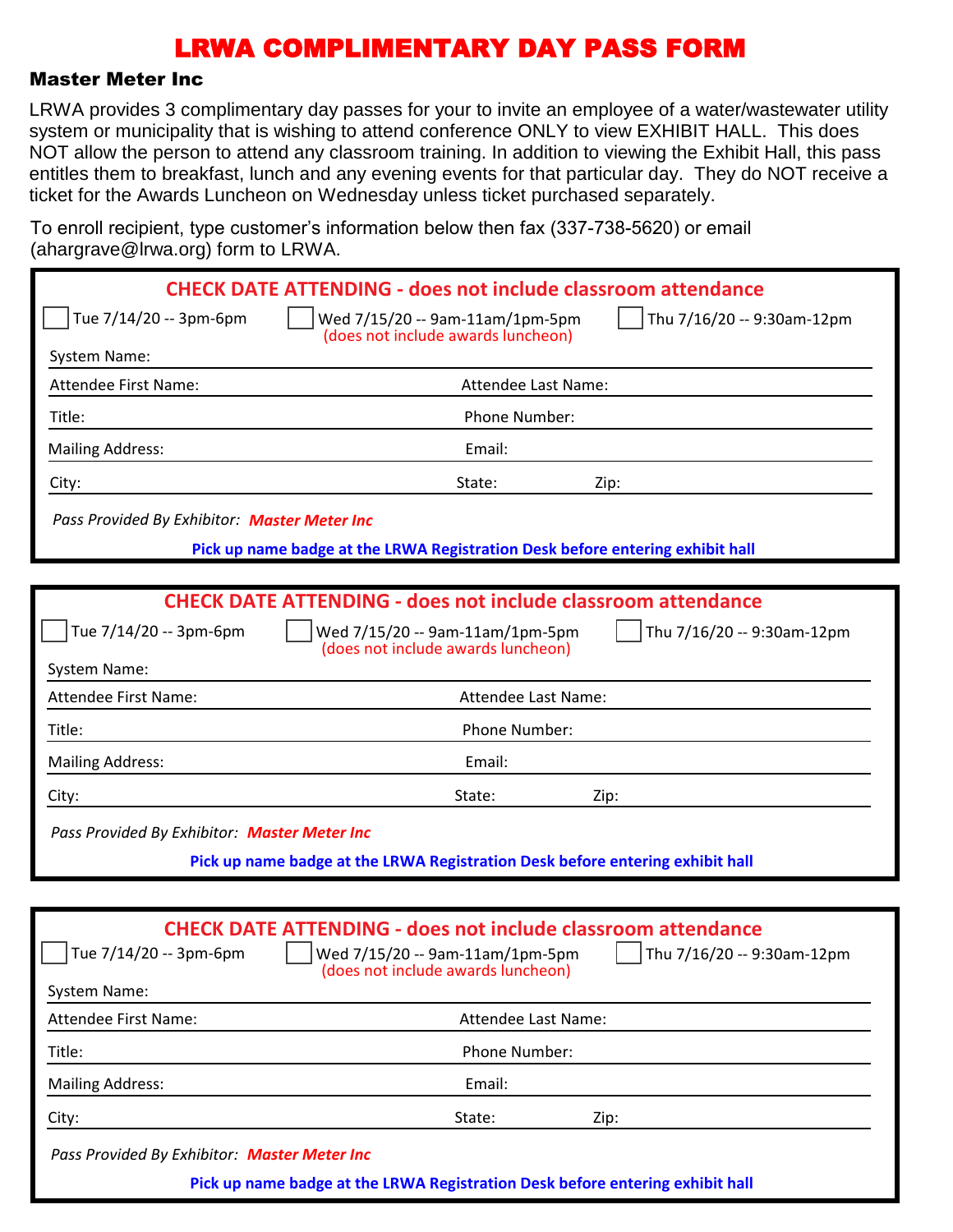#### Mueller Metrology

LRWA provides 3 complimentary day passes for your to invite an employee of a water/wastewater utility system or municipality that is wishing to attend conference ONLY to view EXHIBIT HALL. This does NOT allow the person to attend any classroom training. In addition to viewing the Exhibit Hall, this pass entitles them to breakfast, lunch and any evening events for that particular day. They do NOT receive a ticket for the Awards Luncheon on Wednesday unless ticket purchased separately.

To enroll recipient, type customer's information below then fax (337-738-5620) or email (abargrave@lrwa.org) form to LRWA

| $($ anargravc $\approx$ n wa.org $\prime$ rommto Erve $\prime$ . |                                                                                                                                                                                |
|------------------------------------------------------------------|--------------------------------------------------------------------------------------------------------------------------------------------------------------------------------|
|                                                                  | <b>CHECK DATE ATTENDING - does not include classroom attendance</b>                                                                                                            |
| Tue 7/14/20 -- 3pm-6pm                                           | Thu 7/16/20 -- 9:30am-12pm<br>Wed 7/15/20 -- 9am-11am/1pm-5pm<br>(does not include awards luncheon)                                                                            |
| <b>System Name:</b>                                              |                                                                                                                                                                                |
| <b>Attendee First Name:</b>                                      | Attendee Last Name:                                                                                                                                                            |
| Title:                                                           | Phone Number:                                                                                                                                                                  |
| <b>Mailing Address:</b>                                          | Email:                                                                                                                                                                         |
| City:                                                            | State:<br>Zip:                                                                                                                                                                 |
| Pass Provided By Exhibitor: Mueller Metrology                    |                                                                                                                                                                                |
|                                                                  | Pick up name badge at the LRWA Registration Desk before entering exhibit hall                                                                                                  |
|                                                                  |                                                                                                                                                                                |
|                                                                  | <b>CHECK DATE ATTENDING - does not include classroom attendance</b>                                                                                                            |
| Tue 7/14/20 -- 3pm-6pm                                           | Wed 7/15/20 -- 9am-11am/1pm-5pm<br>Thu 7/16/20 -- 9:30am-12pm<br>(does not include awards luncheon)                                                                            |
| System Name:                                                     |                                                                                                                                                                                |
| <b>Attendee First Name:</b>                                      | Attendee Last Name:                                                                                                                                                            |
| Title:                                                           | Phone Number:                                                                                                                                                                  |
| <b>Mailing Address:</b>                                          | Email:                                                                                                                                                                         |
| City:                                                            | State:<br>Zip:                                                                                                                                                                 |
| Pass Provided By Exhibitor: Mueller Metrology                    |                                                                                                                                                                                |
|                                                                  | Pick up name badge at the LRWA Registration Desk before entering exhibit hall                                                                                                  |
|                                                                  |                                                                                                                                                                                |
| Tue 7/14/20 -- 3pm-6pm<br><b>System Name:</b>                    | <b>CHECK DATE ATTENDING - does not include classroom attendance</b><br>Wed 7/15/20 -- 9am-11am/1pm-5pm<br>    Thu 7/16/20 -- 9:30am-12pm<br>(does not include awards luncheon) |
| Attendee First Name:                                             | Attendee Last Name:                                                                                                                                                            |
|                                                                  |                                                                                                                                                                                |
| Title:                                                           | Phone Number:                                                                                                                                                                  |
| <b>Mailing Address:</b>                                          | Email:                                                                                                                                                                         |

*Pass Provided By Exhibitor: Mueller Metrology*

City: State: Zip: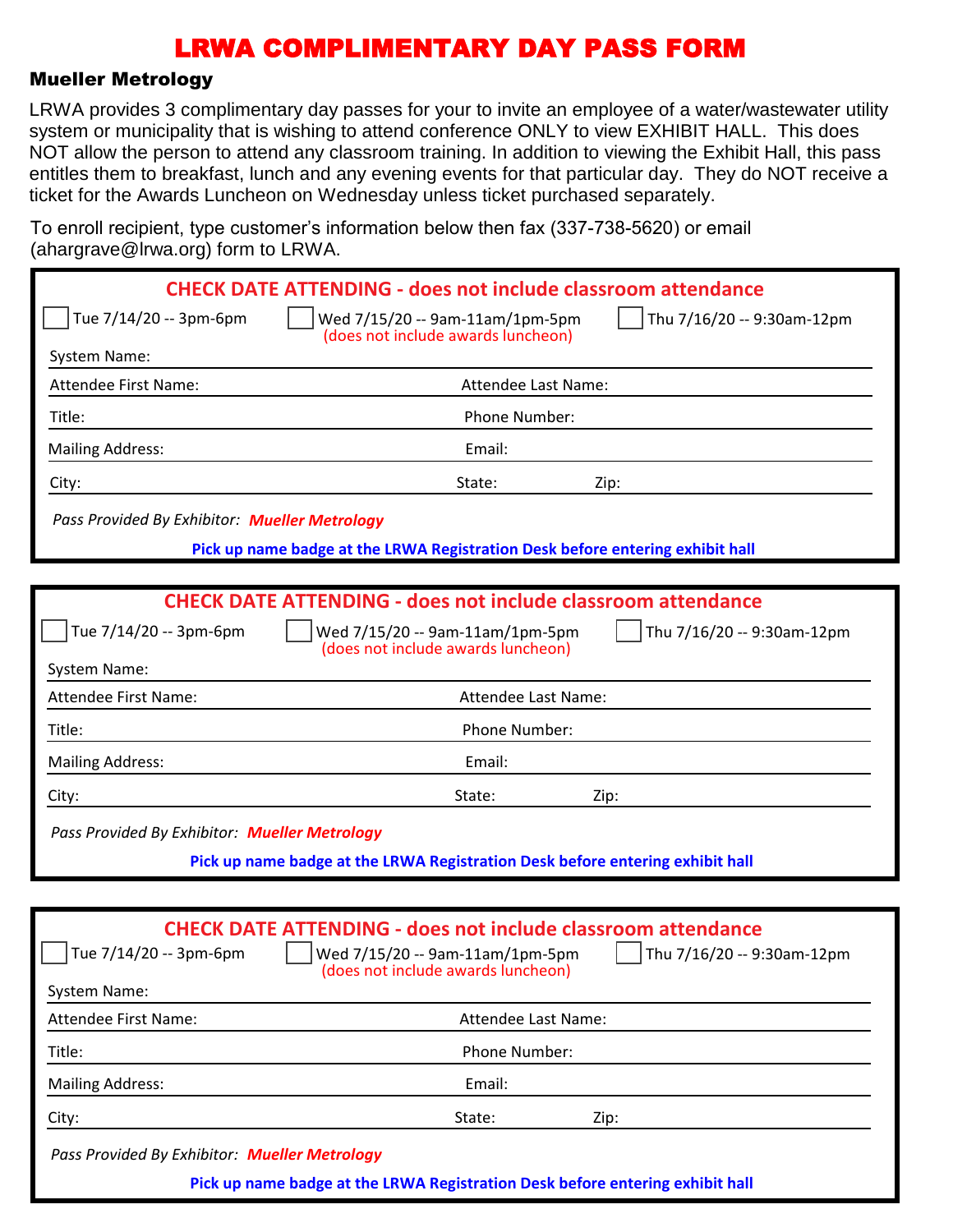### Municipal and Industrial Chlorination

LRWA provides 3 complimentary day passes for your to invite an employee of a water/wastewater utility system or municipality that is wishing to attend conference ONLY to view EXHIBIT HALL. This does NOT allow the person to attend any classroom training. In addition to viewing the Exhibit Hall, this pass entitles them to breakfast, lunch and any evening events for that particular day. They do NOT receive a ticket for the Awards Luncheon on Wednesday unless ticket purchased separately.

To enroll recipient, type customer's information below then fax (337-738-5620) or email (ahargrave@lrwa.org) form to LRWA.

|                             | <b>CHECK DATE ATTENDING - does not include classroom attendance</b>                                 |
|-----------------------------|-----------------------------------------------------------------------------------------------------|
| Tue 7/14/20 -- 3pm-6pm      | Thu 7/16/20 -- 9:30am-12pm<br>Wed 7/15/20 -- 9am-11am/1pm-5pm<br>(does not include awards luncheon) |
| System Name:                |                                                                                                     |
| Attendee First Name:        | Attendee Last Name:                                                                                 |
| Title:                      | Phone Number:                                                                                       |
| <b>Mailing Address:</b>     | Email:                                                                                              |
| City:                       | State:<br>Zip:                                                                                      |
|                             | Pass Provided By Exhibitor: Municipal and Industrial Chlorination                                   |
|                             | Pick up name badge at the LRWA Registration Desk before entering exhibit hall                       |
|                             |                                                                                                     |
|                             | <b>CHECK DATE ATTENDING - does not include classroom attendance</b>                                 |
| Tue 7/14/20 -- 3pm-6pm      | Wed 7/15/20 -- 9am-11am/1pm-5pm<br>Thu 7/16/20 -- 9:30am-12pm<br>(does not include awards luncheon) |
| <b>System Name:</b>         |                                                                                                     |
| <b>Attendee First Name:</b> | Attendee Last Name:                                                                                 |
| Title:                      | Phone Number:                                                                                       |
| <b>Mailing Address:</b>     | Email:                                                                                              |
| City:                       | State:<br>Zip:                                                                                      |
|                             | Pass Provided By Exhibitor: Municipal and Industrial Chlorination                                   |
|                             | Pick up name badge at the LRWA Registration Desk before entering exhibit hall                       |
|                             |                                                                                                     |
|                             |                                                                                                     |
|                             | <b>CHECK DATE ATTENDING - does not include classroom attendance</b>                                 |

| Attendee First Name:    | Attendee Last Name: |      |
|-------------------------|---------------------|------|
| Title:                  | Phone Number:       |      |
| <b>Mailing Address:</b> | Email:              |      |
| City:                   | State:              | Zip: |

Tue 7/14/20 -- 3pm-6pm  $\vert$   $\vert$  Wed 7/15/20 -- 9am-11am/1pm-5pm  $\vert$  Thu 7/16/20 -- 9:30am-12pm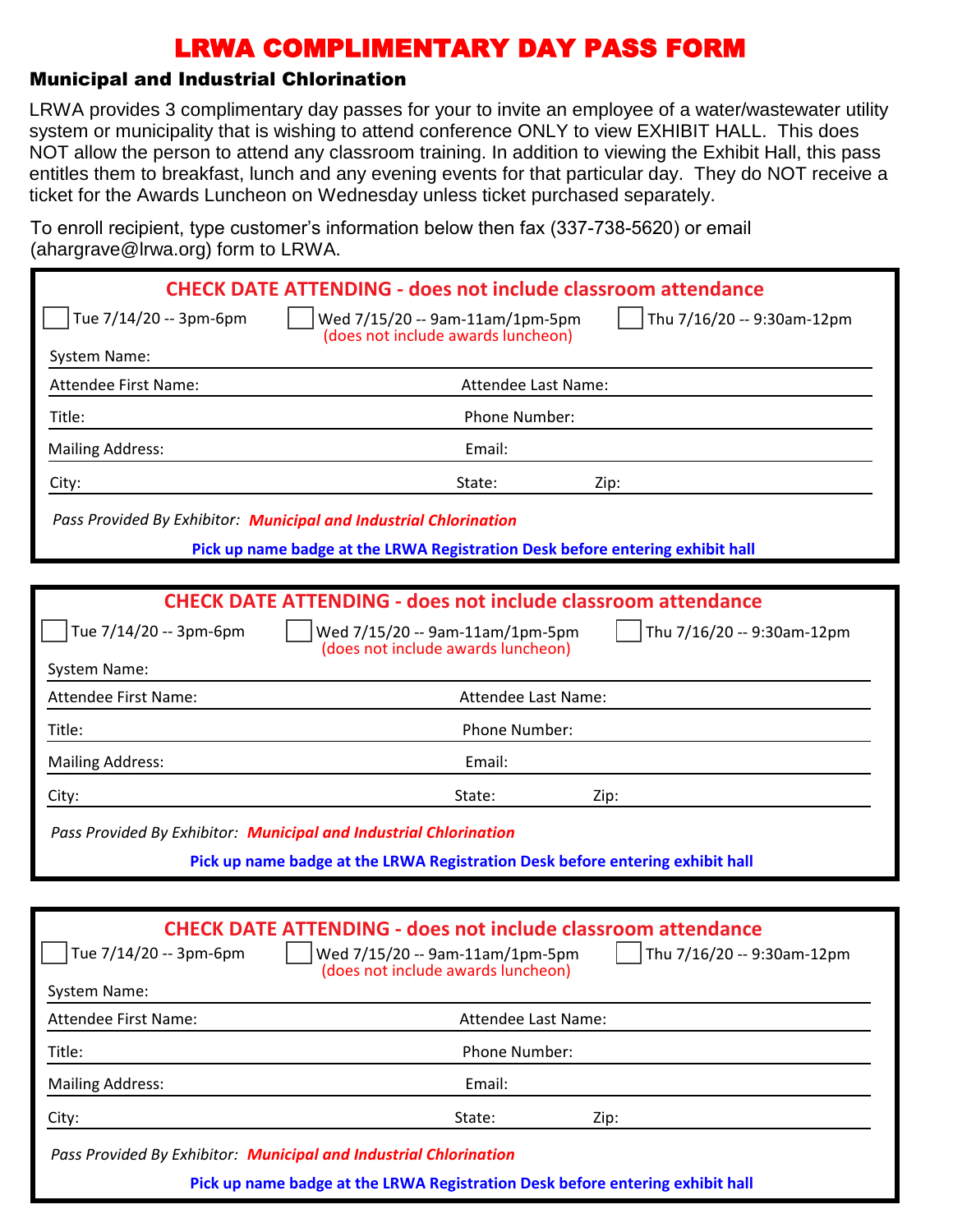#### NAPCO Pipe & Fitting

LRWA provides 3 complimentary day passes for your to invite an employee of a water/wastewater utility system or municipality that is wishing to attend conference ONLY to view EXHIBIT HALL. This does NOT allow the person to attend any classroom training. In addition to viewing the Exhibit Hall, this pass entitles them to breakfast, lunch and any evening events for that particular day. They do NOT receive a ticket for the Awards Luncheon on Wednesday unless ticket purchased separately.

To enroll recipient, type customer's information below then fax (337-738-5620) or email (ahargrave@lrwa.org) form to LRWA

|                                                  | <b>CHECK DATE ATTENDING - does not include classroom attendance</b>                                                                                                             |
|--------------------------------------------------|---------------------------------------------------------------------------------------------------------------------------------------------------------------------------------|
| Tue 7/14/20 -- 3pm-6pm                           | Thu 7/16/20 -- 9:30am-12pm<br>Wed 7/15/20 -- 9am-11am/1pm-5pm<br>(does not include awards luncheon)                                                                             |
| System Name:                                     |                                                                                                                                                                                 |
| <b>Attendee First Name:</b>                      | Attendee Last Name:                                                                                                                                                             |
| Title:                                           | Phone Number:                                                                                                                                                                   |
| <b>Mailing Address:</b>                          | Email:                                                                                                                                                                          |
| City:                                            | State:<br>Zip:                                                                                                                                                                  |
| Pass Provided By Exhibitor: NAPCO Pipe & Fitting |                                                                                                                                                                                 |
|                                                  | Pick up name badge at the LRWA Registration Desk before entering exhibit hall                                                                                                   |
|                                                  |                                                                                                                                                                                 |
|                                                  | <b>CHECK DATE ATTENDING - does not include classroom attendance</b>                                                                                                             |
| Tue 7/14/20 -- 3pm-6pm                           | Thu 7/16/20 -- 9:30am-12pm<br>Wed 7/15/20 -- 9am-11am/1pm-5pm<br>(does not include awards luncheon)                                                                             |
| System Name:                                     |                                                                                                                                                                                 |
| <b>Attendee First Name:</b>                      | Attendee Last Name:                                                                                                                                                             |
| Title:                                           | Phone Number:                                                                                                                                                                   |
| <b>Mailing Address:</b>                          | Email:                                                                                                                                                                          |
| City:                                            | State:<br>Zip:                                                                                                                                                                  |
| Pass Provided By Exhibitor: NAPCO Pipe & Fitting |                                                                                                                                                                                 |
|                                                  | Pick up name badge at the LRWA Registration Desk before entering exhibit hall                                                                                                   |
|                                                  |                                                                                                                                                                                 |
| Tue 7/14/20 -- 3pm-6pm<br><b>System Name:</b>    | <b>CHECK DATE ATTENDING - does not include classroom attendance</b><br>    Wed 7/15/20 -- 9am-11am/1pm-5pm     Thu 7/16/20 -- 9:30am-12pm<br>(does not include awards luncheon) |
| <b>Attendee First Name:</b>                      | Attendee Last Name:                                                                                                                                                             |
| Title:                                           | Phone Number:                                                                                                                                                                   |
| <b>Mailing Address:</b>                          | Email:                                                                                                                                                                          |
| City:                                            | State:<br>Zip:                                                                                                                                                                  |

*Pass Provided By Exhibitor: NAPCO Pipe & Fitting*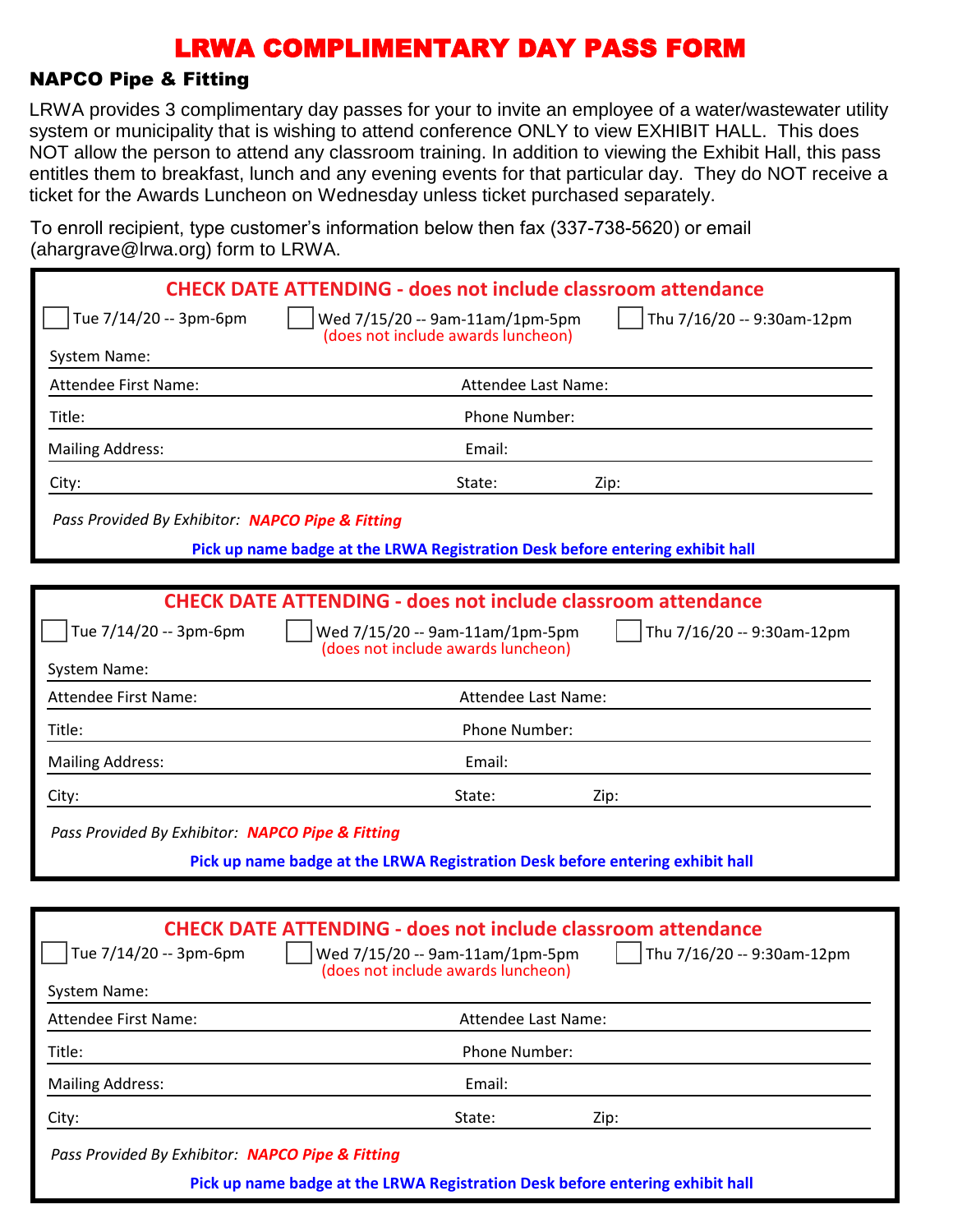#### Power Specialties LLC

LRWA provides 3 complimentary day passes for your to invite an employee of a water/wastewater utility system or municipality that is wishing to attend conference ONLY to view EXHIBIT HALL. This does NOT allow the person to attend any classroom training. In addition to viewing the Exhibit Hall, this pass entitles them to breakfast, lunch and any evening events for that particular day. They do NOT receive a ticket for the Awards Luncheon on Wednesday unless ticket purchased separately.

To enroll recipient, type customer's information below then fax (337-738-5620) or email (abargrave@lrwa.org) form to LRWA

|                                                   | <b>CHECK DATE ATTENDING - does not include classroom attendance</b>                                                                                          |                                   |
|---------------------------------------------------|--------------------------------------------------------------------------------------------------------------------------------------------------------------|-----------------------------------|
| Tue 7/14/20 -- 3pm-6pm                            | Wed 7/15/20 -- 9am-11am/1pm-5pm<br>(does not include awards luncheon)                                                                                        | Thu 7/16/20 -- 9:30am-12pm        |
| System Name:                                      |                                                                                                                                                              |                                   |
| Attendee First Name:                              | Attendee Last Name:                                                                                                                                          |                                   |
| Title:                                            | Phone Number:                                                                                                                                                |                                   |
| <b>Mailing Address:</b>                           | Email:                                                                                                                                                       |                                   |
| City:                                             | State:                                                                                                                                                       | Zip:                              |
| Pass Provided By Exhibitor: Power Specialties LLC |                                                                                                                                                              |                                   |
|                                                   | Pick up name badge at the LRWA Registration Desk before entering exhibit hall                                                                                |                                   |
|                                                   |                                                                                                                                                              |                                   |
|                                                   | <b>CHECK DATE ATTENDING - does not include classroom attendance</b>                                                                                          |                                   |
| Tue 7/14/20 -- 3pm-6pm                            | Wed 7/15/20 -- 9am-11am/1pm-5pm<br>(does not include awards luncheon)                                                                                        | Thu 7/16/20 -- 9:30am-12pm        |
| System Name:                                      |                                                                                                                                                              |                                   |
| Attendee First Name:                              | Attendee Last Name:                                                                                                                                          |                                   |
| Title:                                            | Phone Number:                                                                                                                                                |                                   |
| <b>Mailing Address:</b>                           | Email:                                                                                                                                                       |                                   |
| City:                                             | State:                                                                                                                                                       | Zip:                              |
| Pass Provided By Exhibitor: Power Specialties LLC |                                                                                                                                                              |                                   |
|                                                   | Pick up name badge at the LRWA Registration Desk before entering exhibit hall                                                                                |                                   |
|                                                   |                                                                                                                                                              |                                   |
| Tue 7/14/20 -- 3pm-6pm<br>System Name:            | <b>CHECK DATE ATTENDING - does not include classroom attendance</b><br>$\vert$ $\vert$ Wed 7/15/20 -- 9am-11am/1pm-5pm<br>(does not include awards luncheon) | $\int$ Thu 7/16/20 -- 9:30am-12pm |
| Attendee First Name:                              | Attendee Last Name:                                                                                                                                          |                                   |
| Title:                                            | Phone Number:                                                                                                                                                |                                   |
| <b>Mailing Address:</b>                           | Email:                                                                                                                                                       |                                   |
| City:                                             | State:                                                                                                                                                       | Zip:                              |
|                                                   |                                                                                                                                                              |                                   |

*Pass Provided By Exhibitor: Power Specialties LLC*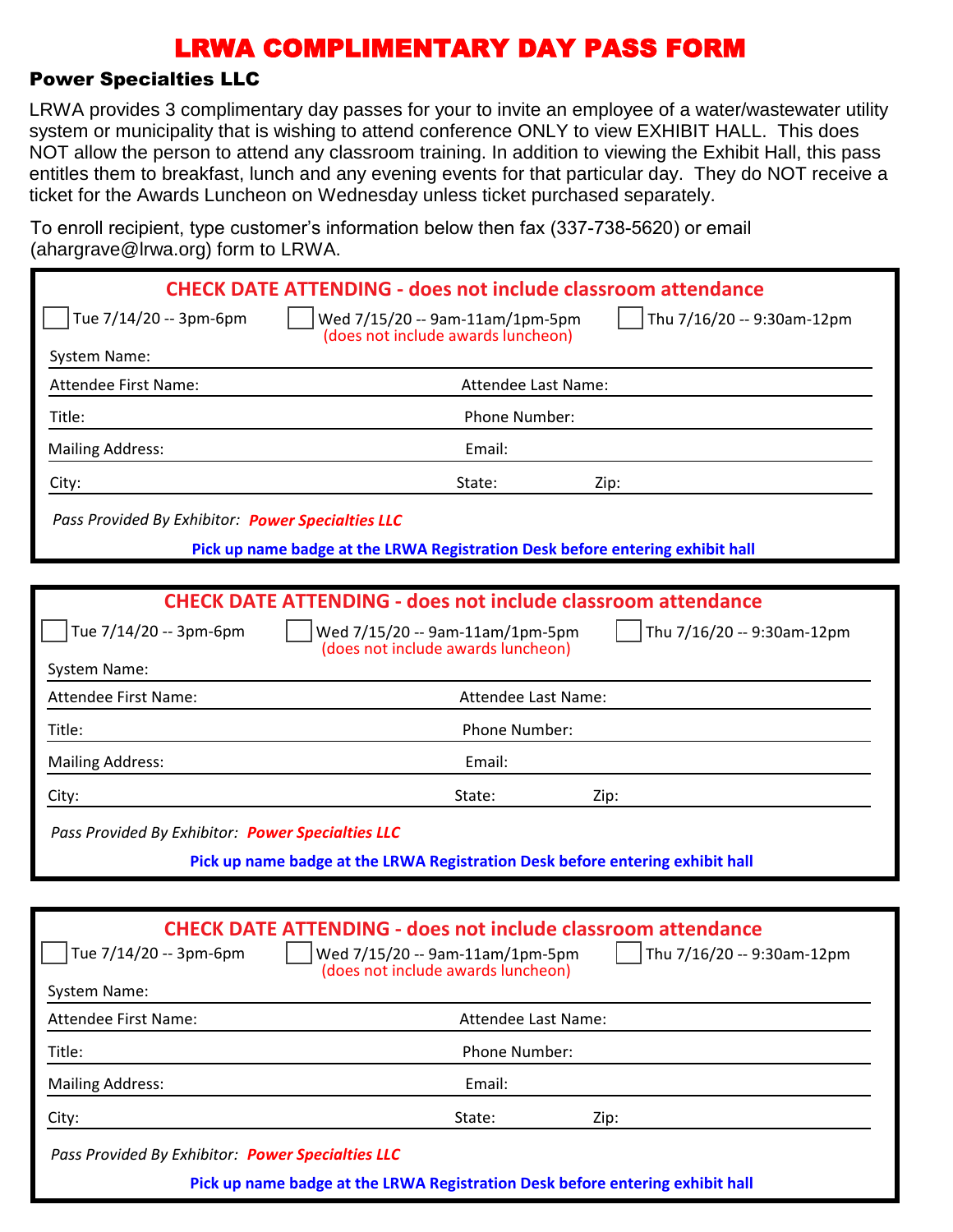#### PowerSeal

LRWA provides 3 complimentary day passes for your to invite an employee of a water/wastewater utility system or municipality that is wishing to attend conference ONLY to view EXHIBIT HALL. This does NOT allow the person to attend any classroom training. In addition to viewing the Exhibit Hall, this pass entitles them to breakfast, lunch and any evening events for that particular day. They do NOT receive a ticket for the Awards Luncheon on Wednesday unless ticket purchased separately.

To enroll recipient, type customer's information below then fax (337-738-5620) or email  $(3h\alpha r\alpha r\alpha \omega \hat{\omega})$  form to LPWA

| $($ anargrave $\otimes$ irwa. $\cup$ ig $\prime$ rominio Livin $\Lambda$ . |                                                                                                                                                                            |
|----------------------------------------------------------------------------|----------------------------------------------------------------------------------------------------------------------------------------------------------------------------|
|                                                                            | <b>CHECK DATE ATTENDING - does not include classroom attendance</b>                                                                                                        |
| Tue 7/14/20 -- 3pm-6pm                                                     | Wed 7/15/20 -- 9am-11am/1pm-5pm<br>Thu 7/16/20 -- 9:30am-12pm<br>(does not include awards luncheon)                                                                        |
| System Name:                                                               |                                                                                                                                                                            |
| Attendee First Name:                                                       | Attendee Last Name:                                                                                                                                                        |
| Title:                                                                     | Phone Number:                                                                                                                                                              |
| <b>Mailing Address:</b>                                                    | Email:                                                                                                                                                                     |
| City:                                                                      | State:<br>Zip:                                                                                                                                                             |
| Pass Provided By Exhibitor: PowerSeal                                      |                                                                                                                                                                            |
|                                                                            | Pick up name badge at the LRWA Registration Desk before entering exhibit hall                                                                                              |
|                                                                            |                                                                                                                                                                            |
|                                                                            | <b>CHECK DATE ATTENDING - does not include classroom attendance</b>                                                                                                        |
| Tue 7/14/20 -- 3pm-6pm                                                     | Wed 7/15/20 -- 9am-11am/1pm-5pm<br>Thu 7/16/20 -- 9:30am-12pm<br>(does not include awards luncheon)                                                                        |
| System Name:                                                               |                                                                                                                                                                            |
| <b>Attendee First Name:</b>                                                | Attendee Last Name:                                                                                                                                                        |
| Title:                                                                     | Phone Number:                                                                                                                                                              |
| <b>Mailing Address:</b>                                                    | Email:                                                                                                                                                                     |
| City:                                                                      | State:<br>Zip:                                                                                                                                                             |
| Pass Provided By Exhibitor: PowerSeal                                      |                                                                                                                                                                            |
|                                                                            | Pick up name badge at the LRWA Registration Desk before entering exhibit hall                                                                                              |
|                                                                            |                                                                                                                                                                            |
| Tue 7/14/20 -- 3pm-6pm<br>System Name:                                     | <b>CHECK DATE ATTENDING - does not include classroom attendance</b><br>Wed 7/15/20 -- 9am-11am/1pm-5pm<br>Thu 7/16/20 -- 9:30am-12pm<br>(does not include awards luncheon) |
| Attondoo First Namo:                                                       | Attendee Last Name:                                                                                                                                                        |

Attendee First Name: Attendee Last Name: Title: Phone Number: Mailing Address: The Contract of the Contract of the Email: City: State: Zip: *Pass Provided By Exhibitor: PowerSeal* **Pick up name badge at the LRWA Registration Desk before entering exhibit hall**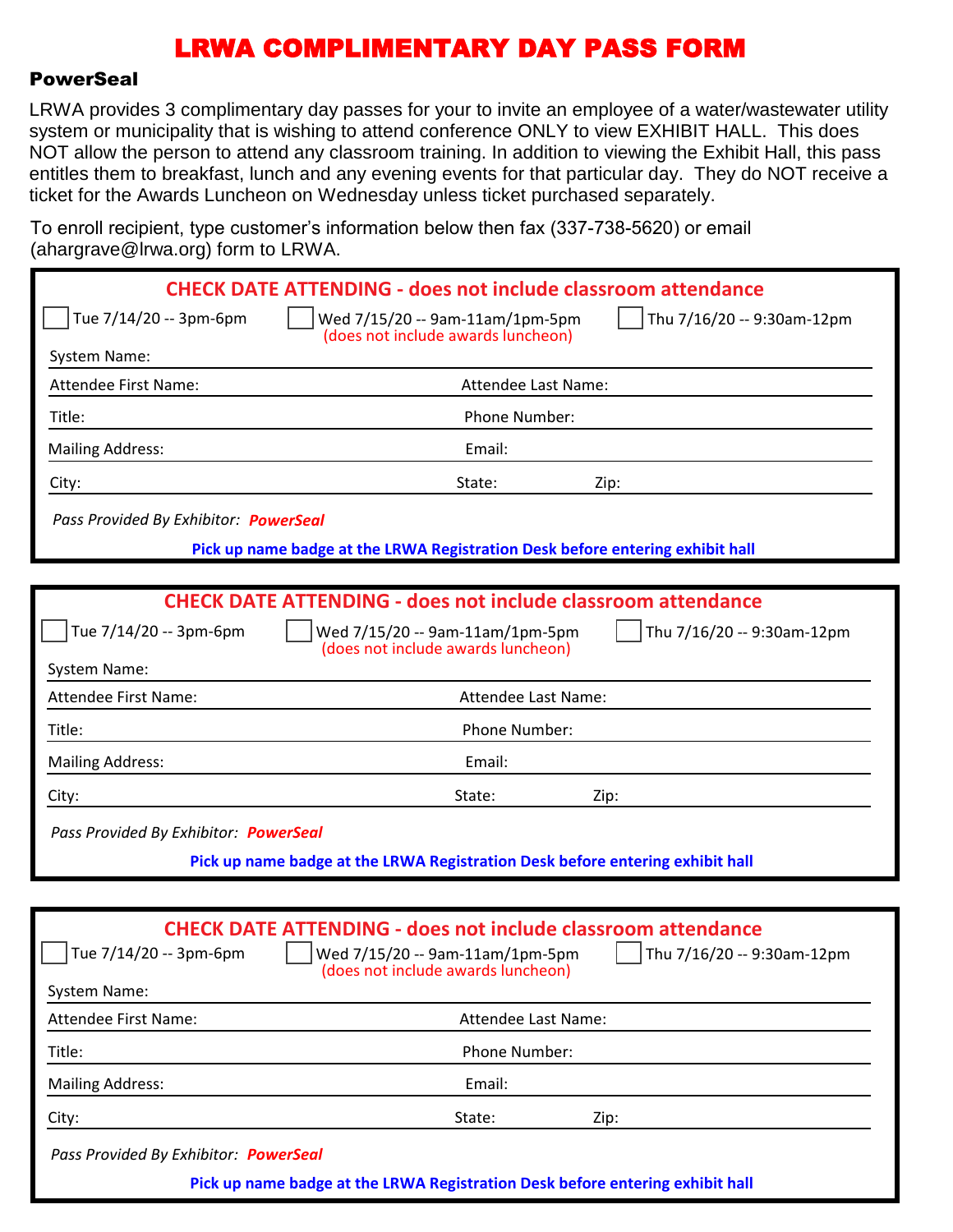#### Preload LLC

LRWA provides 3 complimentary day passes for your to invite an employee of a water/wastewater utility system or municipality that is wishing to attend conference ONLY to view EXHIBIT HALL. This does NOT allow the person to attend any classroom training. In addition to viewing the Exhibit Hall, this pass entitles them to breakfast, lunch and any evening events for that particular day. They do NOT receive a ticket for the Awards Luncheon on Wednesday unless ticket purchased separately.

To enroll recipient, type customer's information below then fax (337-738-5620) or email (abargrave@lrwa.org) form to LRWA

| $\alpha$ and $\alpha$ are $\approx$ $\alpha$ watch $\alpha$ , form to Erving |                                                                                                                                                      |                            |
|------------------------------------------------------------------------------|------------------------------------------------------------------------------------------------------------------------------------------------------|----------------------------|
|                                                                              | <b>CHECK DATE ATTENDING - does not include classroom attendance</b>                                                                                  |                            |
| Tue 7/14/20 -- 3pm-6pm                                                       | Wed 7/15/20 -- 9am-11am/1pm-5pm                                                                                                                      | Thu 7/16/20 -- 9:30am-12pm |
| System Name:                                                                 | (does not include awards luncheon)                                                                                                                   |                            |
| Attendee First Name:                                                         | Attendee Last Name:                                                                                                                                  |                            |
| Title:                                                                       | Phone Number:                                                                                                                                        |                            |
| <b>Mailing Address:</b>                                                      | Email:                                                                                                                                               |                            |
| City:                                                                        | State:                                                                                                                                               | Zip:                       |
| Pass Provided By Exhibitor: Preload LLC                                      |                                                                                                                                                      |                            |
|                                                                              | Pick up name badge at the LRWA Registration Desk before entering exhibit hall                                                                        |                            |
|                                                                              |                                                                                                                                                      |                            |
|                                                                              | <b>CHECK DATE ATTENDING - does not include classroom attendance</b>                                                                                  |                            |
| Tue 7/14/20 -- 3pm-6pm                                                       | Wed 7/15/20 -- 9am-11am/1pm-5pm<br>(does not include awards luncheon)                                                                                | Thu 7/16/20 -- 9:30am-12pm |
| System Name:                                                                 |                                                                                                                                                      |                            |
| <b>Attendee First Name:</b>                                                  | Attendee Last Name:                                                                                                                                  |                            |
| Title:                                                                       | Phone Number:                                                                                                                                        |                            |
| <b>Mailing Address:</b>                                                      | Email:                                                                                                                                               |                            |
| City:                                                                        | State:                                                                                                                                               | Zip:                       |
| Pass Provided By Exhibitor: Preload LLC                                      |                                                                                                                                                      |                            |
|                                                                              | Pick up name badge at the LRWA Registration Desk before entering exhibit hall                                                                        |                            |
|                                                                              |                                                                                                                                                      |                            |
| Tue 7/14/20 -- 3pm-6pm<br>System Name:                                       | <b>CHECK DATE ATTENDING - does not include classroom attendance</b><br>$\vert$ Wed 7/15/20 -- 9am-11am/1pm-5pm<br>(does not include awards luncheon) | Thu 7/16/20 -- 9:30am-12pm |
| Attendee First Name:                                                         | Attendee Last Name:                                                                                                                                  |                            |
| Title:                                                                       | Phone Number:                                                                                                                                        |                            |
| <b>Mailing Address:</b>                                                      | Email:                                                                                                                                               |                            |
| City:                                                                        | State:                                                                                                                                               | Zip:                       |

*Pass Provided By Exhibitor: Preload LLC*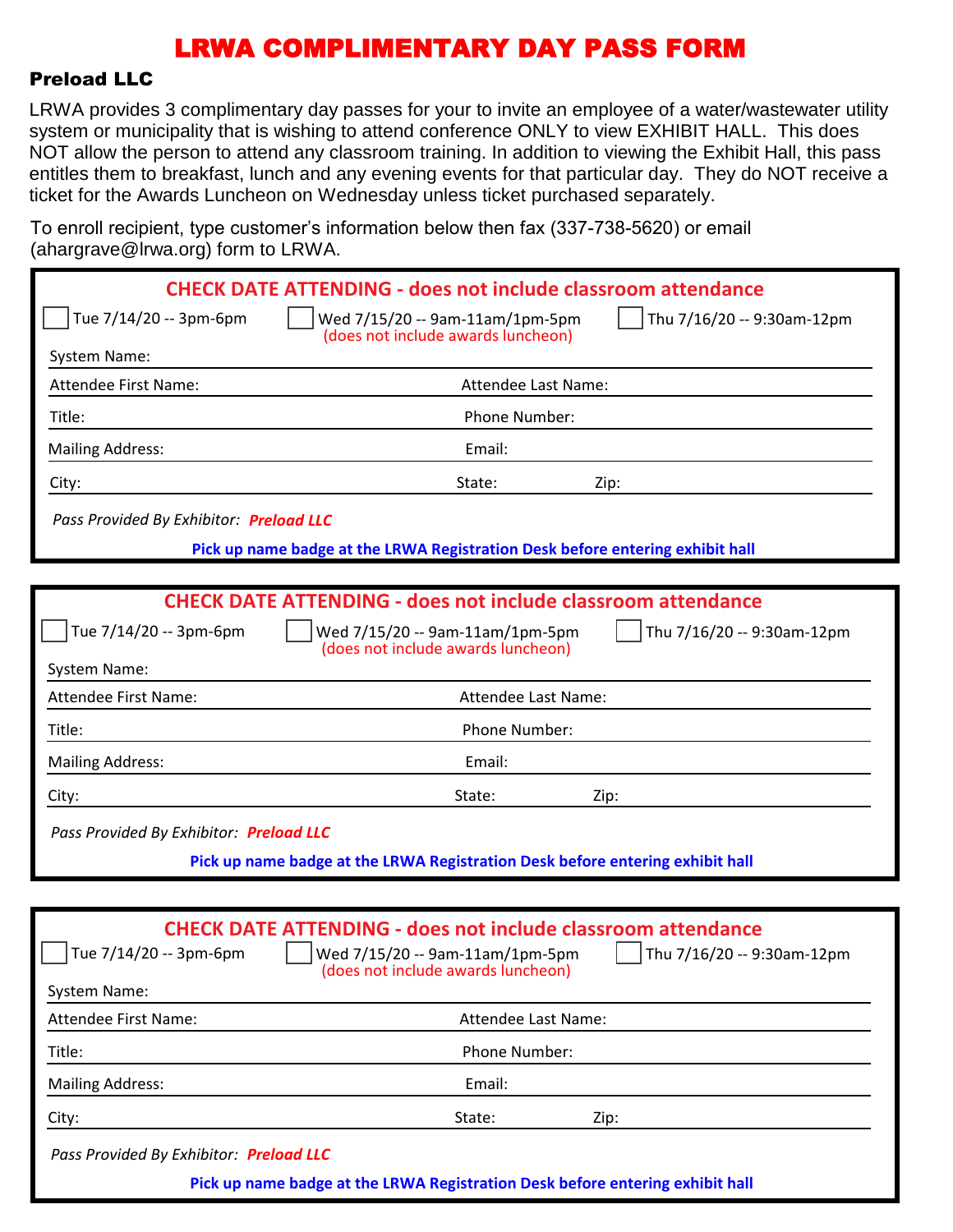#### **QSM**

LRWA provides 3 complimentary day passes for your to invite an employee of a water/wastewater utility system or municipality that is wishing to attend conference ONLY to view EXHIBIT HALL. This does NOT allow the person to attend any classroom training. In addition to viewing the Exhibit Hall, this pass entitles them to breakfast, lunch and any evening events for that particular day. They do NOT receive a ticket for the Awards Luncheon on Wednesday unless ticket purchased separately.

To enroll recipient, type customer's information below then fax (337-738-5620) or email (ahargrave@lrwa.org) form to LRWA

| $($ anargiavo $\otimes$ inwa.org/ rominio Erve $\alpha$ . |                                                                                                                                                                            |
|-----------------------------------------------------------|----------------------------------------------------------------------------------------------------------------------------------------------------------------------------|
|                                                           | <b>CHECK DATE ATTENDING - does not include classroom attendance</b>                                                                                                        |
| Tue 7/14/20 -- 3pm-6pm                                    | Thu 7/16/20 -- 9:30am-12pm<br>Wed 7/15/20 -- 9am-11am/1pm-5pm<br>(does not include awards luncheon)                                                                        |
| System Name:                                              |                                                                                                                                                                            |
| <b>Attendee First Name:</b>                               | Attendee Last Name:                                                                                                                                                        |
| Title:                                                    | Phone Number:                                                                                                                                                              |
| <b>Mailing Address:</b>                                   | Email:                                                                                                                                                                     |
| City:                                                     | State:<br>Zip:                                                                                                                                                             |
| Pass Provided By Exhibitor: QSM                           |                                                                                                                                                                            |
|                                                           | Pick up name badge at the LRWA Registration Desk before entering exhibit hall                                                                                              |
|                                                           |                                                                                                                                                                            |
|                                                           | <b>CHECK DATE ATTENDING - does not include classroom attendance</b>                                                                                                        |
| Tue 7/14/20 -- 3pm-6pm                                    | Wed 7/15/20 -- 9am-11am/1pm-5pm<br>Thu 7/16/20 -- 9:30am-12pm<br>(does not include awards luncheon)                                                                        |
| System Name:                                              |                                                                                                                                                                            |
| <b>Attendee First Name:</b>                               | Attendee Last Name:                                                                                                                                                        |
| Title:                                                    | Phone Number:                                                                                                                                                              |
| <b>Mailing Address:</b>                                   | Email:                                                                                                                                                                     |
| City:                                                     | State:<br>Zip:                                                                                                                                                             |
| Pass Provided By Exhibitor: QSM                           |                                                                                                                                                                            |
|                                                           | Pick up name badge at the LRWA Registration Desk before entering exhibit hall                                                                                              |
|                                                           |                                                                                                                                                                            |
| Tue 7/14/20 -- 3pm-6pm<br><b>System Name:</b>             | <b>CHECK DATE ATTENDING - does not include classroom attendance</b><br>Wed 7/15/20 -- 9am-11am/1pm-5pm<br>Thu 7/16/20 -- 9:30am-12pm<br>(does not include awards luncheon) |

| Attendee First Name:            | Attendee Last Name:                                                           |      |
|---------------------------------|-------------------------------------------------------------------------------|------|
| Title:                          | <b>Phone Number:</b>                                                          |      |
| <b>Mailing Address:</b>         | Email:                                                                        |      |
| City:                           | State:                                                                        | Zip: |
| Pass Provided By Exhibitor: QSM |                                                                               |      |
|                                 | Pick up name badge at the LRWA Registration Desk before entering exhibit hall |      |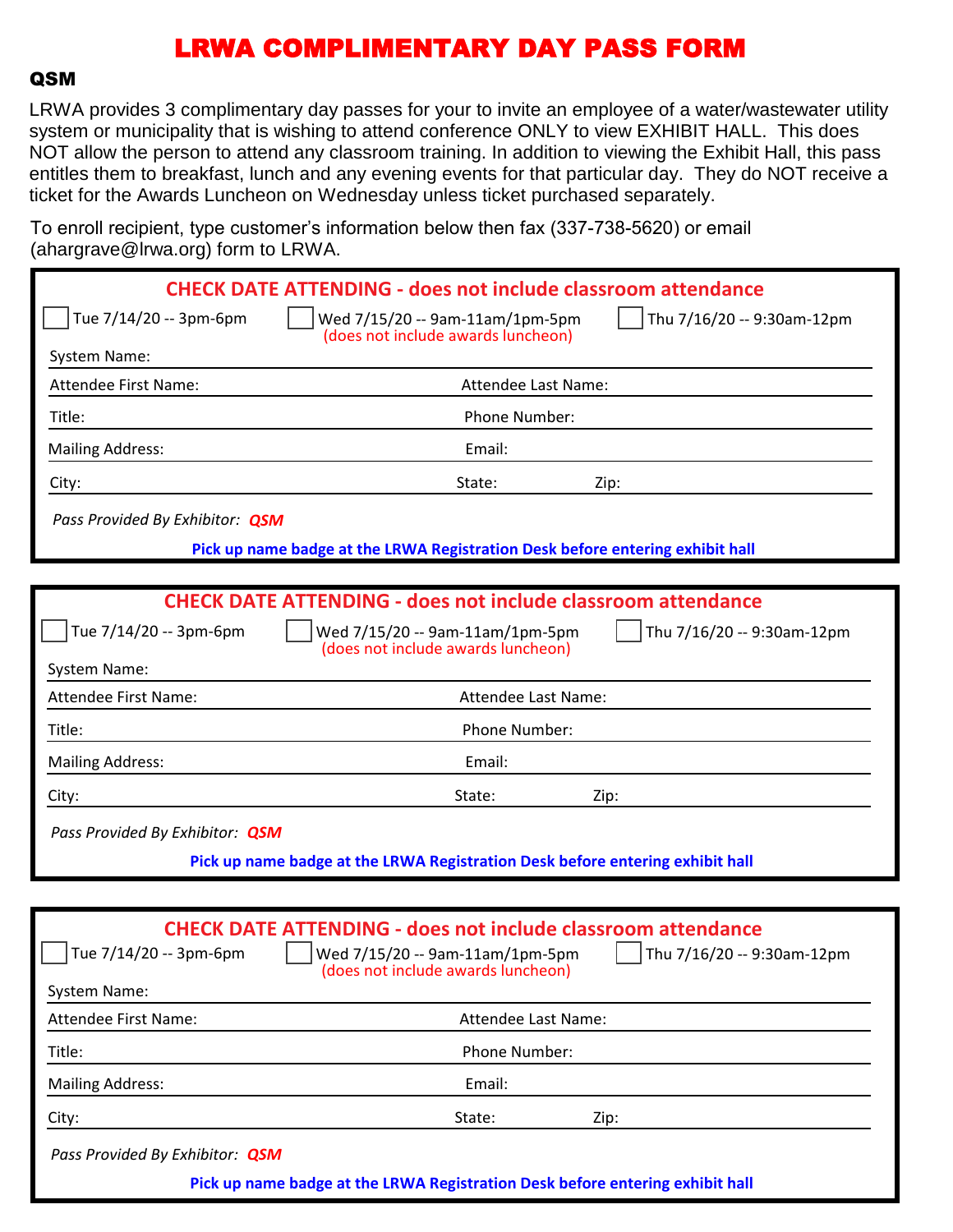### Reliant Water Technologies

LRWA provides 3 complimentary day passes for your to invite an employee of a water/wastewater utility system or municipality that is wishing to attend conference ONLY to view EXHIBIT HALL. This does NOT allow the person to attend any classroom training. In addition to viewing the Exhibit Hall, this pass entitles them to breakfast, lunch and any evening events for that particular day. They do NOT receive a ticket for the Awards Luncheon on Wednesday unless ticket purchased separately.

To enroll recipient, type customer's information below then fax (337-738-5620) or email (ahargrave@lrwa.org) form to LRWA

| $($ unurgruvo $\otimes$ n wu $\otimes$ ng $)$ romm $\otimes$ Ervi $\vee$ r |                                                                                                                                                                                        |
|----------------------------------------------------------------------------|----------------------------------------------------------------------------------------------------------------------------------------------------------------------------------------|
|                                                                            | <b>CHECK DATE ATTENDING - does not include classroom attendance</b>                                                                                                                    |
| Tue 7/14/20 -- 3pm-6pm                                                     | Thu 7/16/20 -- 9:30am-12pm<br>Wed 7/15/20 -- 9am-11am/1pm-5pm<br>(does not include awards luncheon)                                                                                    |
| System Name:                                                               |                                                                                                                                                                                        |
| <b>Attendee First Name:</b>                                                | Attendee Last Name:                                                                                                                                                                    |
| Title:                                                                     | Phone Number:                                                                                                                                                                          |
| <b>Mailing Address:</b>                                                    | Email:                                                                                                                                                                                 |
| City:                                                                      | State:<br>Zip:                                                                                                                                                                         |
| Pass Provided By Exhibitor: Reliant Water Technologies                     |                                                                                                                                                                                        |
|                                                                            | Pick up name badge at the LRWA Registration Desk before entering exhibit hall                                                                                                          |
|                                                                            |                                                                                                                                                                                        |
|                                                                            | <b>CHECK DATE ATTENDING - does not include classroom attendance</b>                                                                                                                    |
| Tue 7/14/20 -- 3pm-6pm                                                     | Wed 7/15/20 -- 9am-11am/1pm-5pm<br>Thu 7/16/20 -- 9:30am-12pm<br>(does not include awards luncheon)                                                                                    |
| System Name:                                                               |                                                                                                                                                                                        |
| <b>Attendee First Name:</b>                                                | Attendee Last Name:                                                                                                                                                                    |
| Title:                                                                     | Phone Number:                                                                                                                                                                          |
| <b>Mailing Address:</b>                                                    | Email:                                                                                                                                                                                 |
| City:                                                                      | State:<br>Zip:                                                                                                                                                                         |
| Pass Provided By Exhibitor: Reliant Water Technologies                     |                                                                                                                                                                                        |
|                                                                            | Pick up name badge at the LRWA Registration Desk before entering exhibit hall                                                                                                          |
|                                                                            |                                                                                                                                                                                        |
| Tue 7/14/20 -- 3pm-6pm<br><b>System Name:</b>                              | <b>CHECK DATE ATTENDING - does not include classroom attendance</b><br>$\vert$ Thu 7/16/20 -- 9:30am-12pm<br>    Wed 7/15/20 -- 9am-11am/1pm-5pm<br>(does not include awards luncheon) |
| <b>Attendee First Name:</b>                                                | Attendee Last Name:                                                                                                                                                                    |
| Title:                                                                     | Phone Number:                                                                                                                                                                          |
| <b>Mailing Address:</b>                                                    | Email:                                                                                                                                                                                 |
| City:                                                                      | State:<br>Zip:                                                                                                                                                                         |
|                                                                            |                                                                                                                                                                                        |

*Pass Provided By Exhibitor: Reliant Water Technologies*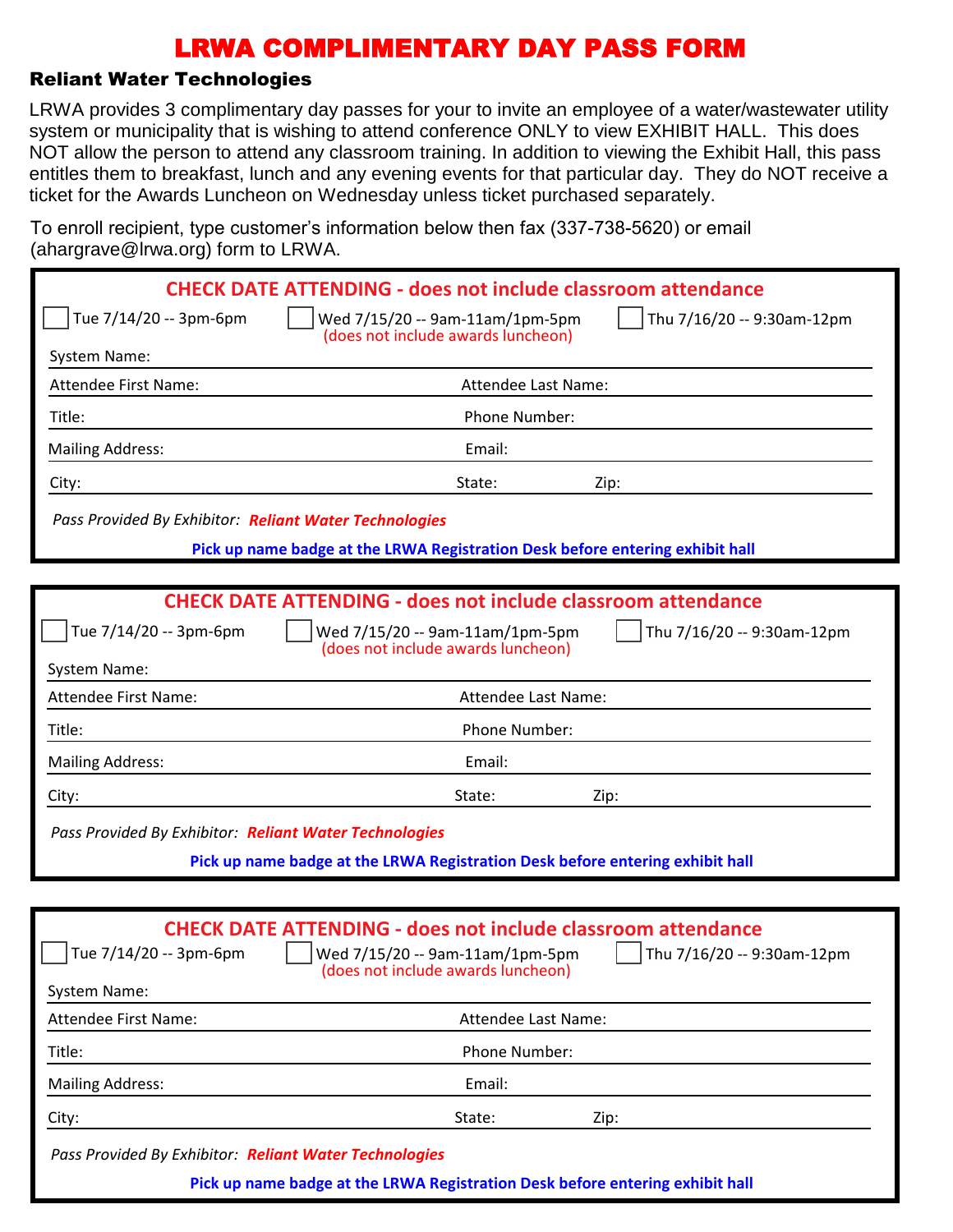#### Romac Industries, Inc.

LRWA provides 3 complimentary day passes for your to invite an employee of a water/wastewater utility system or municipality that is wishing to attend conference ONLY to view EXHIBIT HALL. This does NOT allow the person to attend any classroom training. In addition to viewing the Exhibit Hall, this pass entitles them to breakfast, lunch and any evening events for that particular day. They do NOT receive a ticket for the Awards Luncheon on Wednesday unless ticket purchased separately.

To enroll recipient, type customer's information below then fax (337-738-5620) or email (abargrave@lrwa.org) form to LRWA

| $($ anargiavo $\otimes$ irwa.org/Tonn to Erversity |                                                                                                                                                                                             |
|----------------------------------------------------|---------------------------------------------------------------------------------------------------------------------------------------------------------------------------------------------|
|                                                    | <b>CHECK DATE ATTENDING - does not include classroom attendance</b>                                                                                                                         |
| Tue 7/14/20 -- 3pm-6pm                             | Thu 7/16/20 -- 9:30am-12pm<br>Wed 7/15/20 -- 9am-11am/1pm-5pm<br>(does not include awards luncheon)                                                                                         |
| System Name:                                       |                                                                                                                                                                                             |
| <b>Attendee First Name:</b>                        | Attendee Last Name:                                                                                                                                                                         |
| Title:                                             | Phone Number:                                                                                                                                                                               |
| <b>Mailing Address:</b>                            | Email:                                                                                                                                                                                      |
| City:                                              | State:<br>Zip:                                                                                                                                                                              |
| Pass Provided By Exhibitor: Romac Industries, Inc. |                                                                                                                                                                                             |
|                                                    | Pick up name badge at the LRWA Registration Desk before entering exhibit hall                                                                                                               |
|                                                    |                                                                                                                                                                                             |
|                                                    | <b>CHECK DATE ATTENDING - does not include classroom attendance</b>                                                                                                                         |
| Tue 7/14/20 -- 3pm-6pm                             | Wed 7/15/20 -- 9am-11am/1pm-5pm<br>Thu 7/16/20 -- 9:30am-12pm<br>(does not include awards luncheon)                                                                                         |
| System Name:                                       |                                                                                                                                                                                             |
| <b>Attendee First Name:</b>                        | Attendee Last Name:                                                                                                                                                                         |
| Title:                                             | Phone Number:                                                                                                                                                                               |
| <b>Mailing Address:</b>                            | Email:                                                                                                                                                                                      |
| City:                                              | State:<br>Zip:                                                                                                                                                                              |
| Pass Provided By Exhibitor: Romac Industries, Inc. |                                                                                                                                                                                             |
|                                                    | Pick up name badge at the LRWA Registration Desk before entering exhibit hall                                                                                                               |
|                                                    |                                                                                                                                                                                             |
| Tue 7/14/20 -- 3pm-6pm                             | <b>CHECK DATE ATTENDING - does not include classroom attendance</b><br>$\int$ Thu 7/16/20 -- 9:30am-12pm<br>$\vert$   Wed 7/15/20 -- 9am-11am/1pm-5pm<br>(does not include awards luncheon) |
| System Name:                                       |                                                                                                                                                                                             |
| Attendee First Name:                               | Attendee Last Name:                                                                                                                                                                         |
| Title:                                             | Phone Number:                                                                                                                                                                               |
| <b>Mailing Address:</b>                            | Email:                                                                                                                                                                                      |
|                                                    |                                                                                                                                                                                             |

City: State: Zip:

*Pass Provided By Exhibitor: Romac Industries, Inc.*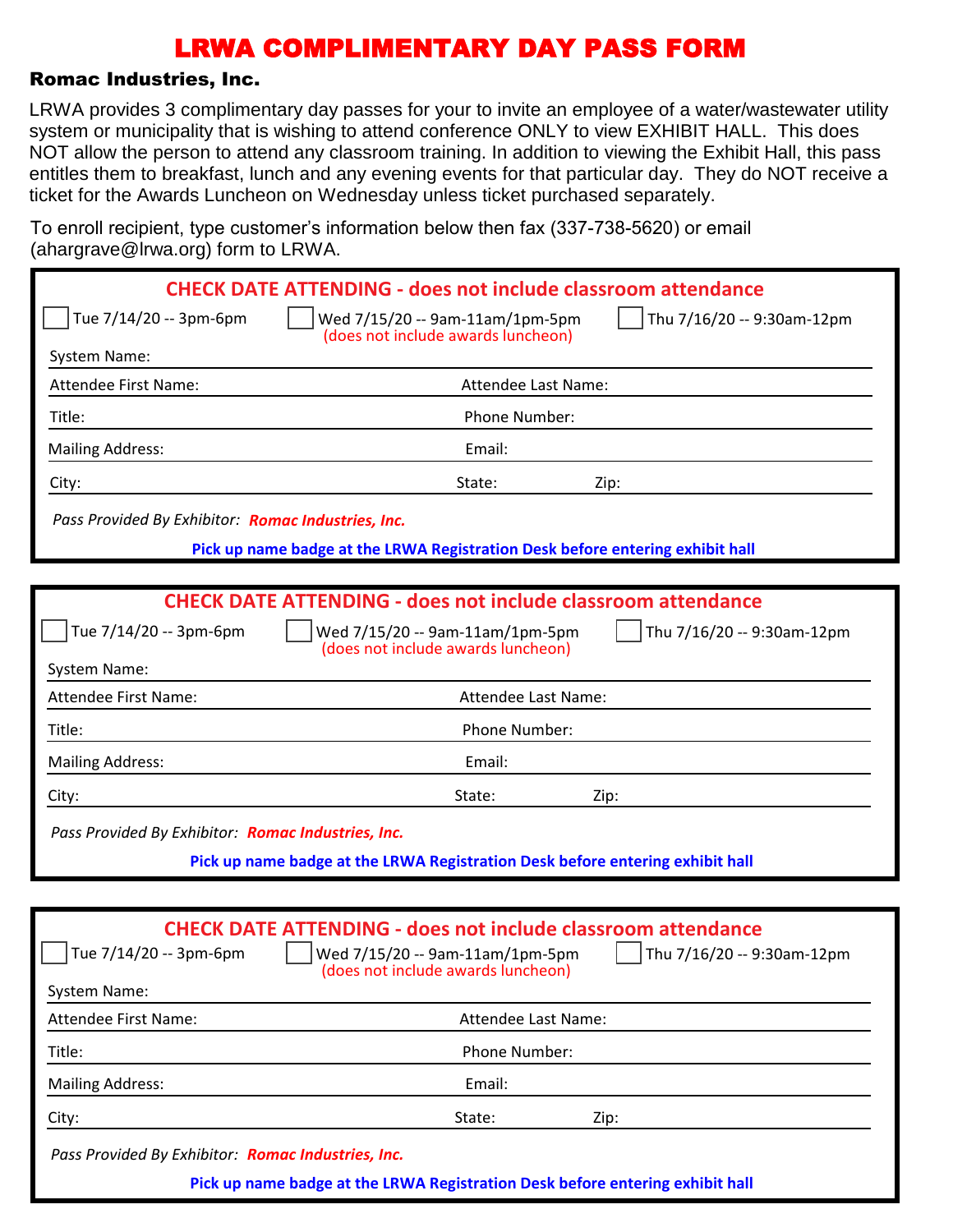#### Rual Pipe & Supply

LRWA provides 3 complimentary day passes for your to invite an employee of a water/wastewater utility system or municipality that is wishing to attend conference ONLY to view EXHIBIT HALL. This does NOT allow the person to attend any classroom training. In addition to viewing the Exhibit Hall, this pass entitles them to breakfast, lunch and any evening events for that particular day. They do NOT receive a ticket for the Awards Luncheon on Wednesday unless ticket purchased separately.

To enroll recipient, type customer's information below then fax (337-738-5620) or email (abargrave@lrwa.org) form to LRWA

| $\alpha$ and grave $\approx$ mwa.org romm to Liver $\alpha$ |                                                                                                                                                                                             |
|-------------------------------------------------------------|---------------------------------------------------------------------------------------------------------------------------------------------------------------------------------------------|
|                                                             | <b>CHECK DATE ATTENDING - does not include classroom attendance</b>                                                                                                                         |
| Tue 7/14/20 -- 3pm-6pm                                      | Thu 7/16/20 -- 9:30am-12pm<br>Wed 7/15/20 -- 9am-11am/1pm-5pm                                                                                                                               |
| System Name:                                                | (does not include awards luncheon)                                                                                                                                                          |
| Attendee First Name:                                        | Attendee Last Name:                                                                                                                                                                         |
| Title:                                                      | Phone Number:                                                                                                                                                                               |
| <b>Mailing Address:</b>                                     | Email:                                                                                                                                                                                      |
| City:                                                       | State:<br>Zip:                                                                                                                                                                              |
| Pass Provided By Exhibitor: Rual Pipe & Supply              |                                                                                                                                                                                             |
|                                                             | Pick up name badge at the LRWA Registration Desk before entering exhibit hall                                                                                                               |
|                                                             |                                                                                                                                                                                             |
|                                                             | <b>CHECK DATE ATTENDING - does not include classroom attendance</b>                                                                                                                         |
| Tue 7/14/20 -- 3pm-6pm                                      | Wed 7/15/20 -- 9am-11am/1pm-5pm<br>Thu 7/16/20 -- 9:30am-12pm<br>(does not include awards luncheon)                                                                                         |
| System Name:                                                |                                                                                                                                                                                             |
| Attendee First Name:                                        | Attendee Last Name:                                                                                                                                                                         |
| Title:                                                      | Phone Number:                                                                                                                                                                               |
| <b>Mailing Address:</b>                                     | Email:                                                                                                                                                                                      |
| City:                                                       | State:<br>Zip:                                                                                                                                                                              |
| Pass Provided By Exhibitor: Rual Pipe & Supply              |                                                                                                                                                                                             |
|                                                             | Pick up name badge at the LRWA Registration Desk before entering exhibit hall                                                                                                               |
|                                                             |                                                                                                                                                                                             |
| Tue 7/14/20 -- 3pm-6pm<br>System Name:                      | <b>CHECK DATE ATTENDING - does not include classroom attendance</b><br>$\int$ Thu 7/16/20 -- 9:30am-12pm<br>$\vert$   Wed 7/15/20 -- 9am-11am/1pm-5pm<br>(does not include awards luncheon) |
| Attendee First Name:                                        | Attendee Last Name:                                                                                                                                                                         |
| Title:                                                      | Phone Number:                                                                                                                                                                               |
| <b>Mailing Address:</b>                                     | Email:                                                                                                                                                                                      |
| City:                                                       | State:<br>Zip:                                                                                                                                                                              |
|                                                             |                                                                                                                                                                                             |

*Pass Provided By Exhibitor: Rual Pipe & Supply*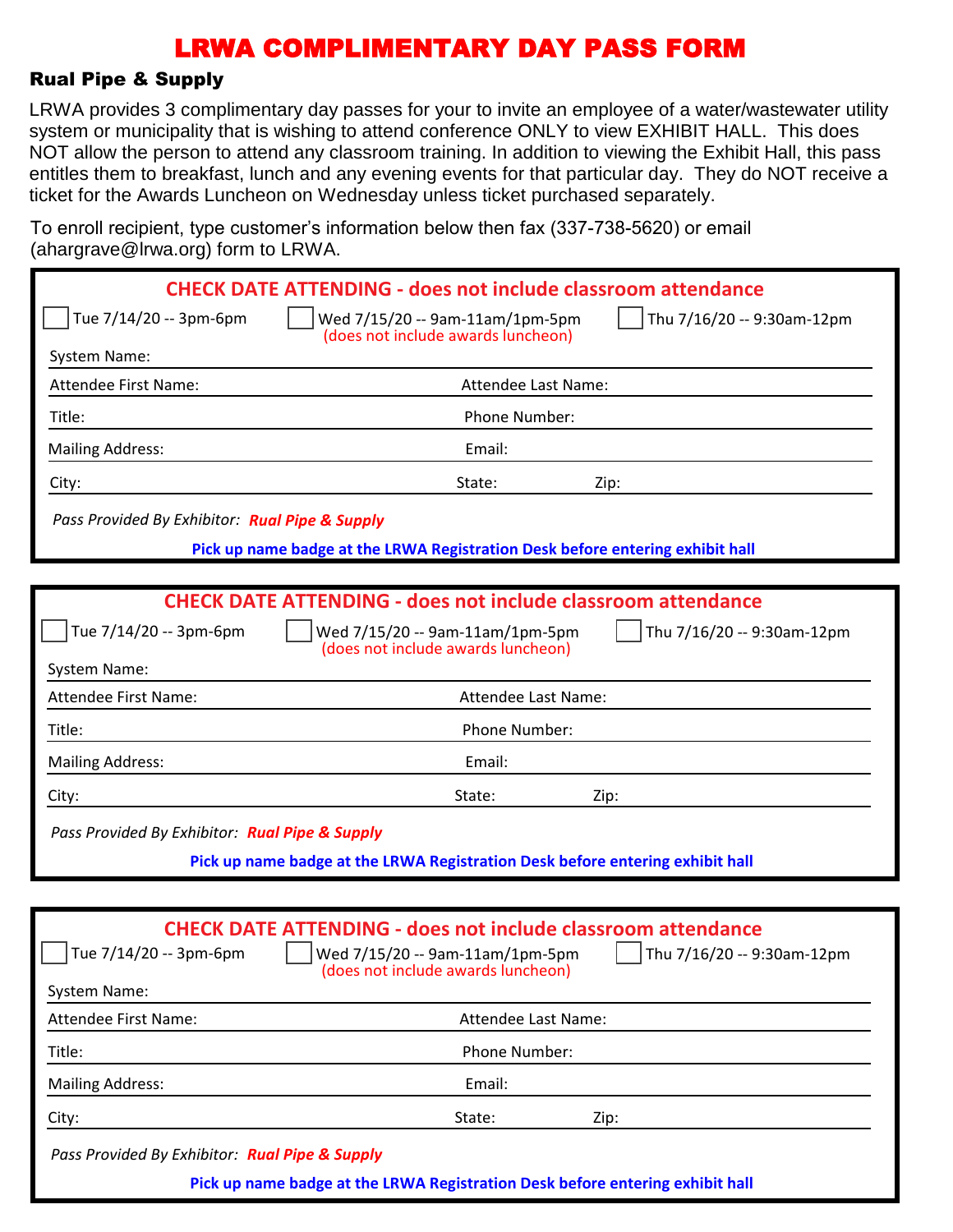#### S & J Meter Inc

LRWA provides 3 complimentary day passes for your to invite an employee of a water/wastewater utility system or municipality that is wishing to attend conference ONLY to view EXHIBIT HALL. This does NOT allow the person to attend any classroom training. In addition to viewing the Exhibit Hall, this pass entitles them to breakfast, lunch and any evening events for that particular day. They do NOT receive a ticket for the Awards Luncheon on Wednesday unless ticket purchased separately.

To enroll recipient, type customer's information below then fax (337-738-5620) or email (abargrave@lrwa.org) form to LRWA

| $\alpha$ and grave $\approx$ mwa.org romm to Liver $\alpha$ |                                                                                       |                                   |
|-------------------------------------------------------------|---------------------------------------------------------------------------------------|-----------------------------------|
|                                                             | <b>CHECK DATE ATTENDING - does not include classroom attendance</b>                   |                                   |
| Tue 7/14/20 -- 3pm-6pm                                      | Wed 7/15/20 -- 9am-11am/1pm-5pm<br>(does not include awards luncheon)                 | Thu 7/16/20 -- 9:30am-12pm        |
| System Name:                                                |                                                                                       |                                   |
| Attendee First Name:                                        | Attendee Last Name:                                                                   |                                   |
| Title:                                                      | Phone Number:                                                                         |                                   |
| <b>Mailing Address:</b>                                     | Email:                                                                                |                                   |
| City:                                                       | State:                                                                                | Zip:                              |
| Pass Provided By Exhibitor: S & J Meter Inc                 |                                                                                       |                                   |
|                                                             | Pick up name badge at the LRWA Registration Desk before entering exhibit hall         |                                   |
|                                                             |                                                                                       |                                   |
|                                                             | <b>CHECK DATE ATTENDING - does not include classroom attendance</b>                   |                                   |
| Tue 7/14/20 -- 3pm-6pm                                      | Wed 7/15/20 -- 9am-11am/1pm-5pm<br>(does not include awards luncheon)                 | Thu 7/16/20 -- 9:30am-12pm        |
| System Name:                                                |                                                                                       |                                   |
| Attendee First Name:                                        | Attendee Last Name:                                                                   |                                   |
| Title:                                                      | Phone Number:                                                                         |                                   |
| <b>Mailing Address:</b>                                     | Email:                                                                                |                                   |
| City:                                                       | State:                                                                                | Zip:                              |
| Pass Provided By Exhibitor: S & J Meter Inc                 |                                                                                       |                                   |
|                                                             | Pick up name badge at the LRWA Registration Desk before entering exhibit hall         |                                   |
|                                                             |                                                                                       |                                   |
|                                                             | <b>CHECK DATE ATTENDING - does not include classroom attendance</b>                   |                                   |
| Tue 7/14/20 -- 3pm-6pm                                      | $\vert$ $\vert$ Wed 7/15/20 -- 9am-11am/1pm-5pm<br>(does not include awards luncheon) | $\int$ Thu 7/16/20 -- 9:30am-12pm |
| System Name:                                                |                                                                                       |                                   |
| Attendee First Name:                                        | Attendee Last Name:                                                                   |                                   |
| Title:                                                      | Phone Number:                                                                         |                                   |
| <b>Mailing Address:</b>                                     | Email:                                                                                |                                   |
| City:                                                       | State:                                                                                | Zip:                              |
|                                                             |                                                                                       |                                   |

*Pass Provided By Exhibitor: S & J Meter Inc*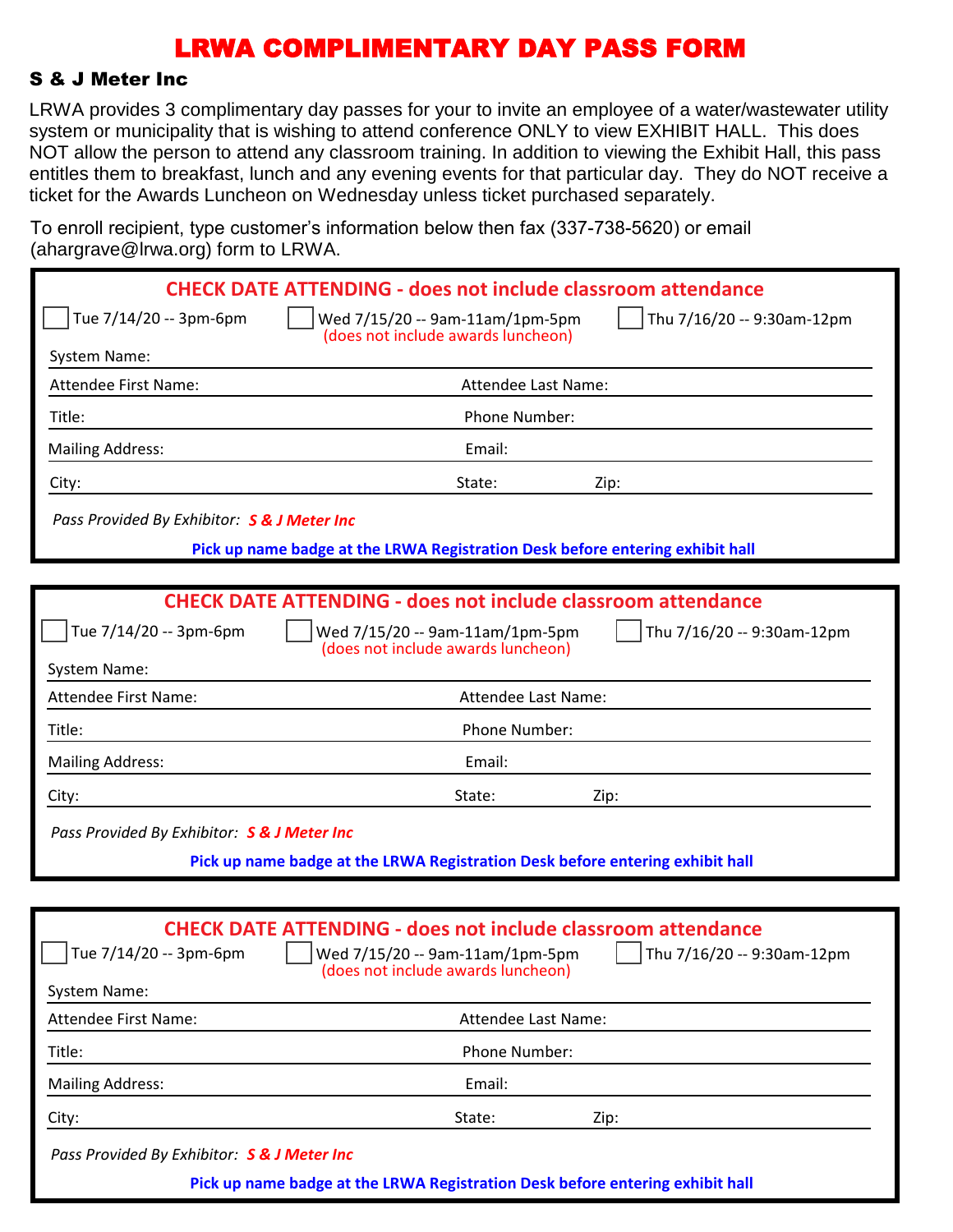### Southeastern Tank, Inc.

LRWA provides 3 complimentary day passes for your to invite an employee of a water/wastewater utility system or municipality that is wishing to attend conference ONLY to view EXHIBIT HALL. This does NOT allow the person to attend any classroom training. In addition to viewing the Exhibit Hall, this pass entitles them to breakfast, lunch and any evening events for that particular day. They do NOT receive a ticket for the Awards Luncheon on Wednesday unless ticket purchased separately.

To enroll recipient, type customer's information below then fax (337-738-5620) or email (ahargrave@lrwa.org) form to LRWA.

|                                                     | <b>CHECK DATE ATTENDING - does not include classroom attendance</b>           |                            |
|-----------------------------------------------------|-------------------------------------------------------------------------------|----------------------------|
| Tue 7/14/20 -- 3pm-6pm                              | Wed 7/15/20 -- 9am-11am/1pm-5pm<br>(does not include awards luncheon)         | Thu 7/16/20 -- 9:30am-12pm |
| System Name:                                        |                                                                               |                            |
| Attendee First Name:                                | Attendee Last Name:                                                           |                            |
| Title:                                              | Phone Number:                                                                 |                            |
| <b>Mailing Address:</b>                             | Email:                                                                        |                            |
| City:                                               | State:                                                                        | Zip:                       |
| Pass Provided By Exhibitor: Southeastern Tank, Inc. |                                                                               |                            |
|                                                     | Pick up name badge at the LRWA Registration Desk before entering exhibit hall |                            |
|                                                     |                                                                               |                            |
|                                                     | <b>CHECK DATE ATTENDING - does not include classroom attendance</b>           |                            |
| Tue 7/14/20 -- 3pm-6pm                              | Wed 7/15/20 -- 9am-11am/1pm-5pm<br>(does not include awards luncheon)         | Thu 7/16/20 -- 9:30am-12pm |
| System Name:                                        |                                                                               |                            |
| <b>Attendee First Name:</b>                         | Attendee Last Name:                                                           |                            |
| Title:                                              | Phone Number:                                                                 |                            |
| <b>Mailing Address:</b>                             | Email:                                                                        |                            |
| City:                                               | State:                                                                        | Zip:                       |
| Pass Provided By Exhibitor: Southeastern Tank, Inc. |                                                                               |                            |
|                                                     | Pick up name badge at the LRWA Registration Desk before entering exhibit hall |                            |
|                                                     |                                                                               |                            |
|                                                     | <b>CHECK DATE ATTENDING - does not include classroom attendance</b>           |                            |
| Tue 7/14/20 -- 3pm-6pm                              | $\Box$ Wed 7/15/20 -- 9am-11am/1pm-5pm<br>(does not include awards luncheon)  | Thu 7/16/20 -- 9:30am-12pm |
| <b>System Name:</b>                                 |                                                                               |                            |
| Attendee First Name:                                | Attendee Last Name:                                                           |                            |
| Title:                                              | Phone Number:                                                                 |                            |
| <b>Mailing Address:</b>                             | Email:                                                                        |                            |
| City:                                               | State:                                                                        | Zip:                       |
| Pass Provided By Exhibitor: Southeastern Tank, Inc. |                                                                               |                            |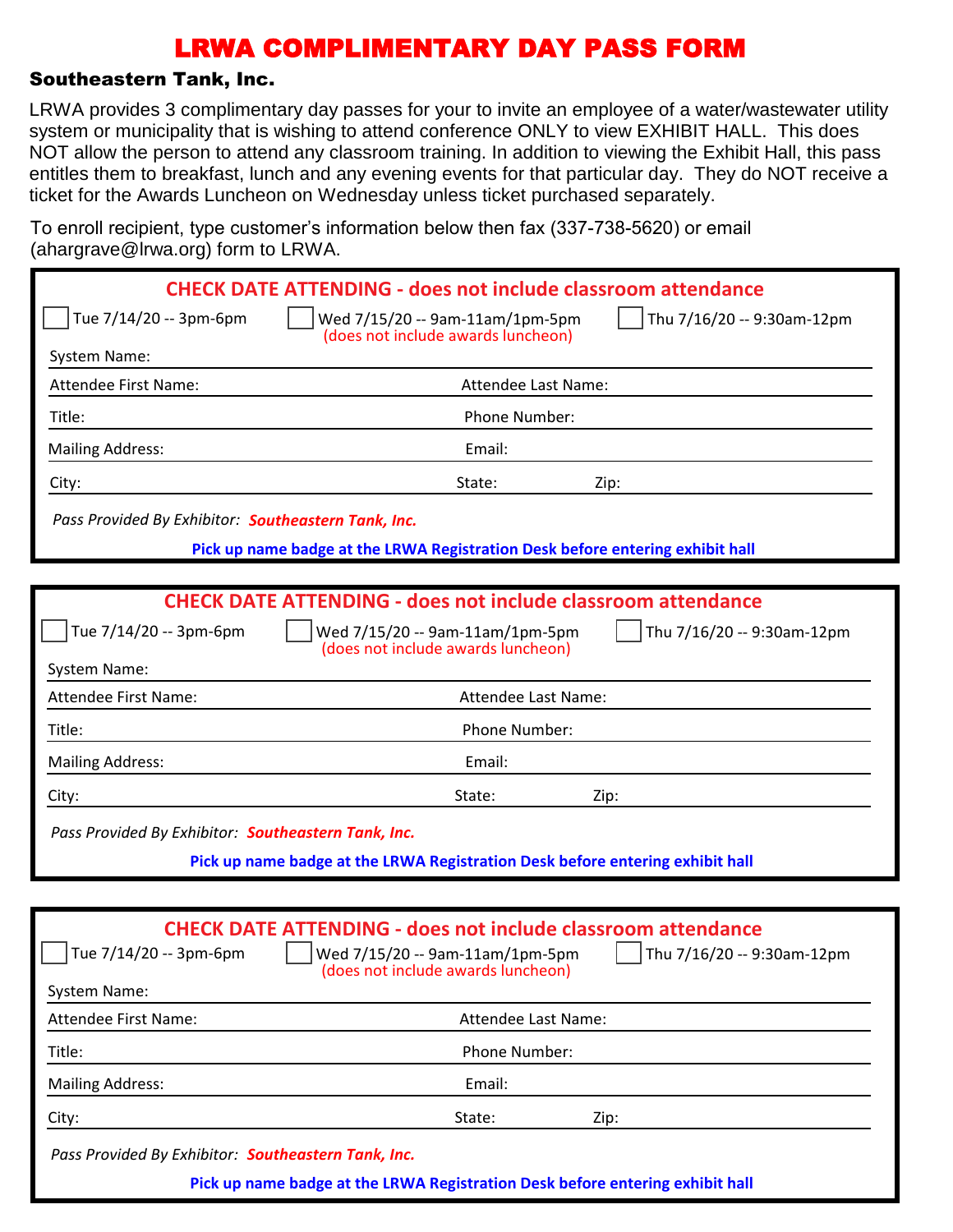#### Special Risk Insurance Inc

LRWA provides 3 complimentary day passes for your to invite an employee of a water/wastewater utility system or municipality that is wishing to attend conference ONLY to view EXHIBIT HALL. This does NOT allow the person to attend any classroom training. In addition to viewing the Exhibit Hall, this pass entitles them to breakfast, lunch and any evening events for that particular day. They do NOT receive a ticket for the Awards Luncheon on Wednesday unless ticket purchased separately.

To enroll recipient, type customer's information below then fax (337-738-5620) or email (abargrave@lrwa.org) form to LRWA

|                                                        | <b>CHECK DATE ATTENDING - does not include classroom attendance</b>                                                  |
|--------------------------------------------------------|----------------------------------------------------------------------------------------------------------------------|
| Tue 7/14/20 -- 3pm-6pm                                 | Thu 7/16/20 -- 9:30am-12pm<br>Wed 7/15/20 -- 9am-11am/1pm-5pm<br>(does not include awards luncheon)                  |
| System Name:                                           |                                                                                                                      |
| <b>Attendee First Name:</b>                            | Attendee Last Name:                                                                                                  |
| Title:                                                 | Phone Number:                                                                                                        |
| <b>Mailing Address:</b>                                | Email:                                                                                                               |
| City:                                                  | State:<br>Zip:                                                                                                       |
| Pass Provided By Exhibitor: Special Risk Insurance Inc |                                                                                                                      |
|                                                        | Pick up name badge at the LRWA Registration Desk before entering exhibit hall                                        |
|                                                        |                                                                                                                      |
|                                                        | <b>CHECK DATE ATTENDING - does not include classroom attendance</b>                                                  |
| Tue 7/14/20 -- 3pm-6pm                                 | Wed 7/15/20 -- 9am-11am/1pm-5pm<br>Thu 7/16/20 -- 9:30am-12pm<br>(does not include awards luncheon)                  |
| System Name:                                           |                                                                                                                      |
| <b>Attendee First Name:</b>                            | Attendee Last Name:                                                                                                  |
| Title:                                                 | Phone Number:                                                                                                        |
| <b>Mailing Address:</b>                                | Email:                                                                                                               |
| City:                                                  | State:<br>Zip:                                                                                                       |
| Pass Provided By Exhibitor: Special Risk Insurance Inc |                                                                                                                      |
|                                                        | Pick up name badge at the LRWA Registration Desk before entering exhibit hall                                        |
|                                                        |                                                                                                                      |
|                                                        | <b>CHECK DATE ATTENDING - does not include classroom attendance</b>                                                  |
| Tue 7/14/20 -- 3pm-6pm                                 | $\int$ Thu 7/16/20 -- 9:30am-12pm<br>$\vert$   Wed 7/15/20 -- 9am-11am/1pm-5pm<br>(does not include awards luncheon) |
| <b>System Name:</b>                                    |                                                                                                                      |
| <b>Attendee First Name:</b>                            | Attendee Last Name:                                                                                                  |
| Title:                                                 | Phone Number:                                                                                                        |
| <b>Mailing Address:</b>                                | Email:                                                                                                               |

City: State: Zip:

*Pass Provided By Exhibitor: Special Risk Insurance Inc*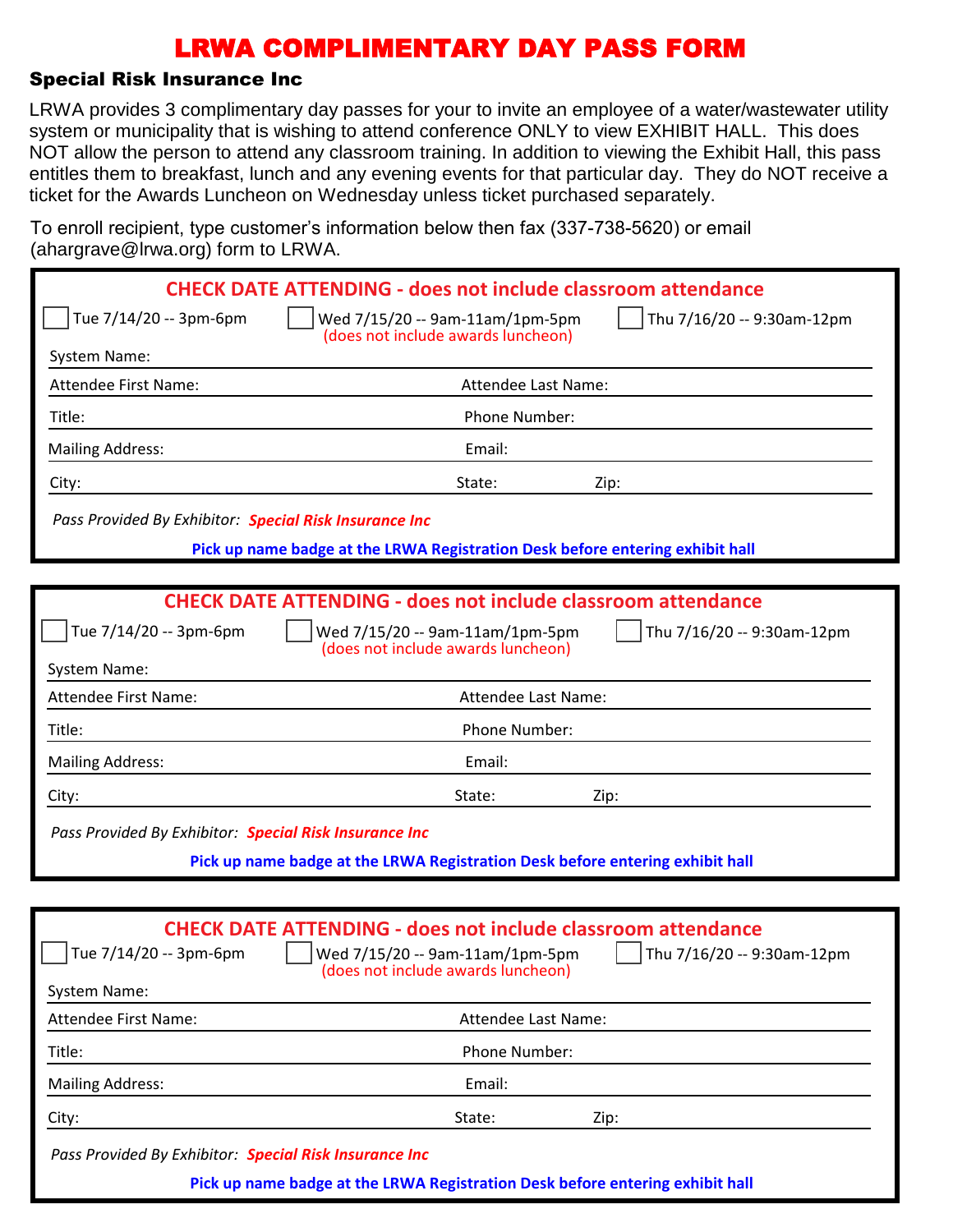### Superior Tank Company, Inc.

LRWA provides 3 complimentary day passes for your to invite an employee of a water/wastewater utility system or municipality that is wishing to attend conference ONLY to view EXHIBIT HALL. This does NOT allow the person to attend any classroom training. In addition to viewing the Exhibit Hall, this pass entitles them to breakfast, lunch and any evening events for that particular day. They do NOT receive a ticket for the Awards Luncheon on Wednesday unless ticket purchased separately.

To enroll recipient, type customer's information below then fax (337-738-5620) or email (ahargrave@lrwa.org) form to LRWA

|                                                         | <b>CHECK DATE ATTENDING - does not include classroom attendance</b>                                                                                                            |
|---------------------------------------------------------|--------------------------------------------------------------------------------------------------------------------------------------------------------------------------------|
| Tue 7/14/20 -- 3pm-6pm                                  | Thu 7/16/20 -- 9:30am-12pm<br>Wed 7/15/20 -- 9am-11am/1pm-5pm<br>(does not include awards luncheon)                                                                            |
| System Name:                                            |                                                                                                                                                                                |
| <b>Attendee First Name:</b>                             | Attendee Last Name:                                                                                                                                                            |
| Title:                                                  | Phone Number:                                                                                                                                                                  |
| <b>Mailing Address:</b>                                 | Email:                                                                                                                                                                         |
| City:                                                   | State:<br>Zip:                                                                                                                                                                 |
| Pass Provided By Exhibitor: Superior Tank Company, Inc. |                                                                                                                                                                                |
|                                                         | Pick up name badge at the LRWA Registration Desk before entering exhibit hall                                                                                                  |
|                                                         |                                                                                                                                                                                |
|                                                         | <b>CHECK DATE ATTENDING - does not include classroom attendance</b>                                                                                                            |
| Tue 7/14/20 -- 3pm-6pm                                  | Thu 7/16/20 -- 9:30am-12pm<br>Wed 7/15/20 -- 9am-11am/1pm-5pm<br>(does not include awards luncheon)                                                                            |
| System Name:                                            |                                                                                                                                                                                |
| Attendee First Name:                                    | Attendee Last Name:                                                                                                                                                            |
| Title:                                                  | Phone Number:                                                                                                                                                                  |
| <b>Mailing Address:</b>                                 | Email:                                                                                                                                                                         |
| City:                                                   | State:<br>Zip:                                                                                                                                                                 |
| Pass Provided By Exhibitor: Superior Tank Company, Inc. |                                                                                                                                                                                |
|                                                         | Pick up name badge at the LRWA Registration Desk before entering exhibit hall                                                                                                  |
|                                                         |                                                                                                                                                                                |
| $\int$ Tue 7/14/20 -- 3pm-6pm<br>System Name:           | <b>CHECK DATE ATTENDING - does not include classroom attendance</b><br>    Wed 7/15/20 -- 9am-11am/1pm-5pm<br>Thu 7/16/20 -- 9:30am-12pm<br>(does not include awards luncheon) |
| <b>Attendee First Name:</b>                             | Attendee Last Name:                                                                                                                                                            |
| Title:                                                  | Phone Number:                                                                                                                                                                  |
| <b>Mailing Address:</b>                                 | Email:                                                                                                                                                                         |
| City:                                                   | State:<br>Zip:                                                                                                                                                                 |
|                                                         |                                                                                                                                                                                |

*Pass Provided By Exhibitor: Superior Tank Company, Inc.*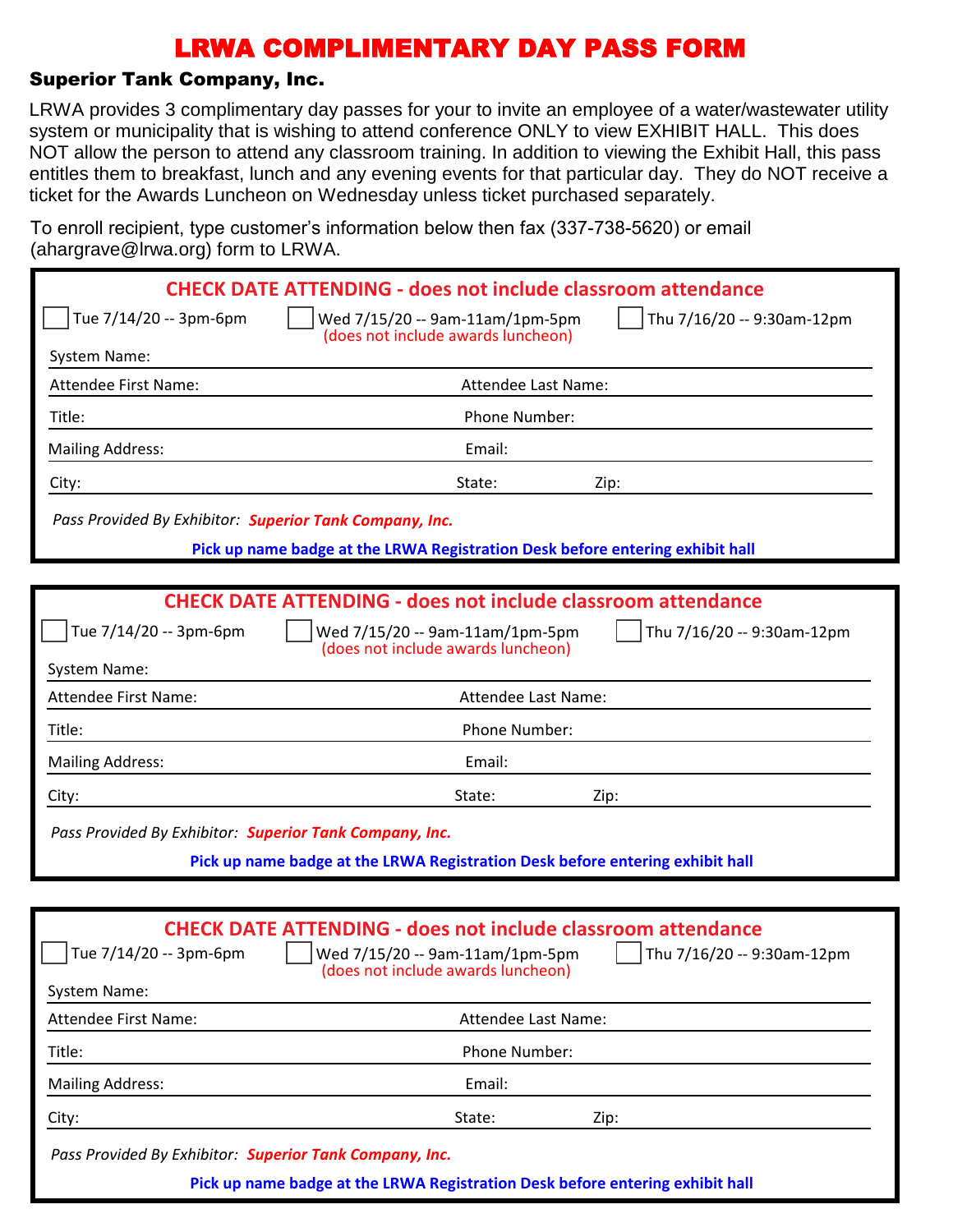#### Taylor Power Systems

LRWA provides 3 complimentary day passes for your to invite an employee of a water/wastewater utility system or municipality that is wishing to attend conference ONLY to view EXHIBIT HALL. This does NOT allow the person to attend any classroom training. In addition to viewing the Exhibit Hall, this pass entitles them to breakfast, lunch and any evening events for that particular day. They do NOT receive a ticket for the Awards Luncheon on Wednesday unless ticket purchased separately.

To enroll recipient, type customer's information below then fax (337-738-5620) or email (abargrave@lrwa.org) form to LRWA

| $($ anargiavo $\otimes$ irwa.org/Tonn to Erversity |                                                                                                                                                                                             |
|----------------------------------------------------|---------------------------------------------------------------------------------------------------------------------------------------------------------------------------------------------|
|                                                    | <b>CHECK DATE ATTENDING - does not include classroom attendance</b>                                                                                                                         |
| Tue 7/14/20 -- 3pm-6pm                             | Thu 7/16/20 -- 9:30am-12pm<br>Wed 7/15/20 -- 9am-11am/1pm-5pm<br>(does not include awards luncheon)                                                                                         |
| System Name:                                       |                                                                                                                                                                                             |
| <b>Attendee First Name:</b>                        | Attendee Last Name:                                                                                                                                                                         |
| Title:                                             | Phone Number:                                                                                                                                                                               |
| <b>Mailing Address:</b>                            | Email:                                                                                                                                                                                      |
| City:                                              | State:<br>Zip:                                                                                                                                                                              |
| Pass Provided By Exhibitor: Taylor Power Systems   |                                                                                                                                                                                             |
|                                                    | Pick up name badge at the LRWA Registration Desk before entering exhibit hall                                                                                                               |
|                                                    |                                                                                                                                                                                             |
|                                                    | <b>CHECK DATE ATTENDING - does not include classroom attendance</b>                                                                                                                         |
| Tue 7/14/20 -- 3pm-6pm                             | Wed 7/15/20 -- 9am-11am/1pm-5pm<br>Thu 7/16/20 -- 9:30am-12pm<br>(does not include awards luncheon)                                                                                         |
| System Name:                                       |                                                                                                                                                                                             |
| <b>Attendee First Name:</b>                        | Attendee Last Name:                                                                                                                                                                         |
| Title:                                             | Phone Number:                                                                                                                                                                               |
| <b>Mailing Address:</b>                            | Email:                                                                                                                                                                                      |
| City:                                              | State:<br>Zip:                                                                                                                                                                              |
| Pass Provided By Exhibitor: Taylor Power Systems   |                                                                                                                                                                                             |
|                                                    | Pick up name badge at the LRWA Registration Desk before entering exhibit hall                                                                                                               |
|                                                    |                                                                                                                                                                                             |
| Tue 7/14/20 -- 3pm-6pm                             | <b>CHECK DATE ATTENDING - does not include classroom attendance</b><br>$\int$ Thu 7/16/20 -- 9:30am-12pm<br>$\vert$   Wed 7/15/20 -- 9am-11am/1pm-5pm<br>(does not include awards luncheon) |
| System Name:                                       |                                                                                                                                                                                             |
| Attendee First Name:                               | Attendee Last Name:                                                                                                                                                                         |
| Title:                                             | Phone Number:                                                                                                                                                                               |
| <b>Mailing Address:</b>                            | Email:                                                                                                                                                                                      |
|                                                    |                                                                                                                                                                                             |

City: State: Zip:

*Pass Provided By Exhibitor: Taylor Power Systems*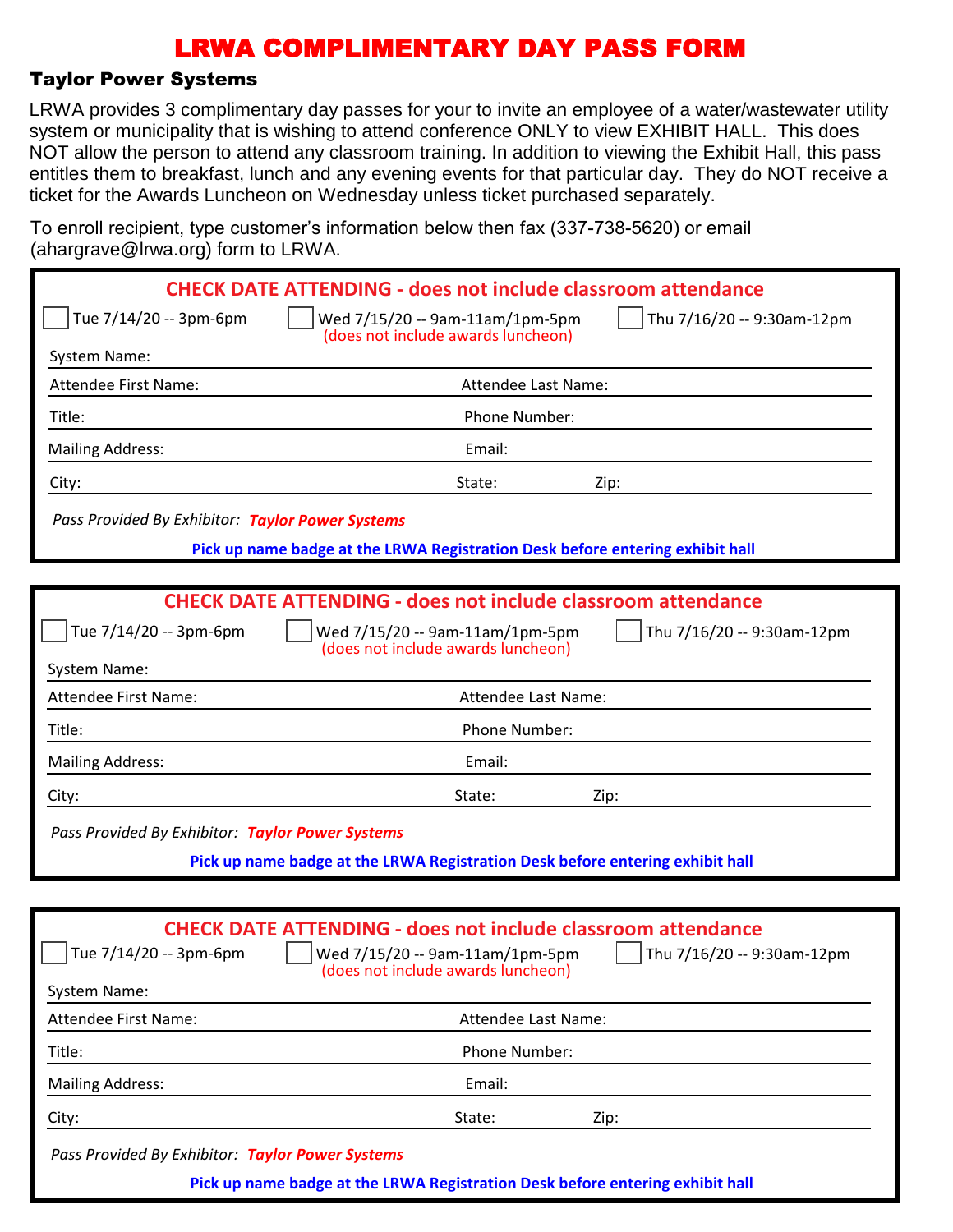### Texian Geospatial & Asset Solutions

LRWA provides 3 complimentary day passes for your to invite an employee of a water/wastewater utility system or municipality that is wishing to attend conference ONLY to view EXHIBIT HALL. This does NOT allow the person to attend any classroom training. In addition to viewing the Exhibit Hall, this pass entitles them to breakfast, lunch and any evening events for that particular day. They do NOT receive a ticket for the Awards Luncheon on Wednesday unless ticket purchased separately.

To enroll recipient, type customer's information below then fax (337-738-5620) or email (ahargrave@lrwa.org) form to LRWA.

|                             | <b>CHECK DATE ATTENDING - does not include classroom attendance</b>                                                                  |
|-----------------------------|--------------------------------------------------------------------------------------------------------------------------------------|
| Tue 7/14/20 -- 3pm-6pm      | Wed 7/15/20 -- 9am-11am/1pm-5pm<br>Thu 7/16/20 -- 9:30am-12pm<br>(does not include awards luncheon)                                  |
| System Name:                |                                                                                                                                      |
| <b>Attendee First Name:</b> | Attendee Last Name:                                                                                                                  |
| Title:                      | <b>Phone Number:</b>                                                                                                                 |
| <b>Mailing Address:</b>     | Email:                                                                                                                               |
| City:                       | State:<br>Zip:                                                                                                                       |
|                             | Pass Provided By Exhibitor: Texian Geospatial & Asset Solutions                                                                      |
|                             | Pick up name badge at the LRWA Registration Desk before entering exhibit hall                                                        |
|                             |                                                                                                                                      |
|                             | <b>CHECK DATE ATTENDING - does not include classroom attendance</b>                                                                  |
| Tue 7/14/20 -- 3pm-6pm      | Wed 7/15/20 -- 9am-11am/1pm-5pm<br>Thu 7/16/20 -- 9:30am-12pm<br>(does not include awards luncheon)                                  |
| <b>System Name:</b>         |                                                                                                                                      |
| <b>Attendee First Name:</b> | Attendee Last Name:                                                                                                                  |
| Title:                      | Phone Number:                                                                                                                        |
| <b>Mailing Address:</b>     | Email:                                                                                                                               |
| City:                       | State:<br>Zip:                                                                                                                       |
|                             | Pass Provided By Exhibitor: Texian Geospatial & Asset Solutions                                                                      |
|                             | Pick up name badge at the LRWA Registration Desk before entering exhibit hall                                                        |
|                             |                                                                                                                                      |
| Tue 7/14/20 -- 3pm-6pm      | <b>CHECK DATE ATTENDING - does not include classroom attendance</b><br>Wed 7/15/20 -- 9am-11am/1pm-5pm<br>Thu 7/16/20 -- 9:30am-12pm |
| System Name:                | (does not include awards luncheon)                                                                                                   |
| <b>Attendee First Name:</b> | Attendee Last Name:                                                                                                                  |
|                             |                                                                                                                                      |

Title: Phone Number:

Mailing Address: The Contract of the Contract of the Email:

City: State: Zip:

*Pass Provided By Exhibitor: Texian Geospatial & Asset Solutions*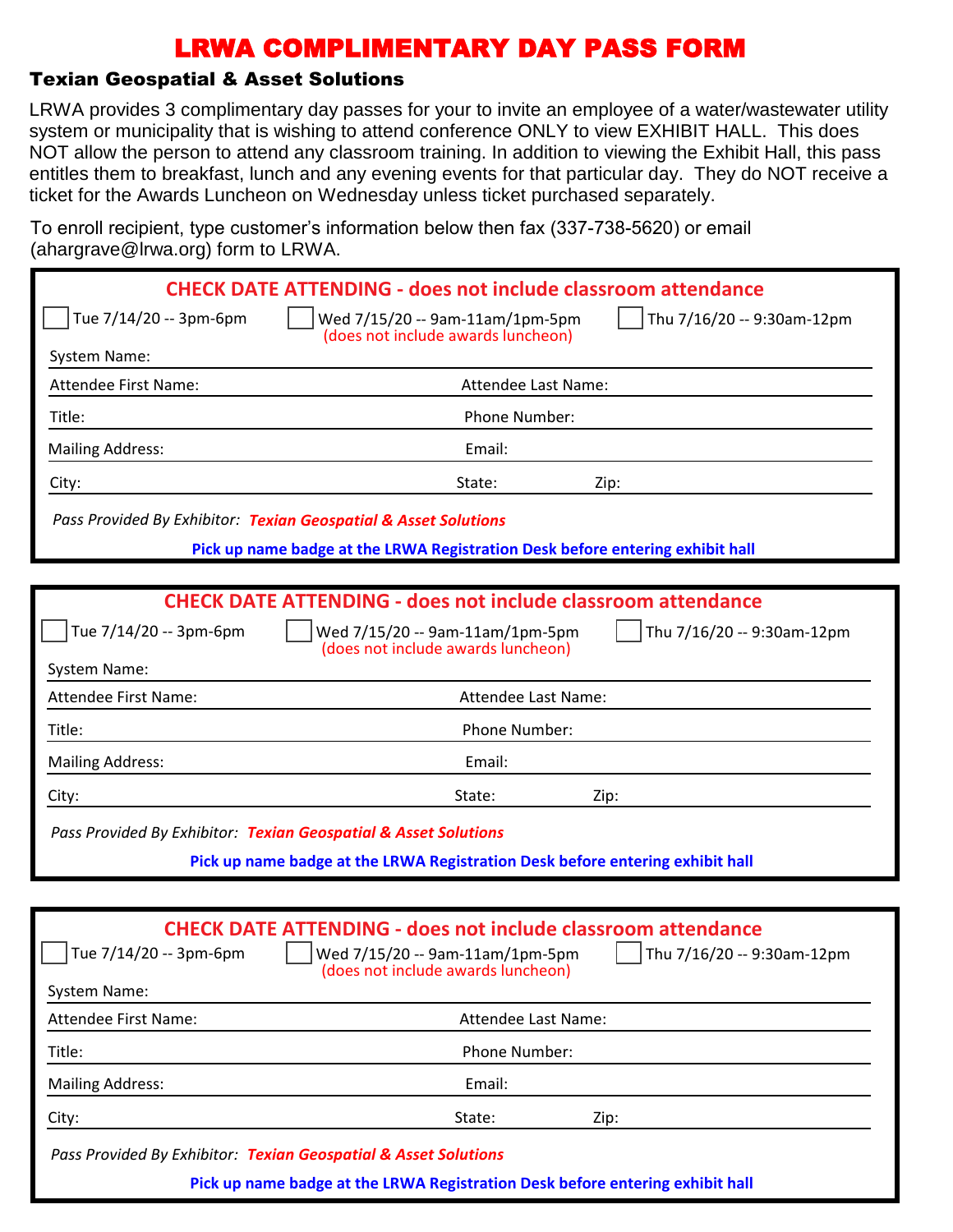### The Sherwin Williams Company

LRWA provides 3 complimentary day passes for your to invite an employee of a water/wastewater utility system or municipality that is wishing to attend conference ONLY to view EXHIBIT HALL. This does NOT allow the person to attend any classroom training. In addition to viewing the Exhibit Hall, this pass entitles them to breakfast, lunch and any evening events for that particular day. They do NOT receive a ticket for the Awards Luncheon on Wednesday unless ticket purchased separately.

To enroll recipient, type customer's information below then fax (337-738-5620) or email (ahargrave@lrwa.org) form to LRWA.

|                                                          | <b>CHECK DATE ATTENDING - does not include classroom attendance</b>                                 |
|----------------------------------------------------------|-----------------------------------------------------------------------------------------------------|
| Tue 7/14/20 -- 3pm-6pm                                   | Wed 7/15/20 -- 9am-11am/1pm-5pm<br>Thu 7/16/20 -- 9:30am-12pm<br>(does not include awards luncheon) |
| System Name:                                             |                                                                                                     |
| <b>Attendee First Name:</b>                              | Attendee Last Name:                                                                                 |
| Title:                                                   | Phone Number:                                                                                       |
| <b>Mailing Address:</b>                                  | Email:                                                                                              |
| City:                                                    | State:<br>Zip:                                                                                      |
| Pass Provided By Exhibitor: The Sherwin Williams Company |                                                                                                     |
|                                                          | Pick up name badge at the LRWA Registration Desk before entering exhibit hall                       |
|                                                          |                                                                                                     |
|                                                          | <b>CHECK DATE ATTENDING - does not include classroom attendance</b>                                 |
| Tue 7/14/20 -- 3pm-6pm                                   | Wed 7/15/20 -- 9am-11am/1pm-5pm<br>Thu 7/16/20 -- 9:30am-12pm<br>(does not include awards luncheon) |
| System Name:                                             |                                                                                                     |
| <b>Attendee First Name:</b>                              | Attendee Last Name:                                                                                 |
| Title:                                                   | Phone Number:                                                                                       |
| <b>Mailing Address:</b>                                  | Email:                                                                                              |
| City:                                                    | State:<br>Zip:                                                                                      |
| Pass Provided By Exhibitor: The Sherwin Williams Company |                                                                                                     |
|                                                          | Pick up name badge at the LRWA Registration Desk before entering exhibit hall                       |
|                                                          |                                                                                                     |
|                                                          | <b>CHECK DATE ATTENDING - does not include classroom attendance</b>                                 |
| Tue 7/14/20 -- 3pm-6pm                                   | Wed 7/15/20 -- 9am-11am/1pm-5pm<br>Thu 7/16/20 -- 9:30am-12pm<br>(does not include awards luncheon) |
| System Name:                                             |                                                                                                     |
| Attendee First Name:                                     | Attendee Last Name:                                                                                 |

Title: Phone Number:

Mailing Address: The Contract of the Contract of the Email:

City: State: Zip:

*Pass Provided By Exhibitor: The Sherwin Williams Company*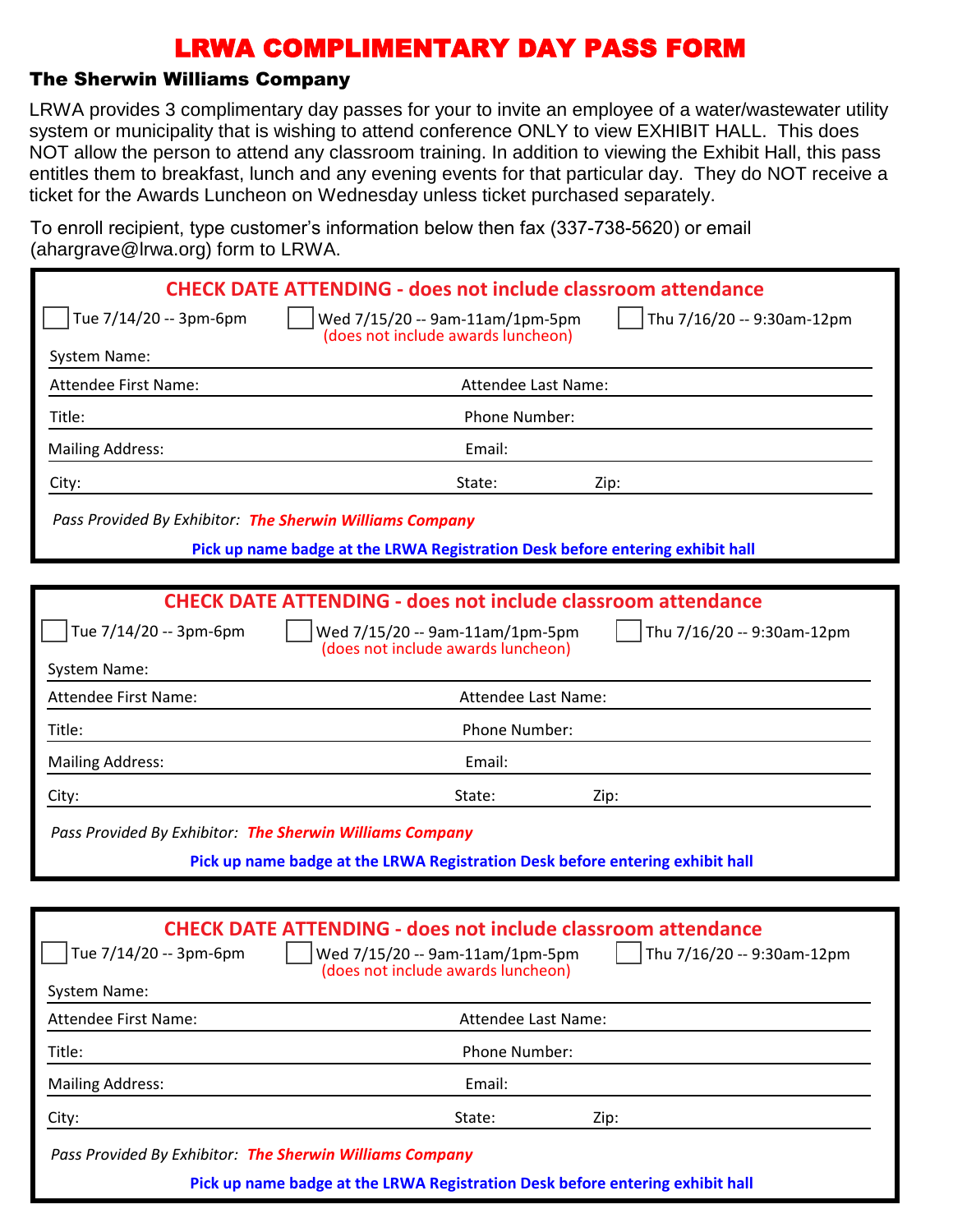#### Thomas Pump

LRWA provides 3 complimentary day passes for your to invite an employee of a water/wastewater utility system or municipality that is wishing to attend conference ONLY to view EXHIBIT HALL. This does NOT allow the person to attend any classroom training. In addition to viewing the Exhibit Hall, this pass entitles them to breakfast, lunch and any evening events for that particular day. They do NOT receive a ticket for the Awards Luncheon on Wednesday unless ticket purchased separately.

To enroll recipient, type customer's information below then fax (337-738-5620) or email  $(abarrarase@lrwa.$  org) form to LRWA

| $($ anargrav $\sigma$ @n wa.org/ Tomi to Liver. |                                                                                                                |
|-------------------------------------------------|----------------------------------------------------------------------------------------------------------------|
|                                                 | <b>CHECK DATE ATTENDING - does not include classroom attendance</b>                                            |
| Tue 7/14/20 -- 3pm-6pm                          | Thu 7/16/20 -- 9:30am-12pm<br>Wed 7/15/20 -- 9am-11am/1pm-5pm<br>(does not include awards luncheon)            |
| <b>System Name:</b>                             |                                                                                                                |
| <b>Attendee First Name:</b>                     | Attendee Last Name:                                                                                            |
| Title:                                          | Phone Number:                                                                                                  |
| <b>Mailing Address:</b>                         | Email:                                                                                                         |
| City:                                           | State:<br>Zip:                                                                                                 |
| Pass Provided By Exhibitor: Thomas Pump         |                                                                                                                |
|                                                 | Pick up name badge at the LRWA Registration Desk before entering exhibit hall                                  |
|                                                 |                                                                                                                |
|                                                 | <b>CHECK DATE ATTENDING - does not include classroom attendance</b>                                            |
| Tue 7/14/20 -- 3pm-6pm                          | Thu 7/16/20 -- 9:30am-12pm<br>Wed 7/15/20 -- 9am-11am/1pm-5pm<br>(does not include awards luncheon)            |
| System Name:                                    |                                                                                                                |
| <b>Attendee First Name:</b>                     | Attendee Last Name:                                                                                            |
| Title:                                          | Phone Number:                                                                                                  |
| <b>Mailing Address:</b>                         | Email:                                                                                                         |
| City:                                           | State:<br>Zip:                                                                                                 |
| Pass Provided By Exhibitor: Thomas Pump         |                                                                                                                |
|                                                 | Pick up name badge at the LRWA Registration Desk before entering exhibit hall                                  |
|                                                 |                                                                                                                |
|                                                 | <b>CHECK DATE ATTENDING - does not include classroom attendance</b>                                            |
| Tue 7/14/20 -- 3pm-6pm                          | $\lceil$   Thu 7/16/20 -- 9:30am-12pm<br>Wed 7/15/20 -- 9am-11am/1pm-5pm<br>(does not include awards luncheon) |
| <b>System Name:</b>                             |                                                                                                                |
| <b>Attendee First Name:</b>                     | Attendee Last Name:                                                                                            |
| Title:                                          | Phone Number:                                                                                                  |
|                                                 |                                                                                                                |

Mailing Address: The Contract of the Contract of the Email:

City: State: Zip:

*Pass Provided By Exhibitor: Thomas Pump*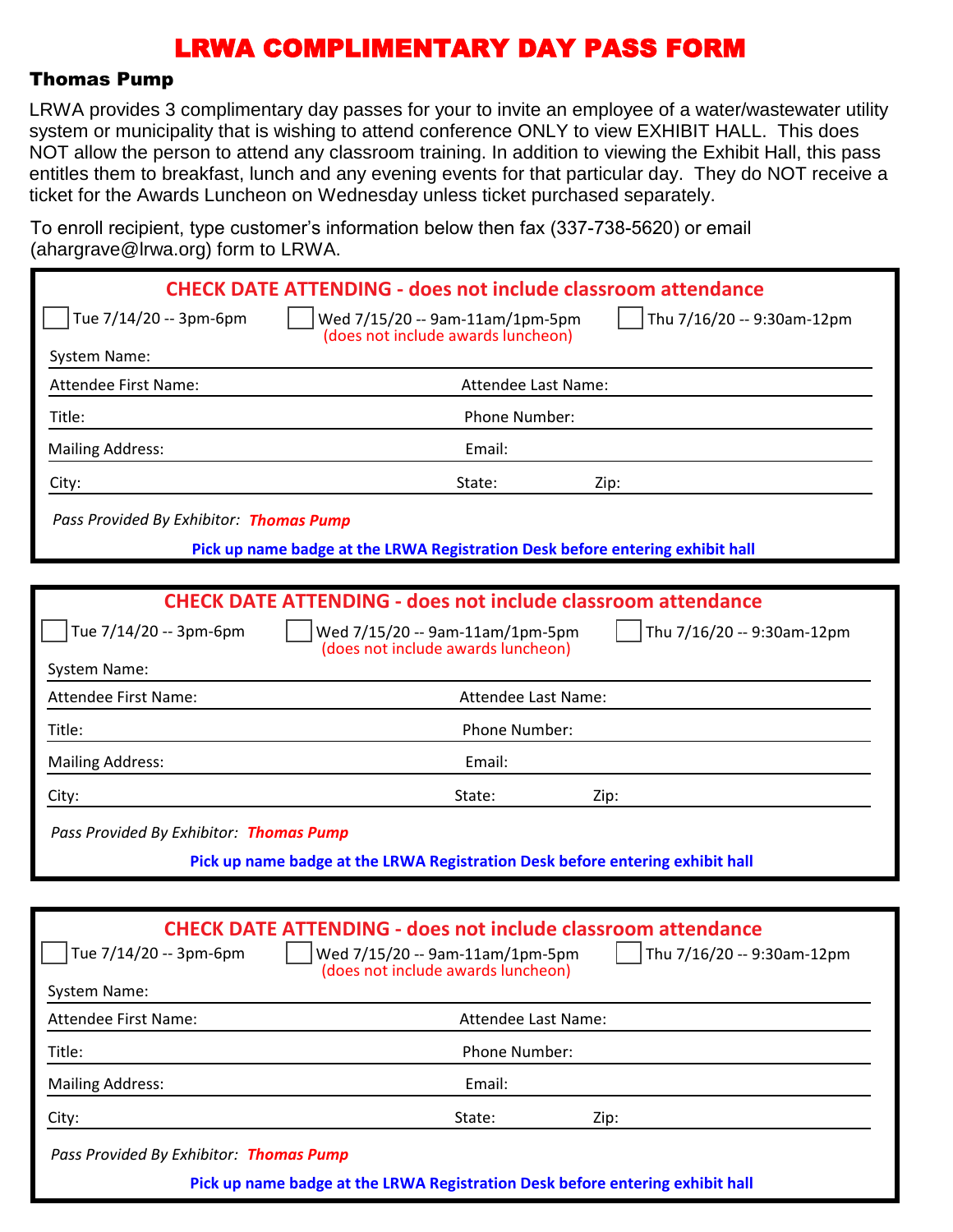### Thornton, Musso & Bellemin, Inc.

LRWA provides 3 complimentary day passes for your to invite an employee of a water/wastewater utility system or municipality that is wishing to attend conference ONLY to view EXHIBIT HALL. This does NOT allow the person to attend any classroom training. In addition to viewing the Exhibit Hall, this pass entitles them to breakfast, lunch and any evening events for that particular day. They do NOT receive a ticket for the Awards Luncheon on Wednesday unless ticket purchased separately.

To enroll recipient, type customer's information below then fax (337-738-5620) or email (ahargrave@lrwa.org) form to LRWA.

| AUCHUCC I II 30 I VALITC.                                    | ALLUIQUE LUST NUILLE.<br>Phone Number: |      |  |
|--------------------------------------------------------------|----------------------------------------|------|--|
| Title:                                                       |                                        |      |  |
| <b>Mailing Address:</b>                                      | Email:                                 |      |  |
| City:                                                        | State:                                 | Zip: |  |
| Pass Provided By Exhibitor: Thornton, Musso & Bellemin, Inc. |                                        |      |  |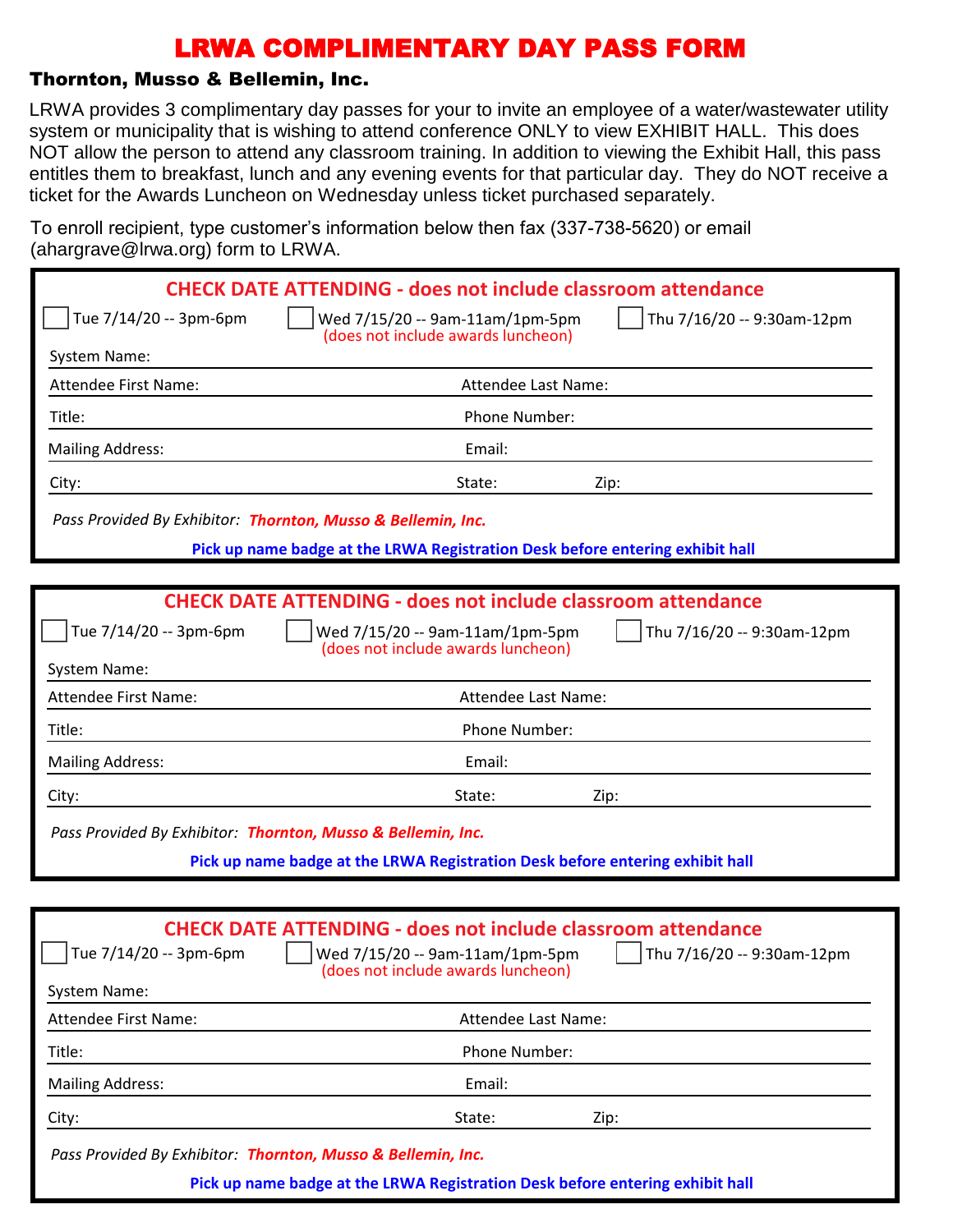### Tri-State Chlorination

LRWA provides 3 complimentary day passes for your to invite an employee of a water/wastewater utility system or municipality that is wishing to attend conference ONLY to view EXHIBIT HALL. This does NOT allow the person to attend any classroom training. In addition to viewing the Exhibit Hall, this pass entitles them to breakfast, lunch and any evening events for that particular day. They do NOT receive a ticket for the Awards Luncheon on Wednesday unless ticket purchased separately.

To enroll recipient, type customer's information below then fax (337-738-5620) or email (abargrave@lrwa.org) form to LRWA

| $($ anargravc $\approx$ n wa.org $\prime$ rommto Erve $\prime$ . |                                                                                                                                                                                       |
|------------------------------------------------------------------|---------------------------------------------------------------------------------------------------------------------------------------------------------------------------------------|
|                                                                  | <b>CHECK DATE ATTENDING - does not include classroom attendance</b>                                                                                                                   |
| Tue 7/14/20 -- 3pm-6pm                                           | Thu 7/16/20 -- 9:30am-12pm<br>Wed 7/15/20 -- 9am-11am/1pm-5pm<br>(does not include awards luncheon)                                                                                   |
| System Name:                                                     |                                                                                                                                                                                       |
| <b>Attendee First Name:</b>                                      | Attendee Last Name:                                                                                                                                                                   |
| Title:                                                           | Phone Number:                                                                                                                                                                         |
| <b>Mailing Address:</b>                                          | Email:                                                                                                                                                                                |
| City:                                                            | State:<br>Zip:                                                                                                                                                                        |
| Pass Provided By Exhibitor: Tri-State Chlorination               |                                                                                                                                                                                       |
|                                                                  | Pick up name badge at the LRWA Registration Desk before entering exhibit hall                                                                                                         |
|                                                                  |                                                                                                                                                                                       |
|                                                                  | <b>CHECK DATE ATTENDING - does not include classroom attendance</b>                                                                                                                   |
| Tue 7/14/20 -- 3pm-6pm                                           | Wed 7/15/20 -- 9am-11am/1pm-5pm<br>Thu 7/16/20 -- 9:30am-12pm<br>(does not include awards luncheon)                                                                                   |
| System Name:                                                     |                                                                                                                                                                                       |
| <b>Attendee First Name:</b>                                      | Attendee Last Name:                                                                                                                                                                   |
| Title:                                                           | Phone Number:                                                                                                                                                                         |
| <b>Mailing Address:</b>                                          | Email:                                                                                                                                                                                |
| City:                                                            | State:<br>Zip:                                                                                                                                                                        |
| Pass Provided By Exhibitor: Tri-State Chlorination               |                                                                                                                                                                                       |
|                                                                  | Pick up name badge at the LRWA Registration Desk before entering exhibit hall                                                                                                         |
|                                                                  |                                                                                                                                                                                       |
| Tue 7/14/20 -- 3pm-6pm                                           | <b>CHECK DATE ATTENDING - does not include classroom attendance</b><br>Wed 7/15/20 -- 9am-11am/1pm-5pm<br>$\sqrt{ }$ Thu 7/16/20 -- 9:30am-12pm<br>(does not include awards luncheon) |
| System Name:                                                     |                                                                                                                                                                                       |
| Attendee First Name:                                             | Attendee Last Name:                                                                                                                                                                   |
| Title:                                                           | Phone Number:                                                                                                                                                                         |
| <b>Mailing Address:</b>                                          | Email:                                                                                                                                                                                |

City: State: Zip:

*Pass Provided By Exhibitor: Tri-State Chlorination*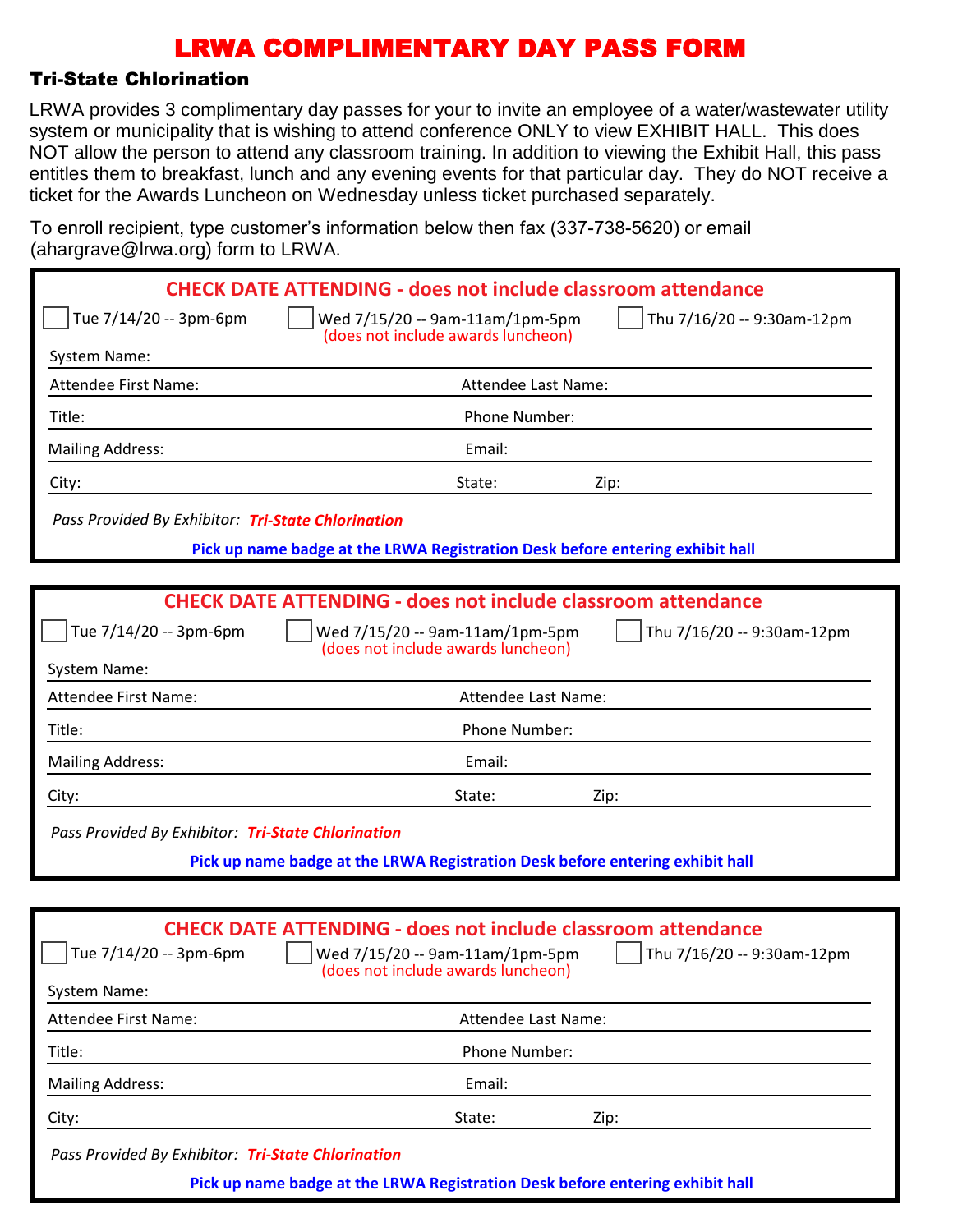### Trumbull Manufacturing, Inc.

LRWA provides 3 complimentary day passes for your to invite an employee of a water/wastewater utility system or municipality that is wishing to attend conference ONLY to view EXHIBIT HALL. This does NOT allow the person to attend any classroom training. In addition to viewing the Exhibit Hall, this pass entitles them to breakfast, lunch and any evening events for that particular day. They do NOT receive a ticket for the Awards Luncheon on Wednesday unless ticket purchased separately.

To enroll recipient, type customer's information below then fax (337-738-5620) or email (abargrave@lrwa.org) form to LRWA

| $($ anargiavo $\otimes$ irwa.org/Tonn to Erversity       |                                                                                                                                                                                             |
|----------------------------------------------------------|---------------------------------------------------------------------------------------------------------------------------------------------------------------------------------------------|
|                                                          | <b>CHECK DATE ATTENDING - does not include classroom attendance</b>                                                                                                                         |
| Tue 7/14/20 -- 3pm-6pm                                   | Thu 7/16/20 -- 9:30am-12pm<br>Wed 7/15/20 -- 9am-11am/1pm-5pm<br>(does not include awards luncheon)                                                                                         |
| System Name:                                             |                                                                                                                                                                                             |
| <b>Attendee First Name:</b>                              | Attendee Last Name:                                                                                                                                                                         |
| Title:                                                   | Phone Number:                                                                                                                                                                               |
| <b>Mailing Address:</b>                                  | Email:                                                                                                                                                                                      |
| City:                                                    | State:<br>Zip:                                                                                                                                                                              |
| Pass Provided By Exhibitor: Trumbull Manufacturing, Inc. |                                                                                                                                                                                             |
|                                                          | Pick up name badge at the LRWA Registration Desk before entering exhibit hall                                                                                                               |
|                                                          |                                                                                                                                                                                             |
|                                                          | <b>CHECK DATE ATTENDING - does not include classroom attendance</b>                                                                                                                         |
| Tue 7/14/20 -- 3pm-6pm                                   | Wed 7/15/20 -- 9am-11am/1pm-5pm<br>Thu 7/16/20 -- 9:30am-12pm<br>(does not include awards luncheon)                                                                                         |
| System Name:                                             |                                                                                                                                                                                             |
| <b>Attendee First Name:</b>                              | Attendee Last Name:                                                                                                                                                                         |
| Title:                                                   | Phone Number:                                                                                                                                                                               |
| <b>Mailing Address:</b>                                  | Email:                                                                                                                                                                                      |
| City:                                                    | State:<br>Zip:                                                                                                                                                                              |
| Pass Provided By Exhibitor: Trumbull Manufacturing, Inc. |                                                                                                                                                                                             |
|                                                          | Pick up name badge at the LRWA Registration Desk before entering exhibit hall                                                                                                               |
|                                                          |                                                                                                                                                                                             |
| Tue 7/14/20 -- 3pm-6pm<br><b>System Name:</b>            | <b>CHECK DATE ATTENDING - does not include classroom attendance</b><br>$\int$ Thu 7/16/20 -- 9:30am-12pm<br>$\vert$   Wed 7/15/20 -- 9am-11am/1pm-5pm<br>(does not include awards luncheon) |
| <b>Attendee First Name:</b>                              | Attendee Last Name:                                                                                                                                                                         |
| Title:                                                   | Phone Number:                                                                                                                                                                               |
| <b>Mailing Address:</b>                                  | Email:                                                                                                                                                                                      |
| City:                                                    | State:<br>Zip:                                                                                                                                                                              |

*Pass Provided By Exhibitor: Trumbull Manufacturing, Inc.*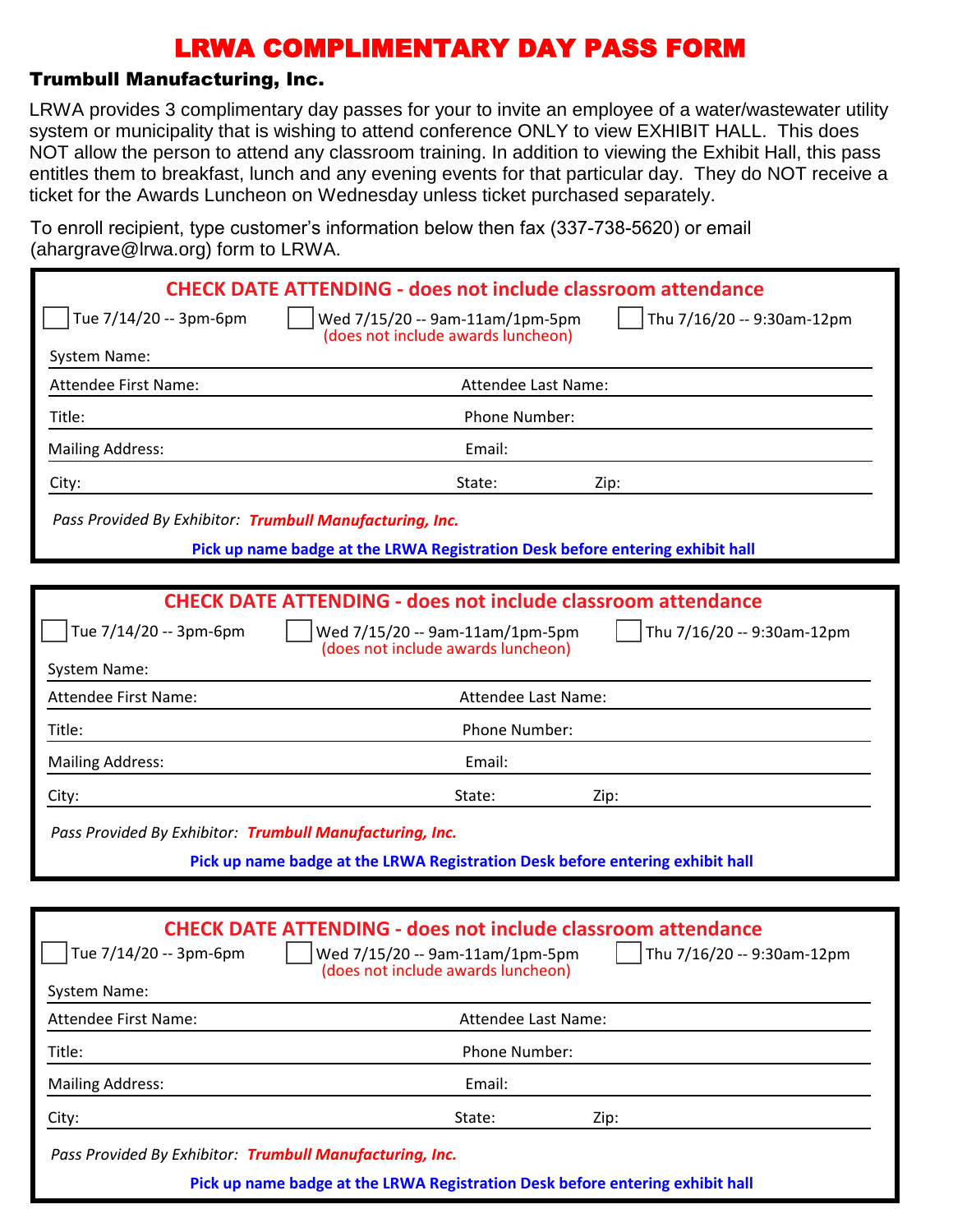#### USABlueBook

LRWA provides 3 complimentary day passes for your to invite an employee of a water/wastewater utility system or municipality that is wishing to attend conference ONLY to view EXHIBIT HALL. This does NOT allow the person to attend any classroom training. In addition to viewing the Exhibit Hall, this pass entitles them to breakfast, lunch and any evening events for that particular day. They do NOT receive a ticket for the Awards Luncheon on Wednesday unless ticket purchased separately.

To enroll recipient, type customer's information below then fax (337-738-5620) or email (abargrave@lrwa.org) form to LRWA

| $($ anargiav $\sigma$ $\approx$ inwa.org/Tonni to Ervey. |                                                                                                                                                                                       |
|----------------------------------------------------------|---------------------------------------------------------------------------------------------------------------------------------------------------------------------------------------|
|                                                          | <b>CHECK DATE ATTENDING - does not include classroom attendance</b>                                                                                                                   |
| Tue 7/14/20 -- 3pm-6pm                                   | Thu 7/16/20 -- 9:30am-12pm<br>Wed 7/15/20 -- 9am-11am/1pm-5pm<br>(does not include awards luncheon)                                                                                   |
| System Name:                                             |                                                                                                                                                                                       |
| <b>Attendee First Name:</b>                              | Attendee Last Name:                                                                                                                                                                   |
| Title:                                                   | Phone Number:                                                                                                                                                                         |
| <b>Mailing Address:</b>                                  | Email:                                                                                                                                                                                |
| City:                                                    | State:<br>Zip:                                                                                                                                                                        |
| Pass Provided By Exhibitor: <b>USABlueBook</b>           |                                                                                                                                                                                       |
|                                                          | Pick up name badge at the LRWA Registration Desk before entering exhibit hall                                                                                                         |
|                                                          |                                                                                                                                                                                       |
|                                                          | <b>CHECK DATE ATTENDING - does not include classroom attendance</b>                                                                                                                   |
| Tue 7/14/20 -- 3pm-6pm                                   | Wed 7/15/20 -- 9am-11am/1pm-5pm<br>Thu 7/16/20 -- 9:30am-12pm<br>(does not include awards luncheon)                                                                                   |
| System Name:                                             |                                                                                                                                                                                       |
| <b>Attendee First Name:</b>                              | Attendee Last Name:                                                                                                                                                                   |
| Title:                                                   | Phone Number:                                                                                                                                                                         |
| <b>Mailing Address:</b>                                  | Email:                                                                                                                                                                                |
| City:                                                    | State:<br>Zip:                                                                                                                                                                        |
| Pass Provided By Exhibitor: <b>USABlueBook</b>           |                                                                                                                                                                                       |
|                                                          | Pick up name badge at the LRWA Registration Desk before entering exhibit hall                                                                                                         |
|                                                          |                                                                                                                                                                                       |
| Tue 7/14/20 -- 3pm-6pm<br><b>System Name:</b>            | <b>CHECK DATE ATTENDING - does not include classroom attendance</b><br>Wed 7/15/20 -- 9am-11am/1pm-5pm<br>$\sqrt{ }$ Thu 7/16/20 -- 9:30am-12pm<br>(does not include awards luncheon) |
| Attendee First Name:                                     | Attendee Last Name:                                                                                                                                                                   |
| Title:                                                   | Phone Number:                                                                                                                                                                         |
| <b>Mailing Address:</b>                                  | Email:                                                                                                                                                                                |
| City:                                                    | State:<br>Zip:                                                                                                                                                                        |

*Pass Provided By Exhibitor: USABlueBook*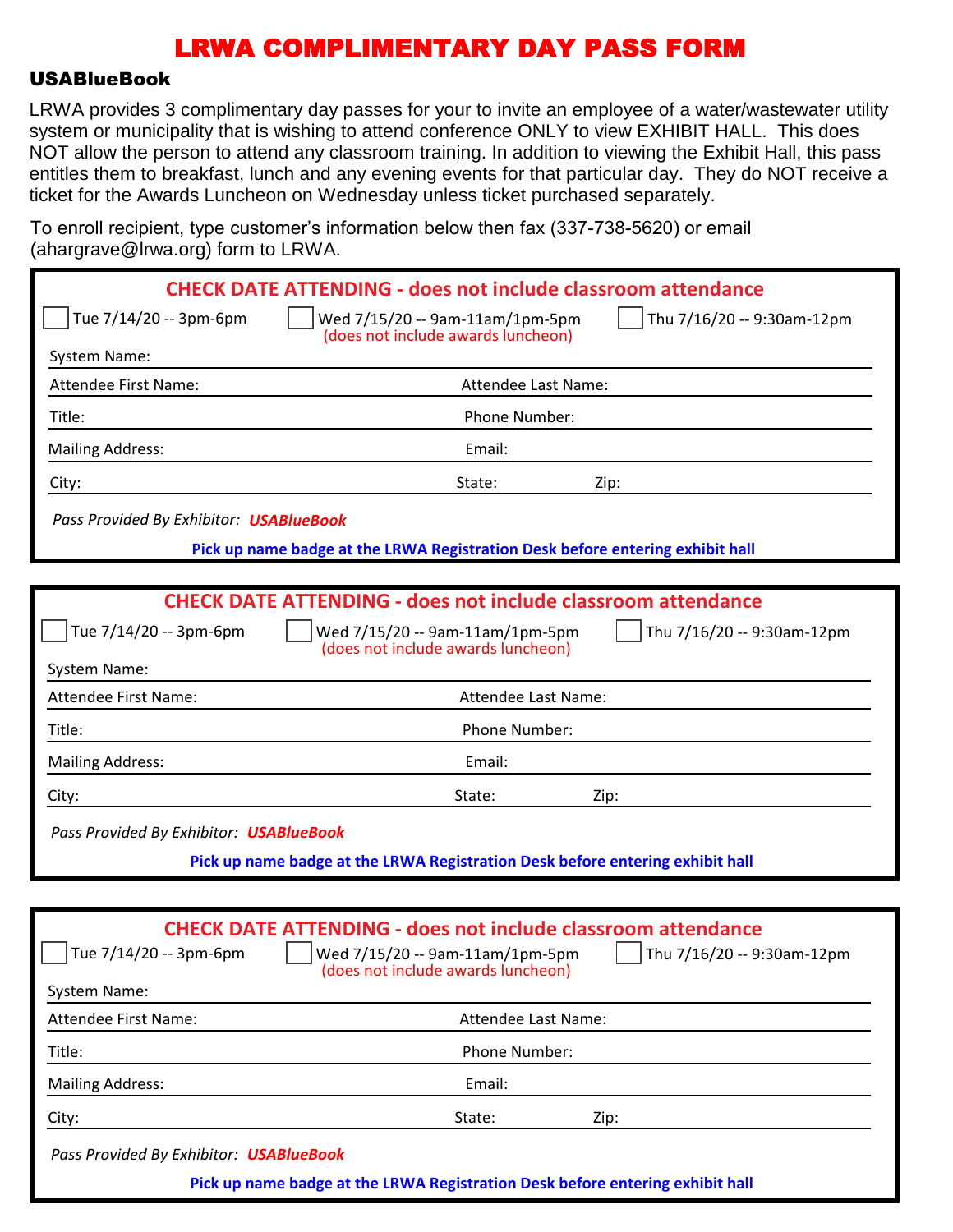#### Utiliserve, LLC

LRWA provides 3 complimentary day passes for your to invite an employee of a water/wastewater utility system or municipality that is wishing to attend conference ONLY to view EXHIBIT HALL. This does NOT allow the person to attend any classroom training. In addition to viewing the Exhibit Hall, this pass entitles them to breakfast, lunch and any evening events for that particular day. They do NOT receive a ticket for the Awards Luncheon on Wednesday unless ticket purchased separately.

To enroll recipient, type customer's information below then fax (337-738-5620) or email (ahargrave@lrwa.org) form to LRWA

| $1.41$ grave $\cup$ $\ldots$ $\ldots$ and $\vdots$ |                                                                                                      |
|----------------------------------------------------|------------------------------------------------------------------------------------------------------|
|                                                    | <b>CHECK DATE ATTENDING - does not include classroom attendance</b>                                  |
| Tue 7/14/20 -- 3pm-6pm                             | Thu 7/16/20 -- 9:30am-12pm<br>Wed 7/15/20 -- 9am-11am/1pm-5pm<br>(does not include awards luncheon)  |
| <b>System Name:</b>                                |                                                                                                      |
| <b>Attendee First Name:</b>                        | Attendee Last Name:                                                                                  |
| Title:                                             | Phone Number:                                                                                        |
| <b>Mailing Address:</b>                            | Email:                                                                                               |
| City:                                              | State:<br>Zip:                                                                                       |
| Pass Provided By Exhibitor: Utiliserve, LLC        |                                                                                                      |
|                                                    | Pick up name badge at the LRWA Registration Desk before entering exhibit hall                        |
|                                                    |                                                                                                      |
|                                                    | <b>CHECK DATE ATTENDING - does not include classroom attendance</b>                                  |
| Tue 7/14/20 -- 3pm-6pm                             | Wed 7/15/20 -- 9am-11am/1pm-5pm<br>Thu 7/16/20 -- 9:30am-12pm<br>(does not include awards luncheon)  |
| System Name:                                       |                                                                                                      |
| Attendee First Name:                               | Attendee Last Name:                                                                                  |
| Title:                                             | Phone Number:                                                                                        |
| <b>Mailing Address:</b>                            | Email:                                                                                               |
| City:                                              | State:<br>Zip:                                                                                       |
| Pass Provided By Exhibitor: Utiliserve, LLC        |                                                                                                      |
|                                                    | Pick up name badge at the LRWA Registration Desk before entering exhibit hall                        |
|                                                    |                                                                                                      |
|                                                    | <b>CHECK DATE ATTENDING - does not include classroom attendance</b>                                  |
| $\int$ Tue 7/14/20 -- 3pm-6pm                      | Wed 7/15/20 -- 9am-11am/1pm-5pm     Thu 7/16/20 -- 9:30am-12pm<br>(does not include awards luncheon) |
| System Name:                                       |                                                                                                      |
| Attendee First Name:                               | Attendee Last Name:                                                                                  |
| Title:                                             | Phone Number:                                                                                        |
| <b>Mailing Address:</b>                            | Email:                                                                                               |
|                                                    |                                                                                                      |

City: State: Zip:

*Pass Provided By Exhibitor: Utiliserve, LLC*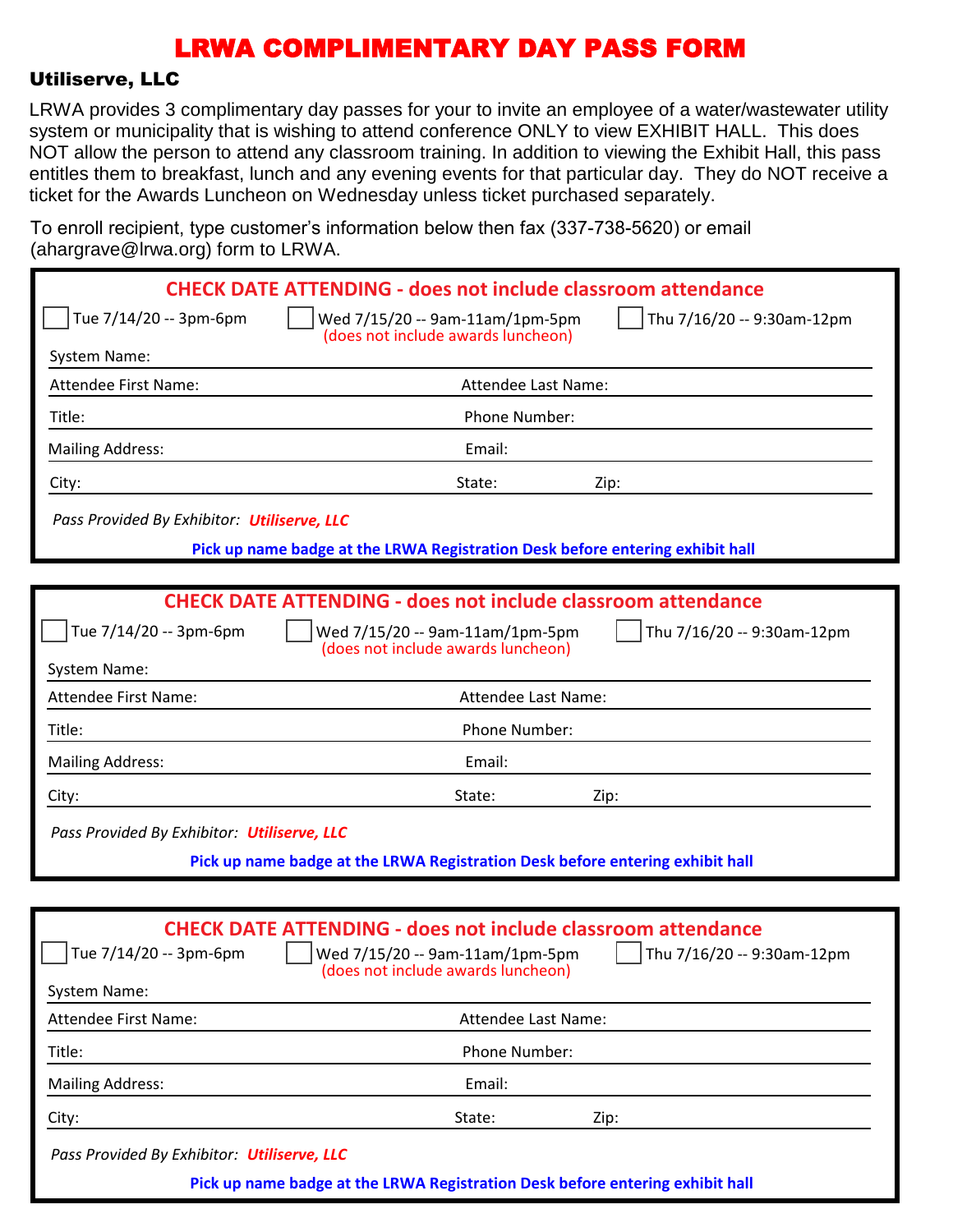### Vermeer Texas-Louisiana

LRWA provides 3 complimentary day passes for your to invite an employee of a water/wastewater utility system or municipality that is wishing to attend conference ONLY to view EXHIBIT HALL. This does NOT allow the person to attend any classroom training. In addition to viewing the Exhibit Hall, this pass entitles them to breakfast, lunch and any evening events for that particular day. They do NOT receive a ticket for the Awards Luncheon on Wednesday unless ticket purchased separately.

To enroll recipient, type customer's information below then fax (337-738-5620) or email  $(abarrarase@lrwa.$  org) form to LRWA

| $($ anargravc $\approx$ n wa.org $\prime$ rommto Erve $\prime$ . |                                                                                                                |
|------------------------------------------------------------------|----------------------------------------------------------------------------------------------------------------|
|                                                                  | <b>CHECK DATE ATTENDING - does not include classroom attendance</b>                                            |
| Tue 7/14/20 -- 3pm-6pm                                           | Thu 7/16/20 -- 9:30am-12pm<br>Wed 7/15/20 -- 9am-11am/1pm-5pm<br>(does not include awards luncheon)            |
| System Name:                                                     |                                                                                                                |
| <b>Attendee First Name:</b>                                      | Attendee Last Name:                                                                                            |
| Title:                                                           | Phone Number:                                                                                                  |
| <b>Mailing Address:</b>                                          | Email:                                                                                                         |
| City:                                                            | State:<br>Zip:                                                                                                 |
| Pass Provided By Exhibitor: Vermeer Texas-Louisiana              |                                                                                                                |
|                                                                  | Pick up name badge at the LRWA Registration Desk before entering exhibit hall                                  |
|                                                                  |                                                                                                                |
|                                                                  | <b>CHECK DATE ATTENDING - does not include classroom attendance</b>                                            |
| Tue 7/14/20 -- 3pm-6pm                                           | Wed 7/15/20 -- 9am-11am/1pm-5pm<br>Thu 7/16/20 -- 9:30am-12pm<br>(does not include awards luncheon)            |
| System Name:                                                     |                                                                                                                |
| <b>Attendee First Name:</b>                                      | Attendee Last Name:                                                                                            |
| Title:                                                           | Phone Number:                                                                                                  |
| <b>Mailing Address:</b>                                          | Email:                                                                                                         |
| City:                                                            | State:<br>Zip:                                                                                                 |
| Pass Provided By Exhibitor: Vermeer Texas-Louisiana              |                                                                                                                |
|                                                                  | Pick up name badge at the LRWA Registration Desk before entering exhibit hall                                  |
|                                                                  |                                                                                                                |
|                                                                  | <b>CHECK DATE ATTENDING - does not include classroom attendance</b>                                            |
| Tue 7/14/20 -- 3pm-6pm                                           | Wed 7/15/20 -- 9am-11am/1pm-5pm<br>$\sqrt{ }$ Thu 7/16/20 -- 9:30am-12pm<br>(does not include awards luncheon) |
| System Name:                                                     |                                                                                                                |
| Attendee First Name:                                             | Attendee Last Name:                                                                                            |
| Title:                                                           | Phone Number:                                                                                                  |
|                                                                  |                                                                                                                |

Mailing Address: The Contract of the Contract of the Email:

City: State: Zip:

*Pass Provided By Exhibitor: Vermeer Texas-Louisiana*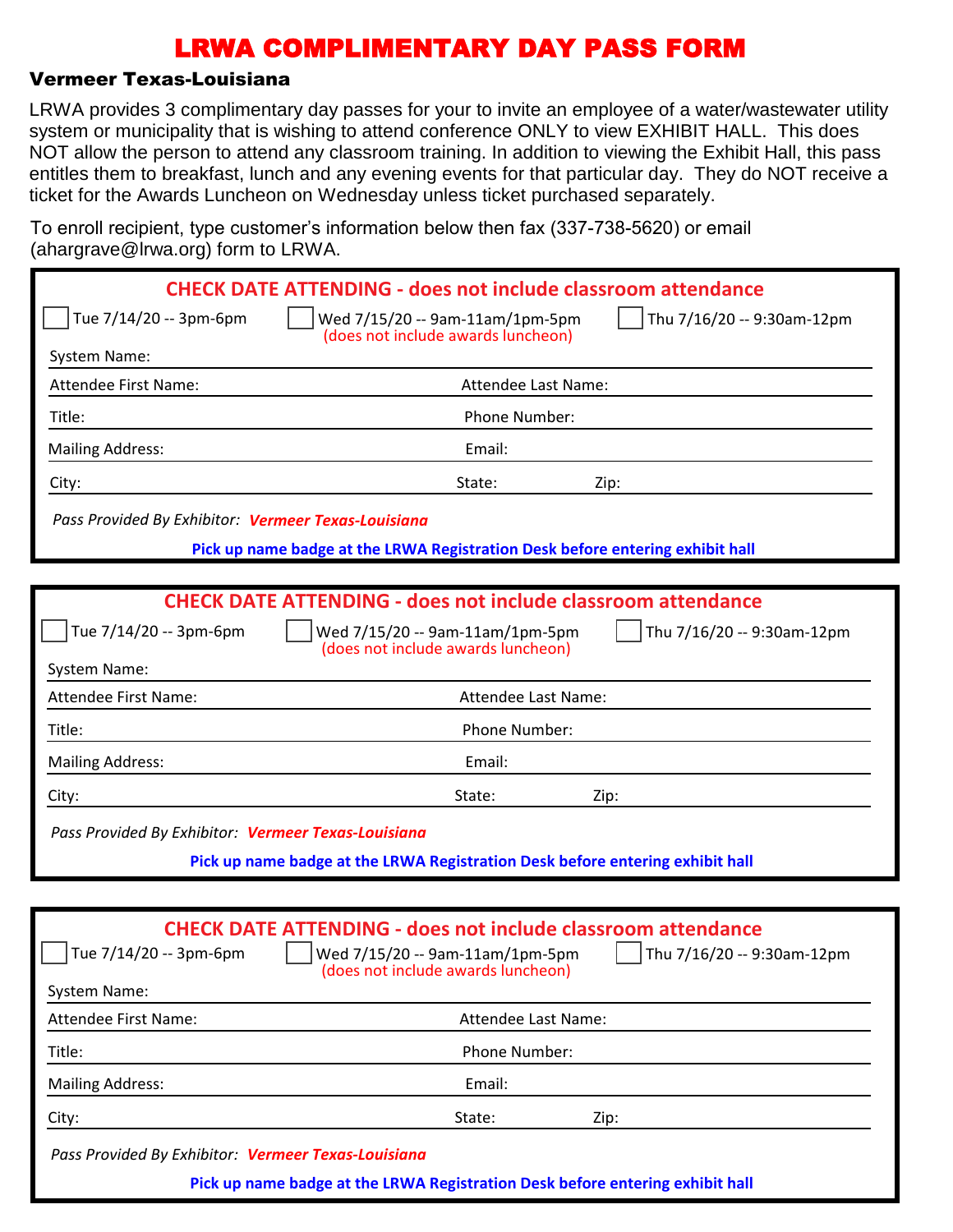### Wholesale Pump & Supply Inc

LRWA provides 3 complimentary day passes for your to invite an employee of a water/wastewater utility system or municipality that is wishing to attend conference ONLY to view EXHIBIT HALL. This does NOT allow the person to attend any classroom training. In addition to viewing the Exhibit Hall, this pass entitles them to breakfast, lunch and any evening events for that particular day. They do NOT receive a ticket for the Awards Luncheon on Wednesday unless ticket purchased separately.

To enroll recipient, type customer's information below then fax (337-738-5620) or email (abargrave@lrwa.org) form to LRWA

| $($ anargravc $\approx$ n wa.org $\prime$ rommto Erve $\prime$ . |                                                                                                                                                                                       |
|------------------------------------------------------------------|---------------------------------------------------------------------------------------------------------------------------------------------------------------------------------------|
|                                                                  | <b>CHECK DATE ATTENDING - does not include classroom attendance</b>                                                                                                                   |
| Tue 7/14/20 -- 3pm-6pm                                           | Thu 7/16/20 -- 9:30am-12pm<br>Wed 7/15/20 -- 9am-11am/1pm-5pm                                                                                                                         |
| System Name:                                                     | (does not include awards luncheon)                                                                                                                                                    |
| <b>Attendee First Name:</b>                                      | Attendee Last Name:                                                                                                                                                                   |
| Title:                                                           | Phone Number:                                                                                                                                                                         |
| <b>Mailing Address:</b>                                          | Email:                                                                                                                                                                                |
| City:                                                            | State:<br>Zip:                                                                                                                                                                        |
| Pass Provided By Exhibitor: Wholesale Pump & Supply Inc          |                                                                                                                                                                                       |
|                                                                  | Pick up name badge at the LRWA Registration Desk before entering exhibit hall                                                                                                         |
|                                                                  |                                                                                                                                                                                       |
|                                                                  | <b>CHECK DATE ATTENDING - does not include classroom attendance</b>                                                                                                                   |
| Tue 7/14/20 -- 3pm-6pm                                           | Wed 7/15/20 -- 9am-11am/1pm-5pm<br>Thu 7/16/20 -- 9:30am-12pm<br>(does not include awards luncheon)                                                                                   |
| System Name:                                                     |                                                                                                                                                                                       |
| <b>Attendee First Name:</b>                                      | Attendee Last Name:                                                                                                                                                                   |
| Title:                                                           | Phone Number:                                                                                                                                                                         |
| <b>Mailing Address:</b>                                          | Email:                                                                                                                                                                                |
| City:                                                            | State:<br>Zip:                                                                                                                                                                        |
| Pass Provided By Exhibitor: Wholesale Pump & Supply Inc          |                                                                                                                                                                                       |
|                                                                  | Pick up name badge at the LRWA Registration Desk before entering exhibit hall                                                                                                         |
|                                                                  |                                                                                                                                                                                       |
| Tue 7/14/20 -- 3pm-6pm<br><b>System Name:</b>                    | <b>CHECK DATE ATTENDING - does not include classroom attendance</b><br>Wed 7/15/20 -- 9am-11am/1pm-5pm<br>$\sqrt{ }$ Thu 7/16/20 -- 9:30am-12pm<br>(does not include awards luncheon) |
| Attendee First Name:                                             | Attendee Last Name:                                                                                                                                                                   |
| Title:                                                           | Phone Number:                                                                                                                                                                         |
| <b>Mailing Address:</b>                                          | Email:                                                                                                                                                                                |
| City:                                                            | State:<br>Zip:                                                                                                                                                                        |

*Pass Provided By Exhibitor: Wholesale Pump & Supply Inc*